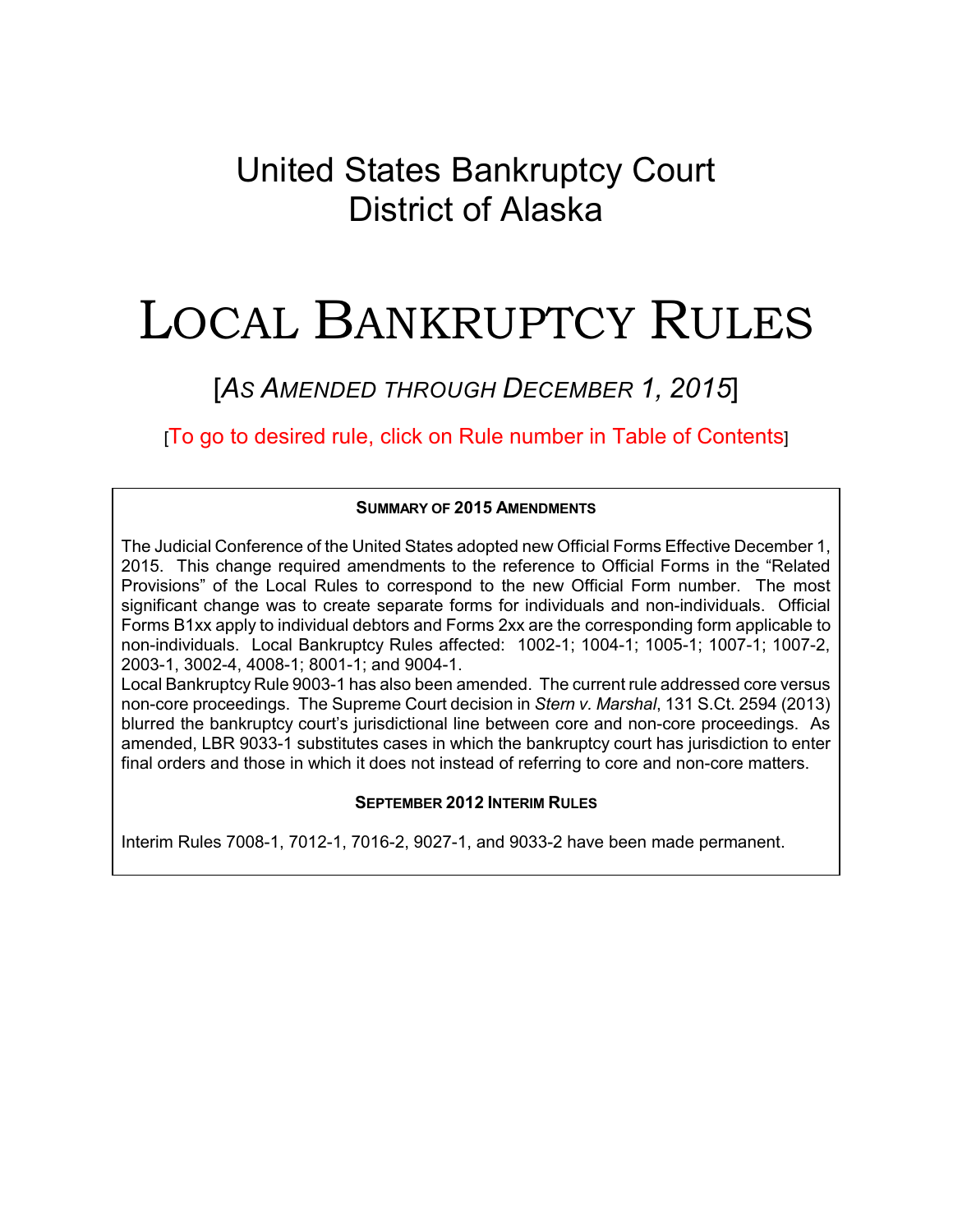#### TABLE OF CONTENTS

| Part I – Commencement of Case; Proceedings Relating to Petition and Order for Relief         |    |  |
|----------------------------------------------------------------------------------------------|----|--|
|                                                                                              |    |  |
|                                                                                              |    |  |
|                                                                                              |    |  |
|                                                                                              |    |  |
|                                                                                              |    |  |
| Rule 1004-1 Petition Filed by a Corporation, Partnership, or Limited Liability Company.  3   |    |  |
|                                                                                              |    |  |
|                                                                                              |    |  |
|                                                                                              |    |  |
|                                                                                              |    |  |
|                                                                                              |    |  |
|                                                                                              |    |  |
|                                                                                              |    |  |
| Part II — Officers and Administration; Notices; Meetings; Examinations; Elections; Attorneys |    |  |
|                                                                                              |    |  |
|                                                                                              |    |  |
|                                                                                              |    |  |
|                                                                                              |    |  |
|                                                                                              |    |  |
|                                                                                              |    |  |
|                                                                                              |    |  |
| Rule 2016-2 Compensation of Debtor, Officers, Directors, Shareholders, Partners  25          |    |  |
|                                                                                              |    |  |
|                                                                                              |    |  |
|                                                                                              |    |  |
|                                                                                              |    |  |
|                                                                                              |    |  |
|                                                                                              |    |  |
| Part III - Claims and Distributions to Creditors and Equity Interest Holders; Plans 32       |    |  |
|                                                                                              |    |  |
|                                                                                              |    |  |
|                                                                                              |    |  |
|                                                                                              |    |  |
|                                                                                              |    |  |
|                                                                                              |    |  |
|                                                                                              |    |  |
|                                                                                              |    |  |
|                                                                                              |    |  |
|                                                                                              |    |  |
|                                                                                              | 46 |  |
|                                                                                              | 47 |  |
| Rule 3018-2 Acceptance or Rejection and Objections to Chapter 11 Confirmation  48            |    |  |
|                                                                                              |    |  |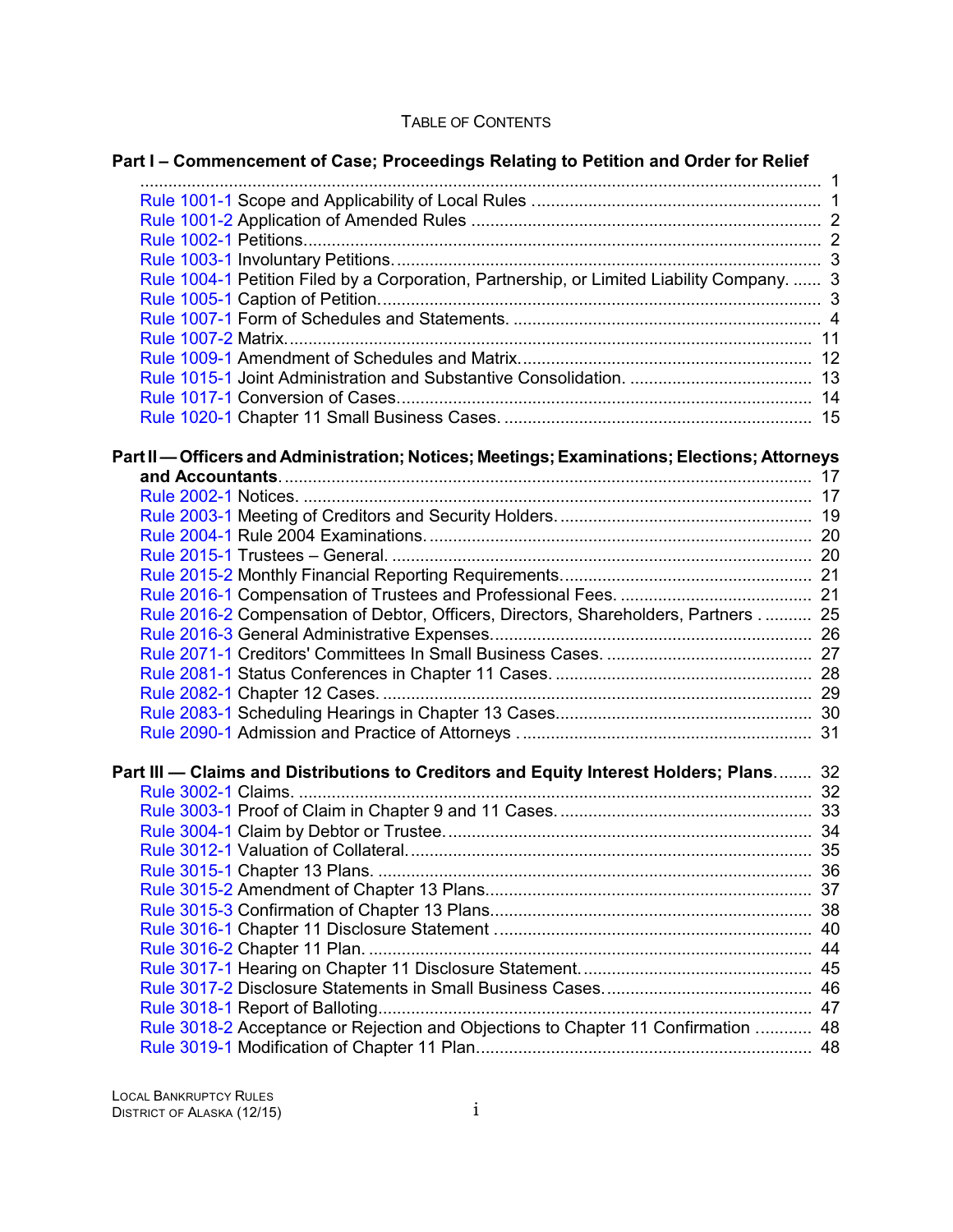| Rule 4001-2 Use Of Cash Collateral and Obtaining Post Petition Credit.  55                |  |
|-------------------------------------------------------------------------------------------|--|
|                                                                                           |  |
|                                                                                           |  |
|                                                                                           |  |
|                                                                                           |  |
|                                                                                           |  |
|                                                                                           |  |
|                                                                                           |  |
|                                                                                           |  |
|                                                                                           |  |
|                                                                                           |  |
|                                                                                           |  |
|                                                                                           |  |
|                                                                                           |  |
|                                                                                           |  |
| Rule 6006-1 Notice of Motion to Assume, Reject or Assign Executory Contracts or Unexpired |  |
|                                                                                           |  |
|                                                                                           |  |
|                                                                                           |  |
|                                                                                           |  |
|                                                                                           |  |
|                                                                                           |  |
|                                                                                           |  |
|                                                                                           |  |
|                                                                                           |  |
|                                                                                           |  |
|                                                                                           |  |
|                                                                                           |  |
|                                                                                           |  |
|                                                                                           |  |
|                                                                                           |  |
|                                                                                           |  |
| Rule 8015-1 Form and Length of Briefs; Form of Appendices and Other Papers 83             |  |
|                                                                                           |  |
|                                                                                           |  |
|                                                                                           |  |
|                                                                                           |  |
|                                                                                           |  |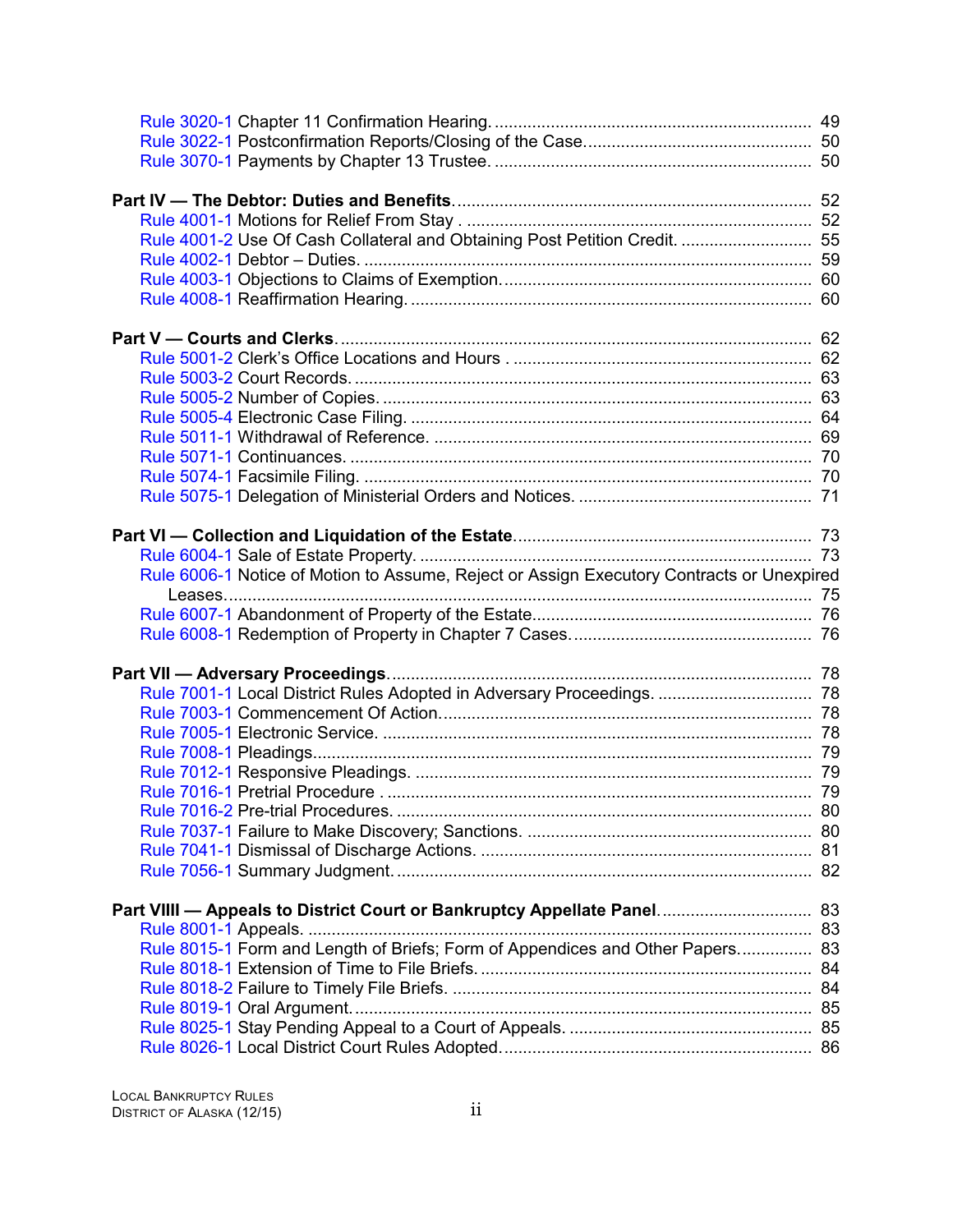|  | Rule 9014-1 Service and Filing of Pleadings and Documents in Contested Matters.  94  |     |
|--|--------------------------------------------------------------------------------------|-----|
|  |                                                                                      |     |
|  |                                                                                      |     |
|  |                                                                                      |     |
|  | Rule 9023-1 Motion to Amend Findings or for New Trial, Rehearing, or Reconsideration |     |
|  |                                                                                      | 98  |
|  |                                                                                      |     |
|  | Rule 9033-1 Proceedings in Which the Bankruptcy Court May Not Enter Final Orders 99  |     |
|  |                                                                                      |     |
|  |                                                                                      |     |
|  |                                                                                      | 100 |
|  |                                                                                      |     |
|  |                                                                                      |     |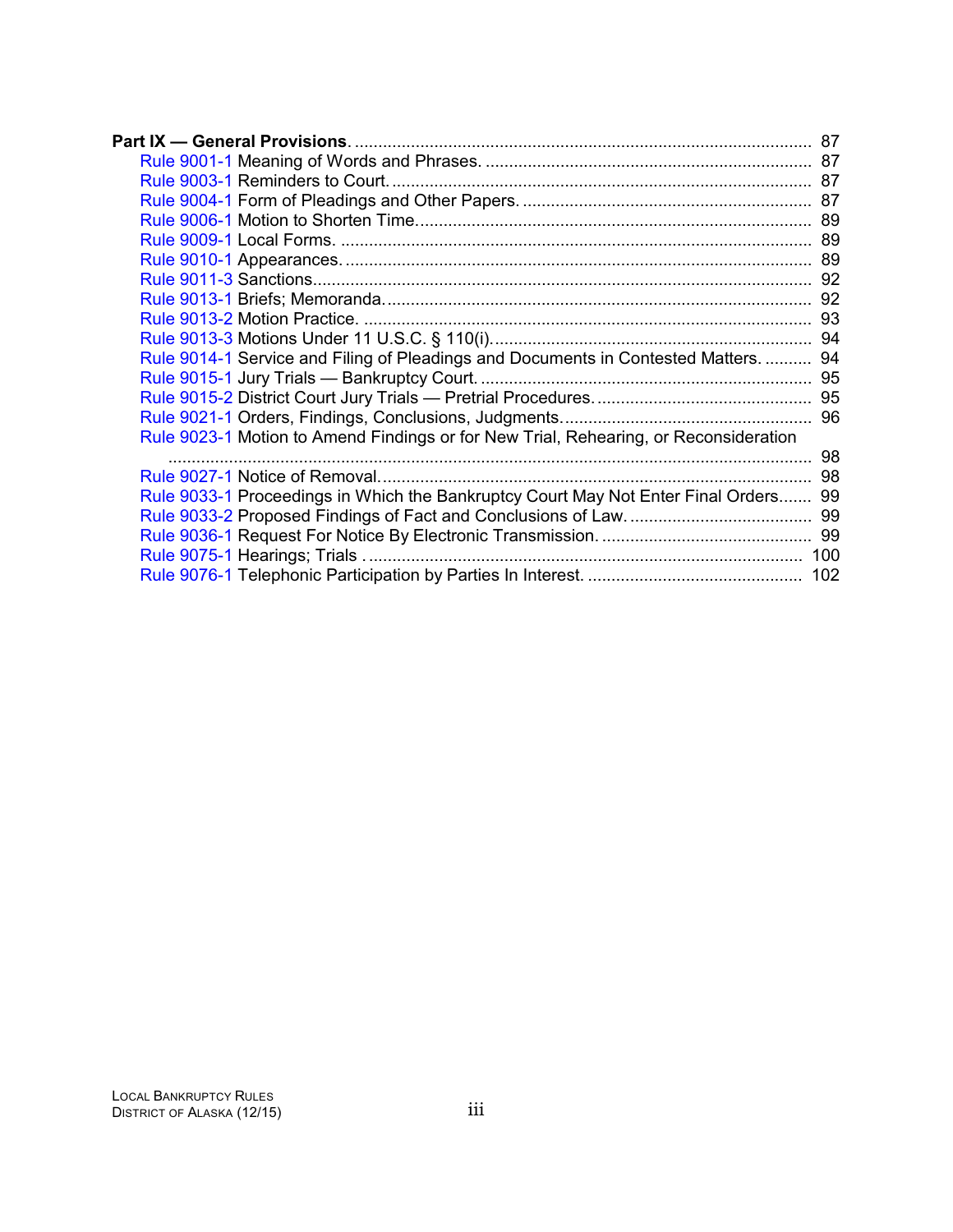#### <span id="page-4-0"></span>**PART I - COMMENCEMENT OF CASE: PROCEEDINGS RELATING TO PETITION AND ORDER FOR RELIEF**

### **Rule 1001-1 Scope and Applicability of Local Rules**

(a) **Scope**

(1) These rules govern practice and procedure in the United States Bankruptcy Court for the District of Alaska.

(2) The court, on its own motion or the motion of any party, may modify or dispense with any of these rules in a particular case.

(b) **Applicability**. Unless otherwise indicated, these rules apply to all cases commenced under chapters 7, 9, 11, 12 and 13 of the Bankruptcy Code as amended, Title 11 of the United States Code ("Code").

(c) **Conflicts**. In the event of a conflict between these Rules and the Federal Rules of Bankruptcy Procedure, the Federal Rules of Bankruptcy Procedure prevail.

(d) **Forms**. Local Forms contained in the Appendix to these Local Rules may be cited as "AK  $LBF$   $\ddot{ }$ ."

(e) **Citation**. These rules may be cited as "AK LBR\_\_."

#### (f) **Local District Rules Adopted**

(1) District of Alaska Local Rules 1.3, 5.1, 5.4, 5.5, 16.2, 39.3, 39.5, 40.2, 43.1, 54.1, 54.3, 58.2, 67.1, 68.3, and 80.1 apply to all matters, actions and proceedings before the Bankruptcy Court.

(2) The list contained in paragraph (f)(1) is not exclusive, other District of Alaska Local Rules are adopted in particular matters, including, but not limited to, the District of Alaska Local Rules listed in AK LBR 2090-1, 7001-1, and 9015-1.

(g) **Official Rules**. The rules maintained by the Clerk of the Court and posted on the court's website are the official rules of this court. In the event of any difference between the official rules maintained by the Clerk of the Court as posted on the Court's Website and the rules published by any commercial publisher, the official rules will control.

| Fed. R. Bank. P. 9029 | Power to Promulgate                                                     |
|-----------------------|-------------------------------------------------------------------------|
| <b>D.AK LR 1.3</b>    | Sanctions                                                               |
| <b>D.AK LR 5.1</b>    | Filing and Proof of Service When Service is Required by Rule 5, Federal |
|                       | <b>Rules of Civil Procedure</b>                                         |
| <b>D.AK LR 5.4</b>    | Filing Documents Under Seal, Ex Parte, or In Camera                     |
| <b>D.AK LR 5.5</b>    | Service Prior to an Event                                               |
| <b>D.AK LR 16.2</b>   | <b>Alternative Dispute Resolution</b>                                   |
| <b>D.AK LR 39.3</b>   | Exhibits                                                                |
| <b>D.AK LR 39.5</b>   | Courtroom Conduct                                                       |
| D.AK LR 40.2          | Notice of Related Case                                                  |
| <b>D.AK LR 43.1</b>   | <b>Examination of Witnesses</b>                                         |
| <b>D.AK LR 54.1</b>   | <b>Taxation of Costs</b>                                                |
| <b>D.AK LR 54.3</b>   | Award of Attorney's Fees                                                |
| D.AK LR 58.2          | Satisfaction of Judgments                                               |
| D.AK LR 67.1          | Deposits in Court                                                       |
| D.AK LR 68.3          | Settlements and Judgments in Favor of a Minor                           |
| <b>D.AK LR 80.1</b>   | <b>Record of Proceedings</b>                                            |
| D.AK LR 83.3          | Photographs, Video or Audio Recorders, Broadcasts Prohibited            |
| AK LBR 2090-1         | Admission & Practice of Attorneys                                       |
| AK LBR 7001-1         | <b>Adversary Proceedings</b>                                            |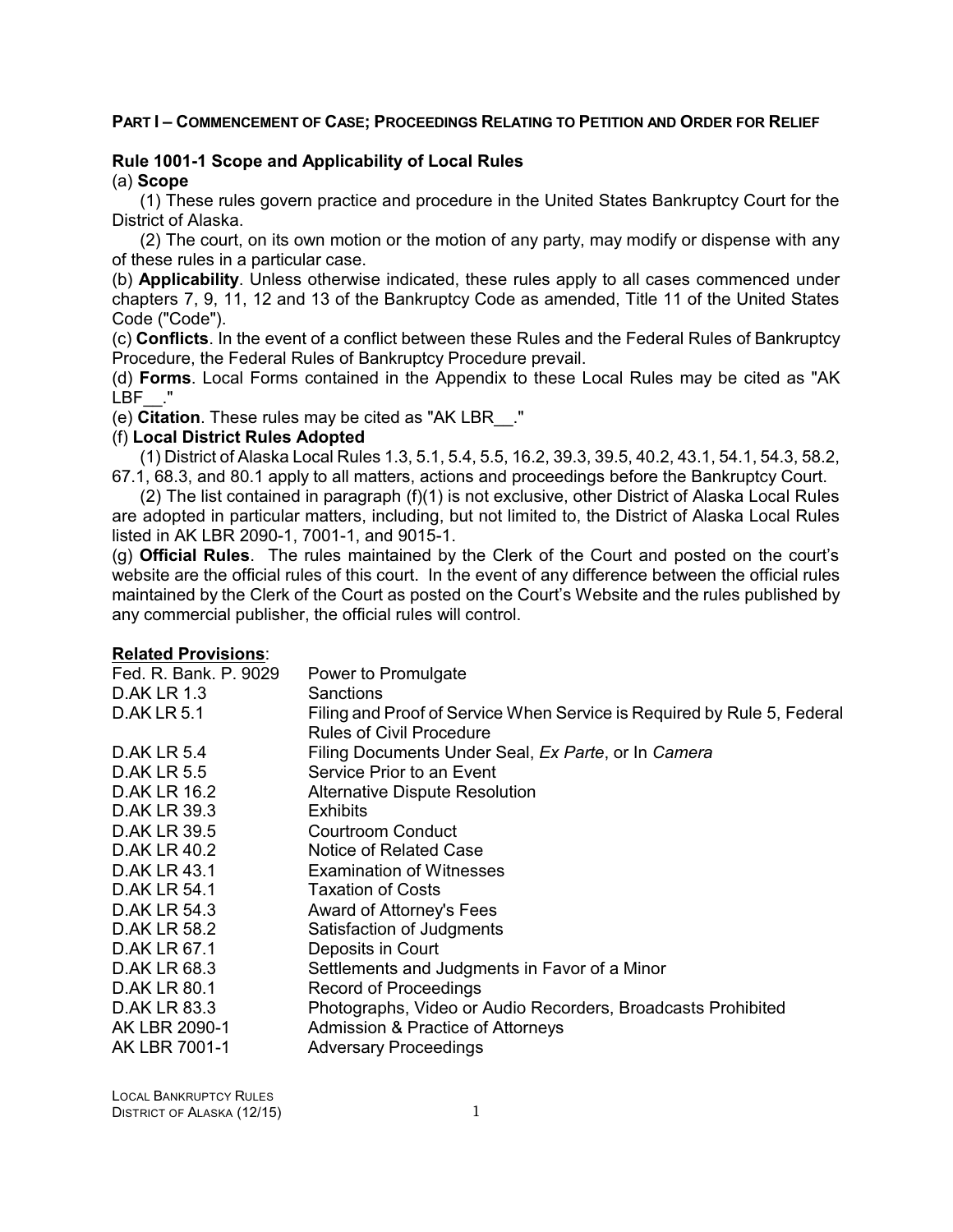<span id="page-5-0"></span>

| AK LBR 9009-1 | Local Forms        |
|---------------|--------------------|
| AK LBR 9015-1 | <b>Jury Trials</b> |

#### **Rule 1001-2 Application of Amended Rules**

New or amended rules govern all existing, open proceedings from and after the effective date of the adoption of the new or amended rules to the extent that the new or amended rule does not unreasonably prejudice the rights of any party.

#### **Rule 1002-1 Petitions**

(a) **General**. [*Abrogated*]

(b) **Joint Petitions**. A husband and wife commencing a joint case may file a single petition and pay a single filing fee.

(c) **Acceptance of Petition**. Acceptance of a petition for filing does not operate as a waiver of any of the provisions of the Bankruptcy Code or Federal Rules of Bankruptcy Procedure.

(d) **Tender of Rent Deposit**. A rent deposit as required by §362(l) tendered with the original petition must be:

(1) in the form of a bank certified or cashier's check or money order made payable to the lessor (not the Clerk) and;

(2) delivered to the Clerk of the Court not later than the business day next immediately following the day the petition is filed.

| 11 U.S.C. § 109       | Who May Be a Debtor                                                                             |
|-----------------------|-------------------------------------------------------------------------------------------------|
| 11 U.S.C. § 301       | <b>Voluntary Cases</b>                                                                          |
| 11 U.S.C. § 302       | <b>Joint Cases</b>                                                                              |
| 11 U.S.C. § 362       | <b>Automatic Stay</b>                                                                           |
| 11 U.S.C. § 1116      | Duties of Trustee or Debtor in Possession in Small Business Cases                               |
| 28 U.S.C. § 1930      | <b>Bankruptcy fees</b>                                                                          |
| Fed. R. Bank. P. 1002 | <b>Commencement of Case</b>                                                                     |
| Fed. R. Bank. P. 1006 | <b>Filing Fee</b>                                                                               |
|                       | Fed. R. Bank. P. 1007(a) List of Creditors and Equity Security Holders                          |
|                       | Fed. R. Bank. P. 1007(d) List of 20 Largest Creditors in Chapter 9 Municipality Case or Chapter |
|                       | 11 Reorganization Case                                                                          |
| Fed. R. Bank. P. 1008 | <b>Verification of Papers</b>                                                                   |
| Fed. R. Bank. P. 1015 | <b>Consolidation or Joint Administration</b>                                                    |
| AK LBR 1004-1         | Petition Filed by a Corporation or Partnership                                                  |
| AK LBR 1007-2         | Matrix                                                                                          |
| AK LBR 1015-1         | Joint Administration and Substantive Consolidation                                              |
| AK LBR 4001-1         | Motions for Relief From Stay                                                                    |
| AK LBR 5001-2         | Clerk's Office Location and Hours                                                               |
| AK LBR 5005-2         | <b>Number of Copies</b>                                                                         |
| AK LBR 5005-4         | <b>Electronic Filing</b>                                                                        |
|                       | Official Form B101 - Voluntary Petition (Individual)                                            |
|                       | Official Form B103A - Application to Pay Filing Fee in Installments                             |
|                       | Official Form B103B - Application for Waiver of Chapter 7 Filing Fee                            |
|                       | Official Form B104 — List of Creditors Holding 20 Largest Unsecured Claims (Individual)         |
|                       | Official Form B201 - Voluntary Petition (Non-Individual)                                        |
|                       | Official Form B204 — List of Creditors Holding 20 Largest Unsecured Claims (Non-Individual)     |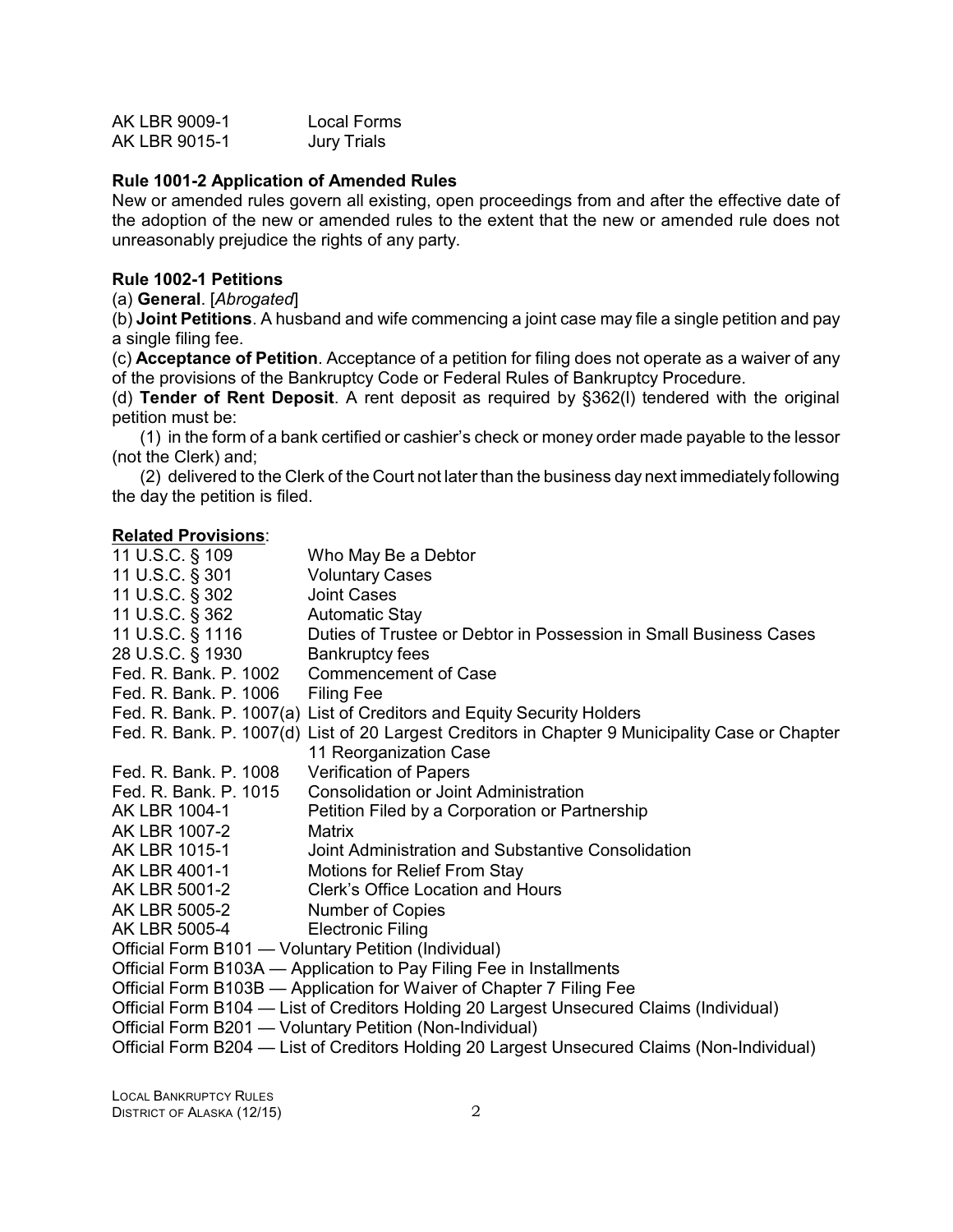#### <span id="page-6-0"></span>**Rule 1003-1 Involuntary Petitions**

(1) An involuntary petition for relief must be accompanied by the filing fee and a Summons to Debtor, completed except for the signature of the clerk.

(2) The clerk will complete the summons and return it to the petitioner for service.

#### **Related Provisions**:

| 11 U.S.C. § 303       | <b>Involuntary Cases</b>                                                                  |
|-----------------------|-------------------------------------------------------------------------------------------|
| Fed. R. Bank. P. 1003 | <b>Involuntary Petition</b>                                                               |
| Fed. R. Bank. P. 1010 | Service of Involuntary Petition and Summons; Petition Commencing<br><b>Ancillary Case</b> |
| Fed. R. Bank. P. 1011 | Responsive Pleading or Motion in Involuntary and Ancillary Cases                          |
| Fed. R. Bank. P. 1013 | Hearing and Disposition of a Petition in an Involuntary Cases                             |
| Fed. R. Bank. P. 1018 | Contested Involuntary Petitions, etc.                                                     |
| AK LBR 1002-1         | <b>Petitions</b>                                                                          |

#### **Rule 1004-1 Petition Filed by a Corporation, Partnership, or Limited Liability Company**

(a) **Signature**. A voluntary petition filed by a corporation, partnership, or limited liability company must be verified by a corporate officer, general partner of a partnership, or manager of a limited liability company as required by the appropriate official form.

(b) **Representation by Counsel**. A corporate, partnership, or limited liability company debtor must be represented by an attorney and the attorney must sign the petition.

#### **Related Provisions:**

11 U.S.C. § 303(b)(3) Partnership Provisions Fed. R. Bank. P. 1004 Partnership Petitions Fed. R. Bank. P. 1008 Verification of Petitions and Accompanying Documents AK LBR 1002-1 Petitions AK LBR 1005-1 Caption of Petition Official Bankruptcy Form B201 — Voluntary Petition (Non-Individual) Official Bankruptcy Form B202 — Declaration Under Penalty of Perjury on Behalf of a Corporation or Partnership

#### **Rule 1005-1 Caption of Petition**

(a) **Individual**. The name of the debtor set forth in the caption must include his or her first name, middle initial, and last name, for example, "Robin A. Smith."

(b) **Joint**. The names of joint debtors must be set forth in the caption to include their first names, middle initials, and last name, for example, "John B. Smith and Mary C. Smith, husband and wife." (c) **Individual with Business Entity**. An individual having an ownership interest in a corporation or partnership must file a separate petition for the corporation or partnership entity if bankruptcy relief is desired for that entity.

#### (d) **Partnership**

(1) If the debtor is a general partnership, the words "a general partnership" must follow the name.

(2) If the debtor is a limited partnership, the words "a limited partnership" must follow the name. (e) **Limited Liability Company**. If the debtor is a limited liability company, the words "a limited liability company" or "LLC" must follow the name.

(f) **Corporation** If the debtor is a corporation, the words "a corporation" must follow the name and the state of incorporation indicated, for example, "ABC, Inc., an Alaska corporation."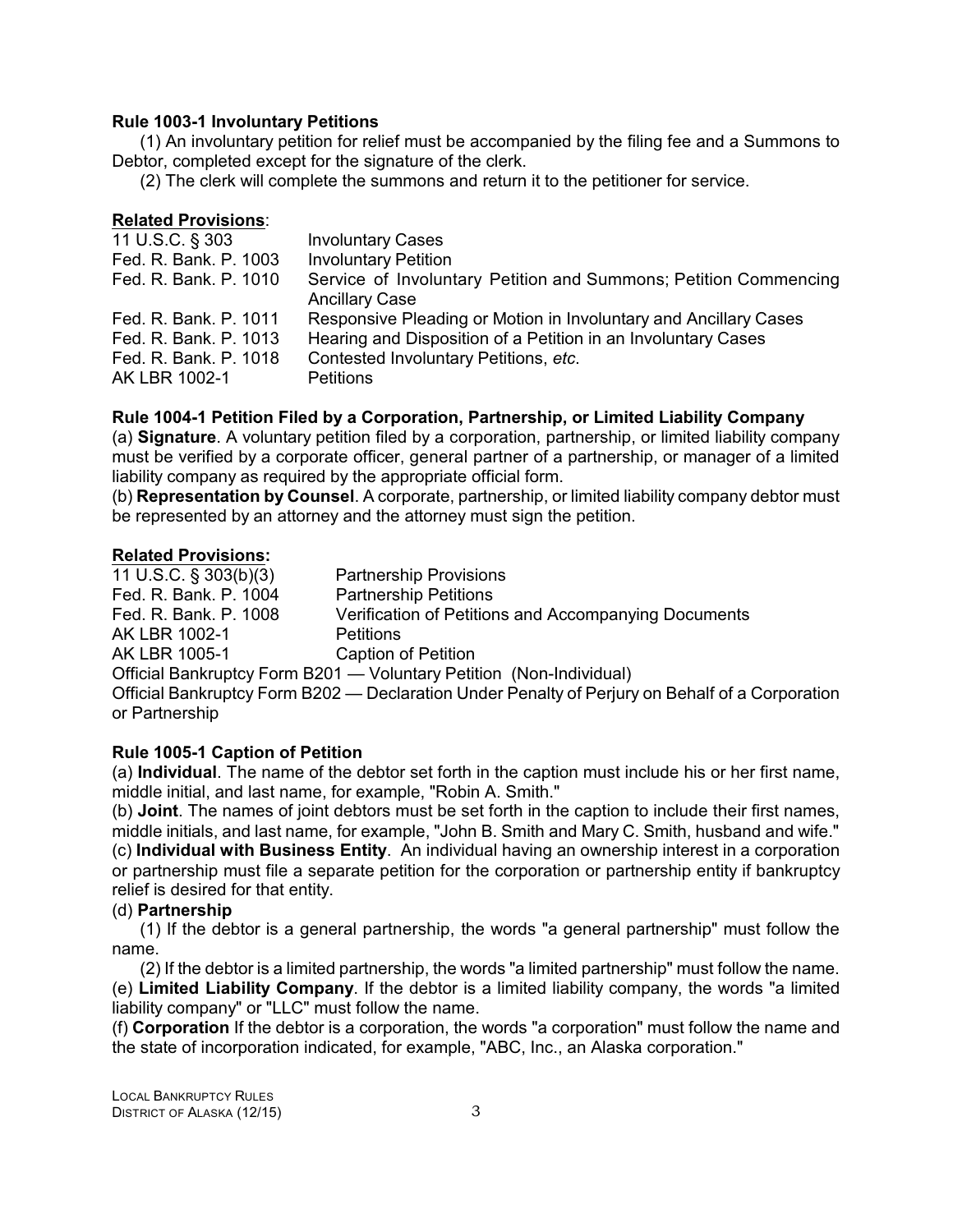#### <span id="page-7-0"></span>**Related Provisions**:

| 11 U.S.C. § 301                                          | <b>Commencement of Case</b>                    |  |
|----------------------------------------------------------|------------------------------------------------|--|
| 11 U.S.C. § 303                                          | <b>Involuntary Cases</b>                       |  |
| Fed. R. Bank. P. 1002                                    | <b>Voluntary Petition</b>                      |  |
| Fed. R. Bank. P. 1004                                    | <b>Partnership Petition</b>                    |  |
| Fed. R. Bank. P. 1005                                    | Caption of Petition                            |  |
| Fed. R. Bank. P. 1008                                    | <b>Verification of Papers</b>                  |  |
| AK LBR 1002-1                                            | <b>Petitions</b>                               |  |
| AK LBR 1004-1                                            | Petition Filed by a Partnership or Corporation |  |
| AK LBR 5001-2                                            | Clerk's Office Location and Hours              |  |
| AK LBR 5005-4                                            | <b>Electronic Filing</b>                       |  |
| Official Form B101 - Voluntary Petition (Individual)     |                                                |  |
| Official Form B201 - Voluntary Petition (Non-Individual) |                                                |  |

#### **Rule 1007-1 Form of Schedules and Statements**

(a) **Format**. Each schedule, statement and list must:

(1) be legible;

(2) be a separate document that contains all required information without reference to or incorporation of another schedule, document or list provided, however, that there may be appended thereto a separate list of items or information that—

[A] contains items or information relating to a single question or item on the schedule, statement or list to which the separate list is attached, and

[B] clearly identifies the question or item to which the attached list pertains; and

(3) contains all information required by the official form and this rule.

(b) **Sequential Order of Documents**. Complete packages of schedules, statements and lists must be filed in the following order. When fewer than all documents in the following list are filed at any one time, the documents actually filed must be in the same order as well.

(1) Chapter 7

- ▶ Voluntary Petition (Form B101 (Individual); B201 (Non-Individual)) with Exhibit "D" for individual debtors
- < Schedules (Forms B106A/B–J-2 (Individual); B206A/B–H (Non-Individual))
- ▶ Statement of Financial Affairs (Form B107 (Individual); B207 (Non-Individual))
- ► Statement of Current Monthly Income and Means Test Calculation (Chapter 7) (Form B122A-1)
- < Chapter 7 Individual Debtor's Statement of Intention (Form B108)
- Disclosure of Compensation (Form B2030)
- ▶ Payment Advices (Pay Stubs)
- $\triangleright$  Matrix in original form
- ▶ Application to Pay Filing Fee in Installments (Form B103A) or Application for Waiver of Chapter 7 Filing Fee (Form B103B) **not** attached to the petition or any other document.

(2) Chapter 11

- < Voluntary Petition (Form B101 (Individual); B201 (Non-Individual)) with Exhibit "A" for Corporate Debtors and Exhibit "D" for individual debtors
- In a small business case, the statement required by  $\S$  1116(1) of the Code
- ▶ List of Creditors Holding 20 Largest Unsecured Claims (Form B104 (Individual); B204 (Non-individual))
- < Schedules (Forms B106A/B–J-2 (Individual); B206A/B–H (Non-Individual))
- < Statement of Current Monthly Income (Chapter 11) (Form B122B)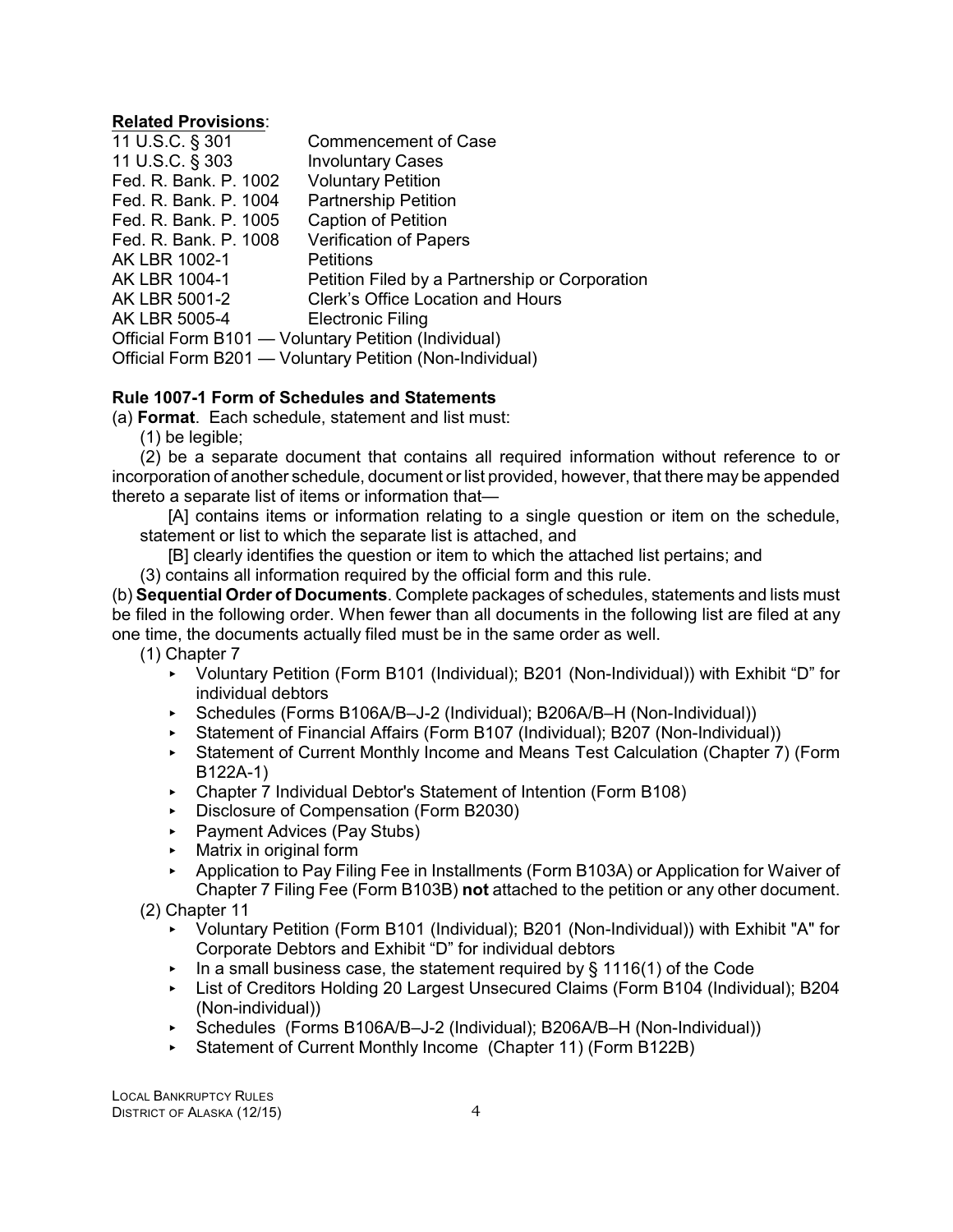- ▶ Statement of Financial Affairs (Form B107 (Individual); B207 (Non-Individual))
- Disclosure of Compensation (Form B2030)
- ▶ Payment Advices (Pay Stubs)
- $\triangleright$  Matrix in original form
- < Application to Pay Filing Fee in Installments (Form B103A) **not** attached to the petition or any other document.
- (3) Chapter 12
	- ▶ Voluntary Petition (Form B101) with Exhibit "D"
	- ► Schedules (Forms B106A/B-J-2)
	- ▶ Statement of Financial Affairs (Form B107)
	- < Disclosure of Compensation (Form B2030)
	- ▶ Payment Advices (Pay Stubs)
	- **Matrix in original form**
	- < Chapter 12 Plan, **not** attached to the petition or any other document
	- < Application to Pay Filing Fee in Installments (Form 103A) **not** attached to the petition or any other document.
- (4) Chapter 13
	- ▶ Voluntary Petition (Form B101) with Exhibit "D"
	- ► Schedules (Forms B106A/B-J-2)
	- ► Statement of Current Monthly Income and Disposable Income Calculation (Chapter 13) (Forms 122C-1/2)
	- $\overrightarrow{ }$  Statement of Financial Affairs (Form 107)
	- Disclosure of Compensation (Form B2030)
	- ▶ Payment Advices (Pay Stubs)
	- $\blacktriangleright$  Matrix in original form,
	- < Chapter 13 Plan (AK LBF 5), **not** attached to the petition or any other document
	- < Application to Pay Filing Fee in Installments (Form 103A) **not** attached to the petition or any other document.

(c) **Describing Property on Schedule A**. Each individual parcel of real property must be shown on Schedule A (Real Property) and, to the extent applicable, contain the following information:

(1) A complete legal description followed by its physical location (*e.g.,* common or street address);

(2) description of all improvements on the property;

(3) municipal or borough tax assessment valuation;

(4) information from any appraisal of the property performed within the two (2) years preceding the petition filing date, including—

[A] value.

- [B] identification of appraiser, and
- [C] purpose of appraisal; and

(5) Any unusual or extraordinary items of condition that materially affect value or marketability of the property.

(d) **Describing Property on Schedule B**. Descriptions of property listed on Schedule B (Personal Property) must, to the extent applicable, comply with the requirements of this subsection.

(1) *General*.

[A] All items of personal property must contain:

(i) sufficient identifying information to permit any interested party to readily identify the item upon sight and independently assess its value, including information concerning the item's condition, suitability for its intended use, or marketability; and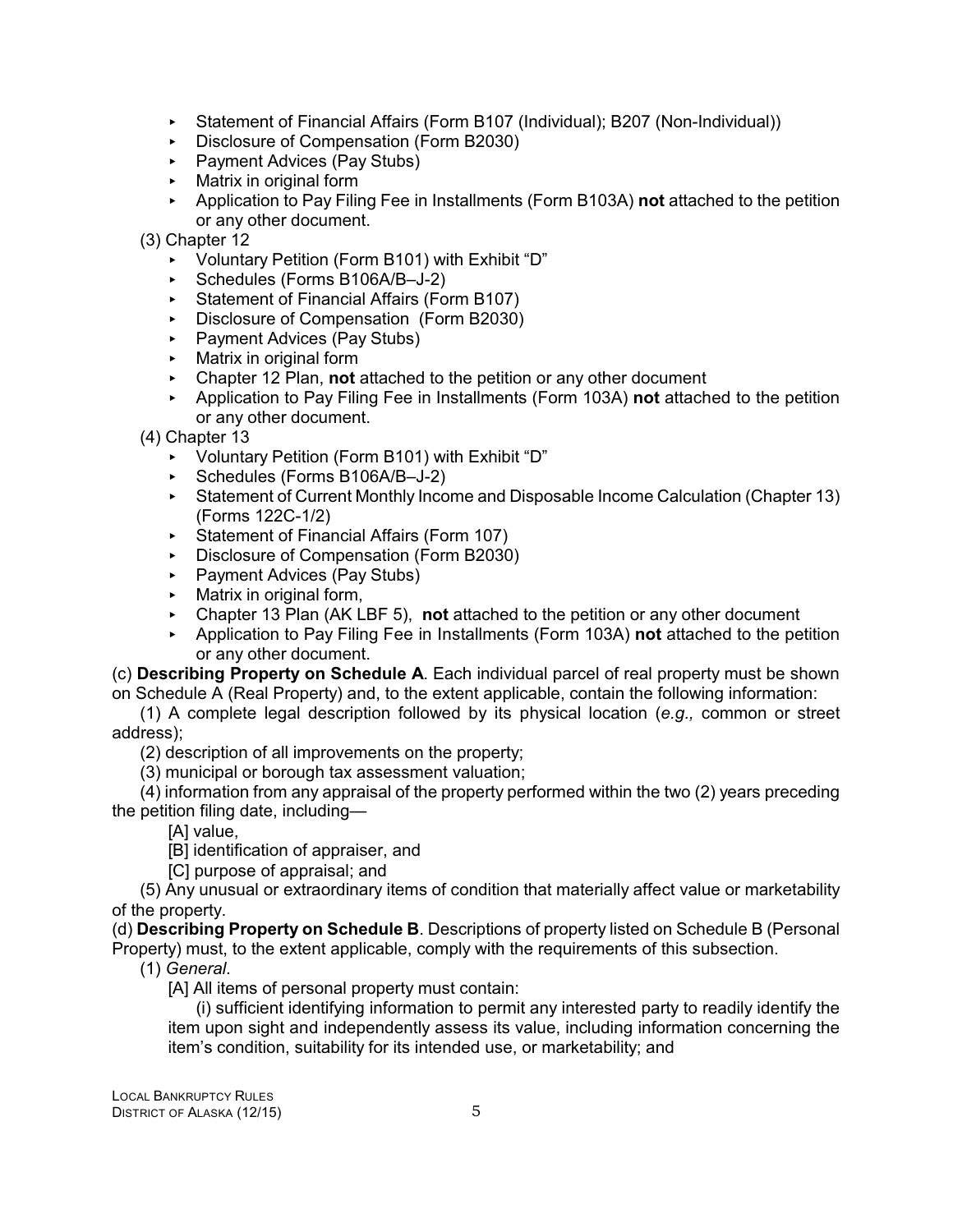(ii) its value or amount as of the date the petition is filed.

[B] For any item of property that is not in the physical possession of the debtor, its location and the name and address of the custodian must be provided.

(2) *Aggregating Items*. Except as otherwise specifically provided in paragraphs (d)(3), (d)(4), (d)(9), (d)(11), (d)(12), (d)(13), (d)(15), (d)(17), (d)(18), (d)(19), (d)(20), and (d)(21), items of the same general character having a value of less than the amount specified in §  $522(d)(3)$  per individual item and an aggregate value of \$2,500.00, or less, should be generally identified and included as a single entry.

[A] The values of the individual items within the group need not be shown;

[B] the value to be inserted in the "value" column is the aggregate value of all items within the group; and

[C] aggregating items constitutes a certification that no individual item within the group has a value in excess of the amount specified in  $\S$  522(d)(3).

(3) *Bank or Financial Accounts*. For each account held by a financial institution, provide:

[A] account number;

[B] type of account; and

[C] name and location of financial institution.

(4) *IRAs, Pension and Profit Sharing Plans*. For each separate account or plan, provide:

[A] type of account or plan;

[B] plan, account, or other identifying number; and

[C] name and location of institution holding or trustee administering the account or plan.

(5) *Major Appliances*. Major appliances, *e.g.,* washer, dryer, freezer, refrigerator, if not a fixture, should be identified by make.

(6) *Automobiles*. All motor vehicles, including off-road, recreational, all-terrain, and snow machines, must be separately itemized, and include:

[A] make (manufacturer);

[B] year of manufacture;

[C] model;

[D] type;

[E] if 4-wheel or all-wheel drive; and

[F] current license, registration, vehicle identification or serial number.

(7) *Animals/Pets*.

[A] Species/breed; and

[B] if show or registered animal provide relevant information.

(8) *Furniture*. Each article, item or set of furniture should include, where applicable and if reasonably available:

[A] manufacturer or brand name;

[B] year of manufacture or age;

[C] if a set, what it consists of; and

[D] if more than one identical item, the number of items.

(9) *Firearms*. Each firearm must be separately itemized and include:

[A] manufacturer;

[B] model;

[C] caliber; and

[D] year of manufacture.

(10) *Cameras/Hobby Equipment*. Cameras and other hobby equipment should include:

[A] manufacturer; and

[B] model.

LOCAL BANKRUPTCY RULES DISTRICT OF ALASKA (12/15) 6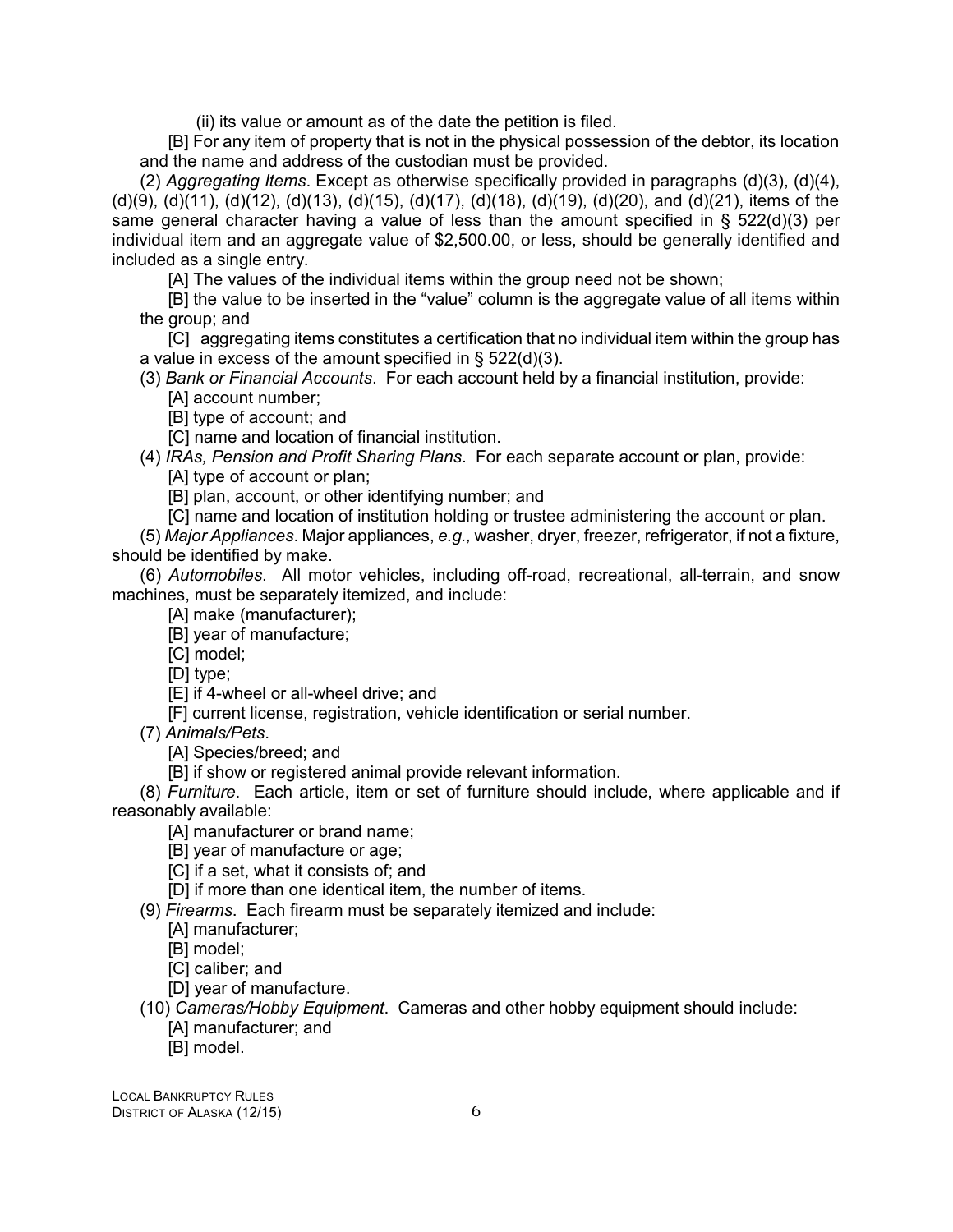(11) *Musical Instruments*. Musical instruments should be separately itemized and include: [A] type;

[B] manufacturer; and

[C] model

(12) *Clothing*.

[A] Subject to paragraph (d)(2), ordinary clothing items should be scheduled by a generic name and quantity of each item grouped by category (*e.g.*, men's clothes, women's clothes).

[B] Furs should be separately itemized.

(13) *Jewelry*. Jewelry, other than costume jewelry, must be separately itemized and include: [A] number and size/weight of precious stones;

[B] material of the setting; and

[C] the source of valuation.

(14) *Household Items*. Subject to paragraph (d)(2), ordinary household items, *e.g.*, small appliances, cookware, serving ware, dishware, and silverware, should be scheduled by generic name and quantity and grouped as a single entry.

(15) *Books/Pictures/Records/Knick-Knacks*.

[A] Subject to paragraph (d)(2), the following items should be generally grouped and described by class and quantity:

(i) books, other than collector's editions;

(ii) CDs, DVDs, tapes, and records;

(iii) pictures or artwork of a general "decor" nature; and

(iv) knick-knacks and similar items of decor.

[B] Antiques (items over 100 years old) must be separately itemized and include:

(i) detailed description;

- (ii) age; and
- (iii) source of valuation.

[C] Collections and other collectibles, including "collector editions" of books, must be separately itemized and include:

(i) detailed description; and

(ii) source of valuation.

[D] "Collector prints" must be separately itemized and include:

(i) title;

(ii) name of artist;

(iii) number of print and number in series; and

(iv) source of valuation.

(16) *Electronics/Computers*. Electronic items, including entertainment equipment and computers, should include:

[A] manufacturer or brand name; and

[B] model number.

(17) *Insurance policies*: To the extent applicable, for each insurance policy in which the debtor has an ownership interest, provide:

[A] Name of issuer;

[B] policy number;

[C] face amount;

[D] cash surrender value;

[E] loan value; and

[F] current balance of any loan made against the policy.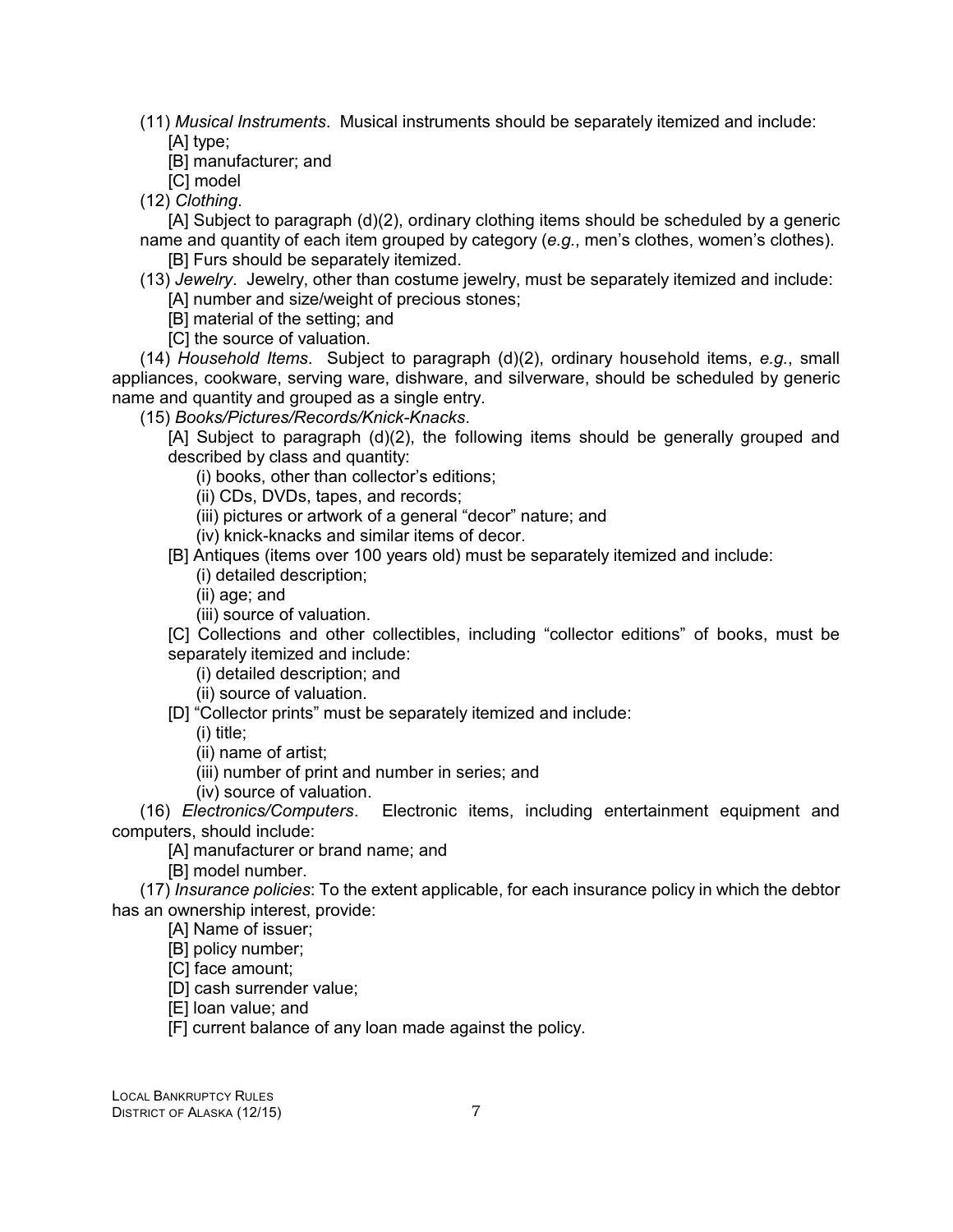(18) *Stocks, Bonds, Annuities, Negotiable Instruments*. Stocks, bonds, annuities, securities, negotiable or non-negotiable instruments, and similar investment instruments, must be separately itemized and for each include, to the extent applicable, the:

[A] name of issuer;

[B] type of instrument or class; and

[C] face amount or number of shares/units;

(19) *Partnership Interests and Interests in Limited Liability Companies and Unincorporated Associations*. Interests in partnerships, limited liability companies, investment clubs, unincorporated associations and similar entities, must be separately itemized and include:

[A] name of entity;

[B] type of entity;

[C] debtor's ownership interest in entity; and

[D] name and address of person having custody of the books and records of the entity. (20) *Receivables and Debts Owed to Debtor*. Accounts receivable, promissory notes, and other debts owed to the debtor, must be separately itemized and include:

[A] name and address of obligor;

[B] face or original amount;

[C] date incurred or aging report;

[D] amount owed; and

[E] whether the obligor is current or delinquent.

(21) *Licenses, franchises*. Licenses, franchises, and similar rights held by the debtor, must be separately itemized and include:

[A] name and address of licensor/licensee or franchiser/franchisee;

[B] brief description of license or franchise; and

[C] whether payments are current or delinquent.

(22) *Aircraft*. For each aircraft, provide:

[A] manufacturer;

[B] year of manufacture;

[C] model number;

[D] power plant type and horsepower;

[E] make and model of all installed avionics;

[F] if equipped with floats, the—

(i) manufacturer,

(ii) model, and

(iii) year of manufacture or model year;

[G] Federal Aviation Administration hull number; and

[H] source of valuation information.

(23) *Boats*. For each vessel, personal water craft, boat, canoe, or similar water-borne vehicle, to the extent applicable, include:

[A] year of manufacture;

[B] make (manufacturer);

[C] serial or other manufacturer's identifying number;

[D] length, beam and, if applicable, displacement;

[E] model and/or type;

[F] description of power plant;

[G] make and model of all installed or associated electronics (navigation and communications);

[H] gear, tackle, rigging, and other appurtenances installed or associated with the vessel;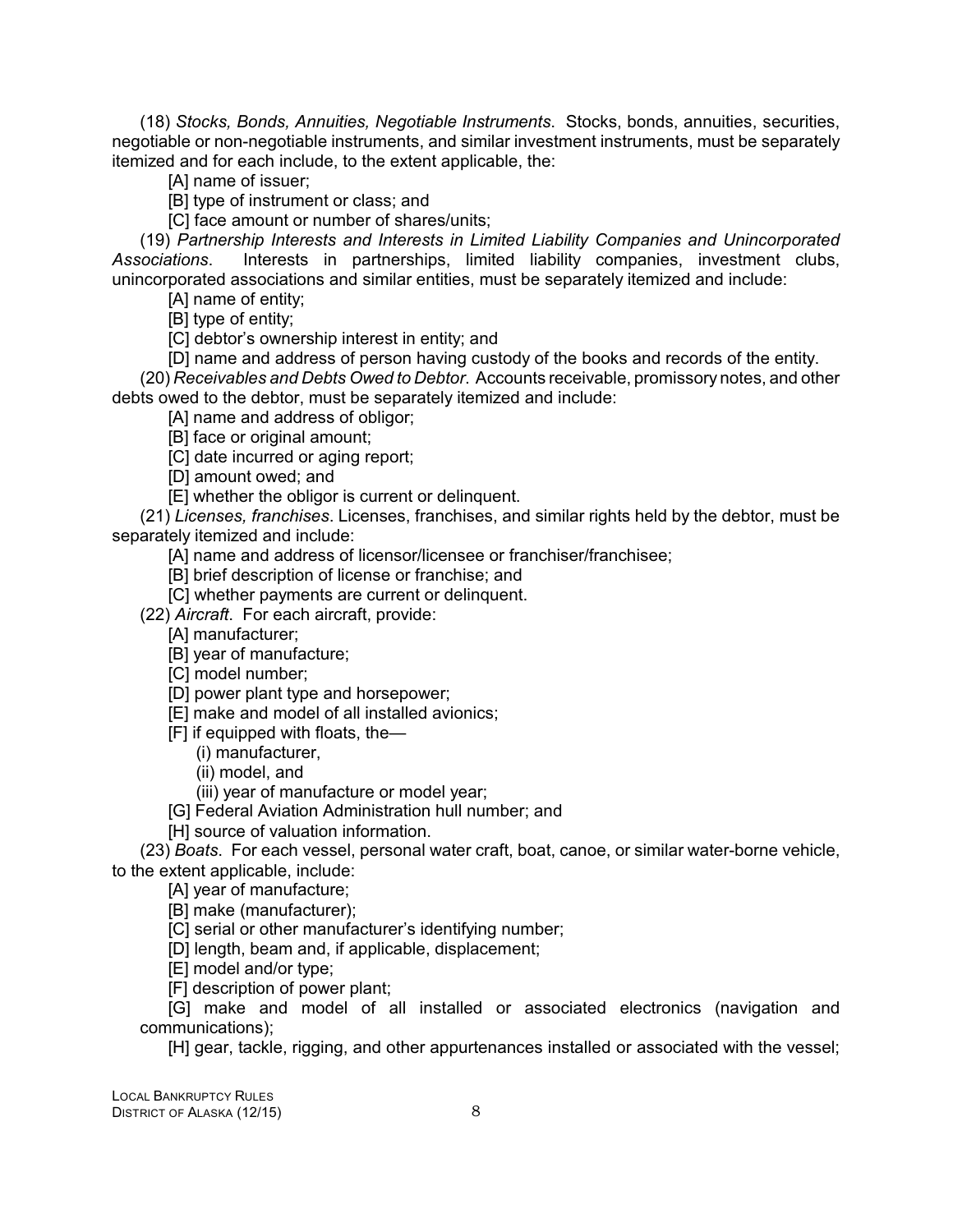[I] state or federal registration number; and

[J] source of valuation information.

(24) *Tools*.

[A] Subject to paragraph (d)(2), hand tools, including small, hand-held power tools, should be aggregated as single entry.

[B] Large tools should include, to the extent applicable, the information specified in paragraph (d)(25).

(25) *Business & Farming Equipment and Implements*. Each item must, to the extent applicable, include:

[A] make, manufacturer, or brand;

[B] model number or type;

[C] license, registration, serial or other identifying number; and

[D] source of valuation.

#### (e) **Describing Property on Schedule C**.

(1) The description provided for property items listed on Schedule C (Property Claimed as Exempt) must be identical to the description used to describe that item on Schedule A in the case of real property or Schedule B in the case of personal property.

(2) The schedule of exemptions must not incorporate by reference any other schedule, statement, or list.

(f) **Income and Expenses on Schedules I and J**. Items of income (Schedule I) and expenses (Schedule J) must be reported using the following guidelines.

(1) *Income*.

[A] Gross income from wages or salary per month is the average income per month for the six-month period, or such shorter period if received for less than six (6) months, immediately preceding the date the petition is filed.

[B] Payroll deductions for taxes are to be determined using the applicable amounts specified by Internal Revenue Service Circular E using the appropriate number of exemptions that may be properly claimed by the debtor.

[C] Other income received on a recurring basis during the year, if received other than on a monthly basis, *e.g.*, Alaska Permanent Fund or stock dividends (including dividends received from Alaska Native Corporations), is to be pro-rated as though received in equal monthly installments.

[2] *Expenses*.

[A] Variable regular monthly expenses, *e.g.*, utilities, are to be computed as an average over a period of one (1) year (twelve (12) months).

[B] Expenses paid on a regular basis other than monthly, *e.g.*, insurance or estimated income taxes, are to be pro-rated as though paid in equal monthly installments.

[C] Unusual, extraordinary, one-time expenses that are not reasonably expected to recur, *e.g.*, medical expenses resulting from an accident, are not to be included.

(g) **Married Individuals**. A husband and wife filing jointly must file a single set of schedules and statement of financial affairs.

(h) **No Blank Items**. The word "none" or the words "not applicable," as appropriate, must be entered for each item in the schedules and statements of affairs not otherwise completed.

(i) **Statement of Social Security Number**. The Statement of Social Security Number (Form B121) is to be submitted with the petition to the Clerk of the Court, but is **not** to be filed or attached to the petition or any other document. Participants in the ECF System shall, immediately after the electronic filing of a petition, submit the Statement of Social Security Number (Form B121) electronically, in the same manner as provided in AK LBR 5005-4(d)(4) for proposed orders.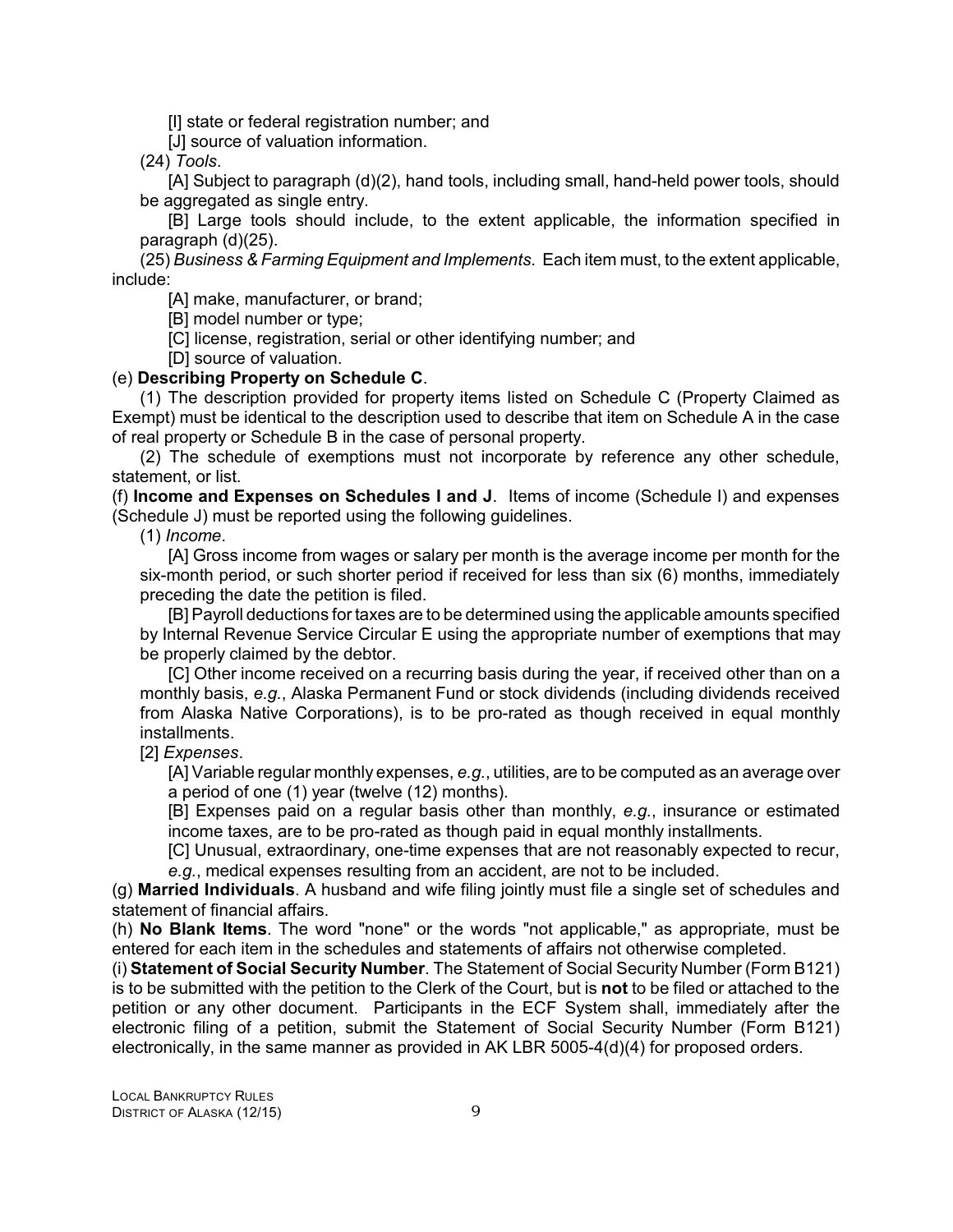| 11 U.S.C. § 101(51C) "small business case"                                       |                                                                                        |  |
|----------------------------------------------------------------------------------|----------------------------------------------------------------------------------------|--|
| 11 U.S.C. § 101(51D) "small business debtor"                                     |                                                                                        |  |
| 11 U.S.C. § 109                                                                  | Who may be a debtor                                                                    |  |
| 11 U.S.C. § 111                                                                  | Nonprofit budget and credit counseling agencies; financial management                  |  |
|                                                                                  | instructional courses                                                                  |  |
| 11 U.S.C. § 521                                                                  | Debtor's duties                                                                        |  |
| 11 U.S.C. § 522                                                                  | Exemptions                                                                             |  |
| 11 U.S.C. § 727                                                                  | <b>Discharge</b>                                                                       |  |
| 11 U.S.C. § 1116                                                                 | Duties of trustee or debtor in possession in small business cases                      |  |
| 11 U.S.C. § 1129                                                                 | Confirmation of plan                                                                   |  |
| 11 U.S.C. § 1325                                                                 | Confirmation of plan                                                                   |  |
| 11 U.S.C. § 1328                                                                 | Discharge                                                                              |  |
| Fed. R. Bank. P. 1007                                                            | Lists, Schedules and Statements; Time Limits                                           |  |
| Fed. R. Bank. P. 1008                                                            | Verification of Petitions and Accompanying Papers                                      |  |
|                                                                                  | Fed. R. Bank. P. 2015(a) Duty to Keep Records, Make Reports, and Give Notice of Case — |  |
|                                                                                  | Trustee or Debtor in Possession                                                        |  |
| Fed. R. Bank. P. 9004                                                            | <b>General Requirements of Form</b>                                                    |  |
| Fed. R. Bank. P. 9009                                                            | Forms                                                                                  |  |
| AK LBR 1002-1                                                                    | <b>Petitions</b>                                                                       |  |
| AK LBR 1007-2                                                                    | <b>Matrix</b>                                                                          |  |
| AK LBR 1009-1                                                                    | Amendment of Schedules and Matrix                                                      |  |
| AK LBR 5001-2                                                                    | Clerk's Office Location and Hours                                                      |  |
| AK LBR 5005-2                                                                    | Number of Copies                                                                       |  |
| AK LBR 5005-4                                                                    | <b>Electronic Filing</b>                                                               |  |
|                                                                                  | Official Form B101 - Voluntary Petition (Individual)                                   |  |
|                                                                                  | Official Form B101A - Eviction Judgment Statement                                      |  |
|                                                                                  | Official Form B103A - Application to Pay Filing Fee in Installments (Individual)       |  |
|                                                                                  | Official Form B103B — Application for Waiver of Chapter 7 Filing Fee (Individual)      |  |
|                                                                                  | Official Form B104 - List of 20 Largest Creditors (Individual Chapter 11)              |  |
|                                                                                  | Official Form B105 - Involuntary Petition (Individual)                                 |  |
| Official Form B106 - Summary (Individual)                                        |                                                                                        |  |
|                                                                                  | Official Form B106A/B - Schedule of Assets and Liabilities (Individual)                |  |
|                                                                                  | Official Form B106C - Property Claimed as Exempt (Individual)                          |  |
|                                                                                  | Official Form B106D - Schedule of Secured Creditors (Individual)                       |  |
|                                                                                  | Official Form B106E/F - Schedule of Unsecured Creditors (Individual)                   |  |
|                                                                                  | Official Form B106G - Executory Contracts (Individual)                                 |  |
| Official Form B106H - Co-debtors (Individual)                                    |                                                                                        |  |
| Official Form B106I - Income (Individual)                                        |                                                                                        |  |
| Official Form B106J - Expenses (Individual)                                      |                                                                                        |  |
| Official Form B106J-2 - Expenses for Separate Household of Debtor 1 (Individual) |                                                                                        |  |
| Official Form B107 - Statement of Financial Affairs (Individual)                 |                                                                                        |  |
|                                                                                  | Official Form B108 - Statement of Intentions (Individual)                              |  |
| Official Form B121 - Statement of Social Security Number(s)                      |                                                                                        |  |
|                                                                                  | Official Form B122A-1 — Statement of Current Monthly Income and Means Test Calculation |  |
| (Individual)                                                                     |                                                                                        |  |
|                                                                                  | Official Form B122A-2 - Means Test Calculation (Individual)                            |  |
|                                                                                  | Official Form B122B - Statement of Current Monthly Income (Chapter 11) (Individual)    |  |
|                                                                                  |                                                                                        |  |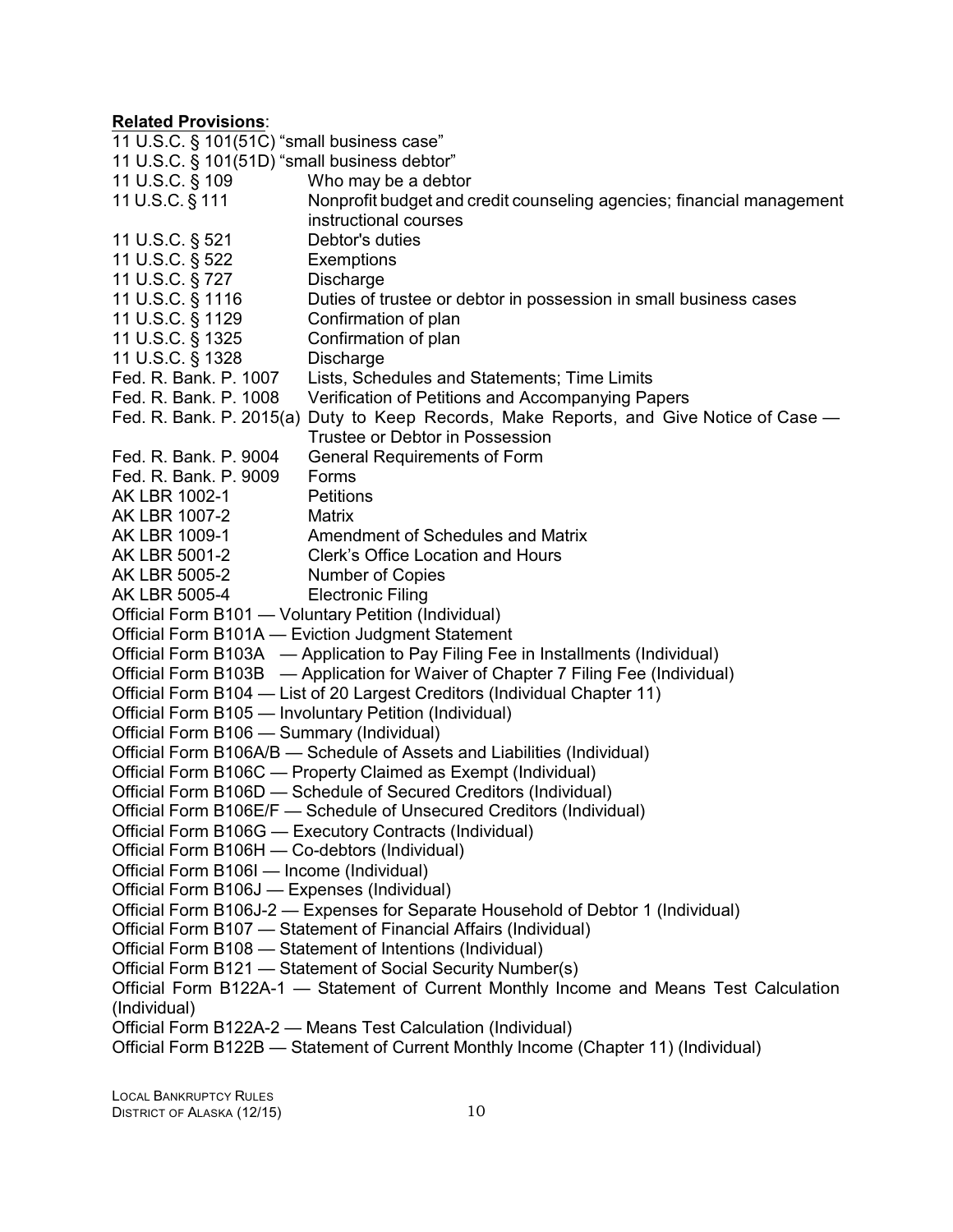<span id="page-14-0"></span>Official Form B122C-1 — Statement of Current Monthly Income (Chapter 13) Official Form B122C-2 — Calculation of Disposable Income (Chapter 13) Official Form B201 — Voluntary Petition (Non-Individual) Official Form B202 — Declaration Under Penalty of Perjury (Non-Individual) Official Form B204 — List of 20 Largest Creditors (Non-Individual Chapter 11) Official Form B205 — Involuntary Petition (Non-Individual) Official Form B206 — Summary (Non-Individual) Official Form B206A/B — Schedule of Assets and Liabilities (Non-Individual) Official Form B206D — Schedule of Secured Creditors (Non-Individual) Official Form B206E/F — Schedule of Unsecured Creditors (Non-Individual) Official Form B206G — Executory Contracts (Non-Individual)

Official Form B206H — Co-debtors (Non-Individual)

Official Form B207 — Statement of Financial Affairs (Non-Individual)

Director's Form B2030 — Disclosure of Compensation of Attorney for Debtor

#### **Rule 1007-2 Matrix**

#### (a) **Format**.

(1) The list of entities filed as required by Rule 1007(a), Federal Rules of BankruptcyProcedure, as thereafter updated by the clerk's office, is referred to as the "Master Mailing List" or "Matrix."

(2) The format of the matrix filed under Rule 1007(a) must be as follows:

[A] Type Style —10 point or 10 pitch type size only (Courier 10 Pitch, Prestige Elite, and Letter Gothic are preferable, avoid dot-matrix printing or proportionally-spaced fonts);

[B] 1 inch margins at the top, bottom and sides of the page—

(i) if the matrix is filed conventionally with the petition, submitted on  $8\frac{1}{2}$  by 11 inch white, bond paper and,

(ii) if possible, also submitted in ASCII text on a 3.5" floppy disk;

[C] Addresses—

(i) in a single column, single spaced, using upper and lower case letters, and (ii) double spaced between addresses;

[D] Names and addresses left justified, flush against the left margin;

[E] Names—

(i) individuals are to be listed last name first, followed by first name and middle name or initial (*e.g*., Jones, Mary J), or

(ii) entities that are not individuals are to be listed using the complete true name provided by the entity to receive notice (*e.g*., First National Bank of Alaska, not First National Bank or FNBA, or GMAC Mortgage not GMAC);

[F] Each address to—

(i) consist of no more than five (5) total lines, with

(ii) each line containing forty (40) characters or less (including blank spaces);

[G] Attention lines or account numbers may be placed only on the second line of the name/address entry;

[H] City, state and ZIP code on the last line, with the ZIP code the last entry on the last line for each creditor address;

[I] use two-letter abbreviations for states;

[J] use a hyphen between the two groups of digits in nine-digit ZIP codes (ZIP+4);

[K] omit punctuation (periods after middle initials, PO Boxes, USA, *etc*);

[L] exclude page numbers, headers or footers;

[M] exclude the debtor, debtor's attorney or panel trustee;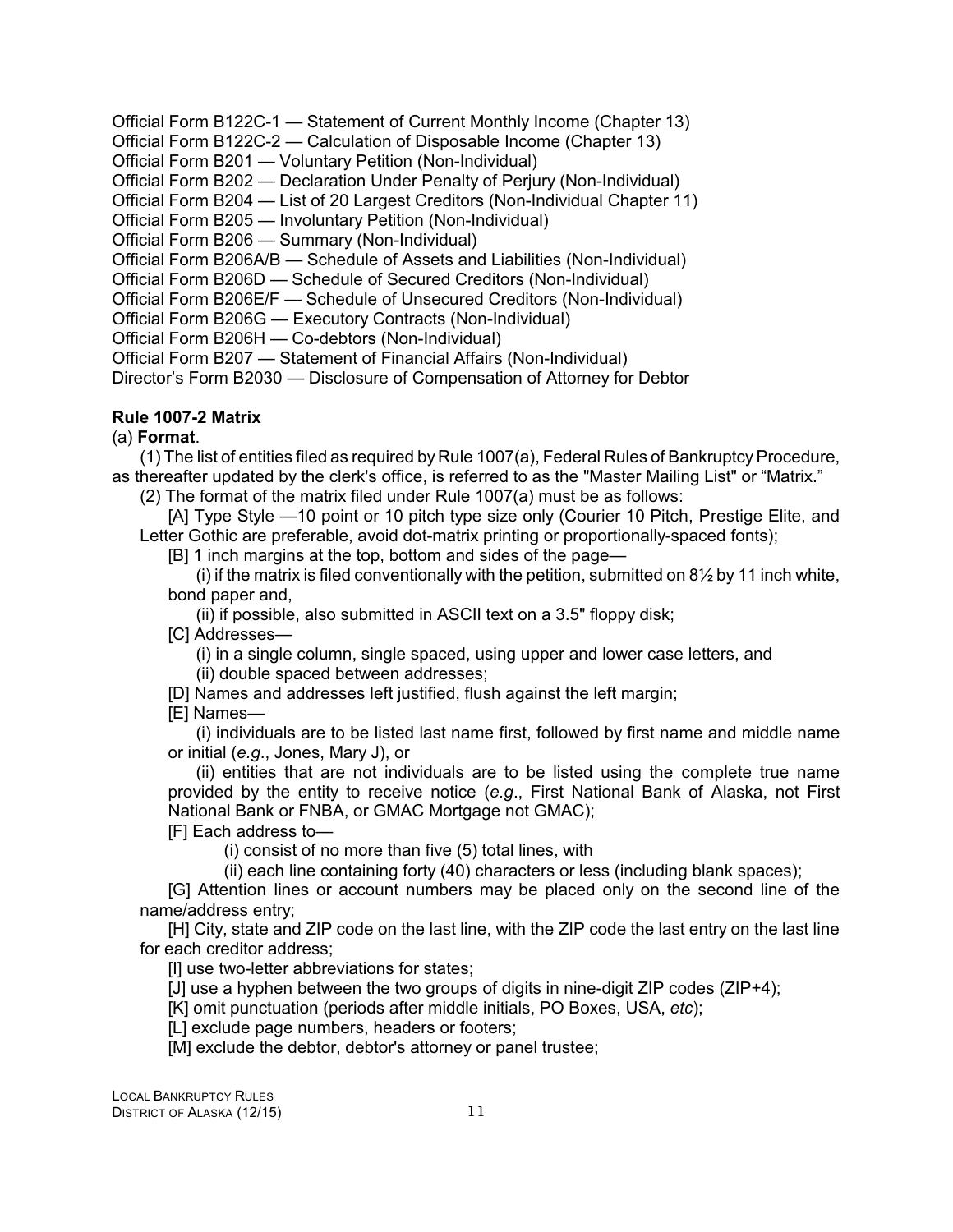- <span id="page-15-0"></span>[N] If a paper matrix is conventionally filed, on the reverse side of each page must appear— (i) the debtor's name, and
	- (ii) page \_\_\_ of \_\_\_ pages (with appropriate numbers).
- (b) **Amendments**. [*Abrogated*]

(c) **Accuracy of Matrix**. The debtor is responsible for ensuring that the matrix accurately reflects the names and addresses of the debtor, debtor's attorney, and those entities listed on Schedules D, E, F, G, and H of Official Bankruptcy Form B106/B206.

(d) **Government Entity as Creditor**. Whenever a governmental unit (federal, state, local government entity or political subdivision of the state, or any agency thereof) is scheduled as a creditor or as having a claim against the estate or the debtor, both the governmental unit and, as a separate entry, its legal department, must be included on the mailing matrix and schedules. [*E.g.*, United States Attorney, Alaska Department of Law, Municipal Attorney.]

#### **Related Provisions**:

| 11 U.S.C. § 342                                                               | <b>Notice</b>                                                                      |  |
|-------------------------------------------------------------------------------|------------------------------------------------------------------------------------|--|
| 11 U.S.C. § 521(1) Debtor's Duties                                            |                                                                                    |  |
|                                                                               | 11 U.S.C. § 1116 Duties of trustee or debtor in possession in small business cases |  |
|                                                                               | Fed. R. Bank. P. 1007 Lists, Schedules and Statements; Time Limits                 |  |
|                                                                               | Fed. R. Bank. P. 2002(j) Notices to the United States                              |  |
| AK LBR 1002-1                                                                 | Petitions                                                                          |  |
|                                                                               | AK LBR 1007-1 Form of Schedules and Statements                                     |  |
|                                                                               | AK LBR 1009-1 Amendment of Schedules and Matrix                                    |  |
|                                                                               | AK LBR 5001-2 Clerk's Office Location and Hours                                    |  |
| AK LBR 5005-2 Number of Copies                                                |                                                                                    |  |
|                                                                               | Official Form B101 - Voluntary Petition (Individual)                               |  |
|                                                                               | Official Form B101A - Eviction Judgment Statement                                  |  |
|                                                                               | Official Form B104 - List of 20 Largest Creditors (Individual Chapter 11)          |  |
| Official Form B105 - Involuntary Petition (Individual)                        |                                                                                    |  |
|                                                                               | Official Form B106D - Schedule of Secured Creditors (Individual)                   |  |
| Official Form B106E/F — Schedule of Unsecured Creditors (Individual)          |                                                                                    |  |
| Official Form B106G - Executory Contracts (Individual)                        |                                                                                    |  |
| Official Form B106H - Co-debtors (Individual)                                 |                                                                                    |  |
|                                                                               | Official Form B201 - Voluntary Petition (Non-Individual)                           |  |
| Official Form B204 — List of 20 Largest Creditors (Non-Individual Chapter 11) |                                                                                    |  |
| Official Form B205 - Involuntary Petition (Non-Individual)                    |                                                                                    |  |
| Official Form B206D - Schedule of Secured Creditors (Non-Individual)          |                                                                                    |  |
|                                                                               | Official Form B206E/F - Schedule of Unsecured Creditors (Non-Individual)           |  |
|                                                                               | Official Form B206G - Executory Contracts (Non-Individual)                         |  |
|                                                                               | Official Form B206H - Co-debtors (Non-Individual)                                  |  |
| AK LBR 5005-4                                                                 | <b>Electronic Filing</b>                                                           |  |

#### **Rule 1009-1 Amendment of Schedules and Matrix**

#### (a) **Schedule of Debts**

(1) *Requirements for Amendment*. Amended schedules must be filed in the same number of copies as required for the original schedules and accompanied by:

[A] if amended to include additional creditors or equity security holders, an amended mailing matrix as provided in subsection (c);

[B] an amended summary of schedules; and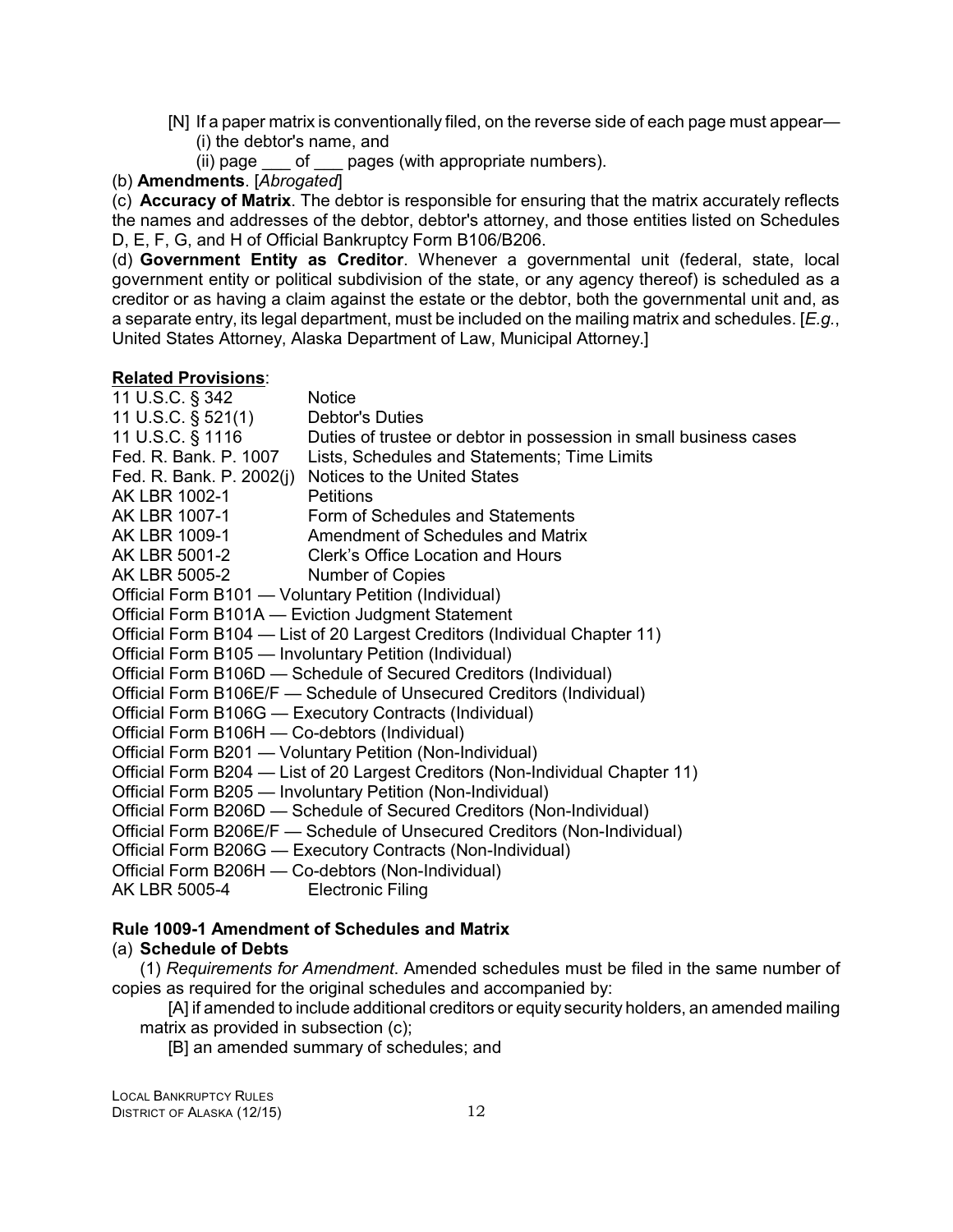[C] the statutory filing fee, if required.

<span id="page-16-0"></span>(2) *Notice*.

[A] Notice of the amendment must be given to—

(i) any creditor or equity security holder added,

(ii) the trustee,

(iii) any entity affected by it, and

(iv) the United States trustee.

[B] In addition to the notice required by Rule 1009, Federal Rules of Bankruptcy Procedure, the amending party must mail a copy of the notice issued by the court under Rule 2003, Federal Rules of Bankruptcy Procedure to all creditors or equity security holders added by the amendment.

(b) **Schedule of Property Claimed as Exempt**. Upon filing, copies of any amendment of Schedule of Property Claimed as Exempt must be:

(1) transmitted to the United States trustee; and

(2) served on—

[A] the trustee,

[B] any entity holding or claiming an interest in the property, and

[C] any attorney or party who has filed an appearance or demand for notice.

#### (c) **Amendments to the Master Mailing Matrix**

(1) All amendments to the matrix (additions and deletions) should be in pleading format and have attached a matrix including only the additions or deletions to the matrix, in the format specified in LBR 1007-2(a)(2).

(2) The amended matrix must:

[A] contain an unsworn declaration of the debtors in accordance with Rule 1008, Federal Rules of Bankruptcy Procedure; and

[B] be accompanied by the appropriate filing fee.

(3) A new master mailing list may not be substituted for an existing master mailing list unless approved by the clerk or the court.

(4) The party amending the matrix must give notice as provided in paragraph (a)(2).

#### **Related Provisions**:

| 28 U.S.C. § 1930(b)      | <b>Statutory Fees</b>                                              |
|--------------------------|--------------------------------------------------------------------|
| 11 U.S.C. $\S$ 523(a)(3) | Effect of Not Listing or Scheduling a Creditor                     |
| Fed. R. Bank. P. 1009    | Amendments of Voluntary Petitions, Lists, Schedules and Statements |
| Fed. R. Bank. P. 1019    | <b>Conversion of Cases</b>                                         |
| Fed. R. Bank. P. 2003    | Meeting of Creditors or Equity Security Holders                    |
| Fed. R. Bank. P. 4003    | Exemptions                                                         |

#### **Rule 1015-1 Joint Administration and Substantive Consolidation**

(a) **Motion**. Except as specifically provided for in this rule for joint cases, all motions for joint administration or substantive consolidation under Rule 1015, Federal Rules of Bankruptcy Procedure, must be:

- (1) filed in each affected case ;
- (2) transmitted to the United States trustee; and
- (3) served on the—
	- [A] debtors,
	- [B] trustees, and
	- [C] any committee(s) appointed in the cases.

LOCAL BANKRUPTCY RULES DISTRICT OF ALASKA (12/15) 13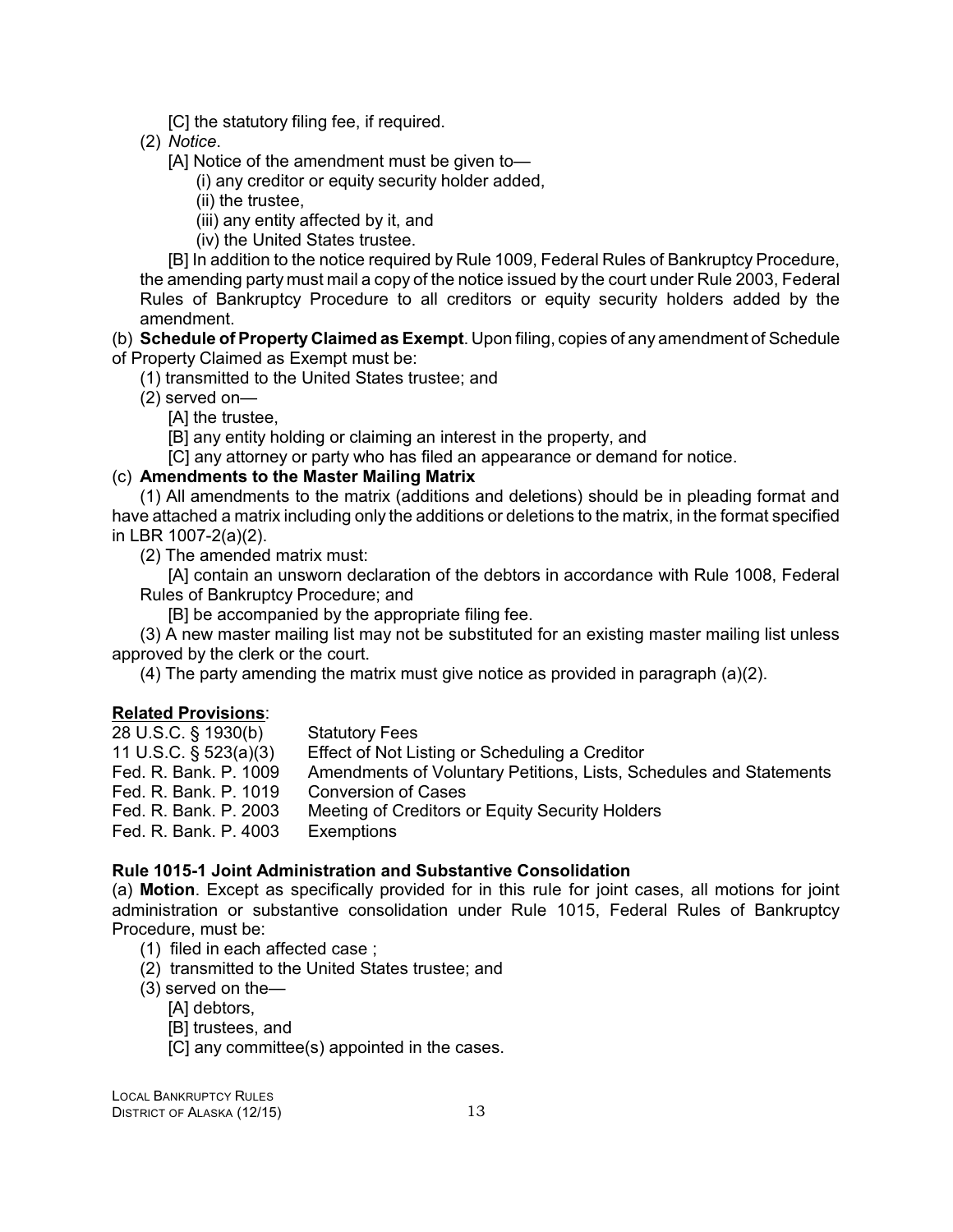<span id="page-17-0"></span>(b) **Notice**. Except as specifically provided for in this rule for joint cases, twenty-one (21) days notice of a Motion for Joint Administration or Substantive Consolidation conforming to AK LBF 27 or AK LBF 28, as appropriate, must be mailed to the master mailing list in each affected case. (c) **Joint Administration of Joint Cases Commenced Under 11 U.S.C. § 302**

(1) Unless upon motion by the debtors, any party in interest, the trustee or the United States trustee, the court orders otherwise, the estates of debtor spouses filing a joint petition will be jointly administered.

(2) Not later than thirty (30) days following the conclusion of the Meeting of Creditors held under § 341 of the Code, a motion that joint cases not be jointly administered must be:

[A] filed;

[B] transmitted to the United States trustee; and

[C] served on the trustee.

#### (d) **Substantive Consolidation of Joint Cases Commenced Under 11 U.S.C. § 302**.

(1) The filing of a joint petition under chapters 7, 12 and 13 of the Code constitutes a motion by the debtors that the separate estates of the debtors be substantively consolidated.

(2) Any party in interest, the debtors, trustee or the United States trustee may file an objection to substantive consolidation of the separate estates.

[A] An objection to substantive consolidation must be filed not later than the date set for filing a proof of claim under Rule 3002, Federal Rules of Bankruptcy Procedure, and—

(i) transmitted to the United States trustee, and

- (ii) served on the debtors and trustee.
- [B] The party objecting to substantive consolidation must:

(i) within three (3) business days after filing the objection, submit a Calendar Request (AK LBF 7) requesting a hearing on substantive consolidation; and

(ii) give not less than fourteen (14) days notice of the hearing to all parties on the master mailing list.

(3) If no objection to substantive consolidation is served and filed by the time specified in paragraph (d)(2), the estates will be substantively consolidated without further order of the court.

#### **Related Provisions**:

| 11 U.S.C. § 302       | <b>Joint Cases</b>                                                   |
|-----------------------|----------------------------------------------------------------------|
| Fed. R. Bank. P. 1015 | Consolidation or Joint Administration of Cases Pending in Same Court |
| Fed. R. Bank. P. 9013 | <b>Motions: Form and Service</b>                                     |
| Fed. R. Bank. P. 9014 | <b>Contested Matters</b>                                             |
| AK LBR 9013-1         | Briefs: Memoranda                                                    |
| AK LBF 7              | <b>Bankruptcy Court Calendar Request</b>                             |
| AK LBF 27             | Notice of Motion to Jointly Administer Cases                         |
| AK LBF 28             | Notice of Motion to Substantively Consolidate Cases                  |
|                       |                                                                      |

#### **Rule 1017-1 Conversion of Cases**

(a) **Conversion Under 11 U.S.C. § 706(a)**. A motion by the debtor under § 706(a) of the Code to convert the case from a case under chapter 7 of the Code to a case under chapter 11, 12, or 13 of the Code:

(1) is governed by AK LBR 9013-2(a); and

- (2) must be—
	- [A] transmitted to the United States trustee, and
	- [B] served on the trustee; and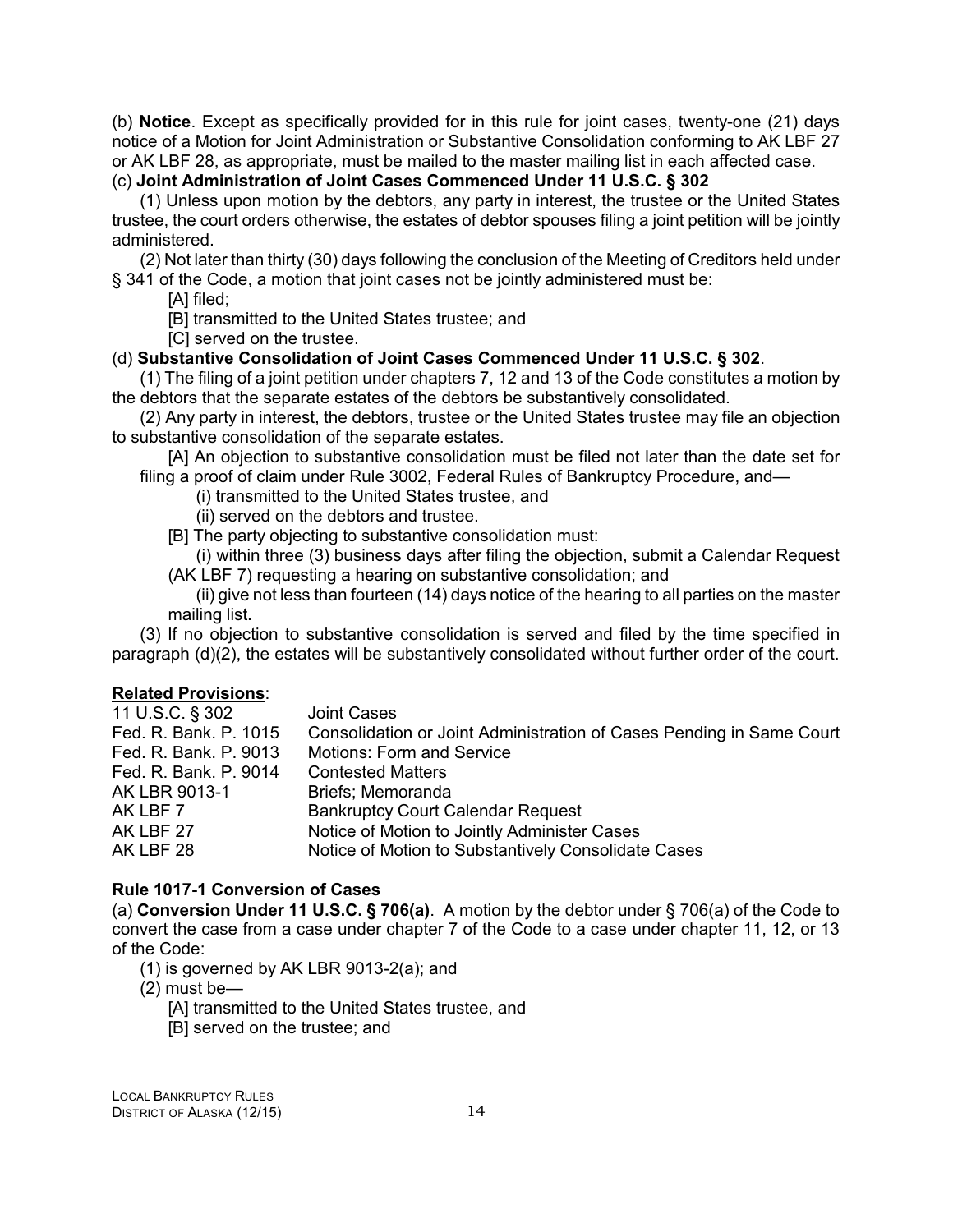<span id="page-18-0"></span>(3) Twenty-one (21) days notice of the motion must be given to the master mailing matrix in substantially the form as provided in LBF 39. .

(b) **Conversion Under 11 U.S.C. § 1112(a)**. A motion by the debtor under § 1112(a) of the Code to convert the case from a case under chapter 11 of the Code to a case under Chapter 7 of the Code:

(1) is governed by AK LBR 9013-2(a); and

(2) must be:

[A] transmitted to the United States trustee; and

(B) served on—

(i) any committee appointed in the case, and

(ii) the holders of secured claims.

(c) **Conversion in Response to 11 U.S.C. § 707(b) Motion**. No separate or additional notice of conversion of a case to a case under Chapter 11 or 13 of the Code need be given if:

(1) the debtor requests such conversion in response to the motion to dismiss brought by the U.S. trustee under 11 U.S.C. § 707(b); and

(2) the U.S. trustee consents to the conversion.

#### **Related Provisions**:

| 11 U.S.C. § 706       | Conversion                                                        |
|-----------------------|-------------------------------------------------------------------|
| 11 U.S.C. § 1112      | <b>Conversion or Dismissal</b>                                    |
| Fed. R. Bank. P. 1017 | <b>Conversion or Dismissal</b>                                    |
| Fed. R. Bank. P. 9013 | <b>Motions</b> ; Form and Service                                 |
| AK LBR 9013-1         | Briefs; Memoranda                                                 |
| AK LBR 9013-2         | <b>Motion Practice</b>                                            |
| AK LBF 39             | Notice of Debtor's Motion to Convert Case to a Case Under Chapter |
|                       |                                                                   |

#### **Rule 1020-1 Chapter 11 Small Business Cases**

(a) **Documents to Accompany Petition**. Unless otherwise ordered by the court, in any case that has been designated as a small business case in the petition, the debtor must comply with the provisions of §1116(1) of the Code.

(b) **Objections to Claims, Valuation and Claims Estimation**. In small business cases:

(1) [A] Objections to claims under Rule 3007, Federal Rules of Bankruptcy Procedure must be filed not later than thirty-five (35) days after the claims bar date.

[B] Absent good cause shown, objections to claims must be scheduled for hearing at or before the confirmation hearing.

(2) Requests for valuation of security under Rule 3012, Federal Rules of Bankruptcy Procedure and estimation of contingent and unliquidated claims under §502(c) of the Code must:

[A] be served and filed not less than thirty-five (35) days prior to the confirmation hearing; and

[B] unless otherwise ordered by the court, heard concurrently with the confirmation hearing. (c) **Caption**. In a small business case, the caption should include in parenthesis after the chapter number the letters "SB"; *e.g.* Chapter 11(SB).

| 11 U.S.C. § 101(51C) | "small business case"                                     |
|----------------------|-----------------------------------------------------------|
| 11 U.S.C. § 101(51D) | "small business debtor"                                   |
| 11 U.S.C. § 502(c)   | <b>Contingent and Unliquidated Claims</b>                 |
| 11 U.S.C. § 1102     | <b>Creditors' and Equity Security Holders' Committees</b> |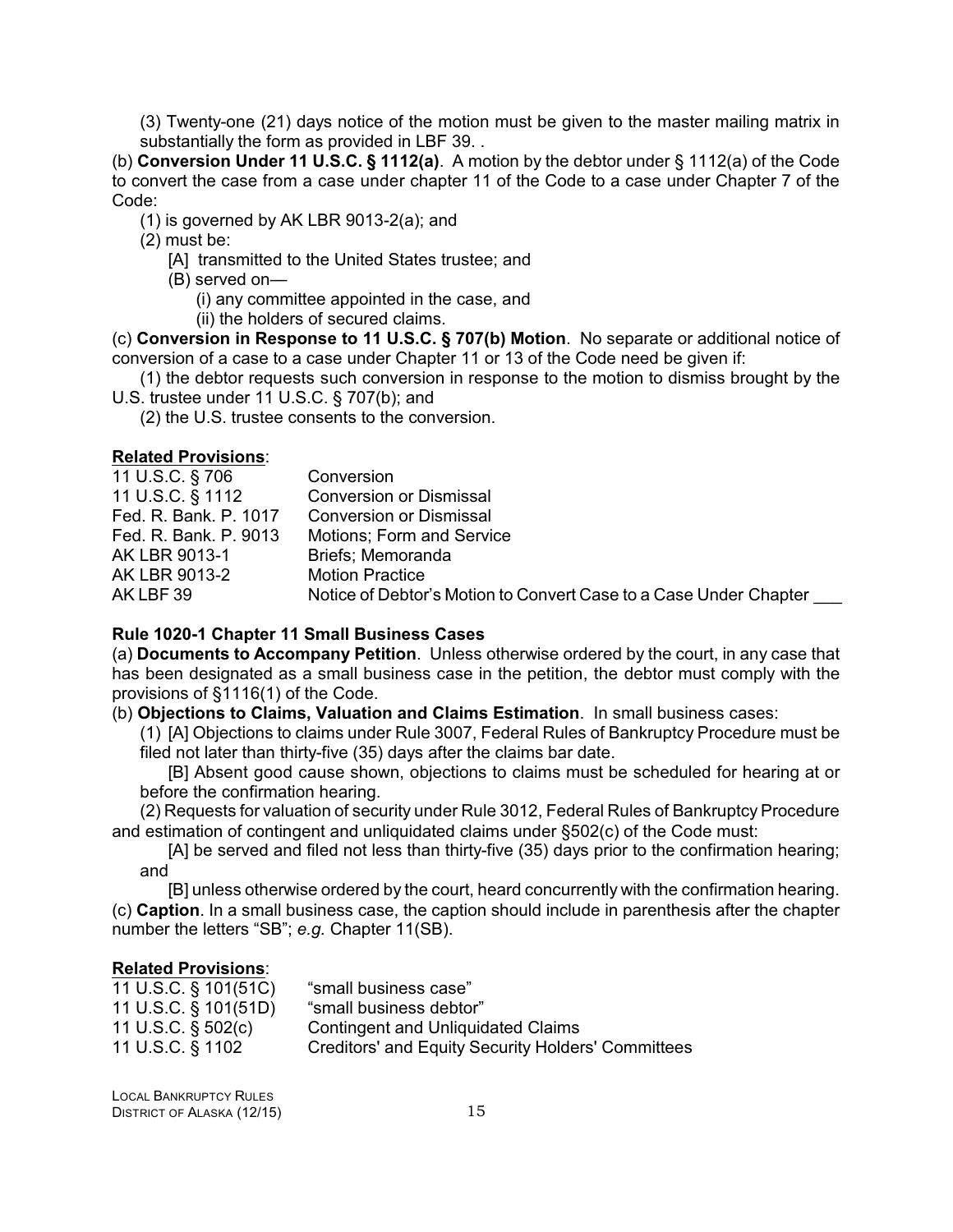| 11 U.S.C. § 1116<br>11 U.S.C. § 1121<br>11 U.S.C. § 1125 | Duties of trustee or debtor in possession in small business cases<br>Who May File a Plan<br><b>Postpetition Disclosure and Solicitation</b> |
|----------------------------------------------------------|---------------------------------------------------------------------------------------------------------------------------------------------|
| Fed. R. Bank. P. 1007                                    | Lists, Schedules, Statements, and Other Documents; Time Limits                                                                              |
| Fed. R. Bank. P. 1017                                    | Dismissal or Conversion of Case; Suspension                                                                                                 |
| Fed. R. Bank. P. 1020                                    | <b>Small Business Reorganization Case</b>                                                                                                   |
| Fed. R. Bank. P. 3007                                    | <b>Objections to Claims</b>                                                                                                                 |
| Fed. R. Bank. P. 3012                                    | <b>Valuation of Security</b>                                                                                                                |
| Fed. R. Bank, P. 9014                                    | <b>Contested Matters</b>                                                                                                                    |
| AK LBR 2071-1                                            | <b>Creditors' Committees</b>                                                                                                                |
| AK LBR 3016-1                                            | <b>Chapter 11 Disclosure Statements</b>                                                                                                     |
| AK LBR 3016-2                                            | Chapter 11 Plans                                                                                                                            |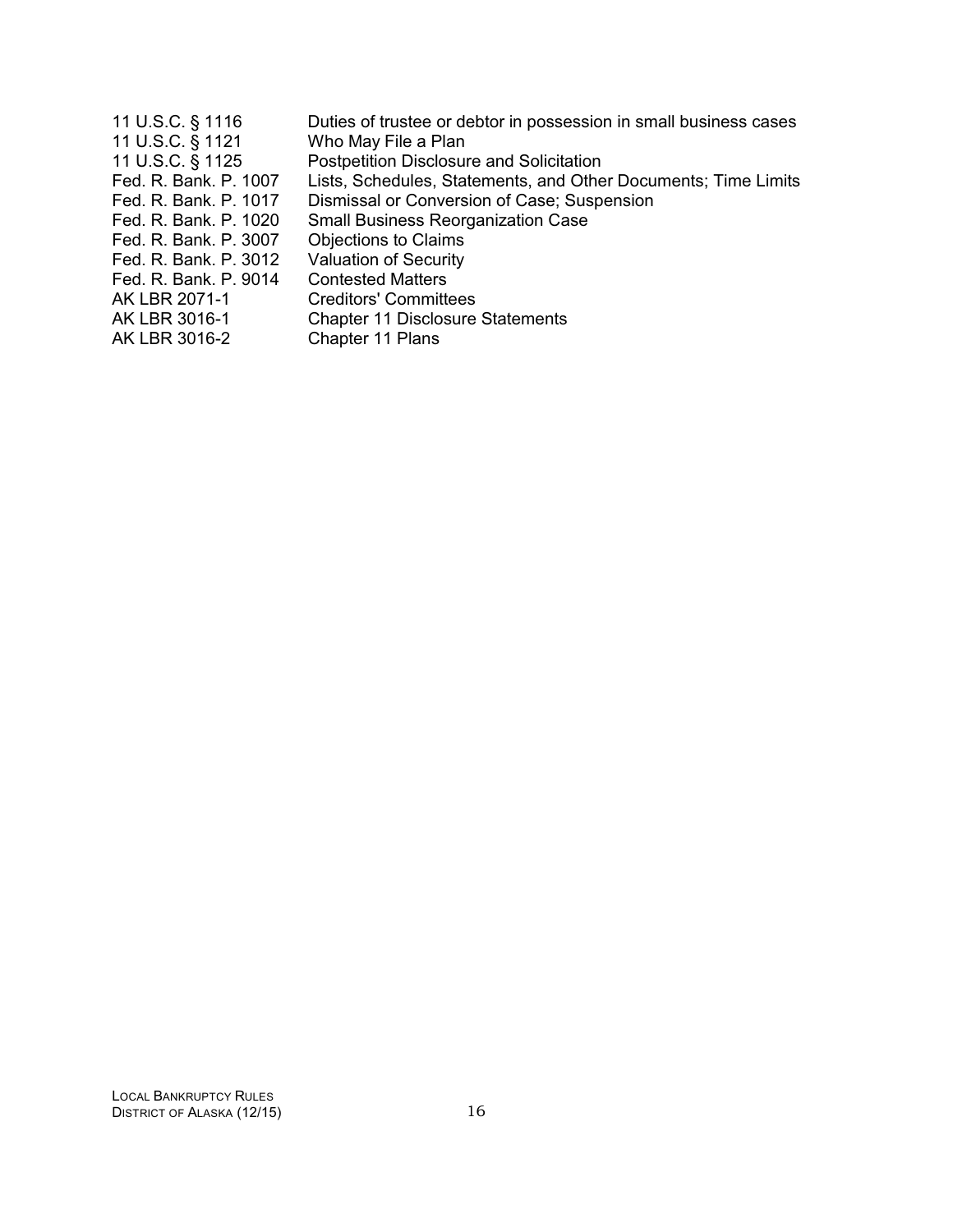#### <span id="page-20-0"></span>PART II - OFFICERS AND ADMINISTRATION; NOTICES; MEETINGS; EXAMINATIONS; ELECTIONS; **ATTORNEYS AND ACCOUNTANTS**

#### **Rule 2002-1 Notices**

#### (a) **Party to Give**

(1) Unless otherwise ordered by the court, or as specifically provided in the Bankruptcy Code, the Federal Rules of Bankruptcy Procedure or these Rules, notices will be served on the parties entitled to notice as follows:

(2) The Clerk of the Court will serve:

[A] in all cases under chapters 7, 9, 11, 12, and 13, the notices specified in Rules 2002(a)(1), (f)(1) and (f)(4)-(6), Federal Rules of Bankruptcy Procedure;

[B] in all cases under chapters 7 and 13, the notices specified in Rule 2002(f)(2)-(3) and 4004(g), Federal Rules of Bankruptcy Procedure; and

[C] in all other instances where notice is authorized or directed by the Administrative Office of the United States Courts to be given through the Bankruptcy Noticing Center.

(3) The case trustee will serve the notices specified in Rules  $2002(a)(4)$  and (f)(8), Federal Rules of Bankruptcy Procedure.

(4) All other notices will be served by the party requesting an order or other act.

#### (b) **Content of Notices**

(1) Unless otherwise ordered by the court, or provided in the Bankruptcy Code, the Federal Rules of Bankruptcy Procedure, or these rules, whenever the Code or Rules authorize any act, or authorize the court to enter an order, "after notice and hearing" or a similar phrase, the party giving the notice must state in the notice:

[A] that the act may be performed or the court may enter an order without an actual hearing unless a party in interest serves and files an objection in writing within a specified time; or

[B] that the court has entered the order or authorized the act to be done without a hearing. (2) Notice of any Application, Motion, Stipulation or other matter that requires notice be given by the initiating party and, unless otherwise elsewhere specified by statute, Federal Rules of Bankruptcy Procedure or Local Rule, must include:

[A] a summary, fairly summarizing the relief requested, which must include—

(i) an accurate legal description of any real property involved,

- (ii) list of any personal property or intangibles involved,
- (iii) amounts of money and from whom claimed, to whom to be paid or delivered, and (iv) the basis for seeking the relief;
- [B] date by which a response is due;

[C] place or addresses upon which any response is to be made;

[D] if a hearing is required, the date and time of the hearing as set by the court after the submission of a Bankruptcy Court Calendar Request (LBF 7) by the moving party; and

[E] unless contained in the information required by subparagraph (2)[A], an accurate, complete description of any real property, personal property or intangibles involved.

(3) Double-sided copying may be used to reduce costs of notice.

#### **(c) To Whom Given**

(1) Except as otherwise specifically provided by the rules or ordered by the court, "Notice," as used in these rules means notice by first class mail or electronically to:

[A] all creditors,

[B] equity security holders,

[C] indenture trustee,

[D] the debtor,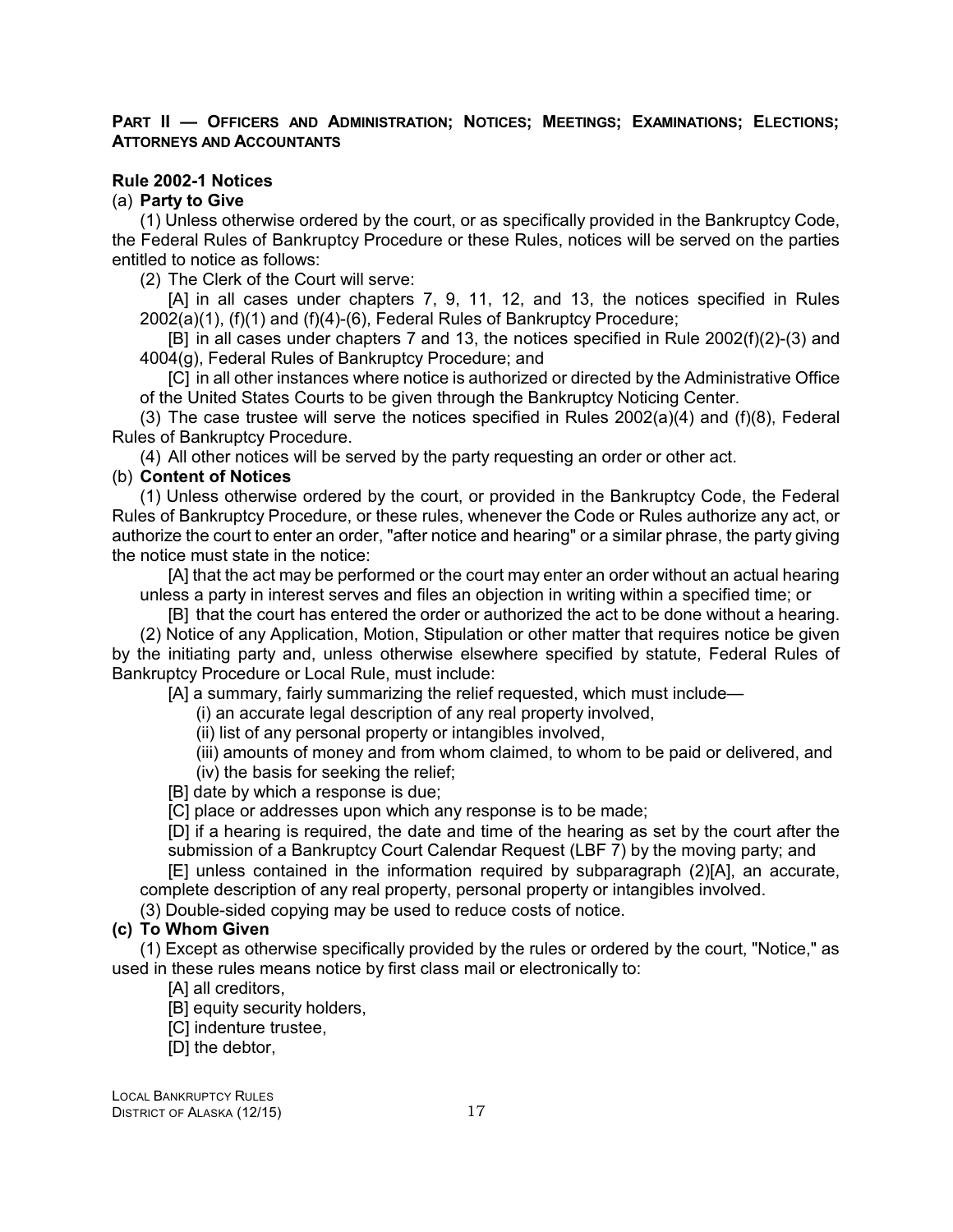[E] the debtor's attorney,

[F] the attorney or chair of any committee appointed in the case, and

[G] any other parties in interest, and any other person or entity known to have or claim a legal or equitable interest in the subject matter of the noticed matter.

(2) [A] The addresses utilized in notices to creditors, equity security holders or indenture trustees is governed by Rule 2002(g), Federal Rules of Bankruptcy Procedure.

[B] A master mailing list of names and addresses, filed under Local Rule and updated in accordance with Rule 2002(g) may be obtained from the clerk.

[C] Notice required to be given to all creditors is presumed to be appropriate if mailed or sent electronically to all entries on a master mailing list:

(i) certified updated by the clerk within fourteen (14) days of the date notice is sent; or

(ii) if obtained electronically, bearing a computer generated date within fourteen (14) days of the date notice is sent.

(3) Whenever less inclusive notice is provided for by the rules or order of the court, as an alternative, service may be made on the master mailing list.

(d) **Telephonic Notice of Emergency Motions and Hearings**. Notwithstanding the provisions of subsections (b) and (c), the court may allow telephonic notice of emergency motions and hearings for cause shown.

#### (e) **Certificate of Service**

(1) After giving notice, unless otherwise ordered, not less than seven (7) days prior to the date objections or responses are to be filed, the noticing party must file:

[A] the notice; and

[B] an affidavit of mailing with a list of persons, and their addresses, to whom the notice was sent.

(2) If notice to all creditors is required, the court will enter an order based on that notice only if the list of persons to whom the notice was sent is a copy of the master mailing list described in subparagraph (c)(2)[C].

(f) **Certificate of No Objections**. A party that has complied with the requirements of this Rule and received no objection to the request, may:

(1) file a certificate of no objections, signed under penalty of perjury, that substantially conforms to AK LBF 4; and

(2) lodge a proposed order.

| Fed. R. Bank. P. 2002                                                                                                                | Notices to Creditors, Equity Security Holders, United States, and United<br><b>States Trustee</b>                                                                                                                                         |
|--------------------------------------------------------------------------------------------------------------------------------------|-------------------------------------------------------------------------------------------------------------------------------------------------------------------------------------------------------------------------------------------|
| Fed. R. Bank, P. 9007<br>Fed. R. Bank. P. 9014<br>Fed. R. Bank, P. 9019                                                              | <b>Authority to Regulate Notices</b><br><b>Contested Matters</b>                                                                                                                                                                          |
| Fed. R. Bank. P. 9034                                                                                                                | <b>Compromise and Settlement</b><br>Transmittal of Pleadings, Motion Papers, Objections, and Other Papers<br>to the United States Trustee                                                                                                 |
| Fed. R. Bank, P. 9036<br>AK LBR 1007-1<br>AK LBR 1009-1<br>AK LBR 2081-1(b)<br>AK LBR 5005-4<br>AK LBR 5075-1(b)<br>AK LBR 7016-1(e) | Notice by Electronic Transmission<br>Matrix<br>Amendment of Schedules and Matrix<br>Status Conferences in Chapter 11 Cases<br><b>Electronic Case Filing</b><br>Delegation of Ministerial Orders and Notices<br><b>Pretrial Procedures</b> |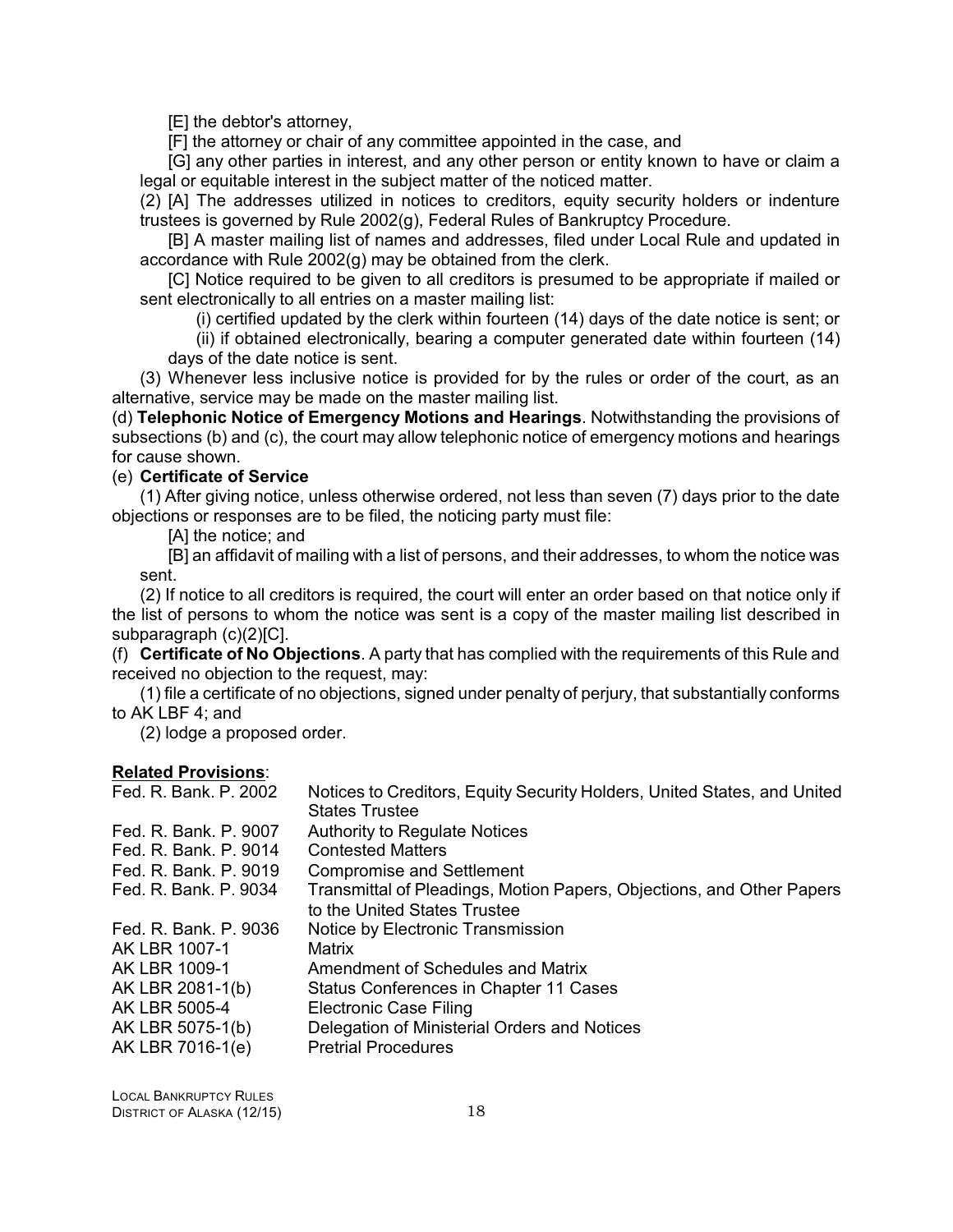| AK LBR 9021-1(c), (e) | Orders, Findings, Conclusions, Judgments                                  |
|-----------------------|---------------------------------------------------------------------------|
| AK LBR 9036-1         | Request for Notice by Electronic Transmission                             |
| AK LBR 9075-1         | Hearings; Trials                                                          |
| AK LBF 4              | Certificate of No Objections                                              |
| AK LBF 7              | <b>Bankruptcy Court Calendar Request</b>                                  |
| AK LBF 11             | Notice of Application for Order                                           |
| AKLBF17               | Notice of Application for Approval of Stipulation or Settlement Agreement |
| AK LBF 18             | Notice of Application for Order of Dismissal or Conversion of Case        |

#### **Rule 2003-1 Meeting of Creditors and Security Holders**

#### (a) **Failure to Attend or File Schedules**. *Abrogated*

(b) **Continuances**. Requests for a continuance must be made in writing to the Office of the United States trustee, unless an adjournment is granted by the presiding officer on the record at the regularly scheduled meeting of creditors.

#### (c) **Telephonic Appearances**

(1) A request for a telephonic appearance by the debtor(s), *i.e.*, request for waiver of personal appearance, must be:

[A] made in writing to the Office of the United States trustee; and

[B] be supported by an affidavit or declaration under penalty of perjury of the requestor attached to the request.

(2) The United States trustee may adopt additional written guidelines for the regulation of meetings of creditors.

#### (d) **Waiver of Personal Appearance**.

(1) The court may grant a waiver of personal appearance, other than a request for telephonic appearance, on the motion of the debtor(s) for good cause shown after notice given to all interested parties and hearing.

(2) Motions for waiver of personal appearance must:

[A] be supported by affidavit or declaration under penalty of perjury setting forth in particular the facts that preclude personal appearance;

[B] set forth any alternative means reasonably available by which the trustee or any interested party may examine the debtor and obtain responses under oath, including, but not necessarily limited to, methods prescribed by Rules 26-36, Federal Rules of Civil Procedure; and

[C] be served on the trustee and transmitted to the United States trustee.

(3) [A] The court may, in its discretion, order the debtor to provide responses to any matter subject to inquiry by the trustee or any interested party by deposition upon written questions under Rule 31, Federal Rules of Civil Procedure.

[B] For the purposes of this paragraph, only the trustee, the United States trustee, and those interested parties actually appearing at the meeting of creditors will be considered a "party" within the scope of Rule 31.

(e) **Individual Debtors in Chapters 7, 11, and 13.** An individual debtor in a case filed under chapter 7, 11 or 13 of the Code must be prepared to explain:

(1) how the current monthly income listed on the Official Form 122A, B, or C, as applicable, was calculated;

(2) how the tax expense was calculated; and

(3) the basis for any Additional Expense Claims.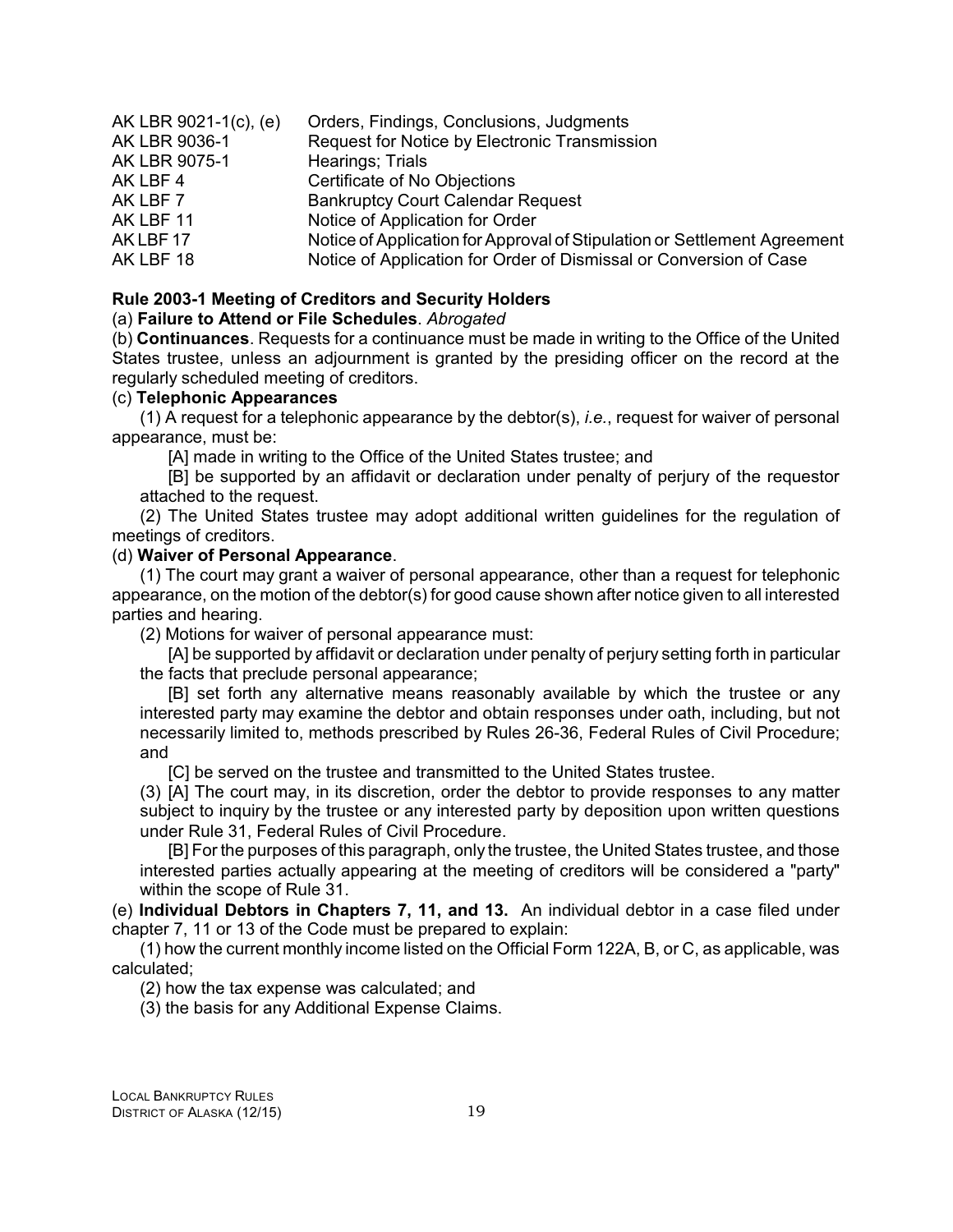#### <span id="page-23-0"></span>**Related Provisions**:

| 11 U.S.C. § 341       | Meetings of Creditors and Equity Security Holders              |
|-----------------------|----------------------------------------------------------------|
| 11 U.S.C. § 343       | <b>Examination of the Debtor</b>                               |
| Fed. R. Bank. P. 1007 | Lists, Schedules, and Statements; Time Limits                  |
| Fed. R. Bank, P. 2003 | Meeting of Creditors or Equity Security Holders                |
| Fed. R. Bank. P. 4002 | <b>Duties of Debtor</b>                                        |
| Official Form 122A    | Statement of Current Monthly Income and Means Test Calculation |
|                       | (Chapter 7)                                                    |
| Official Form 122B    | Statement of Current Monthly Income (Chapter 11)               |
| Official Form 122C    | Statement of Current Monthly Income and Disposable Income      |
|                       | Calculation (Chapter 13)                                       |
| AK LBR 4002-1         | Debtor - Duties                                                |

#### **Rule 2004-1 Rule 2004 Examinations**

A motion for an order allowing the examination of an entity under Rule 2004, Federal Rules of Bankruptcy Procedure, must:

- (1) be in form substantially in similar to AK LBF 8; and
- (2) be accompanied by an order substantially similar to AK LBF 9.

#### **Related Provisions**:

| Fed. R. Bank, P. 2004 | Examination                                |
|-----------------------|--------------------------------------------|
| AK LBF 8              | Motion for Order for Rule 2004 Examination |
| AK LBF 9              | Order for Rule 2004 Examination            |

#### **Rule 2015-1 Trustees – General**

#### (a) **Funds of the Estate**

(1) Funds of a chapter 7, 11, 12 or 13 estate must be deposited in an account authorized by § 345 of the Code.

(2) If at any time the total amount deposited exceeds the FDIC insurance limits, the funds must be deposited with an entity posting a bond approved by the United States trustee.

#### (b) **Return of Documents**.

(1) Except to the extent otherwise provided by law, or order of the court, the trustee:

[A] if return of the document has not been requested, may destroy the document; or

[B] if return is requested in writing, must return the document to the person who provided the document within a reasonable time after the case is closed.

(2) The trustee may require any person who has requested the return of a document or paper to provide the trustee with a stamped, self-addressed return envelope or otherwise bear all expenses incurred for the return.

| 11 U.S.C. § 112       | Prohibition on the disclosure of name of minor children     |
|-----------------------|-------------------------------------------------------------|
| 11 U.S.C. § 345       | Money of Estates                                            |
| 11 U.S.C. § 521       | Debtor's Duties                                             |
| 11 U.S.C. § 704       | <b>Duties of Trustee</b>                                    |
| 11 U.S.C. § 1106      | Duties of Trustee and Examiner                              |
| 11 U.S.C. § 1202      | Trustee                                                     |
| 11 U.S.C. § 1302      | <b>Trustee</b>                                              |
| Fed. R. Bank. P. 2015 | Duty to Keep Records, Make Reports, and Give Notice of Case |
|                       |                                                             |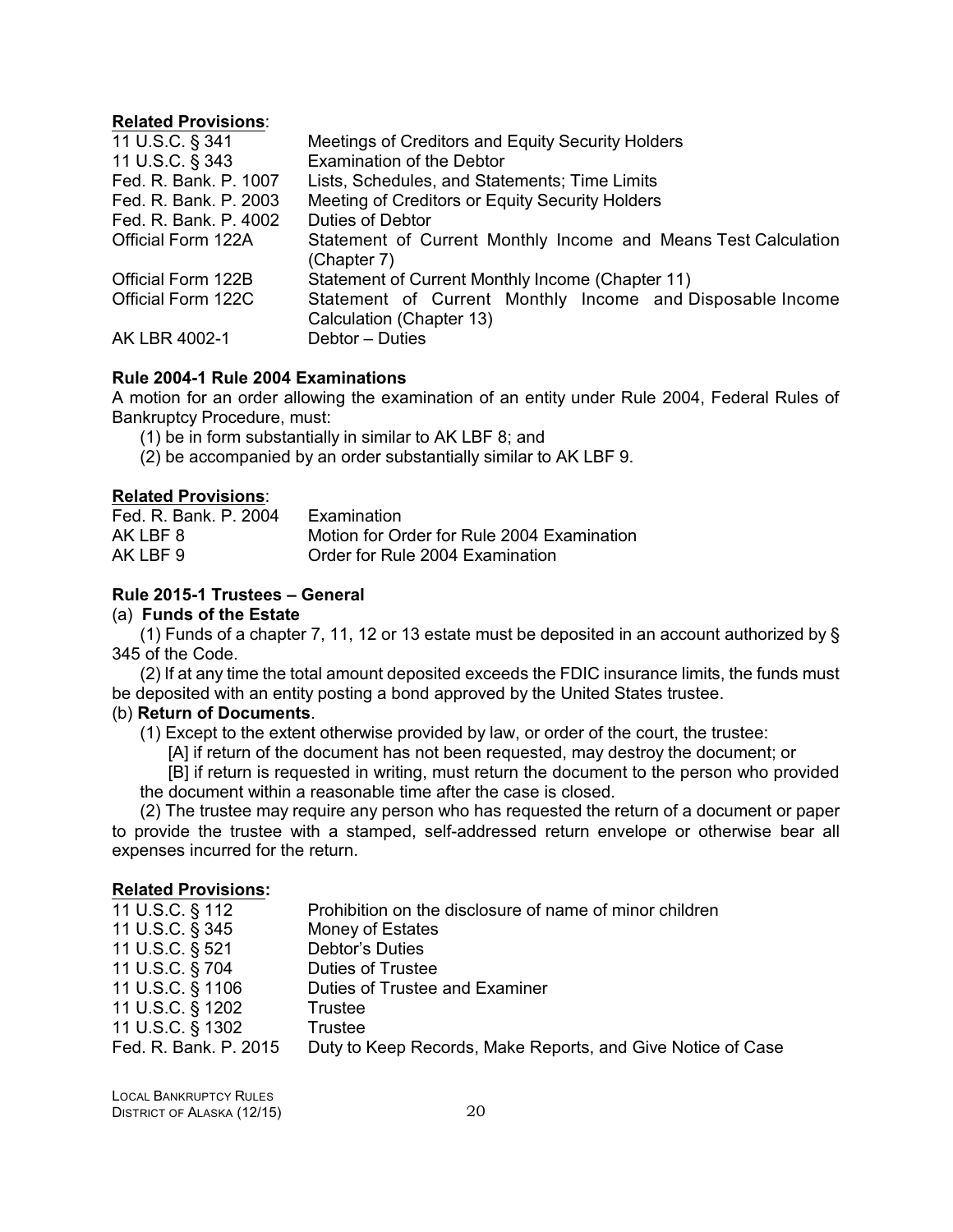<span id="page-24-0"></span>Fed. R. Bank. P. 6002 Accounting by Prior Custodian of Property of the Estate Privacy Policy, Judicial Conference of the United States AK LBR 4002-1 Debtor – Duties

#### **Rule 2015-2 Monthly Financial Reporting Requirements** (a) **Cooperation with United States Trustee**

(1) The trustee or debtor in possession in chapter 11 cases, debtors in business chapter 13 cases, and debtors in chapter 12 cases are required to cooperate with the United States trustee by furnishing all information the United States trustee requires to supervise the administration of the estate.

(2) All debtors in possession and trustees must use forms substantially complying with the forms for financial reporting established by the United States trustee, unless the United States trustee authorizes modifications in a particular case.

#### (b) **Disposition of Original Reports**.

(1) In chapter 11, 12 and 13 cases, where the financial report is filed electronically, the original (bearing the original signatures) must be hand delivered or placed in the mail to the U.S. trustee within one (1) day of the date the report is filed electronically.

(2) In chapter 11, 12 and 13 cases, where the financial report is filed conventionally, the original (bearing the original signatures) will be transmitted by the clerk to the U.S. trustee after it is imaged (scanned) and docketed.

(c) **Public Review**. Copies of all financial reports filed are to be available for review during normal business hours by any interested party at the office of counsel for the debtor in possession (or the trustee, if one is appointed) and the principal place of business of the debtor (or the trustee, if one is appointed).

#### **Related Provisions**:

| 11 U.S.C. § 704  | <b>Duties of Trustee</b>                                                                   |
|------------------|--------------------------------------------------------------------------------------------|
| 11 U.S.C. § 1106 | Duties of Trustee and Examiner                                                             |
| 11 U.S.C. §1107  | Rights, Powers, and Duties of Debtor in Possession                                         |
| 11 U.S.C. § 1302 | Trustee                                                                                    |
|                  | Fed. R. Bank. P. 2015(a), (c)(1) Duty to Keep Records, Make Reports and Give Notice of the |
|                  | Case - Trustee or Debtor in Possession, Chapter 13 Trustee                                 |
| AK LBR 3015-1    | Chapter 13 Plans                                                                           |
| AK LBR 5005-4    | <b>Electronic Filing</b>                                                                   |

#### **Rule 2016-1 Compensation of Trustees and Professional Fees**

(a**) General**. Except as otherwise specifically provided in this rule, requests for compensation and reimbursement under § 330 of the Code must comply with the guidelines promulgated by the Office of the United States Trustee.

#### (b) **Trustee**.

(1) Applications for compensation for services as trustee must state the maximum amount payable to the trustee as compensation under § 326(a) of the Code.

(2) [A] In each Chapter 13 case that is dismissed prior to confirmation of a plan, the standing trustee may deduct, after payment of court fees and costs and other § 503(b) administrative expenses, the sum of \$450.00 and an additional amount of \$90.00 for each hearing or meeting of creditors beyond the initial meeting that the trustee attended, from funds available for return to the debtors.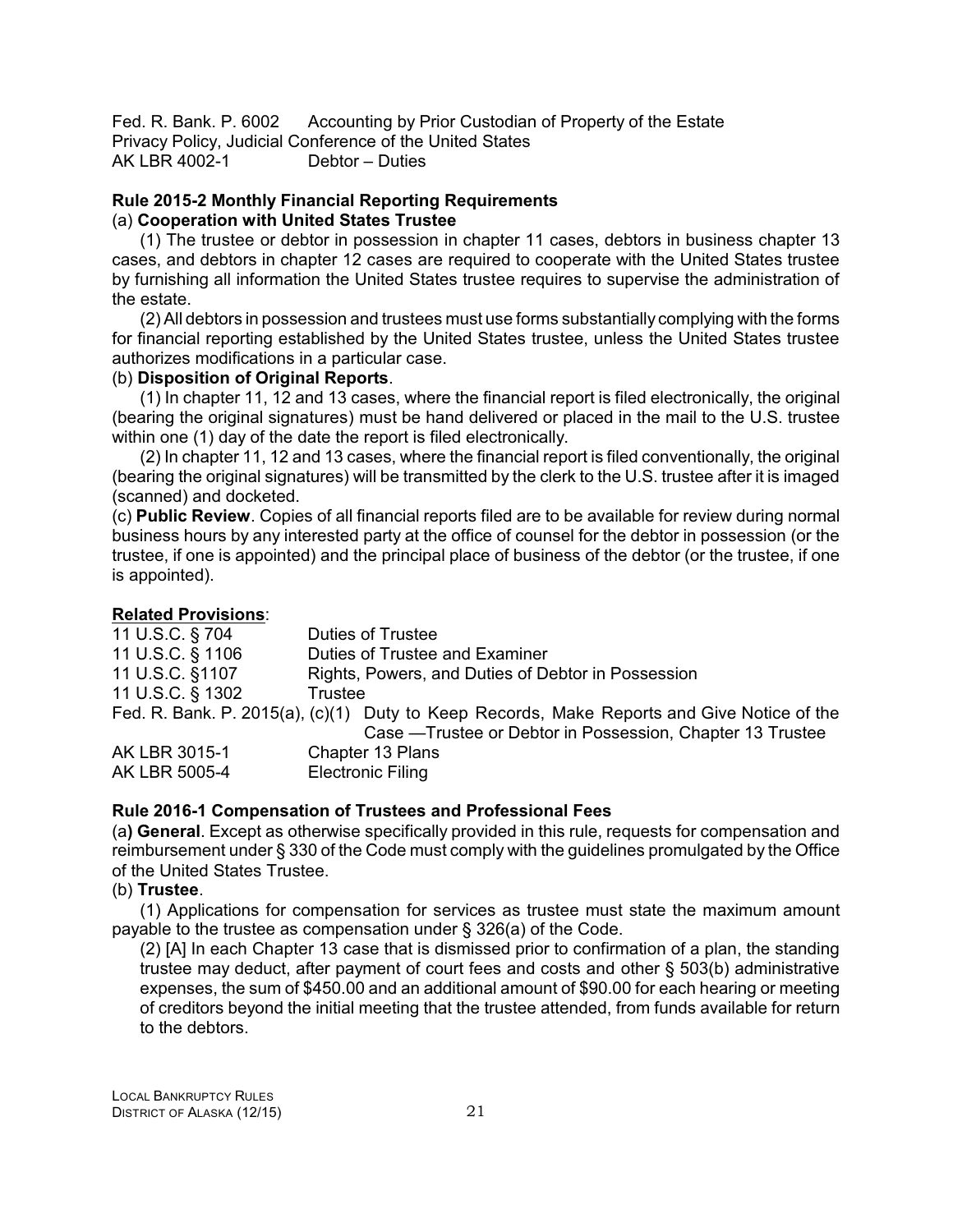[B] The award under this paragraph may not exceed the amount specified in Rule 2002(a)(6), Federal Rules of Bankruptcy Procedure, without a separate application.

[C] The debtor may object to an award under this paragraph within fourteen (14) days of the entry of the order dismissing the case.

(c) **Attorney or Accountant for Trustee, Debtor in Possession, Debtor, Creditors' Committee, or Professional Under 11 U.S.C. § 503(b)(4)**.

(1) [A] Applications for compensation and reimbursement under § 330(a) of the Code must be preceded by an order authorizing the employment of the professional.

[B] Unless otherwise specifically authorized by statute, rule or order of the court, an application for allowance of professional fees must be filed before payment of professional fees, including cases where employment of a professional on a contingency fee or percentage basis has been authorized by the court.

[C] Fees are not recoverable:

(i) for services rendered in preparing the trustee's application to authorize employment of a professional; or

(ii) in the absence of exigent circumstances, for services performed prior to the date employment is authorized by the court.

(2) Requests for compensation and reimbursement under §§ 330(a) and 503(b)(4) of the Code must contain a statement that the compensation sought will not be shared with another person except as provided in § 504 of the Code.

(3) Applications for compensation for services as attorney, accountant or other professional for the trustee, debtor in possession, debtor, creditors' committee, or under § 503(a)(4) of the Code must include the following detail:

[A] a statement that all services for which compensation is requested were performed for or on behalf of the trustee, debtor in possession, debtor, or creditors' committee, and not on behalf of a creditor or any other entity, except in the case of a professional seeking compensation under § 503(b)(4) of the Code;

[B] a separate itemization of each service rendered, including—

(i) the date for each item,

(ii) the actual time spent on each item, and

(iii) the charge for the item;

[C] each item of service must be sufficiently descriptive to enable the court to determine whether the service was reasonable—

(i) an entry such as "research" or "telephone call" will not be sufficient, and

(ii) items should not be aggregated, the time spent and the description of individual tasks should be distinctly identified;

[D] use of minimum time increments no larger than 1/10 of an hour;

[E] a statement of the hourly billing rate of each professional person, legal assistant or employee for whom compensation is sought;

[F] an itemization of costs by category and method of computation; and

[G] identify any board certifications in the bankruptcy field held by the applicant.

(4) [A] Applications by an attorney or accountant for a debtor must in addition show that all services performed were in connection with the performance by the debtor of the duties prescribed by the Code, were otherwise beneficial to the debtor's estate or were rendered under an order of the court.

[B] Services on behalf of the debtor in discharge and dischargeability actions are not compensable from the estate.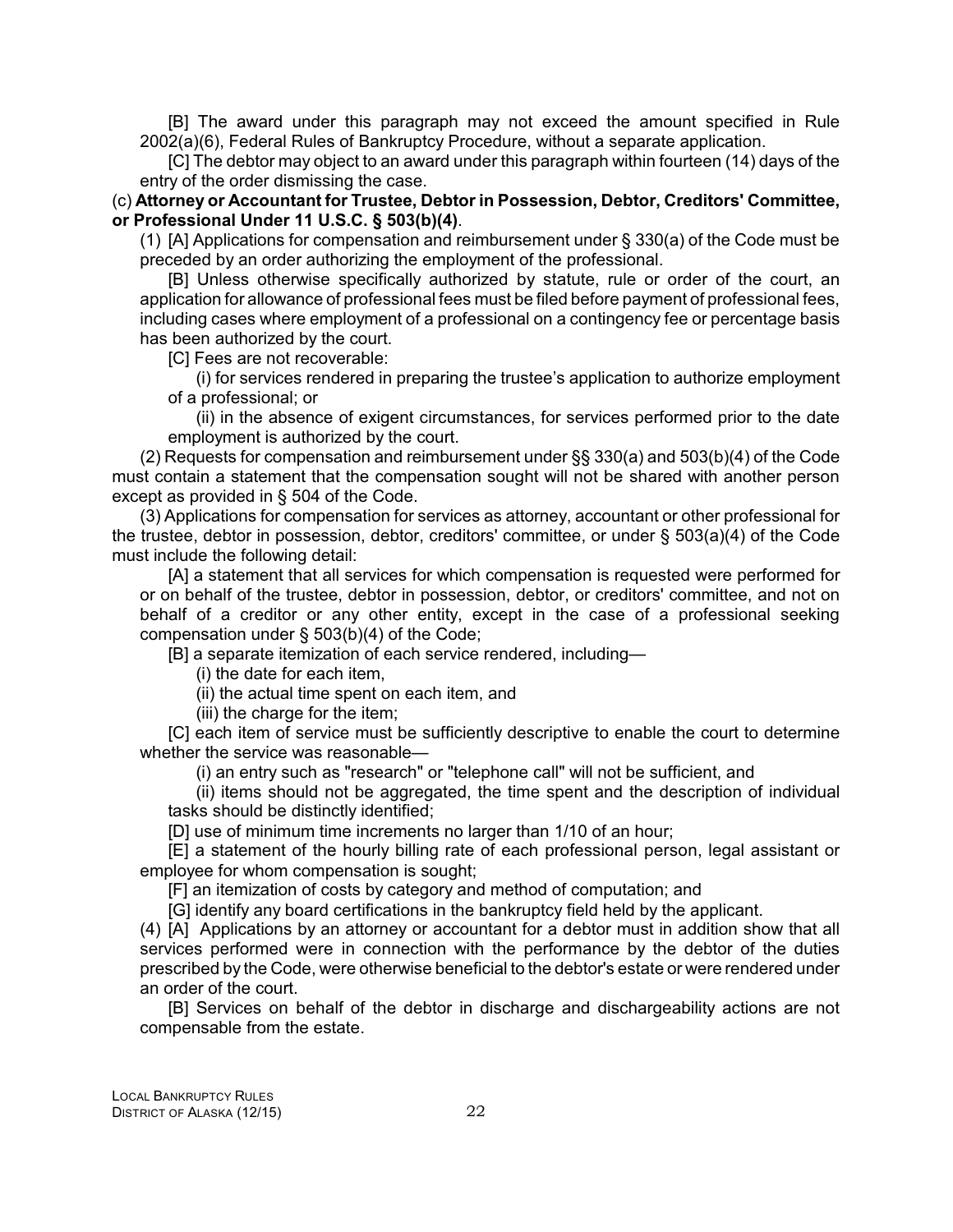(5) Except as provided in paragraph (h)(2) of this Rule, applications for fees and expenses must:

[A] be categorized to group identifiable projects separately;

[B] include a narrative description of major projects; and

[C] include a description of the bill attributable to all categories. For example, representation of a party in an adversary proceeding, a major contested matter, or plan formulation, are categories that are to be separately reported on the fee application.

(6) [A] Except as otherwise ordered by the court or provided by rule, applications must be noticed by the applicant in accordance with AK LBR 2002-1(a).

[B] Applicants must keep themselves informed as to the progress of administration of the estate so that notice may be included in the notice of the final accounting, or so that notice can be sent within the time allowed after confirmation of a plan in a case under chapter 9 or 11.

(7) The court may, in its discretion, order a hearing even if no objection is filed.

#### (d) **Interim Fees**

(1) No interim fees or expenses for attorneys or accountants will be paid in a chapter 7 proceeding unless the trustee certifies or the applicant can clearly demonstrate that interim payment would not prejudice any party having a higher or equal priority or claim to the funds.

(2) [A] The court may, on its own motion or at the request of a party in interest, order that a percentage of the fees requested in an interim application that are found to be reasonable will not be disbursed at the time of approval of the interim application but will instead be held back pending the court's action on a final fee application.

[B] The amounts held back —

(i) may be applied for as part of the final fee application, but

(ii) may not be placed in escrow.

[C] Any payment allowed as part of the final fee award will depend, among other factors, upon the assets available for payment at that time.

#### **(e) Pre-Petition Retainers**

(1) In all cases in which court approval of the payment of professional fees is required, a prepetition retainer is considered property of the estate being administered, and:

[A] must be segregated in a separate trust account; and

[B] may not be applied to fees or costs incurred after the filing of the petition without an order of the court.

(2) A professional holding a pre-petition retainer must, in conjunction with the fee application, give notice that the professional intends to apply the retainer to post-petition fees and disbursements.

[A] A retainer may not be applied without a court order approving an application for interim or final compensation.

[B] The court may review the amount and circumstances of any retainer and may order a refund to the estate or other action as appropriate.

#### (f) **Objections**.

(1) A written objection to the allowance of fees must be filed with the court within the time set forth in the notice.

(2) A copy of the objection is to be transmitted to the United States trustee; and

(3) served on—

[A] the applicant,

[B] trustee,

[C] debtor, and

[D] any committee appointed under the Code.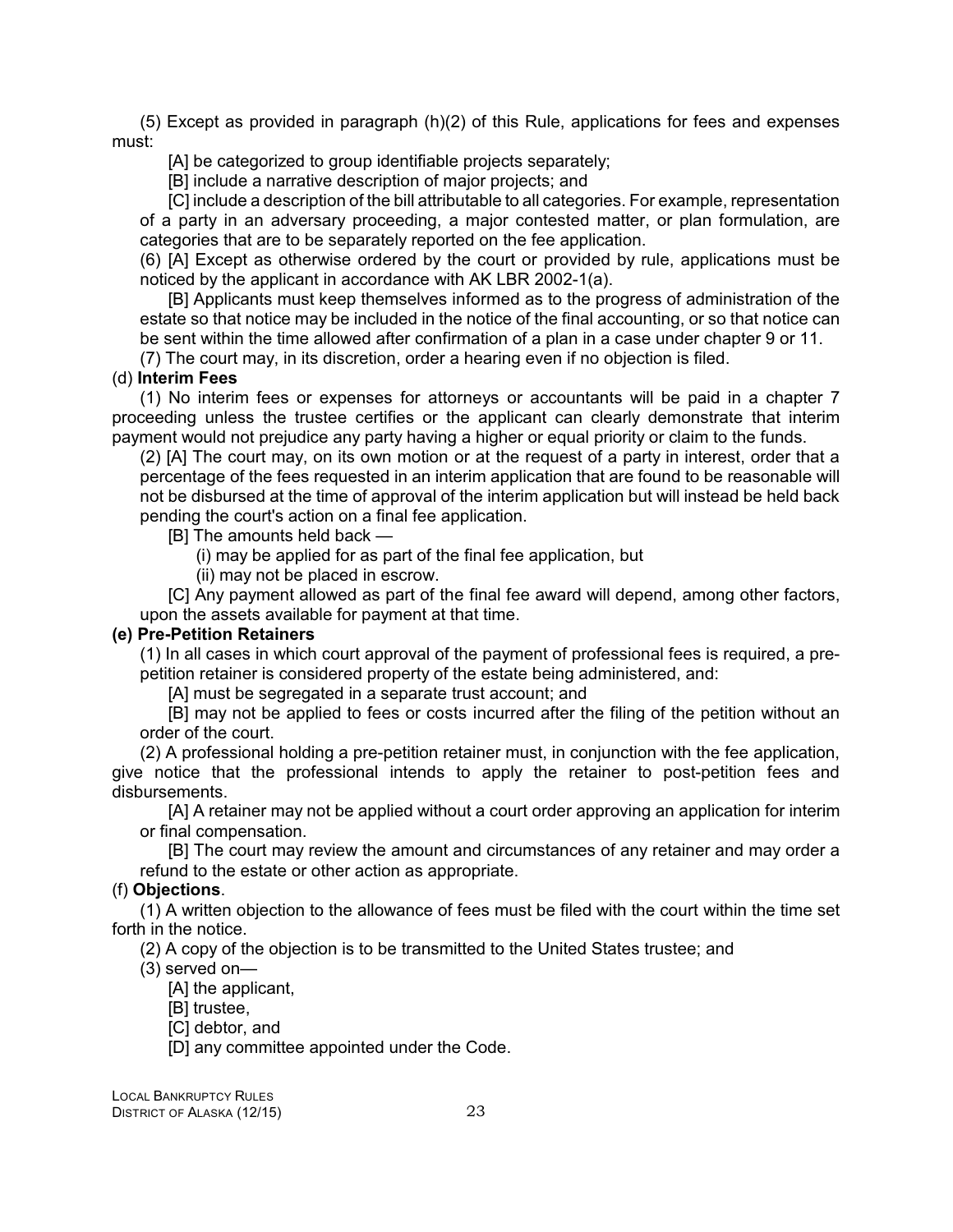(g) **Time of Payment**. Unless otherwise ordered by the court, all administrative expenses allowed by the court will be paid by the trustee with the final distribution, or upon confirmation of a plan in a case under chapters 9, 11 or 12.

#### (h) **Applications in Chapter 12 and 13 Cases**.

(1) [A] Except as provided in paragraph (h)(2), attorney's fees must be applied for before allowance.

[B] The trustee may, without any personal liability to debtor or debtor's attorney, pay creditors and trustee's fees in advance of paying the administrative expense for debtor's attorney's compensation claim, if the debtor's attorney claiming compensation has not filed an application for compensation.

[C] When the trustee is served with notice of debtor's attorney's compensation application, the trustee must defer paying a lower priority creditor under § 1226(b)1) or § 1326(b)(1) of the Code until the court has ruled on the fee application.

[D] Attorney's fees for a chapter 12 or 13 debtor will not be allowed in excess of the amount designated in the chapter 12 or 13 plan absent a showing of extreme or unusual circumstances by the applicant.

(2) In a case under chapter 13, no application for allowance of attorney's fees need be filed and allowance of fees and expenses is deemed approved on confirmation of the plan, provided:

[A] if requested by the trustee, United States trustee, or ordered by the court, counsel has filed an itemized statement of fees and costs conforming to subparagraphs (c)(3)[B], [C], [D], and  $[E]$ , with a copy  $-$ 

(i) served on the chapter 13 trustee, and

(ii) transmitted to the United States trustee;

[B] the fees and costs sought do not exceed the sum set forth in paragraph 2(c) of AK LBF 5 and the plan analysis attached to AK LBF 5; and

[C] in consumer (non-business) cases, the total fees to be paid, including the application of any prepetition retainer paid, does not exceed \$3,500.00 and costs, exclusive of any filing fees paid to the clerk of the court, do not exceed \$275.00; or

[D] in business (non-consumer) cases, the total fees to be paid, including the application of any prepetition retainer paid, does not exceed \$5,000.00 and costs, exclusive of any filing fees paid to the clerk of the court, do not exceed \$400.00.

[E] (i) The provisions of this paragraph notwithstanding, if the proposed chapter 13 plan does not provide for payment of allowed claims in full, any party in interest, including the United States trustee, may, at any time prior to confirmation of the plan, object to allowance of fees under this paragraph by filing a written objection, serving a copy thereof on the debtor, counsel for the debtor and the trustee, with transmittal to the United States trustee.

(ii) In the event an objection is filed and served, an application for allowance of fees must be filed, noticed and approved before any payment thereof is made.

#### (i) **Applications in Chapter 7 Cases**.

(1) Final applications for professional fees in chapter 7 cases must be filed and transmitted to the United States trustee not later than seven (7) days after the Trustee's Final Report Before Distribution is transmitted to the United States trustee.

(2) The provisions of paragraph (c)(3) notwithstanding, the final application may include an estimate for services to be rendered by the professional in connection with closing out the estate; provided, however, that:

[A] the applicant must file with the court, serve on the trustee, and transmit to the United States trustee, a statement of the actual fees incurred; and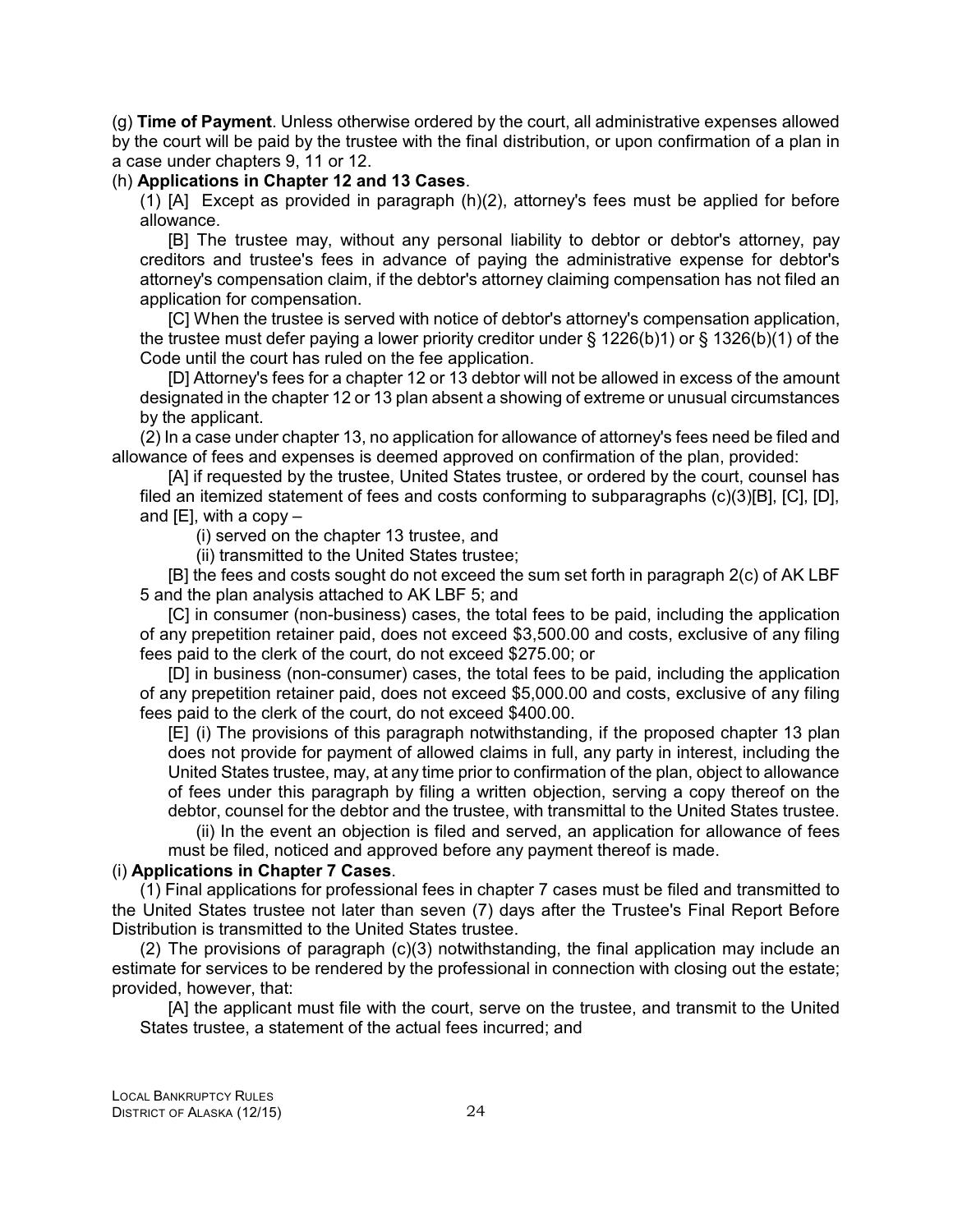<span id="page-28-0"></span>[B] no allowance for fees for professional services rendered after the date the final application is filed in excess of \$500.00 will be allowed without substantiation as provided in paragraph (c)(3).

(3) Notwithstanding any other provision in these rules, in the event of an objection to the Trustee's Final Report Before Distribution, other than an objection to the fee application, the court may allow payment of fees in an amount greater than the amount set forth in the Trustee's Final Report Before Distribution.

#### **Related Provisions**:

| 11 U.S.C. § 326       | Limitation on Compensation of Trustee                                                   |
|-----------------------|-----------------------------------------------------------------------------------------|
| 11 U.S.C. § 327       | <b>Employment of Professional Persons</b>                                               |
| 11 U.S.C. § 328       | Limitation on Compensation of Professional Persons                                      |
| 11 U.S.C. § 329       | Debtor's Transactions with Attorneys                                                    |
| 11 U.S.C. § 330       | <b>Compensation of Officers</b>                                                         |
| 11 U.S.C. § 331       | Interim Compensation                                                                    |
|                       | Fed. R. Bank. P. 1006(b)(3) Filing Fee - Postponement of Attorney's Fees                |
|                       | Fed. R. Bank. P. 2002(a) Twenty-Day Notices to Parties in Interest                      |
| Fed. R. Bank. P. 2013 | Public Record of Compensation of Trustees, Examiners, and                               |
|                       | Professionals                                                                           |
| Fed. R. Bank. P. 2014 | <b>Employment of Professional Persons</b>                                               |
| Fed. R. Bank. P. 2016 | Compensation for Services Rendered and Reimbursement of Expenses                        |
| Fed. R. Bank. P. 2017 | Examination of Debtor's Transactions with Debtor's Attorney                             |
| Fed. R. Bank. P. 9034 | Transmittal of Pleadings, Motion Papers, Objections, and Other Papers                   |
|                       | to the United States Trustee                                                            |
| AK LBR 2002-1         | <b>Notices</b>                                                                          |
| AK LBR 2016-2         | Compensation of Debtor, Officers, Directors, Shareholders, Partners,                    |
|                       | <b>Managers and Members</b>                                                             |
| AK LBR 2016-3         | <b>General Administrative Expenses</b>                                                  |
| AK LBF 7              | <b>Bankruptcy Court Calendar Request</b>                                                |
| AK LBF 15             | Notice of Time for Filing Objection to Application for Fees                             |
| AK LBF 16             | Notice of Application to Employ Creditor Attorney/Accountant by Debtor<br>in Possession |

#### **Rule 2016-2 Compensation of Debtor, Officers, Directors, Shareholders, Partners**

(a) **General**. Unless otherwise ordered by the court, except in accordance with the provisions of this rule, if the trustee or debtor-in-possession is operating a business, no compensation may be paid by the debtor or by any entity owned or controlled by the debtor, to any of the following from the date of the order of relief until the confirmation of the plan:

- (1) the debtor, if the debtor is an individual;
- (2) a partner, if the debtor is a partnership;
- (3) an officer, stockholder, or director, if the debtor is a corporation;
- (4) a manager or member, if the debtor is a limited liability company; or
- (5) an individual who is—
	- [A] an insider of an individual debtor,
	- [B] an insider of a partner of a partnership debtor, or
	- [C] an insider of an officer, stockholder, or director of a corporate debtor.

(b) **Notice of Intent to Pay Compensation**. The trustee or debtor-in-possession must give notice conforming to AK LBF 26 to: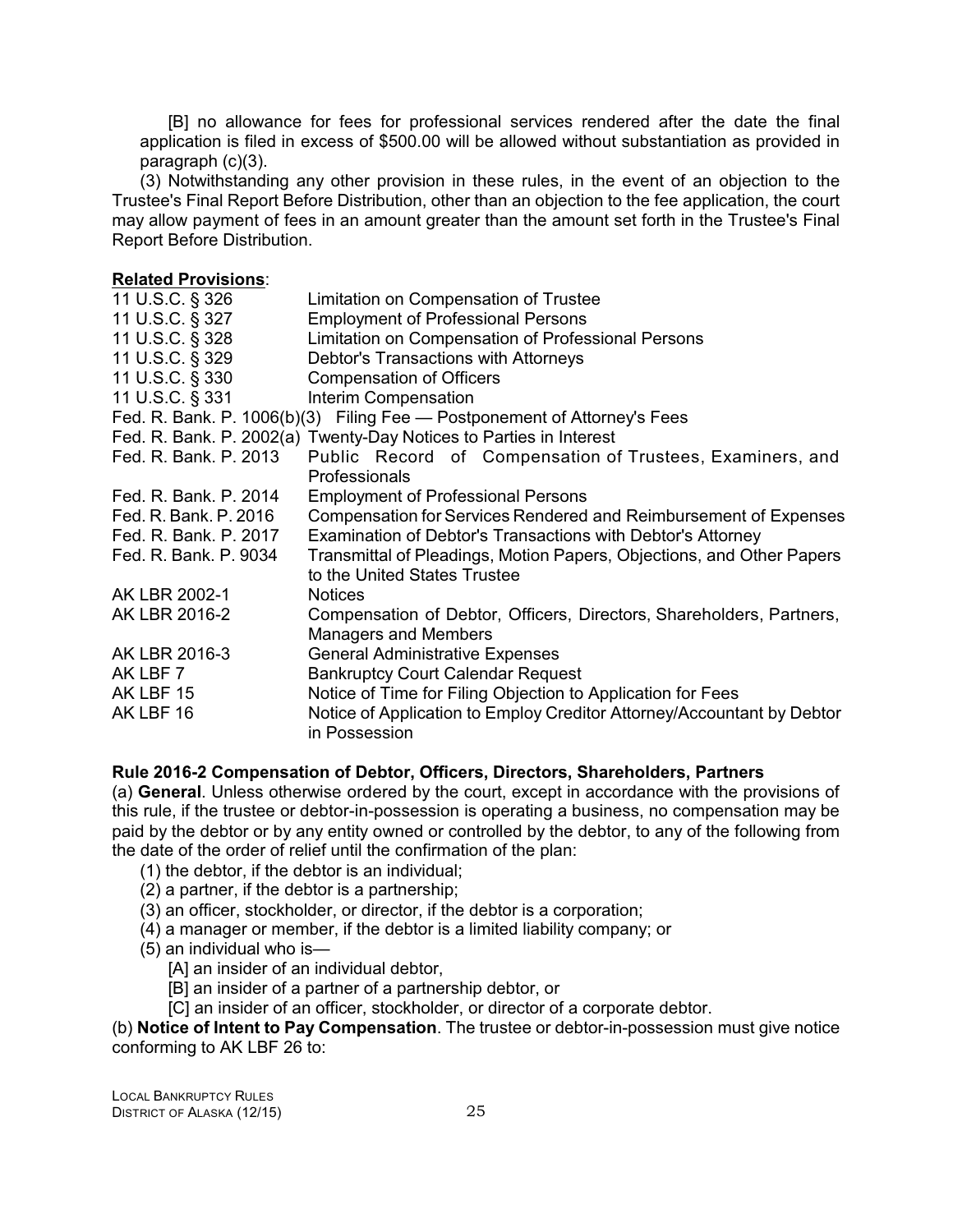(1) United States trustee;

<span id="page-29-0"></span>(2) any committee appointed under the Code, or if no committee appointed, the five largest unsecured creditors;

(3) all secured creditors with claims in excess of \$50,000.00; and

(4) parties requesting notice.

#### (c) **Commencement of Compensation**.

(1) Compensation may commence no sooner than seven (7) days after notice is given.

(2) If an objection is filed, the trustee or debtor-in-possession may continue compensation at the average monthly salary for the year preceding bankruptcy pending a hearing.

(3) The court will ordinarily schedule a hearing within fourteen (14) days of a request.

(4) Objections to compensation may be filed at any time.

(d) **Limitation on Compensation**. The trustee or debtor-in-possession may not pay compensation in excess of that contained in the notice, unless an amended notice is filed and served in accordance with this rule.

#### **Related Provisions**:

| 11 U.S.C. § 330 | <b>Compensation of Officers</b>                                 |
|-----------------|-----------------------------------------------------------------|
| AK LBR 2002-1   | <b>Notices</b>                                                  |
| AK LBR 9075-1   | Hearings; Trials                                                |
| AK LBF 7        | <b>Bankruptcy Court Calendar Request</b>                        |
| AK LBF 26       | Notice of Intent to Take Compensation Pursuant to AK LBR 2016-2 |

#### **Rule 2016-3 General Administrative Expenses**

#### (a) **General**

(1) Any entity having unpaid administrative expenses under § 503 of the Code, other than as provided in AK LBR 2016-1 or AK LBR 2016-2, may file an application for the payment of unpaid expenses.

(2) Applications for reimbursement of administrative expenses must:

[A] itemize the amounts sought and describe the goods, services, or benefits provided the estate; and

[B] should have copies of all invoices or statements attached to the application.

(b) **Chapter 7 Cases**. In a case under chapter 7 of the Code, applications for payment of administrative expenses may be filed at any time before completion of administration of the estate, but in any event not later than the last day set for filing objections to the Trustee's Final Report Before Distribution

(c) **Chapter 9 and 11 Cases**. Unless otherwise provided in the Plan of Reorganization confirmed by the court or the order of confirmation, in a case under chapter 9 or 11 of the Code:

(1) all applications for unpaid administrative expenses must be filed and served not later than sixty (60) days after the effective date of the plan; and

(2) not less than thirty (30) days before the deadline for filing applications for payment of administrative expenses, the debtor in possession (or trustee, if one is appointed) must give notice to all known administrative expense claimants of the deadline for filing and application for payment in form substantially conforming to AK LBF 33.

(d) **Chapter 12 and 13 Cases**. In a case under chapter 12 or 13 of the Code, applications for administrative expenses may be filed and served at any time before completion of the plan, provided that the request is filed and served within a reasonable time after the costs were incurred, goods provided or services performed.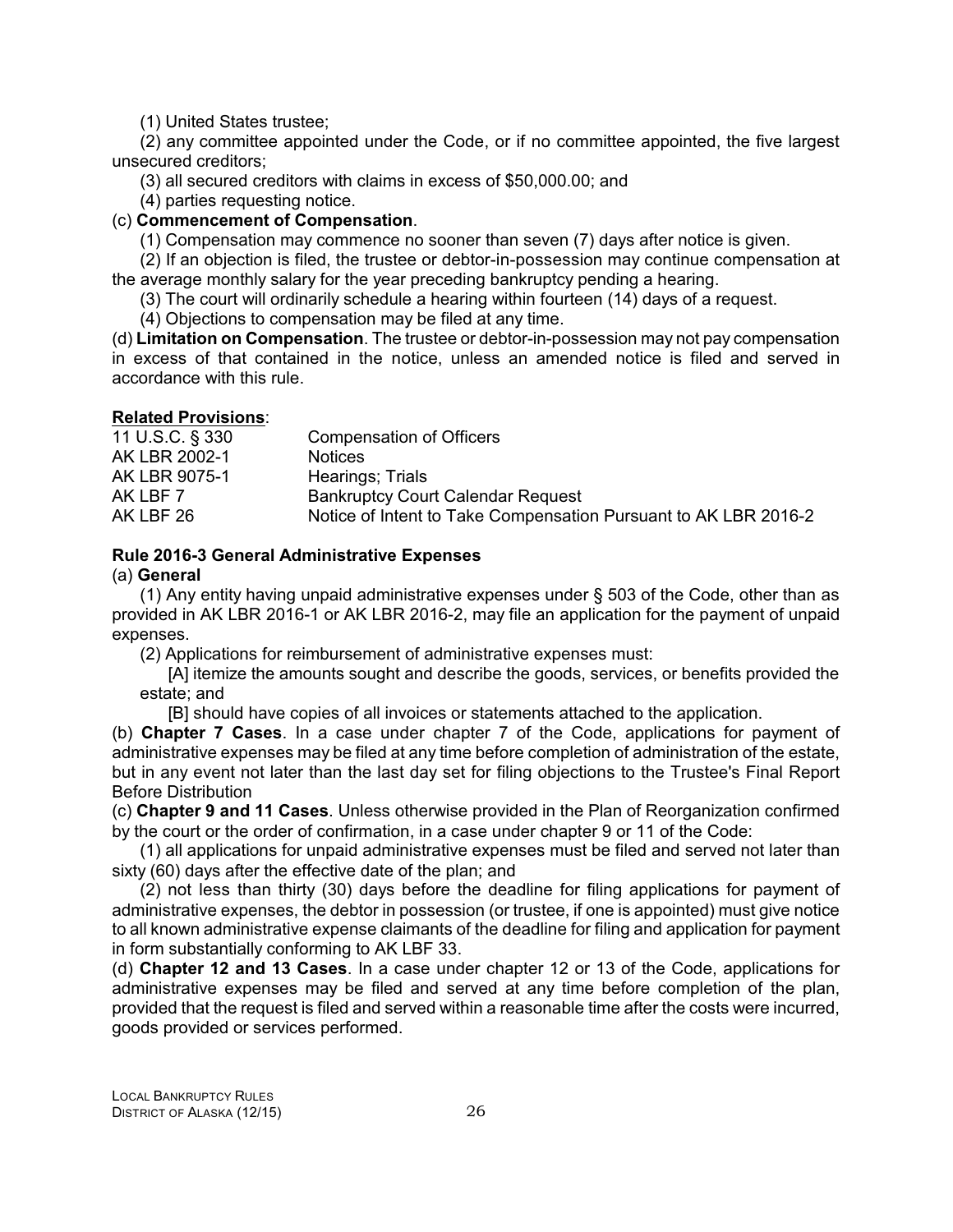<span id="page-30-0"></span>(e) **Service**. All applications for payment of administrative expenses must be:

(1) served on—

[A] the trustee, if one has been appointed,

- [B] the debtor or debtor in possession, and
- [C] any committee appointed under the Code; and
- (2) transmitted to the United States trustee.

#### (f) **Notice**.

(1) Applications for payment must be noticed by the applicant in accordance with AK LBR 2002- 1(a).

(2) Applicants must keep themselves informed of the progress of administration of the estate so that:

[A] notice may be included in the notice of the final accounting; or

[B] notice can be sent within the time allowed after confirmation of a plan in a case under chapter 9 or 11.

#### **Related Provisions**:

| 11 U.S.C. § 503 | Allowance of Administrative Expenses                                 |
|-----------------|----------------------------------------------------------------------|
|                 | Fed. R. Bank. P. 2002(a) Twenty-Day Notices to Parties in Interest   |
| AK LBR 2002-1   | <b>Notices</b>                                                       |
| AK LBR 2016-1   | <b>Compensation of Trustees and Professional Fees</b>                |
| AK LBR 2016-2   | Compensation of Debtor, Officers, Directors, Shareholders, Partners, |
|                 | <b>Managers and Members</b>                                          |
| AK LBR 9075-1   | Hearings; Trials                                                     |
| AK LBF 7        | <b>Bankruptcy Court Calendar Request</b>                             |
| AK LBF 33       | Notice of Deadline to File Administrative Expenses                   |
|                 |                                                                      |

#### **Rule 2071-1 Creditors' Committees In Small Business Cases**

#### (a) **Appointment in Small Business Cases**.

(1) Unless otherwise ordered by the court, the United States trustee will not appoint a committee under §1102 of the Code in any case in which the debtor has designated the case as a small business case in the petition.

(2) In the event the court sustains an objection to the debtor's designation as a small business case, the United States trustee will appoint a committee of not less than three (3) members or file a notice of non-appointment as soon as practicable.

#### (b) **Request to be Added to Committee**.

(1) A request by a party in interest to be added to a committee under §1102(a)(4) of the Code must be in the form of a motion, which motion must:

[A] briefly state the reason the moving party believes that the party's interests are not adequately represented by the committee as currently composed;

[B] be transmitted to the United States trustee; and

[C] be served on the committee.

(2) A motion filed under this subsection will be treated as a motion under Rule 9013, Federal Rules of Bankruptcy Procedure.

| 11 U.S.C. § 101(51C) | "small business case"                              |
|----------------------|----------------------------------------------------|
| 11 U.S.C. § 101(51D) | "small business debtor"                            |
| 11 U.S.C. § 1102     | Creditors' and equity security holders' committees |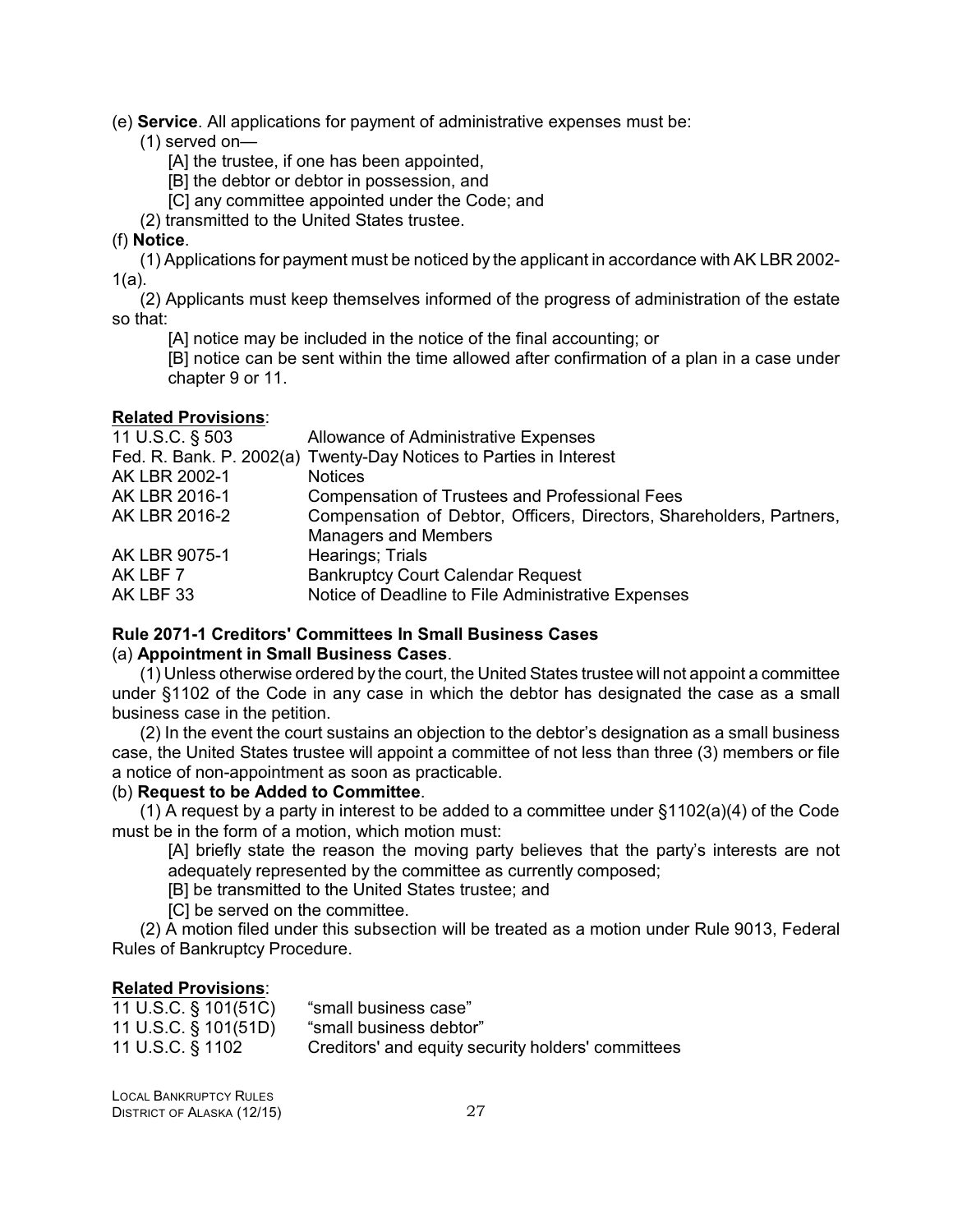<span id="page-31-0"></span>

| 28 U.S.C. § 586       | Duties; supervision by Attorney General         |
|-----------------------|-------------------------------------------------|
| Fed. R. Bank. P. 1020 | Small Business Chapter 11 Reorganization Cases  |
| Fed. R. Bank. P. 2003 | Meeting of Creditors or Equity Security Holders |
| Fed. R. Bank. P. 5005 | <b>Filing and Transmittal of Papers</b>         |
| Fed. R. Bank. P. 9006 | $Time$ - Computation                            |
| Fed. R. Bank. P. 9013 | <b>Motions</b>                                  |
| AK LBR 1020-1         | <b>Chapter 11 Small Business Cases</b>          |
| AK LBF 7              | <b>Bankruptcy Court Calendar Request</b>        |

#### **Rule 2081-1 Status Conferences in Chapter 11 Cases**

#### (a) **Scheduling**.

(1) [A] The court may, upon its own motion or upon request by a party in interest, set a case for a status and scheduling conference.

[B] Unless set by the court on its own motion or requested by the debtor, the status conference will ordinarily not be scheduled less than forty-five (45) days after the order for relief is entered.

(2) Any party in interest or the United States trustee may request the court set a status and scheduling conference by submitting a Bankruptcy Court Calendar Request form (AK LBF 7). (b) **Notice**.

(1) Notice of the status and scheduling conference hearing must be given to all parties in interest not less than fourteen (14) days prior to the conference date.

(2) Unless otherwise ordered by the court:

[A] if the status and scheduling conference is made at the request of a party in interest, the party requesting the status and scheduling conference must provide the required notice; and

[B] status and scheduling conferences set by the court on its own motion will be noticed by the debtor in possession (or trustee, if one has been appointed).

#### (c) **Conference Statement**

(1) Not less than seven (7) days before the date set for the status and scheduling conference, the debtor in possession (or trustee, if one is appointed) must file with the court a statement of the status of the case, including:

[A] any pending proceedings and the impact, if any, on the formulation of the plan;

[B] any proceedings contemplated to be initiated by the debtor in possession, including any actions to avoid preferential or fraudulent transfers, recover property of the estate, or any other proceeding materially affecting the reorganization or rehabilitation of the debtor, providing—

(i) brief description of the proceedings,

(ii) date by which the debtor intends to initiate the action,

(iii) date by which it is anticipated the proceedings will be concluded, excluding any appeal time,

(iv) the impact of the proceedings on the formulation of a plan;

[C] any unusual or extraordinary administration problems known to or anticipated by the debtor in possession;

[D] the date by which the debtor in possession anticipates filing a plan and its accompanying disclosure statement;

[E] recommendation by the debtor in possession concerning scheduling and whether combining the hearing on approval of the disclosure statement with the plan confirmation hearing is appropriate; and

[F] such other information as the debtor in possession may deem appropriate and necessary to setting a schedule for matters to be brought before the court.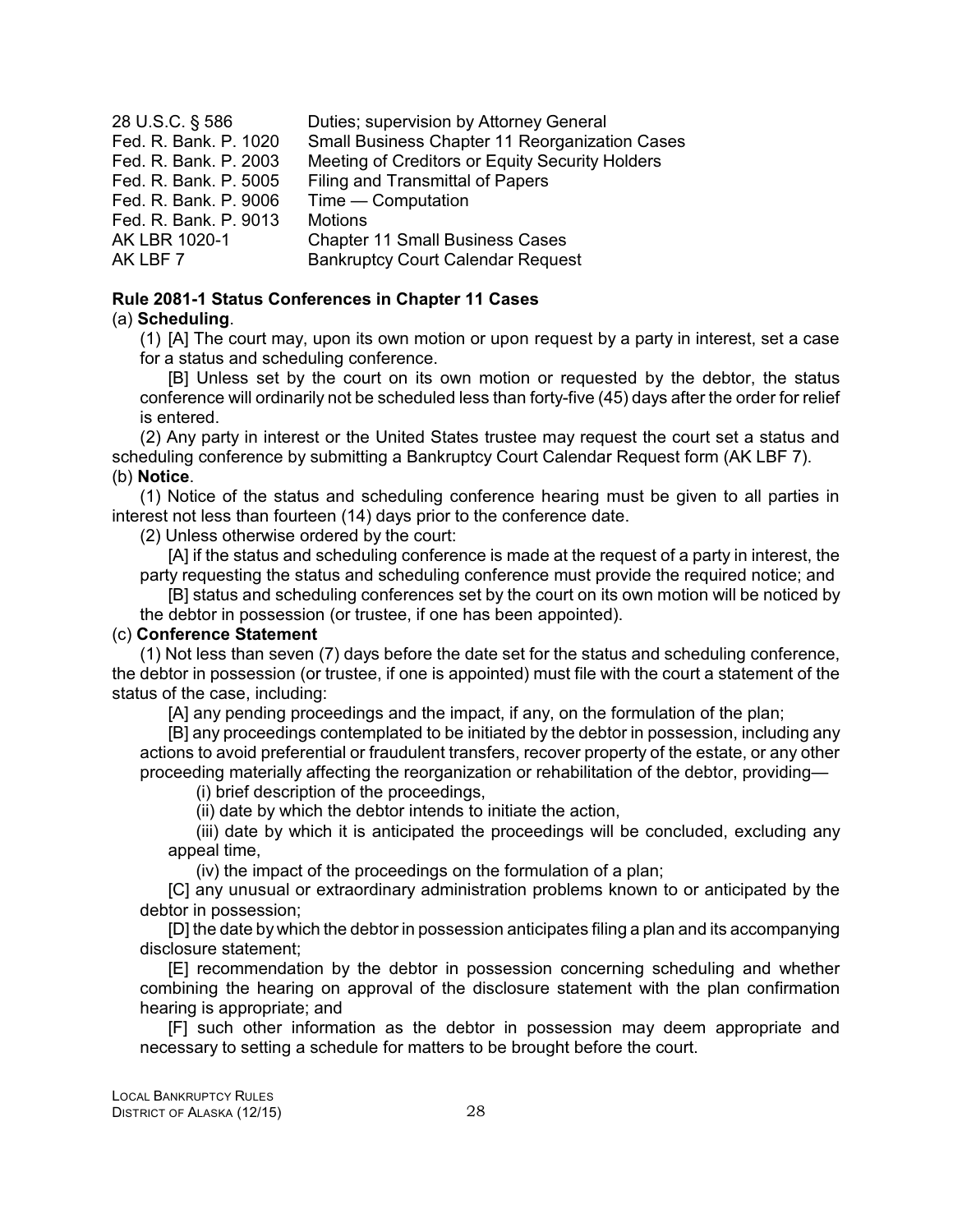<span id="page-32-0"></span>(2) The status report must be transmitted to the United States trustee and served on any committee appointed under the Code.

(3) Not less than three (3) business days before the date scheduled for the status and scheduling conference, any party in interest, including the United States trustee, may file with the court and serve on the debtor in possession (or trustee, if one has been appointed)and transmit to the United States trustee, a written statement covering those matters provided for in paragraph  $(c)(1)$ .

(d) **Conference**. At the status and scheduling conference, the court may:

(1) set the date by which the debtor (or trustee, if one has been appointed) must accept or reject an executory contract or unexpired lease;

(2) set the date by which the debtor (or trustee, if one has been appointed) must file a plan and disclosure statement;

(3) set the date by which a party in interest, other than the debtor, may file a plan and disclosure statement;

(4) set the date by which the debtor (or trustee, if one has been appointed) will solicit acceptances of the plan;

(5) fix the notice to be provided regarding the hearing on approval of the disclosure statement;

(6) provide that the hearing on approval of the disclosure statement may be combined with the hearing on confirmation of the plan;

(7) direct that a particular format of plan or disclosure statement must be used or provide for any deviation from the requirements of the rules;

(8) set the claims bar date;

(9) set the date by which the debtor (or trustee, if one has been appointed) and/or any interested party must file objections to claims filed;

(10) set the date by which the debtor (or trustee, if one has been appointed) must file any actions to avoid transfers or recover property of the estate; or

(11) enter any other order relating to the efficient, economical and expeditious administration of the bankruptcy estate as the court may deem necessary or appropriate in the case.

#### **Related Provisions**:

11 U.S.C. § 105 Power of Court Fed. R. Bank. P. 9006(a) Time — Computation AK LBF 7 Bankruptcy Court Calendar Request

#### **Rule 2082-1 Chapter 12 Cases**

(a) **Plan**.

(1) Unless otherwise ordered by the court, a chapter 12 plan should substantially conform to AK LBF 5 and include the plan and liquidation analyses attached to AK LBF 5.

(2) [A] The Alaska Permanent Fund Dividend is to be included in paragraph 1(b) of AK LBF 5 and may not be included in the regular periodic payments provided in paragraph 1(a).

[B] Paragraph (2)(e) of AK LBF 5 may be modified to provide separate classes of unsecured claims to the extent provided by §1222(b)(1) of the Bankruptcy Code.

[C] The following matters may not be accomplished simply by inclusion in a chapter 12 plan: (i) lien avoidance;

(ii) objections to claims;

(iii) determination of the dischargeability of debts; and

(iv) valuation of collateral.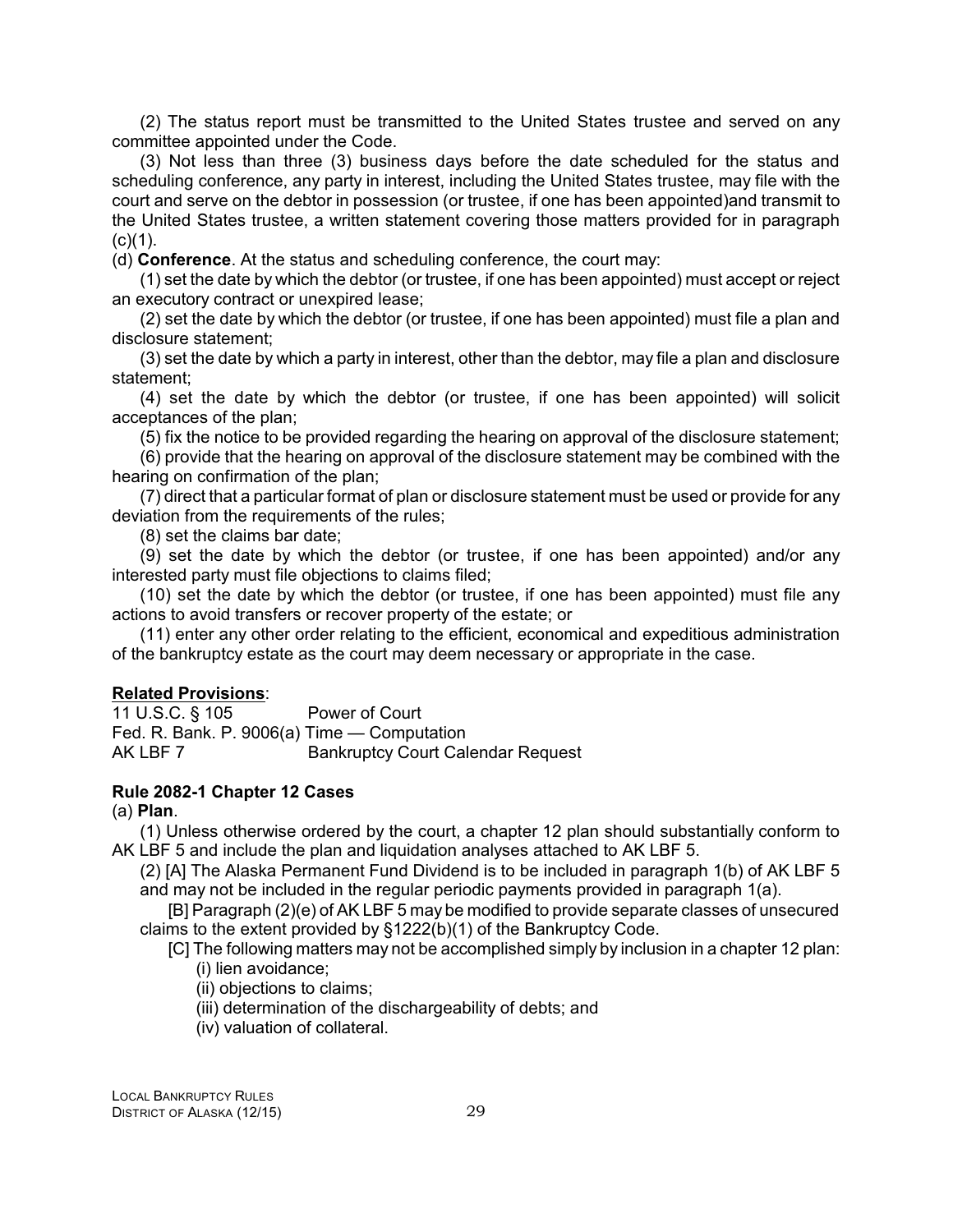<span id="page-33-0"></span>(3) The plan must be signed by the debtor and, if represented by counsel, debtor's attorney, which signatures constitute certification that the plan complies with the provisions of the Bankruptcy Code, the Federal Rules of Bankruptcy Procedure and this rule.

#### (b) **Reporting Income/Expenses**.

(1) Schedules of income and expenses, and required periodic financial reports, if any, must clearly delineate the source and amount of gross receipts and projected expenditures.

(2) Expenses incident to the production of any non-wage income must be accurately set forth. (c) **Motions to Value Collateral**. Motions to value collateral under Rule 3012, Federal Rules of Bankruptcy Procedure, must be filed not later than the later of:

(1) Twenty-one (21) days after the conclusion of the meeting of creditors held under § 341 of the Code; or

(2) Sixty (60) days after the petition is filed.

(d) **Scheduling Hearings**. The debtor should, to the extent practicable, move, notice and submit a calendar request for all hearings on objections to claims under Rule 3007, Federal Rules of Bankruptcy Procedure, valuations of collateral under Rule 3012, Federal Rules of Bankruptcy Procedure, and any other miscellaneous motions in conjunction with a chapter 12 case, so that the hearings on all motions are set for the same time, date and place.

#### **Related Provisions**.

| 11 U.S.C. § 341  | Meetings of creditors and equity security holders |
|------------------|---------------------------------------------------|
| 11 U.S.C. § 506  | Determination of secured status                   |
| 11 U.S.C. § 1221 | Filing of plan                                    |
| 11 U.S.C. § 1222 | Contents of plan                                  |
| 11 U.S.C. § 1224 | Confirmation hearing                              |
| 11 U.S.C. § 1225 | Confirmation of plan                              |
|                  |                                                   |

#### **Rule 2083-1 Scheduling Hearings in Chapter 13 Cases**

(a) **Scheduling Hearings**. The parties should, to the extent practicable, move, notice and submit a calendar request for all hearings on objections to claims under Rule 3007, Federal Rules of Bankruptcy Procedure, and any other miscellaneous motions in conjunction with a chapter 13 case, so that the hearings on all motions are set for the same time, date and place.

(b) **Motions to Value Collateral**. Unless otherwise ordered by the court:

(1) a motion to value collateral under Rule 3012, Federal Rules Of Bankruptcy Procedure must be served and filed not later than the time the Plan and Notice of Confirmation Hearing Date is served; and

(2) the hearing thereon will be held at the same time as the hearing on confirmation of the plan. (c) **Payments to Secured Creditors**. Unless otherwise ordered by the court, all payments required to be made under 11 U.S.C. § 1326(a)(1)(C) on debts paid through the plan must be made to the trustee concurrently with the payment required by 11 U.S.C. § 1326(a)(1)(A).

#### (d) **Reporting Requirements for Payments Made Directly to Creditors**.

(1) As a separate attachment to the plan, the debtor must provide a written schedule of all existing payment obligations as defined in § 1326(a)(1) (B) or (C) of the Code and all domestic support payments coming due after the date the petition was filed.

(2) On or before the third business day of each month, the debtor must provide the trustee with a certification of payments made directly by the debtor(s) during the preceding month:

[A] in the form substantially similar to LBF 5B; and

[B] having attached a copy of the receipt received from the creditor or, if no receipt was received, a photocopy of the check or other instrument used to make the payment.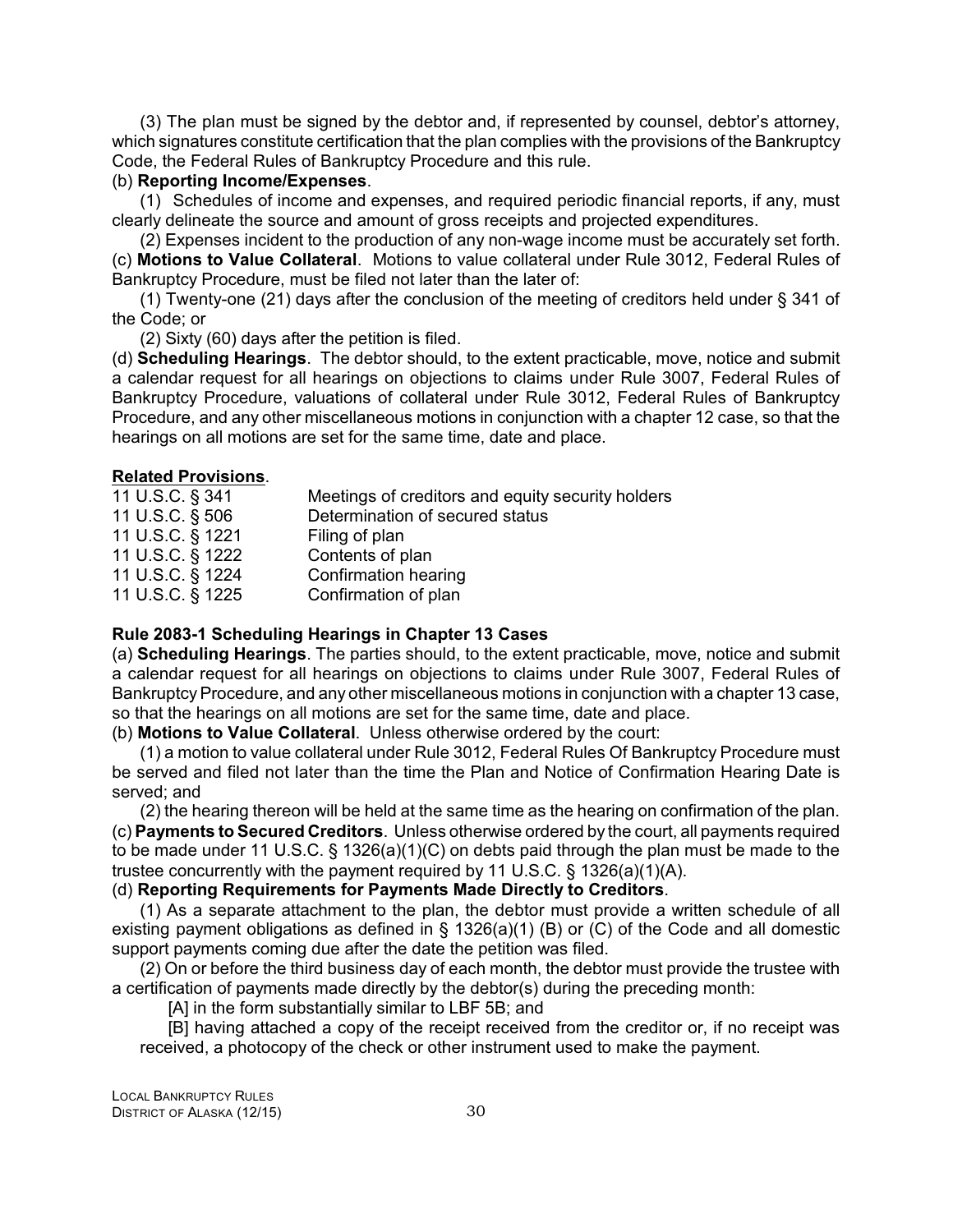#### <span id="page-34-0"></span>**Related Provisions**:

| 11 U.S.C. § 521          | Debtor's duties                                              |
|--------------------------|--------------------------------------------------------------|
| 11 U.S.C. § 341          | <b>Meeting of Creditors</b>                                  |
| 11 U.S.C. § 343          | <b>Examination of Debtor</b>                                 |
| 11 U.S.C. § 1307         | Conversion or dismissal                                      |
| 11 U.S.C. § 1326         | Payments                                                     |
| Fed. R. Bank. P. 2015(c) | Chapter 13 Trustee and Debtor                                |
| Fed. R. Bank. P. 3007    | <b>Objections to Claims</b>                                  |
| Fed. R. Bank. P. 3102    | <b>Valuation of Security</b>                                 |
| AK LBR 2003-1            | <b>Meeting of Creditors</b>                                  |
| AK LBR 2015-2            | <b>Monthly Financial Reporting Requirements</b>              |
| AK LBR 3012-1            | <b>Valuation of Collateral</b>                               |
| AK LBR 3015-1            | <b>Chapter 13 Plans</b>                                      |
| AK LBR 3015-3            | Confirmation of Chapter 13 Plans                             |
| AK LBR 3070-1            | Payments by Chapter 13 Trustee                               |
| AK LBF 5B                | Certification of Payments Made Directly to Creditors/Lessors |

#### **Rule 2090-1 Admission and Practice of Attorneys**

(a) **Admission to Practice**. Any attorney who is admitted to practice law in the United States District Court for the District of Alaska is admitted to practice in this court.

#### (b) **Practice by Attorneys Not Admitted in District Court**.

(1) [A] Any attorney who is a member in good standing of the bar of any United States court or the highest court of any state or territory of the United States, may be permitted upon *ex parte* application to appear in a particular case.

(i) An original certificate of good standing or a certified copy from the state court or bar governing or regulating admission in the territory where the applicant has been admitted to practice must be filed with the application.

(ii) The court may waive the requirement of application by an attorney not admitted in the United States District Court for the District of Alaska in the interest of expediency and reduction of costs where the participation is limited and the matter is likely to be resolved without extensive hearings.

[B] The court may require designation of local counsel to participate, sign pleadings, and receive service of notice should there be any problem with the cooperation, responsiveness, or accessibility of an attorney not admitted to practice in the United States District Court for the District of Alaska.

(2) Any attorney representing the United States (or any of its agencies) may appear and participate in particular cases without submitting an application as set forth above. If the government has both local and non-local attorneys appearing in a matter, service must be made on both the local and non-local offices unless the court orders otherwise.

(c) **Local District Rules Adopted**. District of Alaska Local Rules 83.1(g) – (i) and 83.2 apply to all attorneys practicing before the bankruptcy court.

| D.AK LR 83.1  | Attorneys                    |
|---------------|------------------------------|
| D.AK LR 83.2  | <b>Student Practice Rule</b> |
| AK LBR 9010-1 | Appearances                  |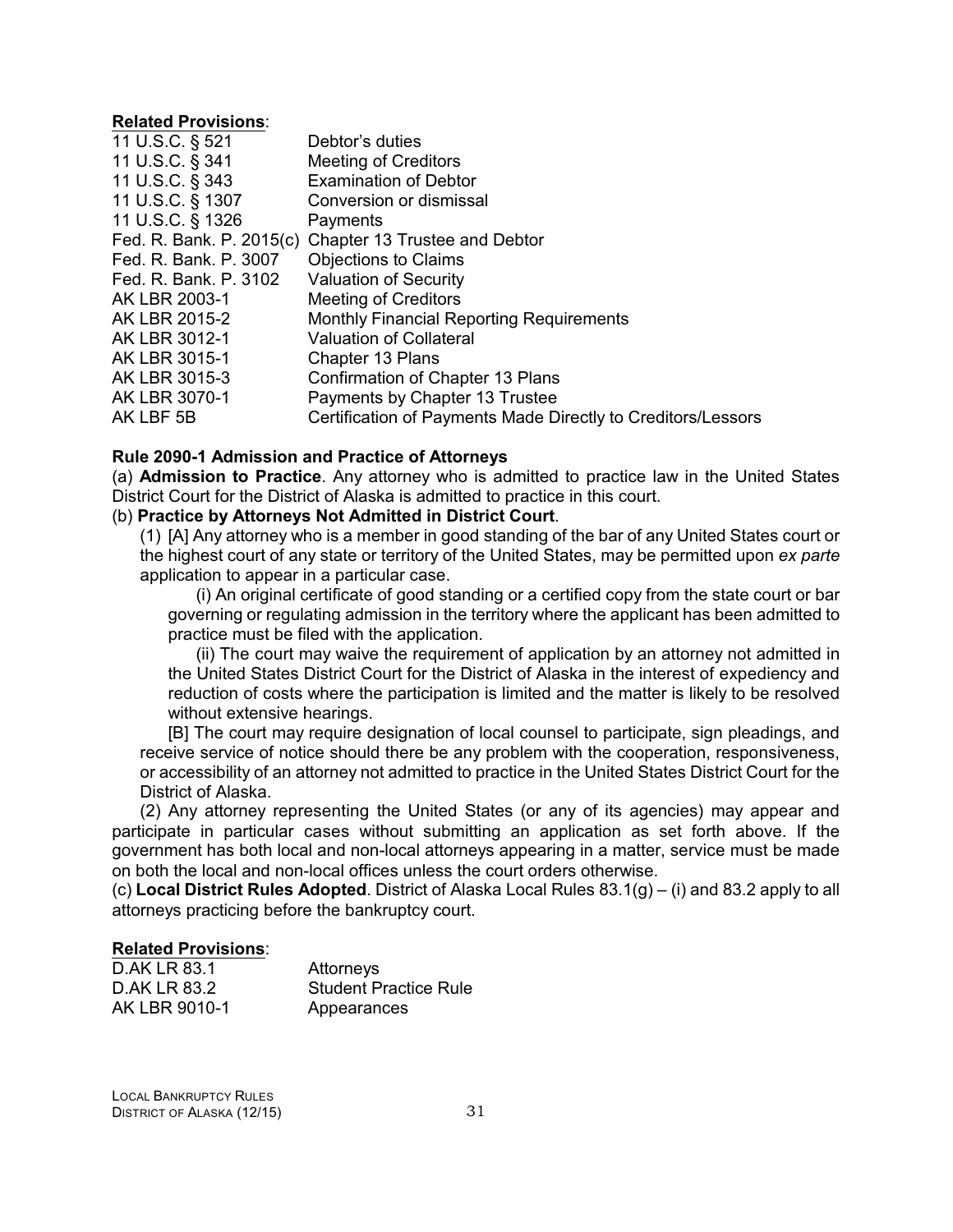#### <span id="page-35-0"></span>**PART III — CLAIMS AND DISTRIBUTIONS TO CREDITORS AND EQUITY INTEREST HOLDERS: PLANS**

#### **Rule 3002-1 Claims**

(a) **Place of Conventional Filing**. Proofs of claim or interest filed conventionally must be filed with the Clerk of the Bankruptcy Court, Room 138, 605 West Fourth Avenue, Anchorage, Alaska 99501- 2296 or at the Office of the Deputy Clerk of the United States District Court, 101 12th Avenue, Room 370, Box 1, Fairbanks, Alaska 99701.

(b) **Copies to be Filed**. [*Abrogated*]

(c) **Conformed Copies of Filed Claims**. [*Abrogated*. *See* Official Form B410]

#### (d) **Claims Arising from Rejection of Executory Contracts**.

(1) Claims arising from the rejection of executory contracts must be filed on or before the last date for filing proof of claims or thirty (30) days after entry of the order authorizing rejection, whichever date is later.

(2) Notice of the 30-day bar date must be provided by the debtor or the trustee, as appropriate, within seven (7) days of the order rejecting the executory contract.

#### (e) **Claims in Chapter 7 Cases That Supersede Chapter 11 and Chapter 13 Cases**.

[*Abrogated. See* Rule 1019, Federal Rules of Bankruptcy Procedure.]

(f) **Service of Proofs of Claim on Debtors**. In all cases in which the debtor is appearing without counsel, a creditor filing a proof of claim must serve a legible, complete paper copy of the claim, including a copy of all supporting documentation, by first class mail on the debtor.

#### (g) **Section 506(b) Claims in Chapter 13 Cases**.

(1) A secured creditor having a claim for post-petition fees, costs or charges under § 506(b) of the Code, which claim is to be paid by the trustee under the terms of the plan, must, not later than thirty (30) days after entry of the order confirming the plan:

[A] file with the court an application for allowance of the claim, setting forth the amount of the post-petition fees, costs and charges claimed to be due; and

[B] transmit the application to the United States trustee; and

- [C] serve it on—
	- (i) the debtor,
	- (ii) trustee,
	- (iii) the five (5) largest unsecured creditors, and

(iv) any creditor having or claiming to have an interest in the property securing the claim.

(2) A party objecting to the application for allowance of post-petition fees, costs and charges may serve and file an objection within fourteen (14) days after service of the application.

 $(3)$  If no objection is filed as specified in paragraph  $(g)$   $(2)$ , the application for allowance of postpetition fees, costs or charges will be deemed approved or allowed without further order of the court.

| 11 U.S.C. § 501       | Filing Proofs of Claim                                                                         |
|-----------------------|------------------------------------------------------------------------------------------------|
| 11 U.S.C. § 502       | <b>Allowance of Claims</b>                                                                     |
| 11 U.S.C. § 506       | Determination of Secured Status                                                                |
| 11 U.S.C. § 507       | <b>Priorities</b>                                                                              |
| 11 U.S.C. § 509       | <b>Claims of Co-debtors</b>                                                                    |
|                       | Fed. R. Bank. P. 1019(2), (3) Conversion, New Filing Periods, Claims Filed in Superseded Cases |
| Fed. R. Bank. P. 3001 | Proof of Claim, General Requirements                                                           |
| Fed. R. Bank. P. 3002 | Filing Proof of Claim or Interest                                                              |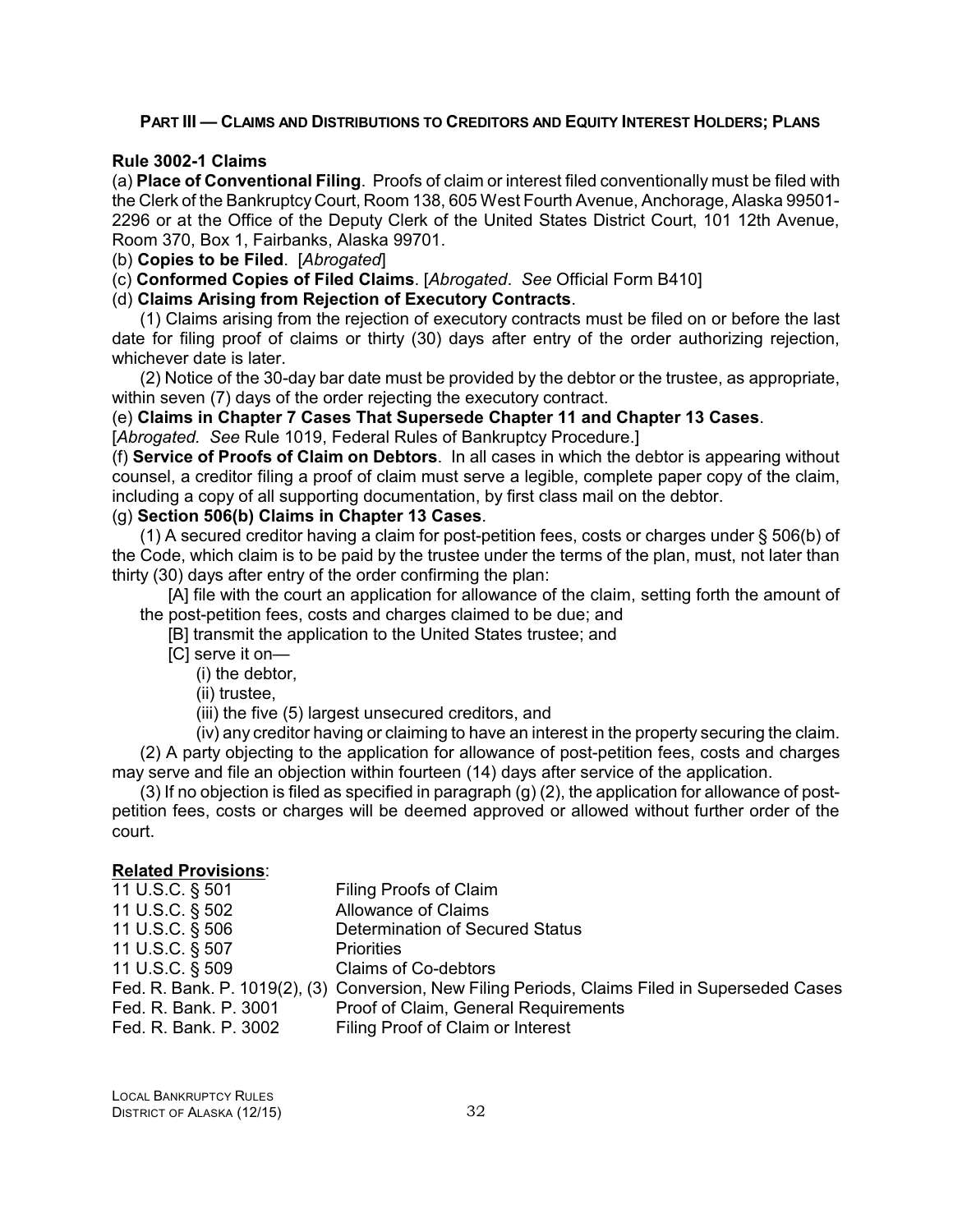| Fed. R. Bank. P. 3003 | Filing Proof of Claim or Equity Security Interest in Chapter 9 |
|-----------------------|----------------------------------------------------------------|
|                       | Municipality or Chapter 11 Reorganization Cases                |
| Fed. R. Bank. P. 3004 | Filing of Claims by Debtor or Trustee                          |
| Fed. R. Bank. P. 3005 | Filing of Claim by Co-debtor                                   |
| Fed. R. Bank. P. 3006 | <b>Withdrawal of Claims</b>                                    |
| Fed. R. Bank. P. 3007 | <b>Objections to Claims</b>                                    |
| Fed. R. Bank. P. 3008 | <b>Reconsideration of Claims</b>                               |
| Fed. R. Bank. P. 5005 | Filing and Transmittal of Papers                               |
| AK LBR 1009-1         | Amendment of Schedules and Matrix                              |
| AK LBR 3003-1         | Filing Proofs of Claim in Chapter 9 and 11 Cases               |
| AK LBR 3004-1         | Filing Proofs of Claim by Debtor or Trustee                    |
| AK LBR 5001-2         | Clerk's Office Location and Hours                              |
| AK LBR 5005-4         | <b>Electronic Filing</b>                                       |
|                       | Official Bankruptcy Form B410 - Proof of Claim General Form    |
| AK LBF 13             | Notice of Objection to Claim and Notice of Hearing Thereon     |

# **Rule 3003-1 Proof of Claim in Chapter 9 and 11 Cases**

(a) **Notice to Unscheduled Claimants or Claimants Scheduled as Disputed, Contingent, or Unliquidated**. The debtor in possession, or trustee, if one has been appointed, must give notice of the claims bar date substantially conforming to AK LBF 21 to any creditor or equity security holder whose claim or interest is not scheduled or whose claim or interest is scheduled as disputed, contingent, or unliquidated, not less than sixty (60) days before the claims bar date.

(1) An official proof of claim form must be attached to the notice of claims bar date, or a copy of the official form be provided on the reverse side of the notice.

(2) After notice is given, the debtor in possession or the trustee must file a proof of service with the court.

## (b) **Claims in Chapter 9 and Chapter 11 Cases after Schedules have been Amended**.

(1) A debtor who amends the schedules filed in a case to show a claim or interest as disputed, contingent, unliquidated, or reduced in amount must provide additional notice to the holder of the claim.

(2) The notice must be a separate document and inform the holder:

[A] of the need to file a proof of claim or interest if that party disagrees with the treatment of the claim in the amended schedule; and

[B] that if a proof of claim is not filed by the time set forth in the additional notice, the holder may lose the right to participate in the case and to participate in any distribution.

(3) A creditor or equity security holder affected by an amendment to the schedules may file a proof of claim or interest within forty-five (45) days from the date notice of the amendment to the schedules is served on that party or the claims bar date specified in paragraph (a)(1), whichever is later.

(4) If necessary, any confirmation hearing will be continued for the purpose of allowing balloting by the creditors and equity security holders affected by the amendment.

# (c) **Section 506(b) Claims in Chapter 9 and 11 Cases**.

(1) An agreement between the debtor and a secured creditor having a claim under § 506(b) of the Code for the allowance of post-petition interest, fees, costs and expenses must be evidenced by a stipulation filed with the court setting forth the agreed amount to be allowed as post-petition interest, fees, costs and expenses.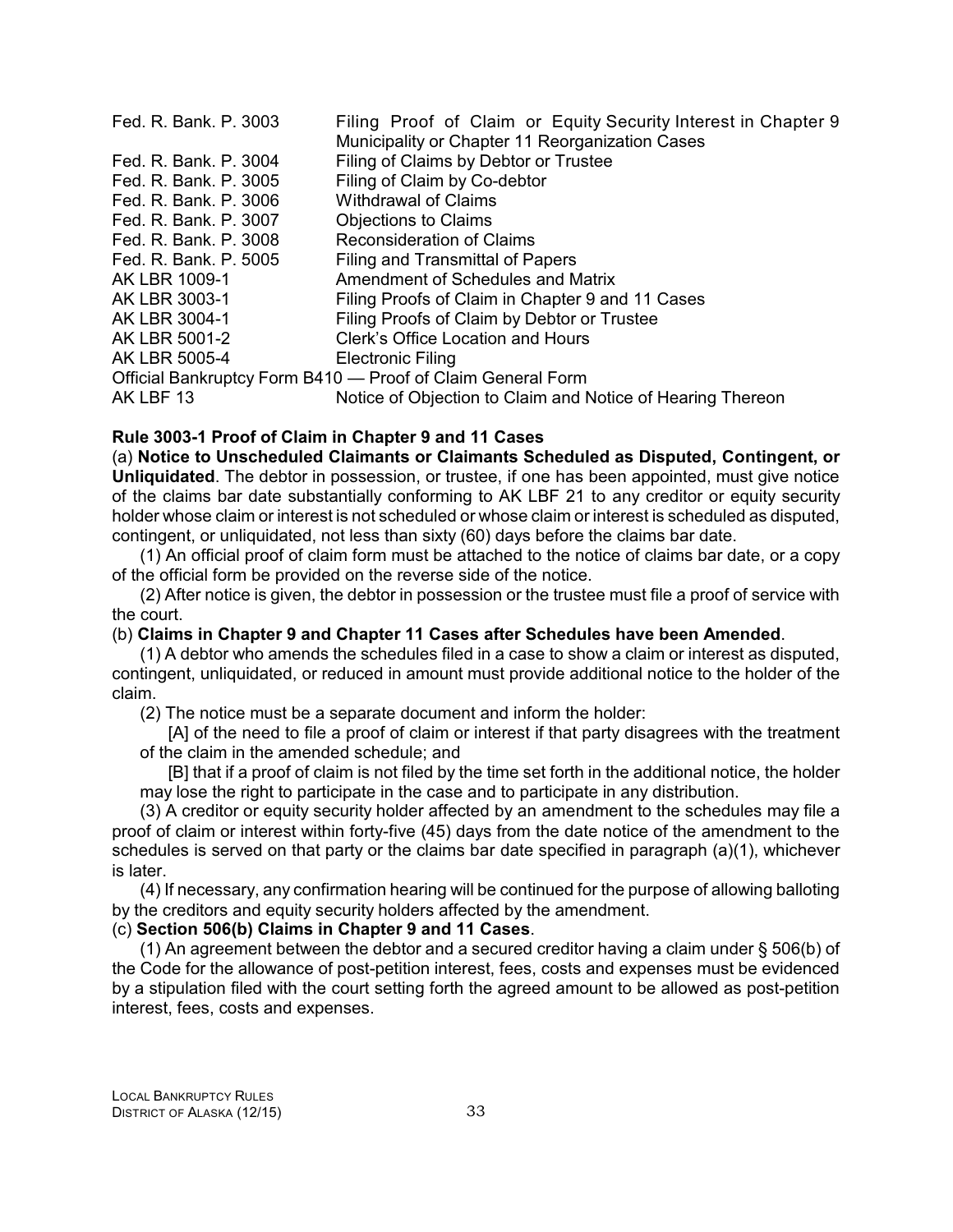(2) [A] In the absence of an agreement between the debtor and the secured creditor, a secured creditor having a claim under § 506(b) of the Code must file an application for allowance of the claim post-petition interest, fees, costs and expenses.

[B] Unless otherwise ordered by the court, the application must be filed not later than sixty (60) days after notice of entry of the order confirming the plan of reorganization.

(3) The stipulation or application for allowance of post-petition interest, fees, costs and expenses must be:

[A] transmitted to the United States trustee; and

[B] served on—

(i) the debtor or trustee, if one has been appointed,

(ii) any committee appointed in the case, and

(iii) any creditor having or claiming to have an interest in the property securing the claim.

(4) A party objecting to the stipulation or application for allowance of post-petition interest, fees, costs and expenses may serve and file a written objection thereto within fourteen (14) days after service of the stipulation or application for allowance.

(5) If no objection is filed as specified in paragraph (c)(4), the stipulation or application for allowance of post-petition fees, costs or charges will be deemed approved or allowed without further order of the court.

#### **Related Provisions**:

| 11 U.S.C. § 501          | Filing Proofs of Claim                                                            |
|--------------------------|-----------------------------------------------------------------------------------|
| 11 U.S.C. § 502          | Allowance of Claims                                                               |
| 11 U.S.C. § 506          | Determination of Secured Status                                                   |
| 11 U.S.C. § 507          | <b>Priorities</b>                                                                 |
| Fed. R. Bank. P. 3001    | Proof of Claim, General Requirements                                              |
| Fed. R. Bank. P. 3002    | Filing Proof of Claim or Interest                                                 |
| Fed. R. Bank. P. 3003    | Filing Proof of Claim or Equity Security Interest in Chapter 9 Municipality       |
|                          | or Chapter 11 Reorganization Cases                                                |
| Fed. R. Bank, P. 3012    | <b>Valuation of Security</b>                                                      |
| Fed. R. Bank. P. 9006(f) | Additional Time After Service by Mail                                             |
| AK LBR 1009-1            | Amendment of Schedules and Matrix                                                 |
| AK LBR 3002-1            | Claims                                                                            |
| AK LBR 9013-1            | Briefs; Memoranda                                                                 |
| AK LBR 9075-1            | Hearings; Trials                                                                  |
| AK LBF 21                | Notice of Claims Bar Date [Unliquidated, Contingent and Disputed<br><b>Claims</b> |

#### **Rule 3004-1 Claim by Debtor or Trustee**

(1) A proof of claim or interest filed by a debtor under § 501 of the Code must be served on the trustee and the creditor on whose behalf the proof of claim was filed.

(2) A proof of claim or interest filed by a trustee under § 501 of the Code must be served on the debtor and the creditor on whose behalf the proof of claim was filed.

#### **Related Provisions**:

| Filing Proofs of Claim                |
|---------------------------------------|
| <b>Allowance of Claims</b>            |
| Filing of Claims by Debtor or Trustee |
| Claims                                |
|                                       |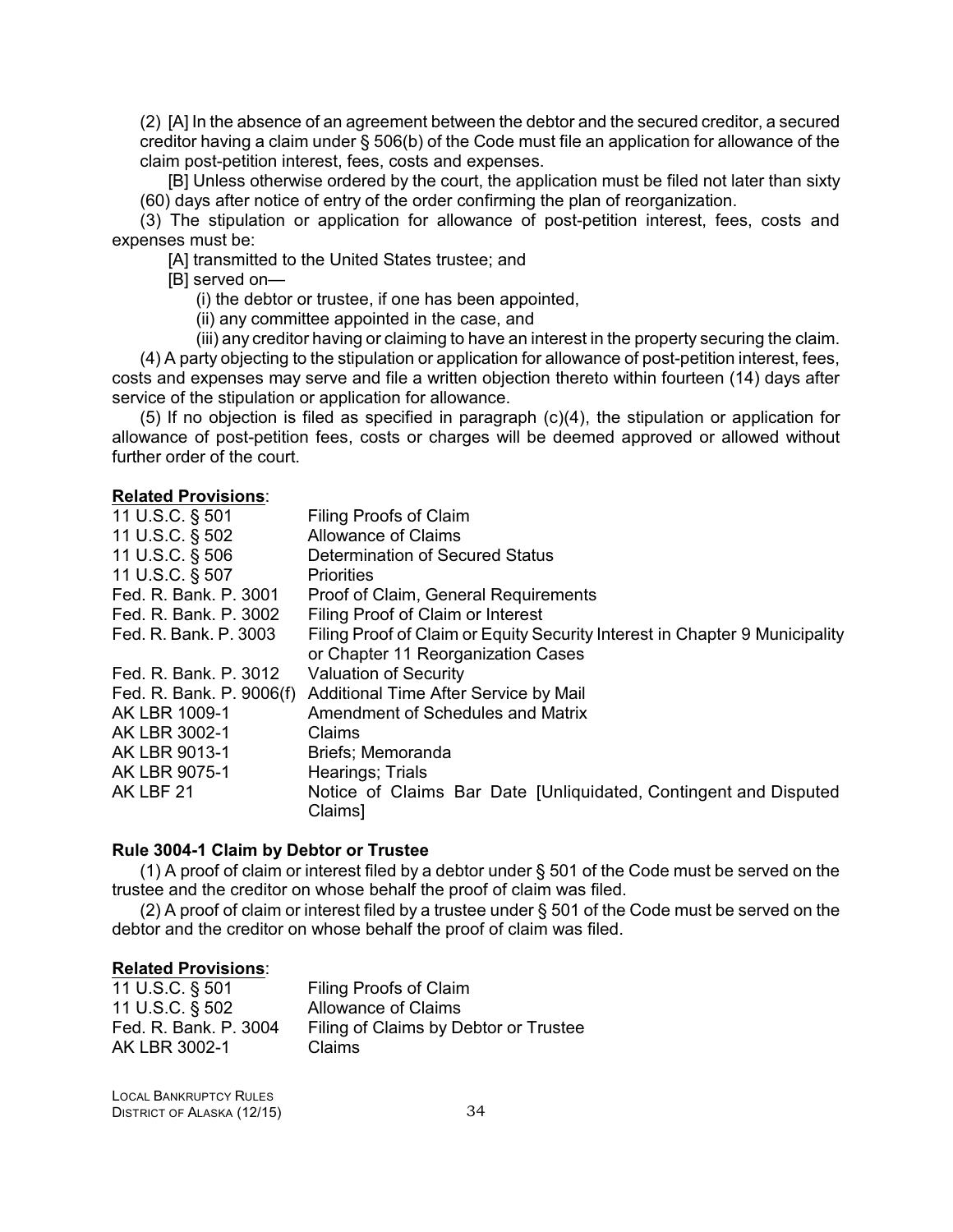# **Rule 3012-1 Valuation of Collateral**

(a) **How Raised**. The value of collateral for a secured claim may be bought before the court for determination by separate motion or as part of an objection to claim filed under Rule 3007, Federal Rules of Civil Procedure.

(b) **Motion/Objection to Proof of Claim**. A motion to value collateral or an objection to a proof of claim that raises the issue of valuation must:

(1) state—

[A] value of the collateral,

[B] method of determining the value,

[C] amount of the claim, if any, that is secured,

[D] the date by which the opposition must be filed, and

[E] in case filed under chapter 13, the hearing date on the motion or objection; and

(2) be served on—

[A[ each creditor having or claiming a security interest in the collateral,

[B] the trustee, and

[C] if represented by counsel, counsel for each.

(c) **Opposition to Motion or Objection to Proof of Claim**.

(1) A secured creditor who disagrees with the valuation of the collateral securing the creditor's claim may:

[A] File an objection to the valuation, which objection must state the-

(i) creditor's opinion of the value of the collateral,

(ii) method of determining the value, and

(iii) amount of the claim that is secured; and

[B] serve the objection on—

(i) the debtor,

(ii) any other creditor having or claiming to have a security interest in the collateral,

(iii) the trustee, and

(iv) if represented by counsel, counsel for each.

(2) The objection to the motion must be filed and served not later than twenty-one (21) days after the motion is served.

(3) Upon receipt of the objection, if requested by the creditor, the debtor must make the collateral available for examination and appraisal.

(4) Not later than seven (7) days after an objection to valuation has been served, the debtor must:

[A] File a reply either—

(i) accepting the creditor's valuation, or

(ii) controverting the creditor's objection; and

[B] serve the reply on—

(i) the objecting creditor,

(ii) any other creditor having or claiming to have a security interest in the collateral,

(iii) the trustee, and

(iv) if represented by counsel, counsel for each.

(5) Failure of the debtor to file a timely controverting reply under paragraph (4) will be deemed an acceptance of the creditor's valuation.

(d) **Hearing**. Except as otherwise provided by these rules, any party desiring a hearing on the motion and any opposition thereto must request a hearing by submitting a Calendar Request.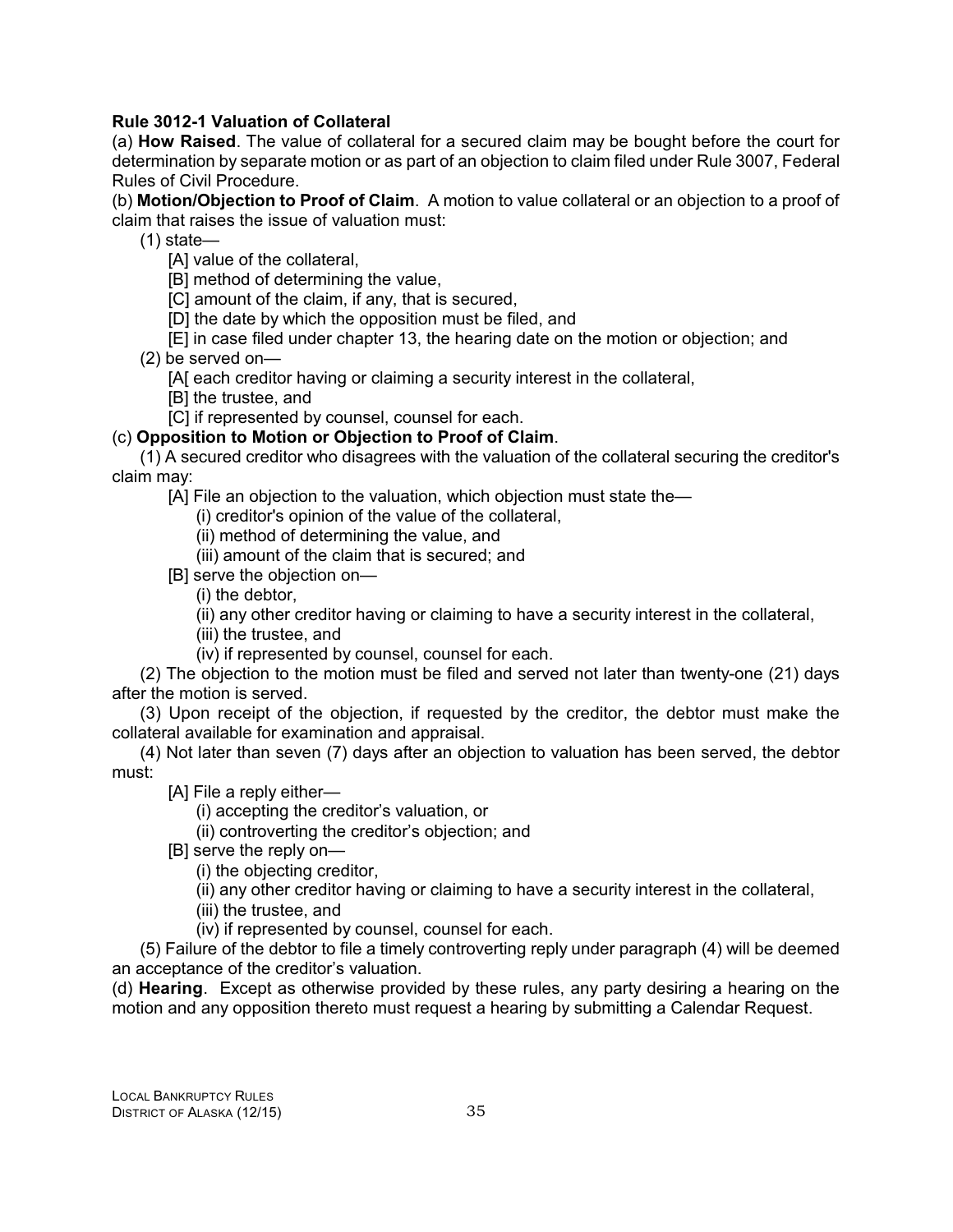#### (e) **Mandatory Discovery Exchange**.

(1) Unless otherwise ordered by the court or as provided by rule, in any case in which the valuation of collateral is placed at issue the parties must exchange all valuation data and appraisals not later than seven (7) days before the hearing; and

(2) Any party refusing or failing to comply with paragraph (1) may be subjected to such sanctions as the court may deem appropriate under the circumstances, including the assessment of costs and attorney's fees and/or the exclusion of the evidentiary materials not produced.

#### **Related Provisions**:

| Determination of secured status                                       |
|-----------------------------------------------------------------------|
| <b>Objections to Claims</b>                                           |
| <b>Valuation of Security</b>                                          |
| <b>Contested Matters</b>                                              |
| <b>Chapter 11 Small Business Cases</b>                                |
| Chapter 12 Cases                                                      |
| <b>Chapter 13 Cases</b>                                               |
| Chapter 13 Plans                                                      |
| Confirmation of Chapter 13 Plans                                      |
| Notice of Hearing on Confirmation of Chapter 13 Plan and Time to File |
| <b>Written Objections</b>                                             |
| <b>Calendar Request</b>                                               |
|                                                                       |

## **Rule 3015-1 Chapter 13 Plans**

(a) **Format**. Unless otherwise ordered by the court, a chapter 13 plan must conform to AK LBF 5 and include the plan, disposable income, and liquidation analyses, and schedule of direct payments to creditors attached to AK LBF 5.

## (b) **Contents**

(1) The Alaska Permanent Fund Dividend is to be included in paragraph 1(b) of AK LBF 5 and may not be included in the regular periodic payments provided in paragraph 1(a).

(2) Payments to all secured creditors whose claims are not modified and provided for in paragraph 2(e) of AK LBF 5, other than payments to the holders of residential mortgages, must be included in paragraph 2(f) of AK LBF 5.

(3) Paragraph (2)(h) of AK LBF 5 may be modified to provide separate classes of unsecured claims to the extent provided by §1322(b)(1) of the Code.

(4) The following matters may not be accomplished through a chapter 13 plan:

[A] lien avoidance;

- [B] objections to claims;
- [C] determination of the dischargeability of debts; and
- [D] valuation of collateral.

## (c) **Dismissal/Conversion**. [*Abrogated*]

## (d) **Service of Plan**. [*Abrogated*]

(e) **Payroll Deduction**. Following a default of two (2) monthly payments, all future wage earner debtor chapter 13 plan payments will be by payroll deduction.

## (f) **Reporting Income/Expenses**.

(1) Schedules of income and expenses, and required periodic financial reports, if any, must clearly delineate the source and amount of gross receipts and projected expenditures.

(2) Expenses incident to the production of any non-wage income must be accurately set forth.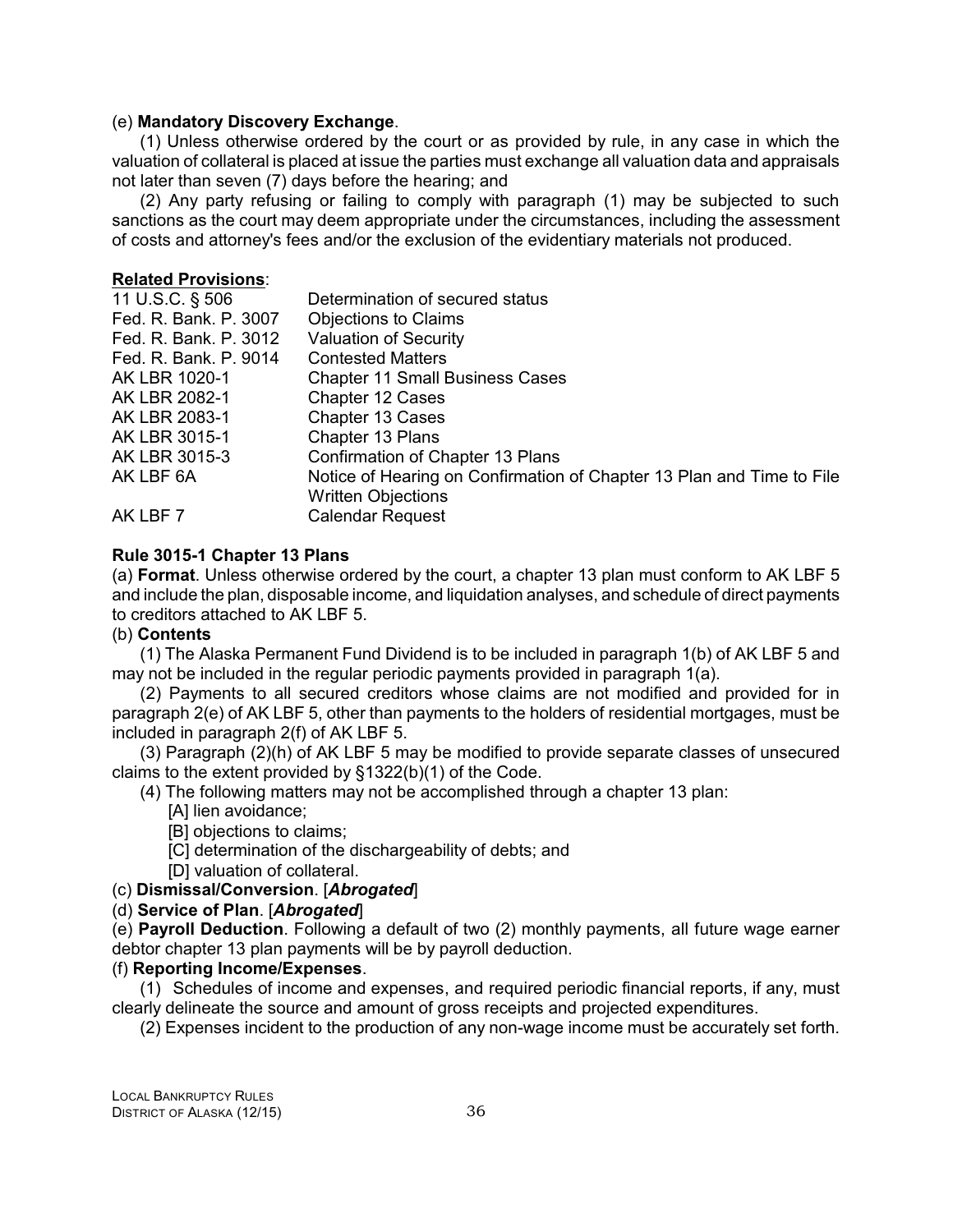(g) **Certification**. The plan must be signed by the debtor and debtor's attorney, if represented by counsel, which signatures constitute certification that the plan complies with the provisions of the Bankruptcy Code, the Federal Rules of Bankruptcy Procedure and this rule.

#### **Related Provisions**:

| 11 U.S.C. § 1322      | Contents of Plan                                                                                          |
|-----------------------|-----------------------------------------------------------------------------------------------------------|
| 11 U.S.C. § 1324      | <b>Confirmation Hearing</b>                                                                               |
| 11 U.S.C. § 1325      | Confirmation of Chapter 13 plan                                                                           |
| 11 U.S.C. § 1326      | Payments                                                                                                  |
|                       | Fed. R. Bank. P. 1007(b) Lists, Schedules and Statements; Time Limits — Schedules and                     |
|                       | <b>Statements Required</b>                                                                                |
| Fed. R. Bank. P. 2002 | <b>Notices</b>                                                                                            |
| Fed. R. Bank. P. 3007 | <b>Objections to Claims</b>                                                                               |
| Fed. R. Bank. P. 3015 | Filing, Objection to Confirmation, and Modification of a Plan in a Chapter                                |
|                       | 12 Family Farmer's Debt Adjustment or a Chapter 13 Individual's Debt                                      |
|                       | <b>Adjustment Case</b>                                                                                    |
| Fed. R. Bank. P. 7001 | <b>Adversary Proceedings</b>                                                                              |
| Fed. R. Bank. P. 9014 | <b>Contested Matters</b>                                                                                  |
| AK LBR 2003-1         | <b>Meeting of Creditors</b>                                                                               |
| AK LBR 2083-1         | <b>Chapter 13 Cases</b>                                                                                   |
| AK LBR 3015-2         | Confirmation of Chapter 13 Plans                                                                          |
| AK LBR 3015-3         | <b>Objections to Valuation</b>                                                                            |
| AK LBR 5005-2         | <b>Number of Copies</b>                                                                                   |
| AK LBF 5              | Chapter 13 Plan (w/ Plan Analysis)                                                                        |
| AK LBF 19             | Notice of Time for Filing Objections to Application for Extension of Time<br>to File Chapter 13 (11) Plan |

# **Rule 3015-2 Amendment of Chapter 13 Plans**

(1) The proposed plan may be amended:

[A] as a matter of course without leave of court at any time prior to the first date set for the confirmation hearing; or

[B] with leave of court, at or after the first confirmation hearing if the plan is not confirmed.

(2) Any amendment prior to confirmation must be in the form of an amended plan.

(3) [A] Where the amendment does not adversely affect any other party in interest, the court may confirm the plan as amended without further notice or a hearing to those unaffected parties.

[B] Where the amendment would adversely affect another party in interest, the plan as amended must be mailed to each adversely affected party with a notice providing twenty-eight (28) days to object to the amendment.

## **Related Provisions**:

| Modification of plan before confirmation                                 |
|--------------------------------------------------------------------------|
| Modification of plan after confirmation                                  |
| Notices to Creditors, Equity Security Holders, United States, and United |
| <b>States Trustees</b>                                                   |
| Chapter 13 Plans                                                         |
| Confirmation of Chapter 13 Plans                                         |
| Notice of Date to File Objections to Amended Plan                        |
|                                                                          |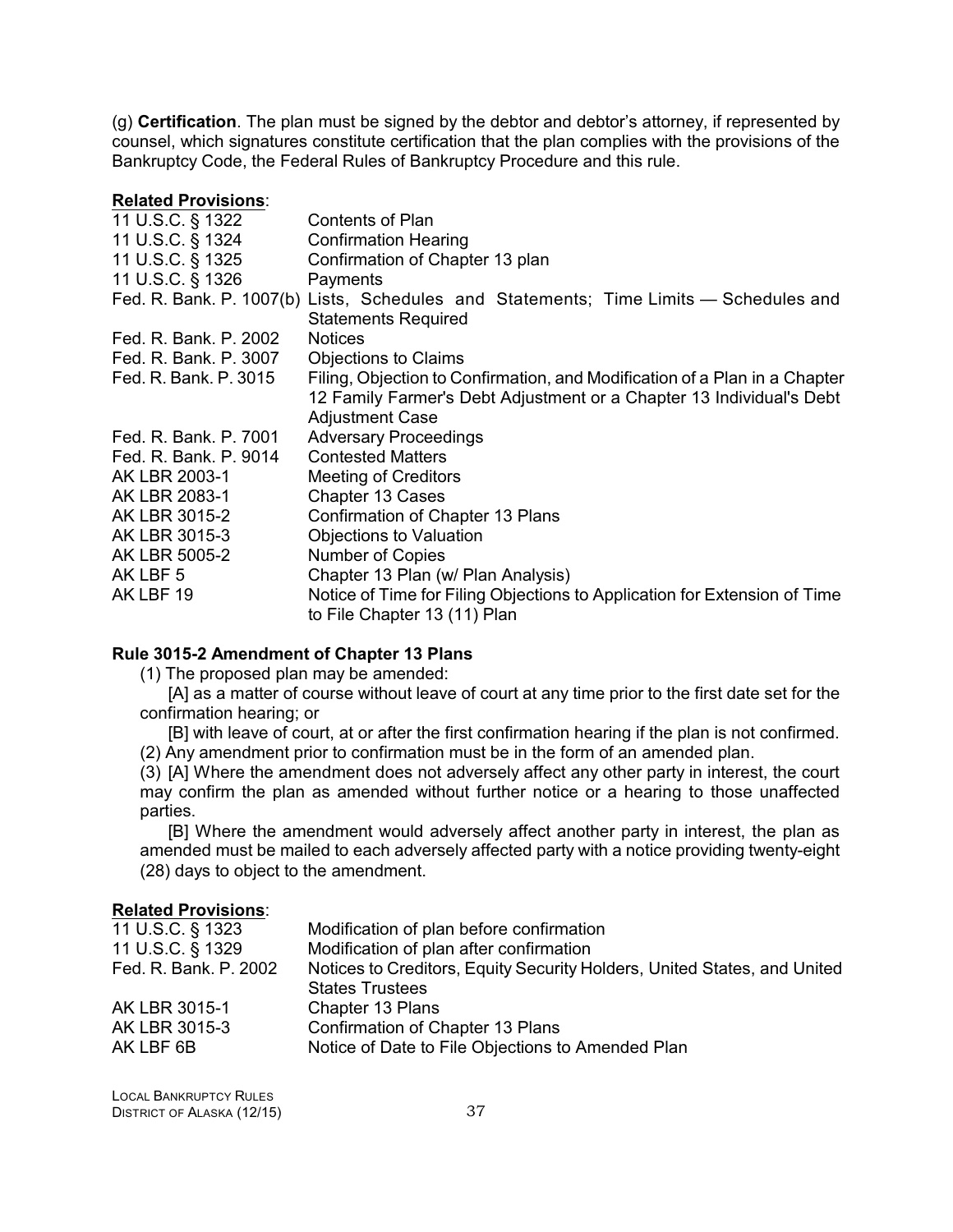# **Rule 3015-3 Confirmation of Chapter 13 Plans**

(a) **Applicability of Rule**. Unless otherwise ordered by the court, in all chapter 13 cases the plan confirmation process will conform to this rule.

## (b) **Service of the Plan and Notice**.

(1) The debtor must mail the chapter 13 plan, plan analysis, Notice of Date to File Objections, and Notice of Confirmation Hearing Date to creditors not later than twenty-eight (28) days after:

[A] the date the petition is filed in a case commenced as a case under chapter 13 of the Code; or

[B] the date of the order converting the case in a case converted to chapter 13 from another chapter of the Code.

(2) The trustee may lodge a dismissal order if the plan is not timely noticed to creditors.

# (c) **Objections to Confirmation**.

(1) Any objection to the confirmation of the plan must be:

[A] in writing;

[B] filed not later than twenty-one (21) days after—

(i) the first date set for the meeting of creditors under  $\S$  341(a) of the Code in a case commenced under chapter 13 of the Code; or

(ii) the first date set for the meeting of creditors under  $\S$  341(a) of the Code following conversion in a case converted to a case under chapter 13 from another chapter of the Code;

[C] transmitted to the U.S. trustee; and

[D] served on—

[i] the trustee,

[ii] debtor, and

[iii] debtor's attorney.

(2) [A] An objection to confirmation must set forth with specificity the grounds for objection, identifying those provisions of §§ 1322 or 1325 of the Code with which the plan does not comply.

[B] An objection that does not comply with the requirements of subparagraph (2)[A] may be disregarded by the court.

(3) If a party filing an objection to confirmation does not appear at the confirmation hearing, the court may deem the objection as having been withdrawn.

(d) **Trustee's Recommendation**. The trustee must file a recommendation on plan confirmation: (1) not later than twenty-eight (28) days after—

 $[A](i)$  the first date set for the meeting of creditors under § 341(a) of the Code in a case commenced under chapter 13 of the Code, or

(ii) the first date set for the meeting of creditors under  $\S$  341(a) of the Code following conversion in a case converted to a case under chapter 13 from another chapter of the Code; (2) serve the recommendation on—

[A] the debtor,

[B] debtor's counsel,

[C] the holder of any domestic support obligation, and

[D] any party having filed an objection; and

(3) if the trustee recommends confirmation and no objection has been timely filed, the trustee must lodge a proposed order confirming the plan.

## (e) **Response to Objection to Plan or Trustee's Recommendation.**

(1) In the event that an objection to the plan is timely filed under subsection (c) or the trustee files a recommendation that the plan not be confirmed, the debtor must: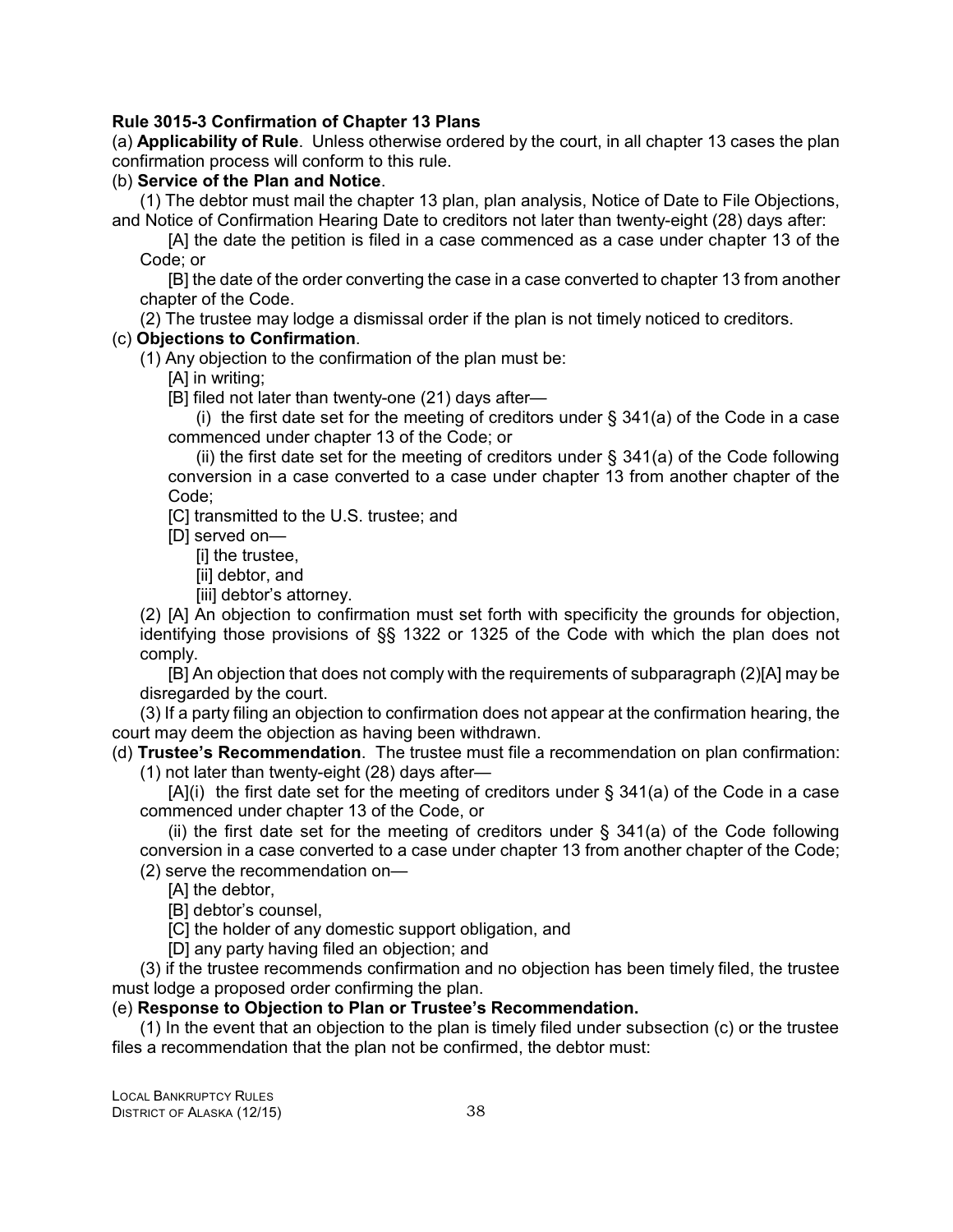[A] (i) file an amended plan, and

(ii) serve the amended plan, together with notice of the time to object, on the trustee and all objecting parties; or

[B] (i) file a response to the objection or trustee's recommendation, and

(ii) serve the response on the trustee and all objecting parties;

(2) The debtor must serve and file the amended plan or response not later than thirty-five (35) days after—

[A] the first date set for the meeting of creditors under § 341(a) of the Code in a case commenced under chapter 13 of the Code; or

[B] the first date set for the meeting of creditors under § 341(a) of the Code following conversion in a case converted to a case under chapter 13 from another chapter of the Code.

(3) The trustee may lodge a dismissal order if the debtor does not timely file an amended plan or response as provided in paragraph (e)(1).

# (f) **Domestic Support Obligation Certification**.

(1) In the event that no objection to confirmation is timely served and filed and the trustee recommends that the plan be confirmed, not later than seven (7) days after the trustee's recommendation is served and filed, the debtor must:

[A] file a certification under penalty of perjury that—

(i) all domestic support payments coming due since the date the petition was filed have been paid, and

(ii) if any domestic support payment will come due within the next immediately following fourteen (14) days, that debtor expects to have sufficient funds and will make that payment on or before its due date;

[B] transmit the certification to the U.S. trustee; and

- [C] serve the certification on—
	- (i) the trustee, and

(ii) the holder(s) of any domestic support claim(s).

(2) If the debtor fails to serve and file the certification as provided in paragraph (1), the debtor must:

[A] at the confirmation hearing provide evidence that all domestic support payments coming due since the petition was filed have been paid; or

[B] show cause why the case should not be dismissed.

## (g) **Confirmation Hearing**.

(1) Unless otherwise ordered by the court, the confirmation hearing will be set automatically by the court without request.

(2) Upon the request of the debtor, U.S. trustee, trustee, or a creditor who has filed an objection to the plan or amended plan, for good cause shown, the court may continue the confirmation hearing for a period of not more than thirty (30) days.

(3) Matters ancillary to confirmation are to be filed, served, scheduled and noticed as provided in AK LBR 2083-1.

(h) **Confirmation Without a Hearing**. The chapter 13 plan or amended plan may be confirmed without a hearing if:

(1) [A] no objection to the plan or amended plan is timely filed,

- [B] the trustee recommends confirmation, and
- [C] the debtor files the certification provided in paragraph (f)(1);
- (2) [A] any timely filed objection to the plan or amended plan is withdrawn, and
	- [B] the trustee recommends confirmation; or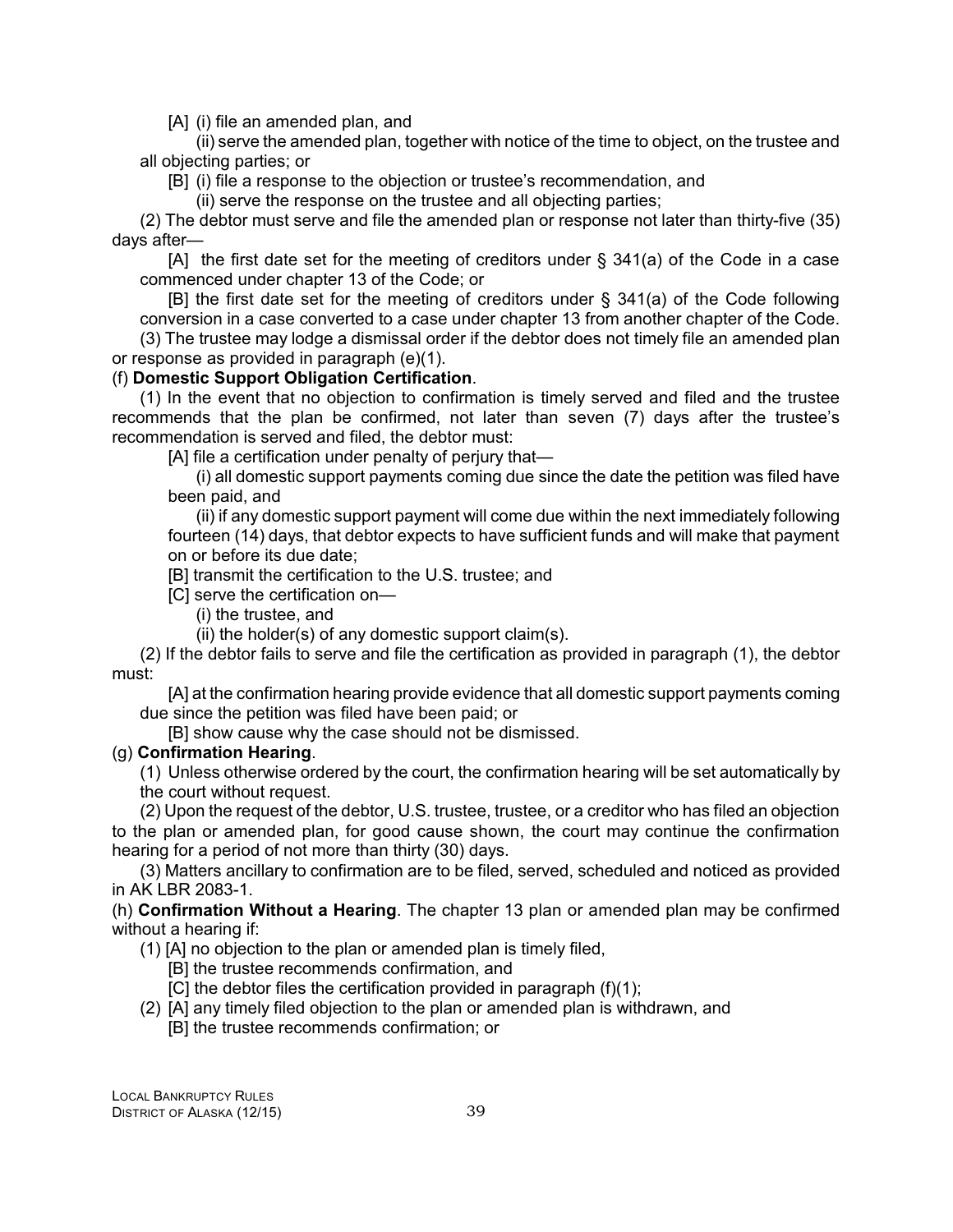(3) upon the stipulation of the debtor, trustee and any interested party who has filed an objection to the plan or amended plan.

#### **Related Provisions**:

| 11 U.S.C. § 506       | Determination of secured status                                            |
|-----------------------|----------------------------------------------------------------------------|
| 11 U.S.C. § 1307      | Conversion or dismissal                                                    |
| 11 U.S.C. § 1321      | Filing of plan                                                             |
| 11 U.S.C. § 1322      | Contents of plan                                                           |
| 11 U.S.C. § 1324      | Confirmation hearing                                                       |
| 11 U.S.C. § 1325      | Confirmation of plan                                                       |
| 11 U.S.C. § 1330      | Revocation of an order of confirmation                                     |
| Fed. R. Bank. P. 2002 | <b>Notices</b>                                                             |
| Fed. R. Bank. P. 3002 | Filing Proof of Claim or Interest                                          |
| Fed. R. Bank. P. 3007 | <b>Objections to Claims</b>                                                |
| Fed. R. Bank. P. 3012 | <b>Valuation of Security</b>                                               |
| Fed. R. Bank. P. 3015 | Filing, Objection to Confirmation, and Modification of a Plan in a Chapter |
|                       | 12 Family Farmer's Debt Adjustment or a Chapter 13 Individual's Debt       |
|                       | <b>Adjustment Case</b>                                                     |
| Fed. R. Bank. P. 9014 | <b>Contested Matters</b>                                                   |
| AK LBR 2083-1         | Chapter 13 Cases                                                           |
| AK LBR 3012-1         | <b>Valuation of Collateral</b>                                             |
| AK LBR 3015-1         | Chapter 13 Plans                                                           |
| AK LBR 3015-2         | Amendment of Chapter 13 Plans                                              |
| AK LBR 3070-1         | Payments by Chapter 13 Trustee                                             |
| AK LBR 5005-2         | <b>Number of Copies</b>                                                    |
| AK LBF 5              | Chapter 13 Plan (w/ Plan Analysis)                                         |
| AK LBF 6A             | Notice of Hearing on Confirmation of Chapter 13 Plan and Time to File      |
|                       | <b>Written Objections</b>                                                  |
| AK LBF 7              | <b>Calendar Request</b>                                                    |

## **Rule 3016-1 Chapter 11 Disclosure Statement**

(a) **Filing**. [*Abrogated*] [Superceded by FED. R. BANK. P. 3016(b)]

(b) **Table of Contents**. Unless otherwise ordered by the court, a disclosure statement must contain a table of contents, with appropriate page numbers, that fully lists the headings and subheadings set forth in subsection (c).

(c) **Content**. Unless otherwise ordered by the court or as provided in AK LBR 3017-2, the disclosure statement must include information covering the following topics, when applicable:

(1) Short history of the business activities of the debtor covering the five-year period preceding the petition filing date, or such shorter period as the debtor has been operating its business.

- (2) General nature of the business transacted and to be transacted by the debtor.
	- (3) A complete description of equity interests, including:

[A] authorized and outstanding stock;

[B] number and classes of shares;

[C] par value thereof;

[D] description of the voting rights and other properties or attributes of the stock; and [E] any outstanding options.

(4) Names and addresses of all persons owning more than ten percent (10%) of any equity interest and the percentage so held.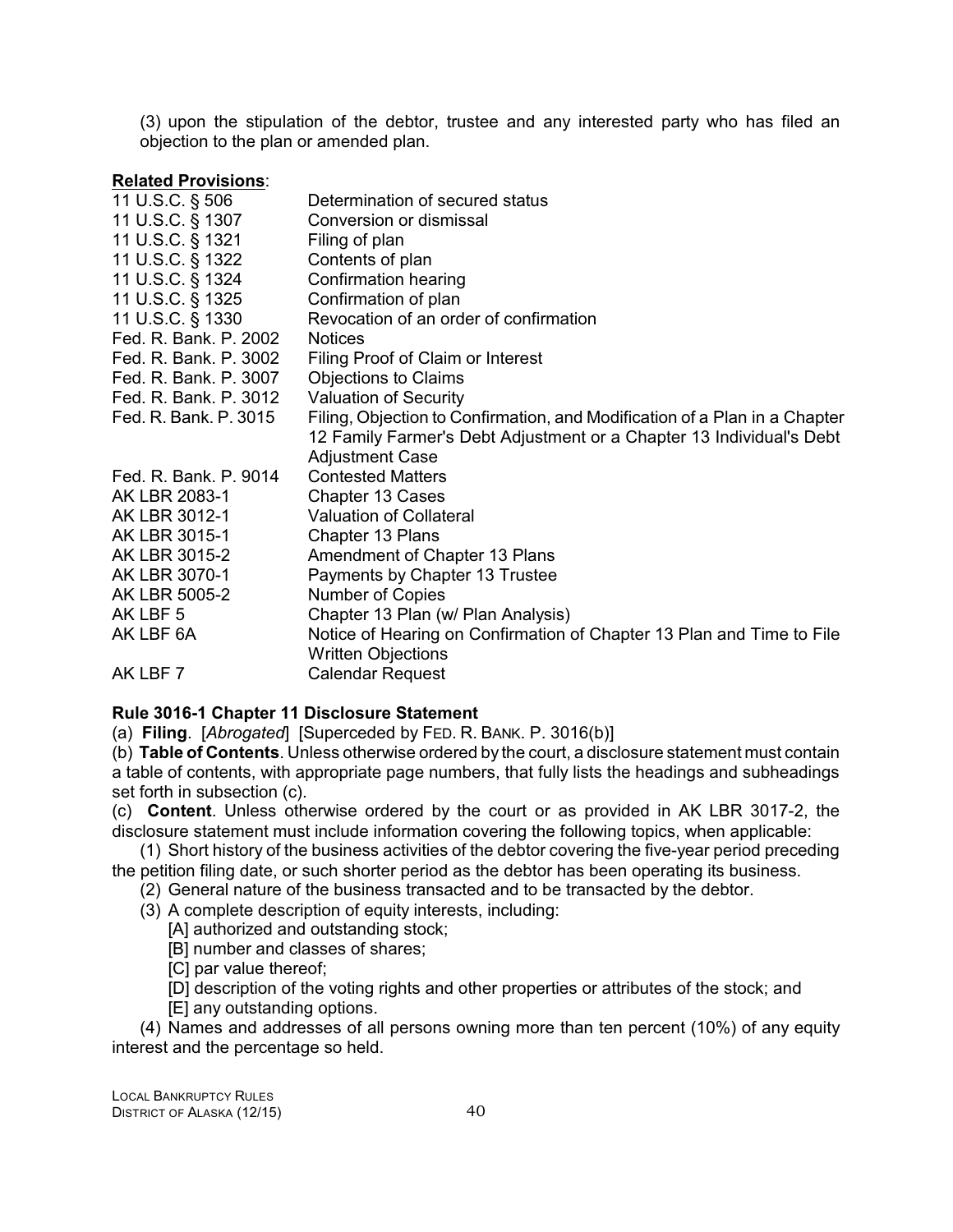(5) [A] For corporations, a listing of—

(i) parent,

(ii) subsidiary, and

(iii) "brother-sister" corporations.

[B] For partnerships and limited liability companies, a listing of—

(i) all corporations, partnerships and limited liability companies in which the partnership or limited liability company holds more than ten percent (10%) of any interest therein, and

(ii) all partnerships in which any general partner or manager of a limited liability company or combination of general partners or managers of the debtor hold(s) twenty-five percent (25%), or more, interest as a general partner or manager, or

(iii) any other related entity.

(6) Complete description of the business, including:

[A] competitive conditions in the industry and debtor's competitive condition;

[B] dependence upon one or more customers for more than ten percent (10%) of debtor's annual gross revenue;

[C] principal product(s) and/or services;

[D] method(s) of marketing of product(s) and/or services;

[E] current backlog of business (*e.g.* current orders for products or services or current uncompleted contracts to provide products or services) and comparable figures for the same time during each of the two (2) years preceding the date the plan is filed;

[F] (i) if a manufacturing or fabricating business, source and availability of raw materials, or

(ii) if a retail or wholesale business, source and availability of goods or product sold in the ordinary course of business;

[G] existence and significance of any patents, trademarks, licenses, franchises and concessions;

[H] nature, scope and importance of any research and development activities;

[I] number of persons employed by category (*e.g.*, executive officers, supervisorypersonnel, production personnel, sales personnel);

[J] seasonal nature of business;

[K] description of any foreign operations; and

[L] governmental regulatoryagencies having jurisdiction over debtor's operations, including the nature of the regulatory supervision and any problems encountered or anticipated.

(7) Description of any pending and anticipated legal or administrative proceedings.

(8) Description of securities to be issued, if any, and consideration to be received in connection with the issuance.

(9) Information regarding officers and directors of a corporation, general partners of a partnership, or managers of a limited liability company to be continued in office upon confirmation of the plan, including:

[A] name and position held;

[B] familial relationship, if any, to—

(i) other officers,

(ii) directors,

(iii) general partners, or

(iv) managers;

[C] complete disclosure of all remuneration, including salaries, bonuses, fringe benefits, and stock options; and

[D] whether or not each individual is an "insider."

LOCAL BANKRUPTCY RULES DISTRICT OF ALASKA (12/15) 41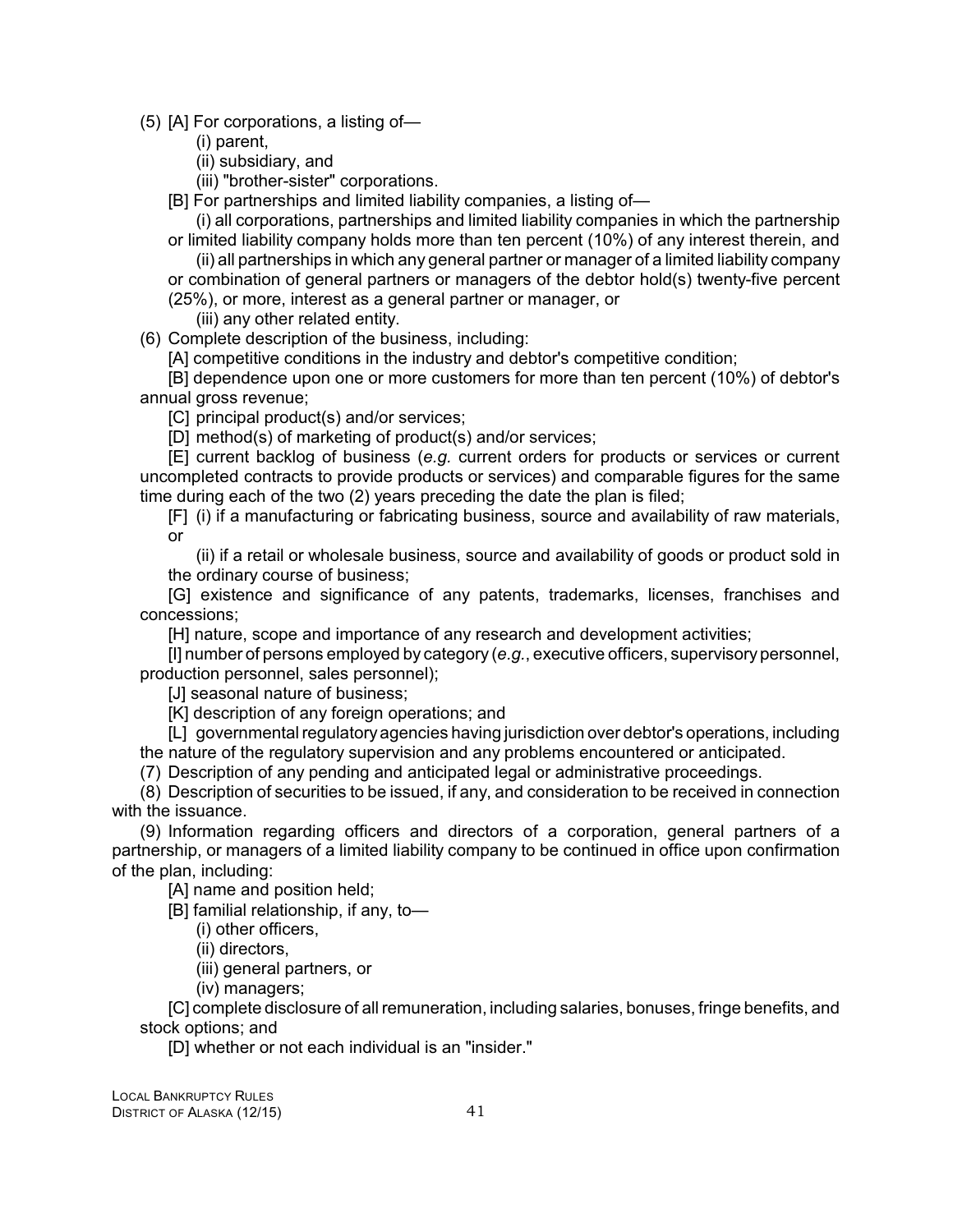(10) Financial information that accurately sets forth:

[A] summaries of tax returns for the three (3) tax years preceding the date the plan is filed; [B] current balance sheet, including all appropriate footnotes and assumptions;

[C] projected balance sheet applicable upon confirmation of the plan, including all appropriate footnotes and assumptions;

[D] income statements accurately reflecting debtor's income and expenses since the fiscal year of the debtor's last tax return until two (2) months prior to the filing of the disclosure statement;

[E] income/expense and cash flow projections of operations over the term of the payment to unsecured creditors or five (5) years, whichever is less, including all assumptions underlying those projections;

[F] a schedule of payments to be made towards obligations undertaken by the debtor as part of the plan;

[G] a description of the debtor's working capital position and any changes thereto expected to occur within the first twelve (12) months of the plan;

[H] brief explanation of the tax consequences, if any, of plan confirmation;

[I] if applicable, income and expense information for each profit center, line of business and class of similar products or services;

[J] attorney and professional fees for debtor and all payments made or expected to be made for services in connection with the case or plan;

[K] if the plan calls for the liquidation of real or personal property in conjunction with the plan, current values of the property to be liquidated;

[L] source of financial information in paragraphs [A]–[K] hereof and the qualifications of the source;

[M] a list, by the classes established in the plan and alphabetically within each class, of all claims and interests for which proofs of claim have been filed or deemed filed in the case that are allowed or deemed allowed, that includes—

(i) the name of the holder of each claim or interest, and

(ii) the claimed or deemed allowed amount of each claim or interest;

[N] a list of all disputed, contingent and unliquidated claims for which the claimants have filed proofs of claim and a discussion of the impact, if any, the allowance of these claims will have on the plan, debtor and other parties in interest; and

[O] a liquidation analysis with a specific description of all assumptions underlying the analysis.

(11) Description of the plan, how it is to be implemented and its effect on all classes of creditors and equity interests.

(12) Description of management to be retained and compensation to be paid, including as a minimum:

[A] for corporations—

(i) the chief executive officer,

(ii) chief operating officer,

(iii) chief financial officer, and

(iv) general managers of any facility, division or department;

[B] for limited partnerships—

(i) the general partners, and

(ii) any general manager of any facility, division or department;

[C] for general partnerships—

(i) the managing partner or members of any management committee, and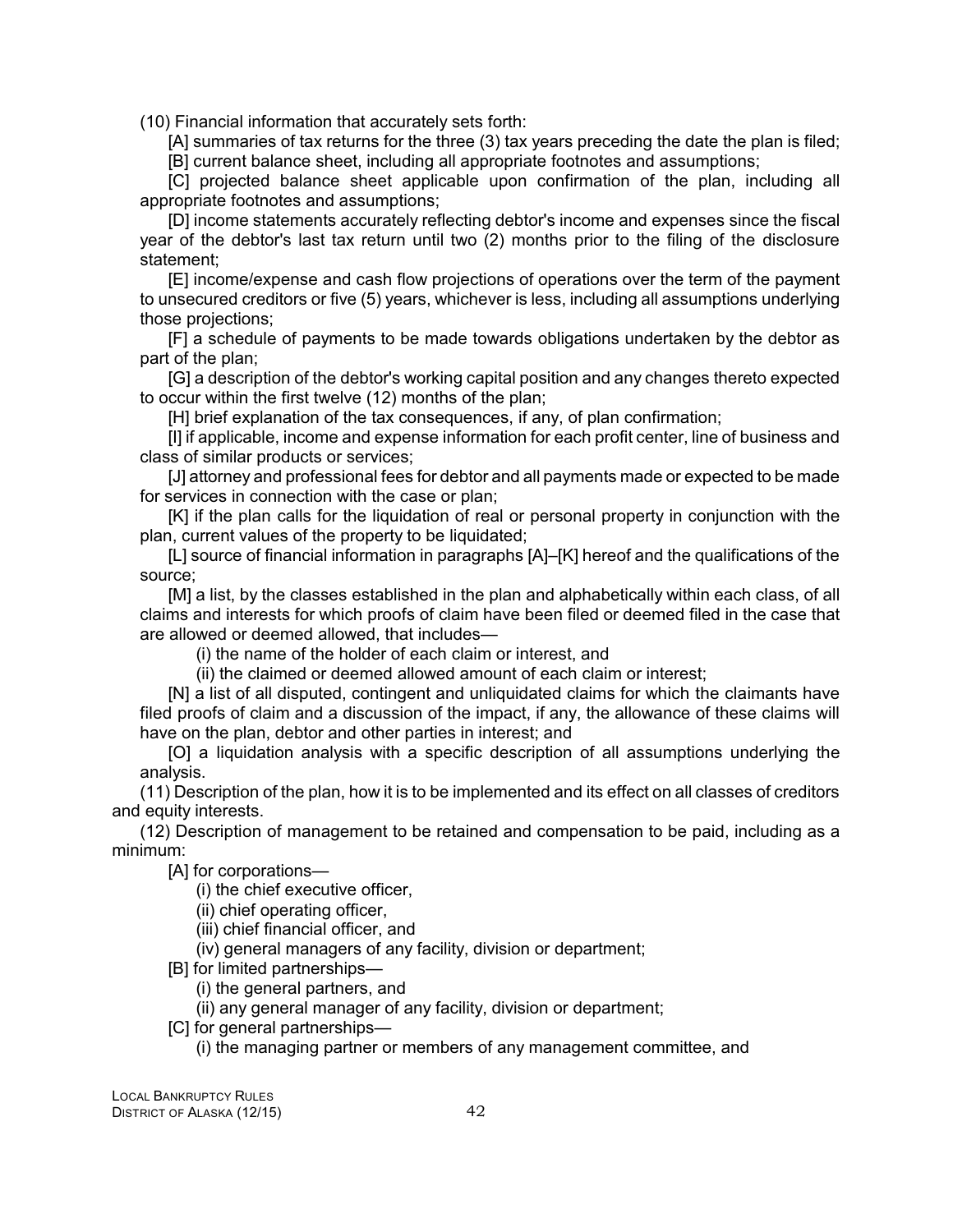(ii) general managers of any facility, division or department;

[D] for limited liability companies, any manager or member; and

[E] for individuals the debtor and any person holding a position comparable to the chief executive officer, chief operating officer, chief financial officer or general manager of a corporate entity.

(13) Any dividends, draws or other payments, other than as compensation as set forth in paragraph (c)(12) or reimbursement of expenses incurred in the ordinary course of debtor's business, contemplated to be made to, or for the benefit of, equity security holders, partners, members, or individual debtors.

(14) Transactions with insiders and potential conflicts of interest involving each member of management for which disclosure is made under paragraph (b)(12), and of every shareholder, partner or member holding more than a ten percent (10%) equity or profits interest in debtor, including:

[A] full particulars of the nature and extent of the interest of those persons in any property acquired other than in the ordinary course of business of the debtor within two years preceding the filing of the petition;

[B] description of management contracts and any contracts made other than in the ordinary course of business with those persons;

[C] loans made to or obligations incurred by such persons;

[D] any guarantees of indebtedness by or for those persons; and

[E] transactions with those persons that are necessary to, or contemplated by, the plan.

(15) Information concerning changes occurring within the twelve (12) months preceding the disclosure statement affecting revenue and expenses, including:

[A] product mix;

[B] added, discontinued or significantly modified operations;

[C] advertising, research, development, product introduction or deletion, or other discretionary costs;

[D] acquisition or disposition of any material asset other than in the ordinary course of business;

[E] material extraordinary charges or gains, including charges associated with any discontinuation of operations; and

[F] material changes in assumed investment return.

(16) Information concerning changes expected to occur within the first twelve (12) months of the plan affecting revenue and/or expenses, including any closing of a facility, branch or other material interruption, completion of a material contract, or any event that will materially reduce or increase revenues in subsequent periods (as used herein, "materially" means a change of ten (10) or more percentage points).

(17) Other information, including:

[A] extraordinary risk factors;

[B] nondischargeable debts (individuals only);

[C] effect of plan on retiree benefits, if any;

[D] brief explanation of the cause of debtor's financial difficulties and the reason(s) those difficulties are not expected to recur during the life of the plan;

[E] vote required for acceptance of the plan; and

[F] disposition of equity interests in corporate, partnership, or limited liability company debtors.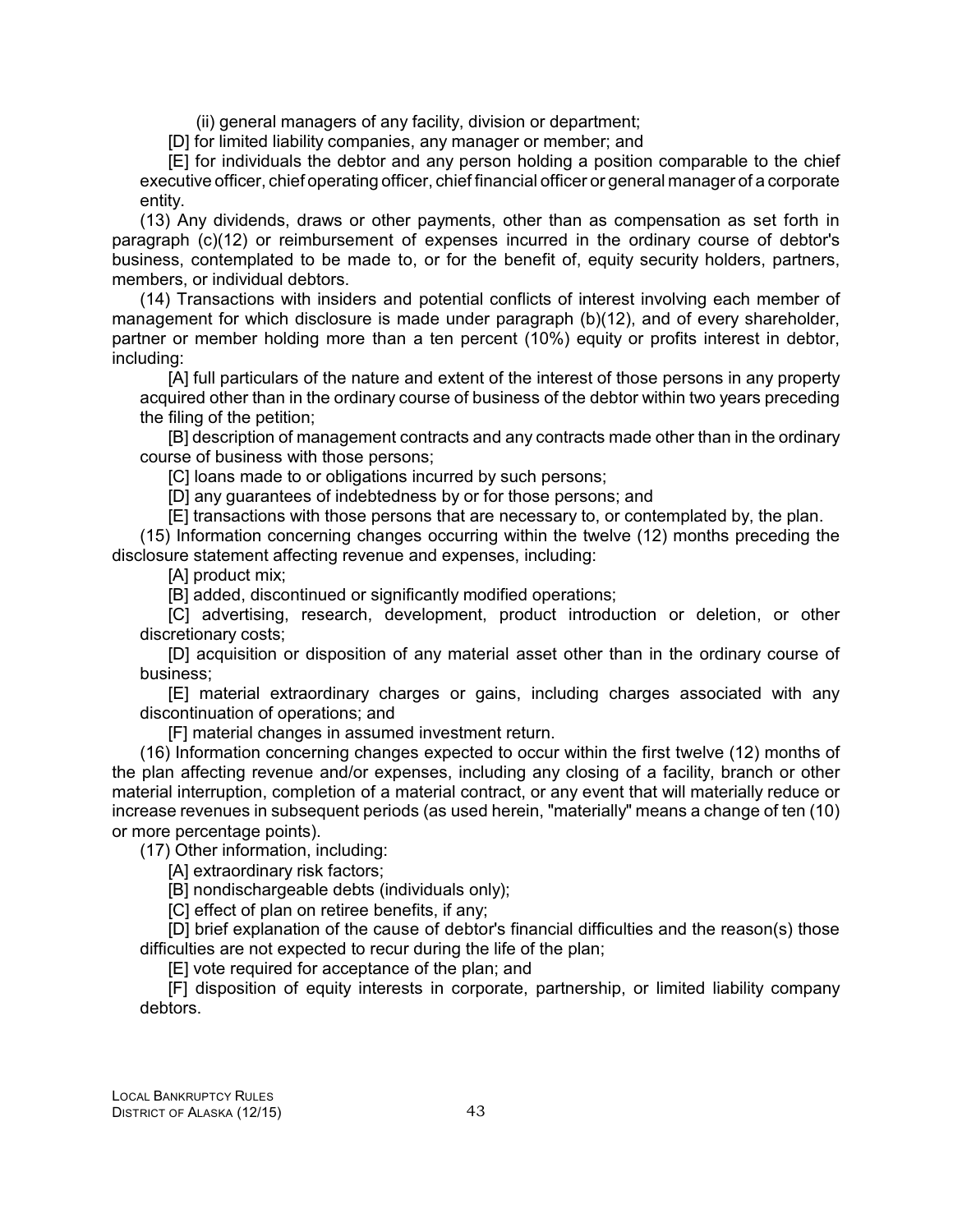(d) **Individual Debtor**. In a case in which the debtor is an individual, in addition to information required by subsection (c), the debtor must provide a computation of debtor's disposable income determined as provided in §1325(b)(2) of the Code, itemized to show how the amount is calculated. (e) **Consultation with United States Trustee**. Unless waived by the United States trustee, not less than fourteen (14) days before the plan and disclosure statement are filed, counsel for the proponent or the proponent will consult with the United States trustee regarding the proper formulation of a plan and disclosure statement.

#### **Related Provisions**:

| 11 U.S.C. § 1123        | Contents of plan                                                      |
|-------------------------|-----------------------------------------------------------------------|
| 11 U.S.C. § 1125        | Postpetition disclosure and solicitation                              |
| 11 U.S.C. § 1325        | Confirmation of plan                                                  |
| Fed. R. Bank. P. 2002   | <b>Notices</b>                                                        |
| Fed. R. Bank. P. 3016   | Filing of Plan and Disclosure Statement in Chapter 9 Municipality and |
|                         | <b>Chapter 11 Reorganization Cases</b>                                |
| Fed. R. Bank. P. 3017   | Court Consideration of Disclosure Statement in Chapter 9 Municipality |
|                         | and Chapter 11 Reorganization Cases                                   |
| Fed. R. Bank. P. 3017.1 | Court Consideration of Disclosure Statement in a Small Business Case  |
| AK LBR 3016-2           | Chapter 11 Plans                                                      |
| AK LBR 3017-1           | Hearing on Chapter 11 Disclosure Statement                            |
| AK LBR 3017-2           | <b>Disclosure Statements in Small Business Cases</b>                  |
| AK LBR 5001-2           | Clerk's Office Location and Hours                                     |
| AK LBR 5005-2           | <b>Number of Copies</b>                                               |
| AK LBR 9001-1           | Meaning of Words and Phrases                                          |
|                         |                                                                       |

#### **Rule 3016-2 Chapter 11 Plan**

(a) **Table of Contents**. A plan must contain a table of contents that appropriately lists the headings and subheadings of the plan with page numbers.

(b) **Substantial Consummation**. A chapter 11 plan of reorganization must clearly set forth what events or acts the plan proponent considers constitutes substantial consummation of the plan, as defined in § 1101(2) of the Code.

(c) **Liquidating Plans**. If the plan provides for liquidation of property of the estate, it must:

(1) set forth the date certain by which liquidation must occur and provide for an alternative if liquidation does not occur by the date so set; and

(2) if the debtor is an individual, indicate whether the debtor will engage in business after consummation of the plan.

(d) **Notes**. If the plan calls for definite payments to unsecured creditors over time, contain a provision calling for the issuance of promissory notes or individualized statements memorializing the amount of the claims and the payments due over the life of the plan.

#### **Related Provisions**:

| 11 U.S.C. § 1101 | Definitions for this Chapter [11]            |
|------------------|----------------------------------------------|
| 11 U.S.C. § 1121 | Who May file a Plan                          |
| 11 U.S.C. § 1122 | <b>Classification of Claims or Interests</b> |
| 11 U.S.C. § 1123 | <b>Contents of Plan</b>                      |
| 11 U.S.C. § 1124 | Impairment of Claims or Interests            |
| 11 U.S.C. § 1141 | <b>Effect of Confirmation</b>                |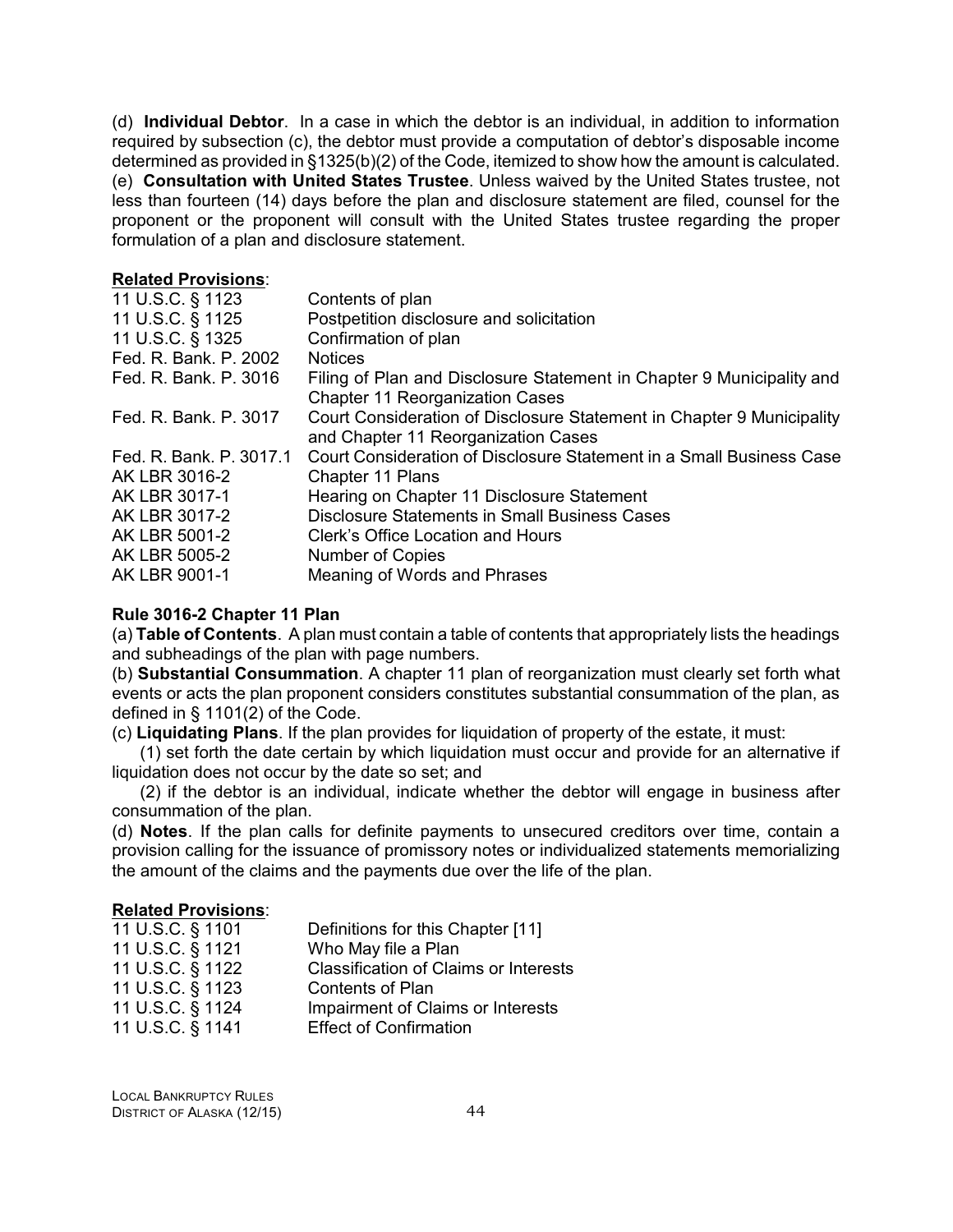| Fed. R. Bank. P. 3016 | Filing of Plan and Disclosure Statement in Chapter 9 Municipality and                           |
|-----------------------|-------------------------------------------------------------------------------------------------|
|                       | <b>Chapter 11 Reorganization Cases</b>                                                          |
| Fed. R. Bank. P. 3021 | <b>Distribution Under Plan</b>                                                                  |
|                       | Fed. R. Bank. P. 4004(a) Time for Filing Complaint Objecting to Discharge; Notice of Time Fixed |
| AK LBR 3016-1         | <b>Chapter 11 Disclosure Statements</b>                                                         |
| AK LBR 3019-1         | Modification of Chapter 11 Plan                                                                 |
| AK LBR 3020-1         | <b>Chapter 11 Confirmation Hearing</b>                                                          |
| AK LBR 5001-2         | Clerk's Office Location and Hours                                                               |
| AK LBR 5005-2         | <b>Number of Copies</b>                                                                         |

#### **Rule 3017-1 Hearing on Chapter 11 Disclosure Statement**

(a) **Request for Hearing**. Unless otherwise ordered by the court or as provided in AK LBR 3017-2, the proponent of the proposed plan must:

 $(1)$  within seven  $(7)$  days after filing the proposed plan and disclosure statement file a calendar request with the court requesting a hearing date on the disclosure statement; and

(2) when a hearing date has been set by the court, forthwith prepare and submit to the court for signature an Order and Notice for Hearing on Disclosure Statement complying with the appropriate Official Form.

(b) **Notice of Hearing**. The proponent of the proposed plan must:

(1) serve a copy of the Order and Notice for Hearing on Disclosure Statement (using the appropriate Official Form) on the master mailing list in the time ordered by the court, but in any event, not less than twenty-eight (28) days prior to the last day to object to approval of the disclosure statement; and

(2) file an affidavit of service of the Order and Notice for Hearing on Disclosure Statement. (c) **Objections to Disclosure Statement**.

(1) Objections to the disclosure statement must be filed and served on the proponent of the disclosure statement and transmitted to the United States trustee not less than seven (7) days prior to the hearing on approval of the statement.

(2) Grounds for objection must be:

- [A] addressed to the adequacy of the disclosure statement only; and
- [B] stated with specificity.

#### **Related Provisions**:

| 11 U.S.C. § 1125                            | <b>Postpetition Disclosure and Solicitation</b>                          |
|---------------------------------------------|--------------------------------------------------------------------------|
|                                             | Fed. R. Bank. P. 2002(b) Twenty-eight Day Notices to Parties in Interest |
| Fed. R. Bank. P. 3016                       | Filing of Plan and Disclosure Statement in Chapter 9 Municipality and    |
|                                             | <b>Chapter 11 Reorganization Cases</b>                                   |
| Fed. R. Bank. P. 3017                       | Court Consideration of Disclosure Statement in Chapter 9 Municipality    |
|                                             | and Chapter 11 Reorganization Cases                                      |
| Fed. R. Bank. P. 3017.1                     | Court Consideration of Disclosure Statement in a Small Business Case     |
| Fed. R. Bank. P. 5005                       | Filing and Transmittal of Papers                                         |
| Fed. R. Bank. P. 9006(a) Time — Computation |                                                                          |
| Fed. R. Bank. P. 9013                       | Motions: Form and Service                                                |
| AK LBR 1020-1                               | <b>Chapter 11 Small Business Cases</b>                                   |
| AK LBR 3016-1                               | <b>Chapter 11 Disclosure Statements</b>                                  |
| AK LBR 3017-2                               | <b>Disclosure Statements in Small Business Cases</b>                     |
| AK LBR 3020-1                               | <b>Chapter 11 Confirmation Hearing</b>                                   |
| AK LBR 5001-2                               | Clerk's Office Location and Hours                                        |

LOCAL BANKRUPTCY RULES DISTRICT OF ALASKA (12/15) 45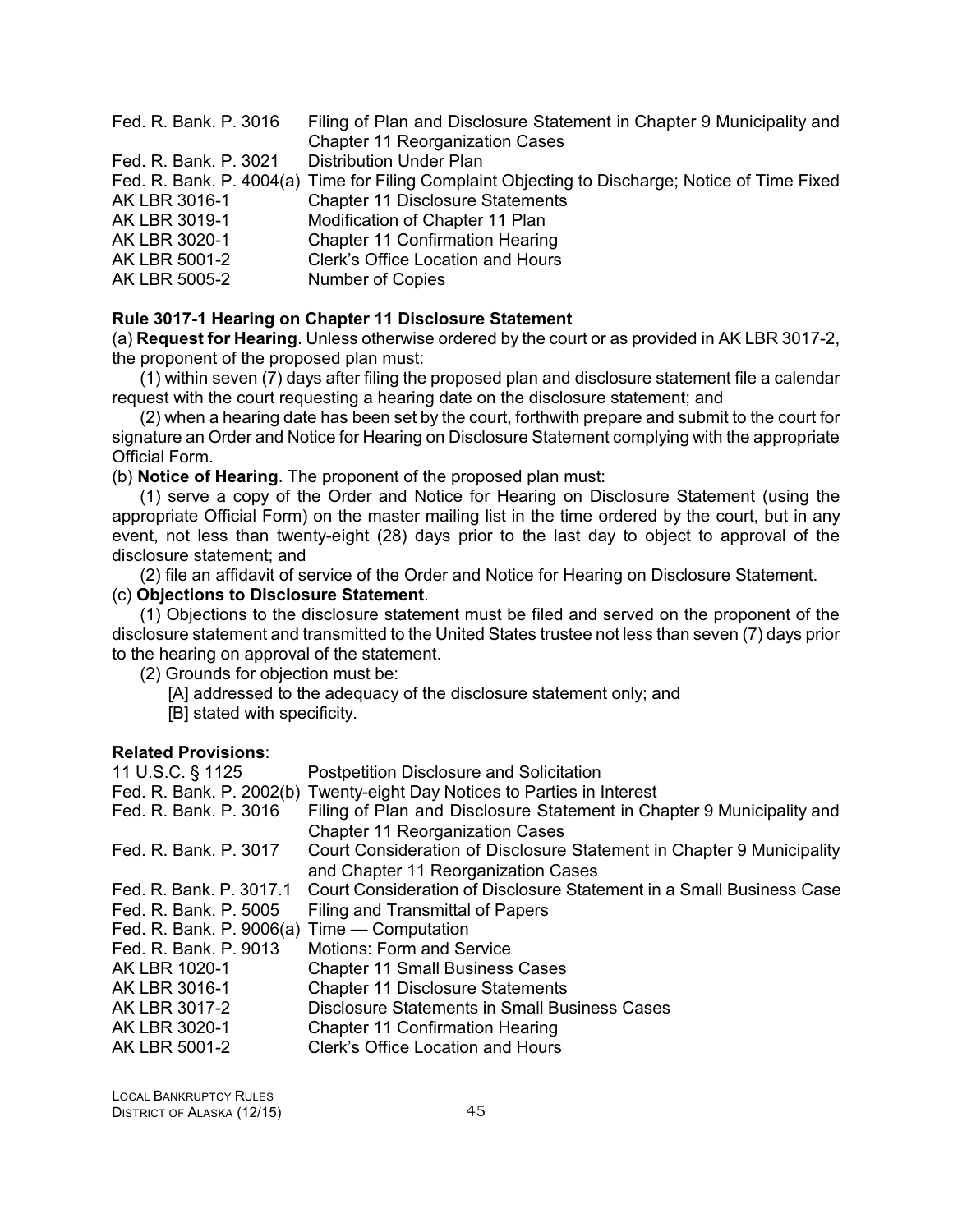| AK LBR 5005-4 | <b>Electronic Filing</b>                 |
|---------------|------------------------------------------|
| AK LBR 9013-1 | Briefs; Memoranda                        |
| AK LBR 9075-1 | Hearings; Trials                         |
| AK LBF 7      | <b>Bankruptcy Court Calendar Request</b> |

#### **Rule 3017-2 Disclosure Statements in Small Business Cases**

(a) **Content**. In a case that is a "small business case" as defined in §101(51C) of the Code, the following provisions of AK LBR 3016-1 apply to the disclosure statement or, in a case to which subsection (d) applies, the plan:

(1) paragraphs (1), (2), (3),(6)[C], (6)[E], (6)[I], (6)[J], (7), (9), (10), (11), (12), (13), (14), and (17) of subsection (c);

(2) subsection (d); and

(3) subsection (e).

(b) **Transmittal to U.S. Trustee**. Concurrent with the filing, except as provided in subsection (e), the proponent of a plan must transmit a copy of the proposed disclosure statement and plan to the U.S. trustee.

## (c) **Conditional Approval by the Court**.

(1) Within fourteen (14) days after the disclosure statement is filed and transmitted, the United States trustee must file with the court and serve on the party filing the disclosure statement a statement signifying that the United States trustee has:

[A] reviewed the disclosure statement; and

- [B] finds that the disclosure statement either—
	- (i) provides adequate information as required by §1125 of the Code, or

(ii) does not contain adequate information as required by §1125, briefly delineating those areas that, in the opinion of the United States trustee, are deficient.

(2) If the United States trustee objects to the adequacy of the disclosure statement or the court finds the disclosure statement inadequate, the court will schedule a hearing on the disclosure statement with counsel for the proponent and the United States trustee to discuss the perceived deficiencies.

(3) If the United States trustee signifies that the disclosure statement provides adequate information, the court may conditionally approve the disclosure statement without further hearing. (d) **Objections to Conditionally Approved Disclosures Statements**.

(1) Unless otherwise ordered by the court, objections to a conditionally approved disclosure statement must be filed and served on the proponent of the disclosure statement and transmitted to the United States trustee not less than seven (7) days prior to the hearing on the confirmation of the plan.

(2) Grounds for objection must be:

[A] addressed to the adequacy of the disclosure statement only; and

[B] stated with specificity.

(3) If no timely objection is filed to the conditionally approved disclosure statement, the conditional approval is final.

(4) Any objections to the conditionally approved disclosure statement will be heard at the time and date set for the hearing on the confirmation of the plan immediately prior to the confirmation hearing.

(e) **Waiver of Disclosure Statement.** A determination that a plan provides sufficient information and a separate disclosure statement is not required will be made upon written motion under Rule 9013, Federal Rules of Bankruptcy Procedure.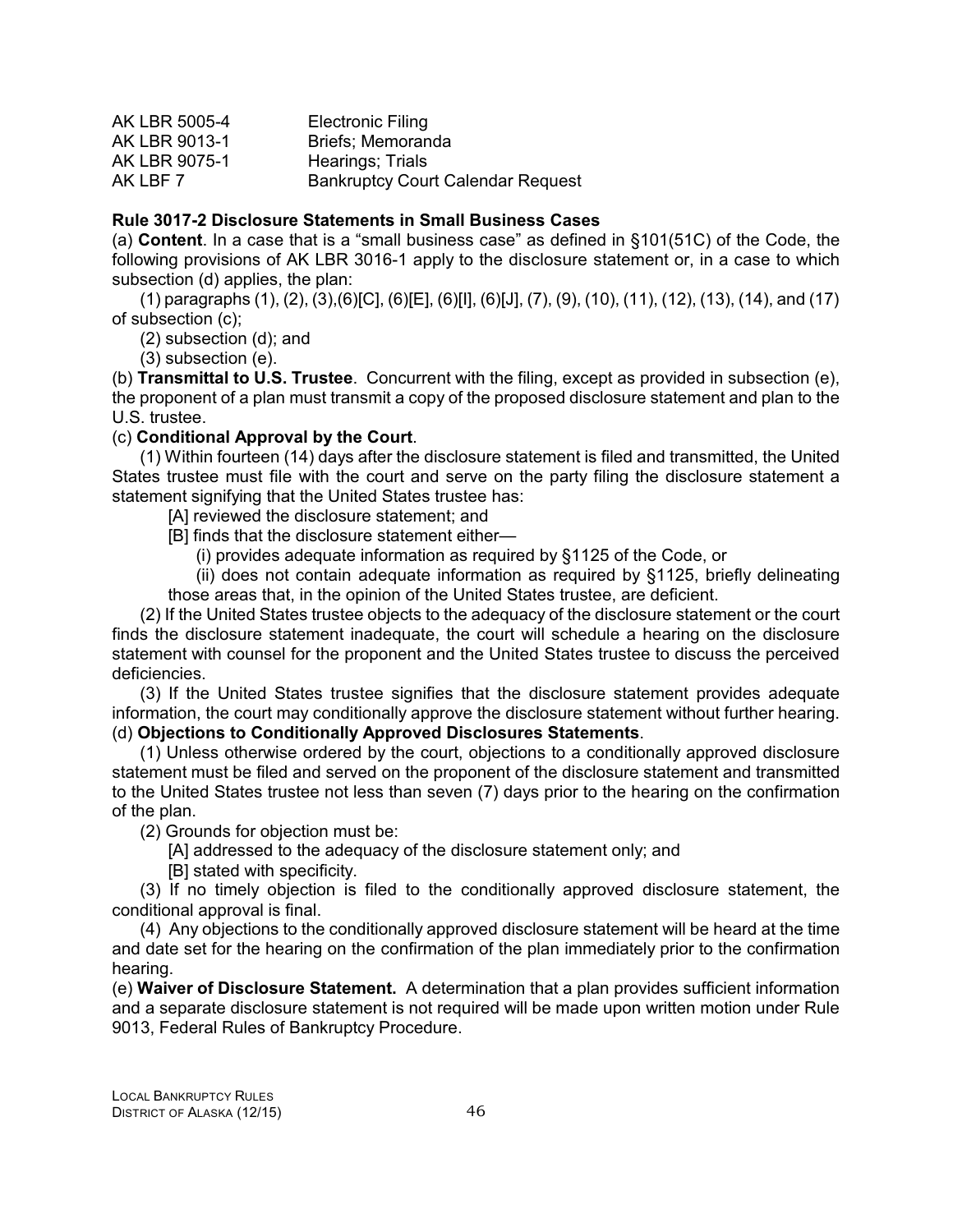(1) The proponent of the plan must transmit the motion and a copy of the proposed plan to the United States trustee.

(2) Unless otherwise ordered by the court:

[A] subsection (c) applies to motions to waive a separate disclosure statement; and

[B] subsection (d) applies to a plan to which the motion to waive a separate disclosure statement has been granted and the court has conditionally approved the disclosures made as adequate.

## **Related Provisions**:

| 11 U.S.C. § 101(51C)                        | "small business case"                                                    |
|---------------------------------------------|--------------------------------------------------------------------------|
| 11 U.S.C. § 101(51D)                        | "small business debtor"                                                  |
| 11 U.S.C. § 1125                            | <b>Postpetition Disclosure and Solicitation</b>                          |
|                                             | Fed. R. Bank. P. 2002(b) Twenty-eight Day Notices to Parties in Interest |
| Fed. R. Bank. P. 3016                       | Filing of Plan and Disclosure Statement in Chapter 9 Municipality and    |
|                                             | <b>Chapter 11 Reorganization Cases</b>                                   |
| Fed. R. Bank. P. 3017                       | Court Consideration of Disclosure Statement in Chapter 9 Municipality    |
|                                             | and Chapter 11 Reorganization Cases                                      |
| Fed. R. Bank. P. 3017.1                     | Court Consideration of Disclosure Statement in a Small Business Case     |
| Fed. R. Bank. P. 5005                       | Filing and Transmittal of Papers                                         |
| Fed. R. Bank. P. 9006(a) Time — Computation |                                                                          |
| Fed. R. Bank. P. 9013                       | Motions: Form and Service                                                |
| AK LBR 1020-1                               | <b>Chapter 11 Small Business Cases</b>                                   |
| AK LBR 3016-1                               | <b>Chapter 11 Disclosure Statement</b>                                   |
| AK LBR 3020-1                               | <b>Chapter 11 Confirmation Hearing</b>                                   |
| AK LBR 5001-2                               | Clerk's Office Location and Hours                                        |
| AK LBR 5005-4                               | <b>Electronic Filing</b>                                                 |
| AK LBR 9013-1                               | Briefs; Memoranda                                                        |
| AK LBR 9075-1                               | Hearings; Trials                                                         |
| AK LBF 7                                    | <b>Bankruptcy Court Calendar Request</b>                                 |

## **Rule 3018-1 Report of Balloting**

(1) The chapter 11 plan proponent must certify to the court, the results of the balloting at least two (2) business days prior to the confirmation hearing.

- (2) The certification must state, for each class:
	- [A] whether the class is impaired or unimpaired;
	- [B] the number of holders of claims voting;
	- [C] the dollar amount of the claims voted;
	- [D] number and percentage of holders of claims accepting and rejecting; and
- [E] the dollar amount and percentage of the claims accepting and rejecting.
- (3) The original ballots must be filed with the certification.

(4) The certification must be transmitted to the United States trustee and served on any committee appointed under the Code.

#### **Related Provisions:**

| Fed. R. Bank. P. 9006(a) Time — Computation |                                                        |
|---------------------------------------------|--------------------------------------------------------|
| AK LBR 3018-2                               | Acceptance or Rejection and Objections to Confirmation |
| AK LBR 3020-1                               | <b>Chapter 11 Confirmation Hearing</b>                 |
| AK LBR 5005-4                               | Electronic Filing                                      |
|                                             |                                                        |

LOCAL BANKRUPTCY RULES DISTRICT OF ALASKA (12/15) 47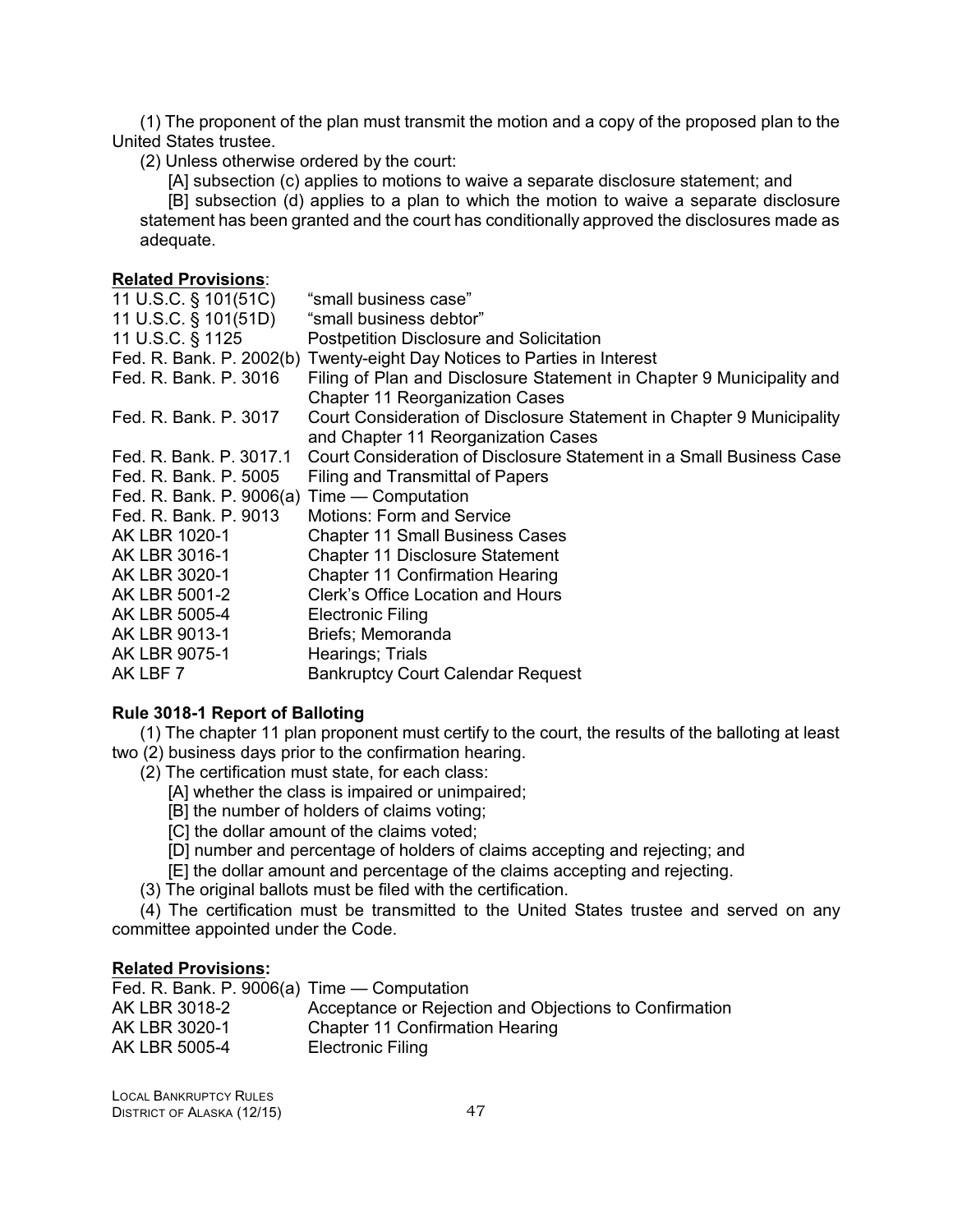# **Rule 3018-2 Acceptance or Rejection and Objections to Chapter 11 Confirmation**

(a) **Ballots**. Unless otherwise ordered, ballots accepting or rejecting the chapter 11 plan must be delivered to the plan proponent, not filed with the court, at least seven (7) days prior to the confirmation hearing.

## (b) **Objections**.

(1) Not less than seven (7) days prior to the confirmation hearing, objections to confirmation must be:

- [A] filed with the court;
- [B] transmitted to the United States trustee; and
- [C] served on—
	- (i) the proponent of the plan,
	- (ii) debtor, and
	- (iii) any committee appointed under the Code.

(2) Grounds for objection to the plan must be stated with specificity, and identify those provisions of the Code with which the objecting party contends the plan does not comply.

## **Related Provisions**:

11 U.S.C. § 1126 Acceptance of Plan Fed. R. Bank. P. 3018 Acceptance or Rejection of Plan in a Chapter 9 Municipality or a Chapter 11 Reorganization Case Fed. R. Bank. P. 9006(a) Time — Computation AK LBR 3018-1 Report of Balloting AK LBR 3020-1 Chapter 11 Confirmation Hearing

# **Rule 3019-1 Modification of Chapter 11 Plan**

# (a) **Amendment/Modification Before Confirmation**.

(1) *Before Approval of Disclosure Statement*. The proponent of an amendment or modification to a proposed plan or disclosure statement before the disclosure statement has been approved must, concurrently with filing the amended or modified plan or disclosure statement:

[A] transmit a copy to the United States trustee; and

[B] serve a copy on—

(i) the debtor,

(ii) the trustee (if one has been appointed),

(iii) any committee appointed in the case, and

(iv) any other interested party previously provided a copy of the proposed plan and disclosure statement being amended or modified, or who has filed an objection to the proposed disclosure statement being amended or modified.

(2) *After Approval of Disclosure Statement.* The proponent of an amendment or modification to a proposed plan or disclosure statement after the disclosure statement has been approved must, concurrently with filing the amended or modified plan or disclosure statement:

[A] transmit a copy to the United States trustee; and

[B] serve a copy on—

(i) the debtor,

(ii) the trustee (if one has been appointed),

(iii) any committee appointed in the case, and

(iv) any other party in interest whose treatment under the proposed plan has been amended, modified or otherwise affected by the proposed amendment or modification to the proposed plan.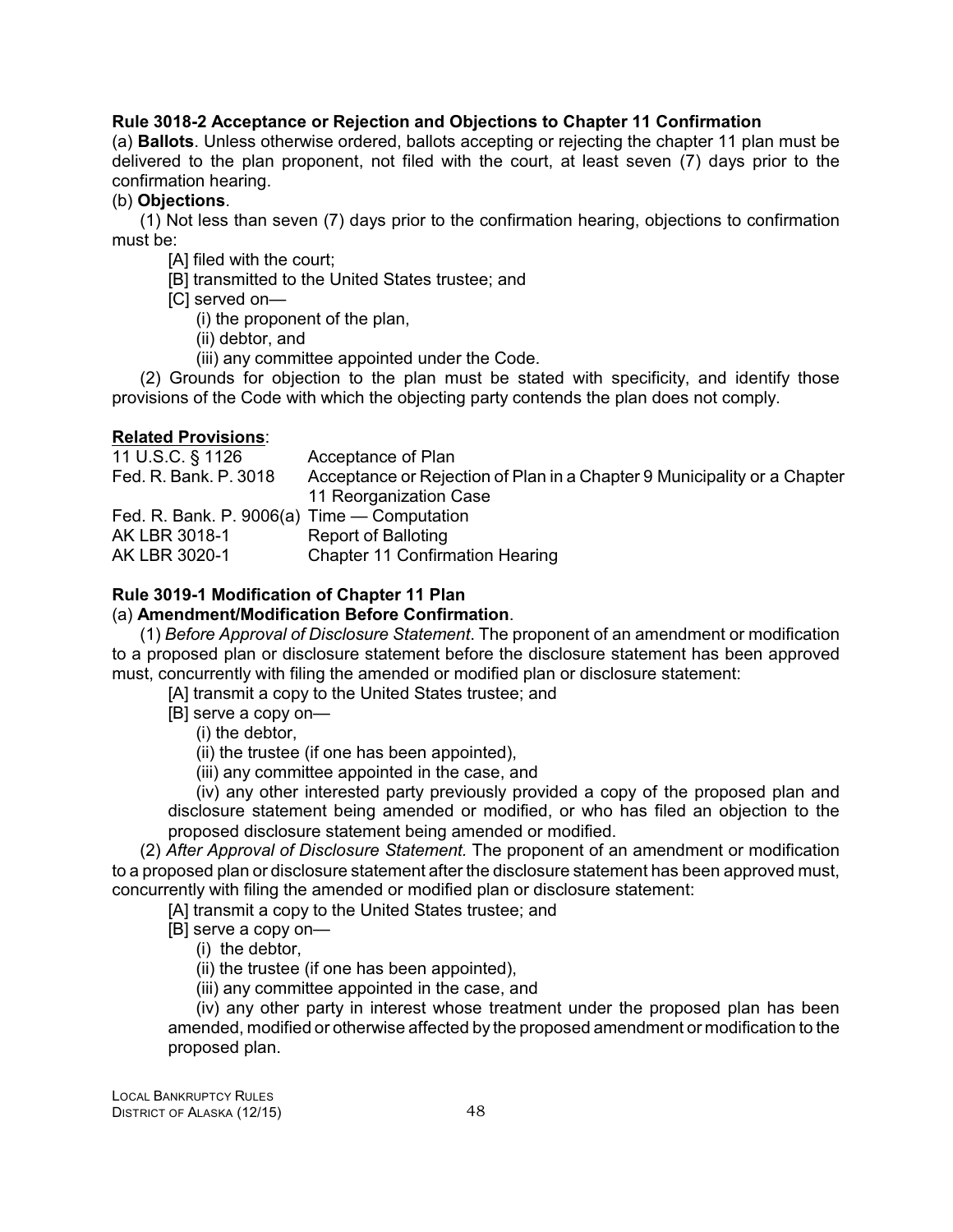#### (3) *Redlined Copy*.

[A] The proponent of an amendment or modification to a proposed chapter 11 plan or disclosure statement must, concurrently with filing the amended or modified plan or disclosure statement with the court, provide a redlined, highlighted or marked up paper "chambers" copy of the amendment or modification to the law clerk to the presiding judge.

[B] The redlined copy must indicate all changes, amendments and modifications made to the proposed plan or disclosure statement.

#### (b) **Modification After Confirmation**.

(1) The proponent of a modification of a confirmed plan must comply with the requirements of AK LBR 3016-1, 3016-2, 3017-1, 3017-2, 3020-1, and paragraph (a)(3) of this rule, except that the notice required by AK LBR 3020-1 will specify that the holder of a claim or interest who has accepted or rejected the plan is deemed to have accepted or rejected, as the case may be, the plan as modified, unless the holder changes the holder's previous acceptance or rejection in writing prior to the date of the confirmation hearing on the modified plan.

(2) Compliance with AK LBR 3016-1, 3017-1, 3017-2, or 3020-1, will not be required if the court finds, after hearing on notice to the debtor, trustee (if one has been appointed), United States trustee, any committee appointed under the Code and any other entity designated by the court, that the proposed modification does not adversely change the treatment of any creditor or the interest of any equity security holder who has not accepted, in writing, the modification, in which case it will be deemed accepted by all creditors and equity security holders who have previously accepted the plan.

#### **Related Provisions**:

| 11 U.S.C. § 1126<br>Acceptance of Plan                                                            |  |
|---------------------------------------------------------------------------------------------------|--|
| Modification of Plan<br>11 U.S.C. § 1127                                                          |  |
| Fed. R. Bank. P. 3018<br>Acceptance or Rejection of Plan in a Chapter 9 Municipality or a Chapter |  |
| 11 Reorganization Case                                                                            |  |
| Modification of Accepted Plan Before Confirmation<br>Fed. R. Bank. P. 3019                        |  |
| <b>Chapter 11 Disclosure Statements</b><br>AK LBR 3016-1                                          |  |
| Chapter 11 Plans<br>AK LBR 3016-2                                                                 |  |
| Hearing on Chapter 11 Disclosure Statement<br>AK LBR 3017-1                                       |  |
| <b>Disclosure Statements in Small Business Cases</b><br>AK LBR 3017-2                             |  |
| AK LBR 3020-1<br><b>Chapter 11 Confirmation Hearing</b>                                           |  |

# **Rule 3020-1 Chapter 11 Confirmation Hearing**

#### (a) **Hearing Date**.

(1) If no hearing date is set by the court at the hearing approving a disclosure statement, the proponent of the chapter 11 plan must submit a calendar request to obtain a date for the confirmation hearing promptly after entry of the order approving the disclosure statement.

(2) Upon receiving a date for the hearing, the proponent of the plan must prepare and submit to the court for signature an order complying with the appropriate Official Form.

(b) **Service of Notice**. The proponent of the plan must:

(1) serve a copy of the order on all parties on the master mailing list within the time specified in Rule 2002(b), Federal Rules of Bankruptcy Procedure, together with—

- [A] the plan or a summary of the plan as approved by the court,
- [B] the disclosure statement approved by the court, and
- [C] a ballot conforming to the appropriate Official Form; and
- (2) file a certificate of service of the order and other required documents.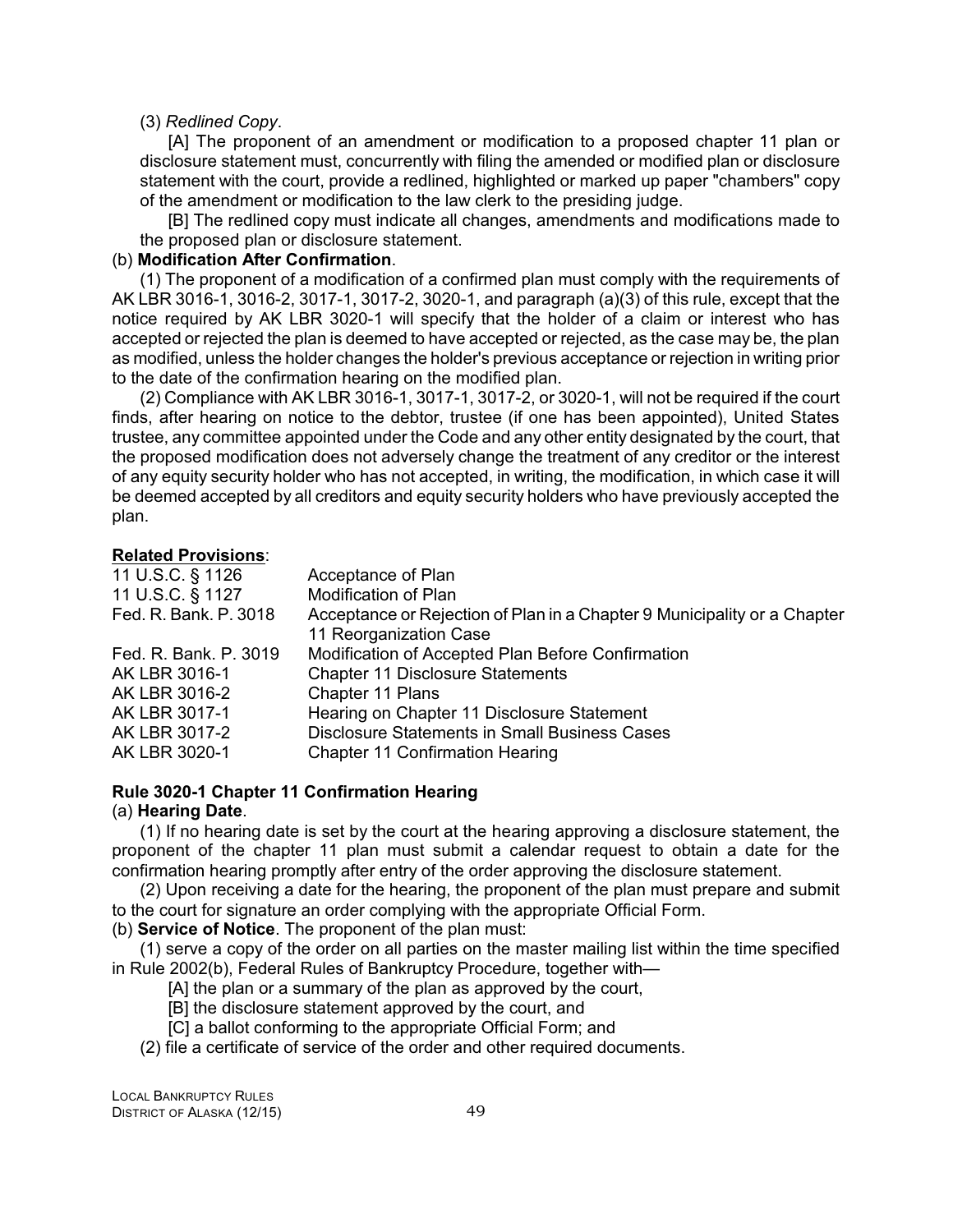## **Related Provisions**:

| 11 U.S.C. § 1128      | <b>Confirmation Hearing</b>                                              |
|-----------------------|--------------------------------------------------------------------------|
| 11 U.S.C. § 1129      | <b>Confirmation of Plan</b>                                              |
|                       | Fed. R. Bank. P. 2002(b) Twenty-eight Day Notices to Parties in Interest |
| Fed. R. Bank. P. 3020 | <b>Confirmation of Plan</b>                                              |
| AK LBR 3018-1         | <b>Report of Balloting</b>                                               |
| AK LBR 3018-2         | Acceptance or Rejection and Objections to Chapter 11 Confirmation        |
| AK LBF 7              | <b>Bankruptcy Court Calendar Request</b>                                 |

# **Rule 3022-1 Postconfirmation Reports/Closing of the Case**

# (a) **Postconfirmation Reports**.

(1) Unless the court orders otherwise, not later than thirty (30) days after the end of the calendar quarter in which the confirmation order is entered and not later than thirty (30) days after the end of each calendar quarter thereafter until entry of the final decree, unless a motion for final decree has been filed as provided in subsection (b), the proponent of the plan must file and transmit to the United States trustee a progress report on the action taken, progress made toward completion of administration of the estate, and disbursements made under the confirmed plan during the reporting period.

(2) Each report will substantially conform to AK LBF 29.

# (b) **Motion for Entry of Final Decree**.

(1) Notwithstanding that the plan may not have been substantially consummated, the proponent of the plan will move the court for entry of a final decree when:

[A] the order of confirmation has become final;

[B] all fees required to be paid under 28 U.S.C. § 1930 have been paid; and

[C] all contested matters, adversary actions or other proceedings requiring action by the court are completed.

(2) The motion for entry of the final decree should conform substantially to AK LBF 30.

(c) **Notice**. The moving party must give twenty-one (21) days notice of the motion for entry of final decree in the form substantially conforming to AK LBF 31 to all persons on the master mailing list maintained by the clerk.

# **Related Provisions**:

| <b>Closing and Reopening Cases</b>             |
|------------------------------------------------|
| Definitions for this chapter [11]              |
| Implementation of Plan                         |
| <b>Distribution</b>                            |
| Final Decree in Chapter 11 Reorganization Case |
| Postconfirmation Progress/Final Report         |
| Motion for Entry of Final Decree               |
| Notice of Motion for Entry of Final Decree     |
|                                                |

# **Rule 3070-1 Payments by Chapter 13 Trustee**

## (a) **Payments by Trustee**.

(1) Unless otherwise ordered by the court, upon notice and hearing, for good cause shown, or as otherwise provided by rule, the trustee will commence payments under the plan not later than the last business day of the month following the later of the entry of the order confirming the plan or the last day for filing a proof of claim by a governmental unit.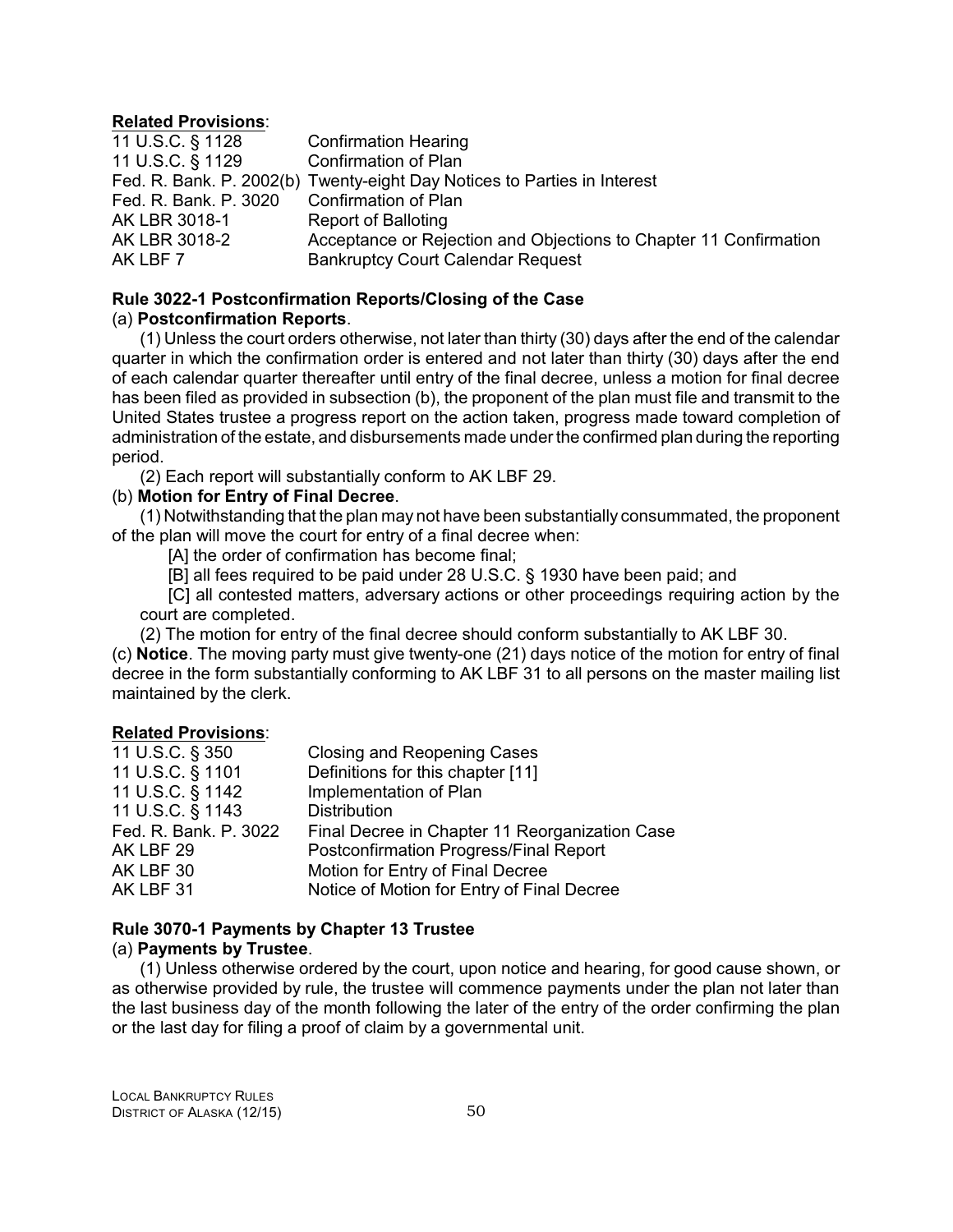(2) Unless otherwise provided in the plan or the order confirming the plan, the trustee will make distributions under the confirmed plan not later than the last business day of each month.

(3) Prior to confirmation of the plan, the trustee will disburse any payment as defined in 11 U.S.C. § 1326(a)(1)(B) or (C) to the creditor entitled to such payment not later than the last business day of each month.

# (b) **Effect of Payments**.

(1) Notwithstanding any other provision in the contract between the debtor and any creditor, payments by the debtor that are made timely to the trustee as provided in the plan or by otherwise applicable law or rule and timely distributed by the trustee are conclusively presumed to have been made timely for all purposes.

(2) If the debtor timely pays the amount of the allowed claim for any arrearage as provided in Paragraph 2(d) of the plan, while making all required postpetition payments, the mortgage or secured loan agreement will be reinstated according to its original terms, extinguishing any right of the lender to recover any amount alleged to have arisen prior to the filing of the petition.

#### **Related Provisions**:

| 11 U.S.C. § 1326 | Payments         |
|------------------|------------------|
| AK LBR 2083-1    | Chapter 13 Cases |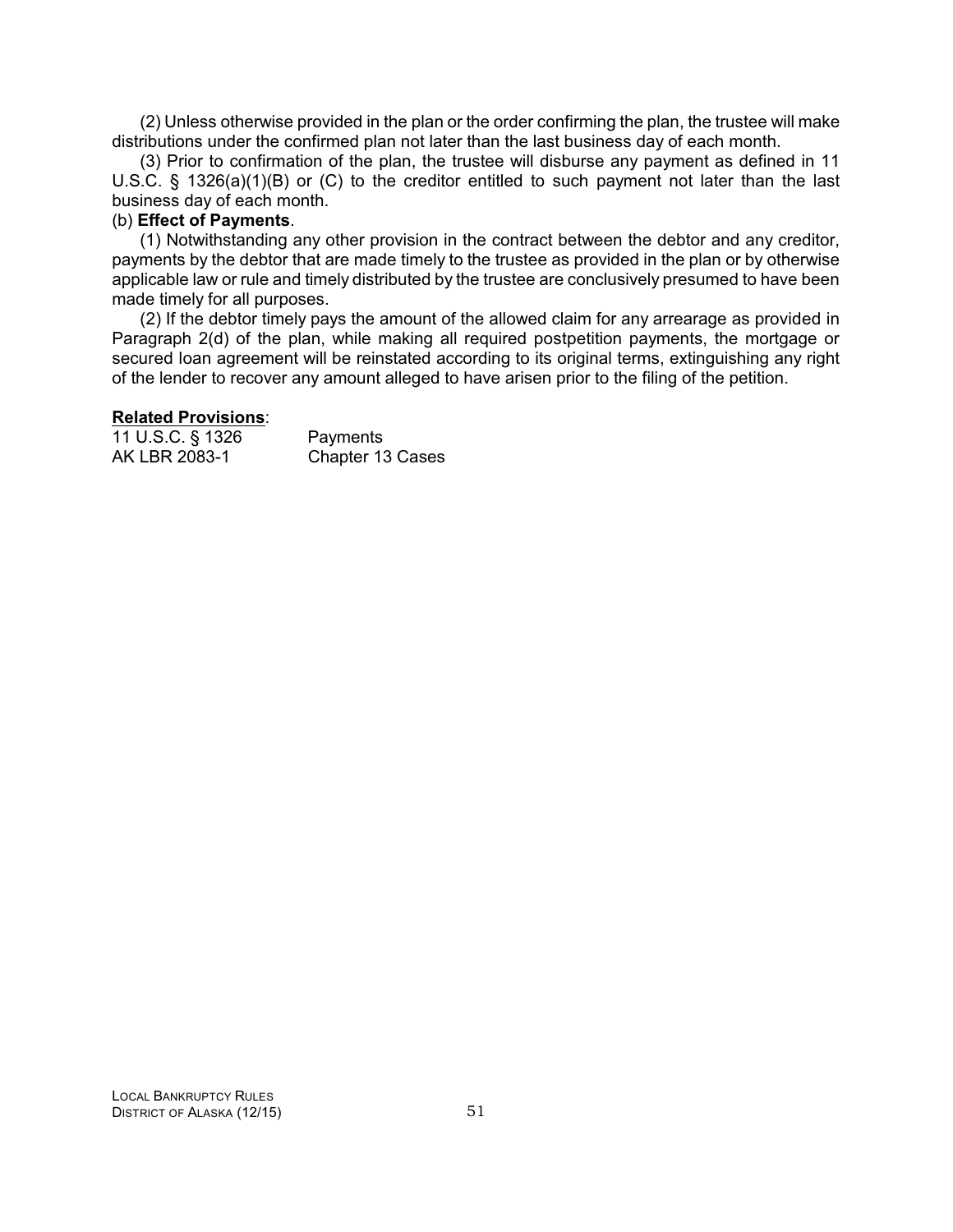## **PART IV — THE DEBTOR: DUTIES AND BENEFITS**

# **Rule 4001-1 Motions for Relief From Stay**

# (a) **Motion**.

- (1) Motions for relief from stay under §§362(d), 1201(c), or 1301(c) of the Code, must:
	- [A] be so titled;
	- [B] not be combined with any other motion;
	- [C] conform to AK LBF 1, if appropriate;
	- [D] unless attached to the creditor's proof of claim, have attached copies of—

[i] all security agreements, financing statements, titles and other perfection documents necessary to prove the validity of its security interest or lien, and

[ii] all writings that evidence the underlying debt, including any writing necessary to prove that the claimant is the current holder of the debt, or is otherwise entitled to enforce the debt; and

[E] be accompanied by the filing fee.

(2) All applications or requests for relief under any other provision of §362 of the Code, must be in the form of a motion and:

[A] contain in the title the subsection under which relief is sought;

[B] not be combined with any other motion; and

[C] be accompanied by any required filing fee.

# (b) **Notice**

(1) For cases involving termination of a stay under § 362(d) of the Code, notice of the motion must:

[A] state the date on or before which written objection must be filed and served, which date must not be less than fourteen (14) days following the date of service by mail of the notice;

[B] conform to AK LBF 2, if appropriate; and

[C] on or before the date the motion is filed, be transmitted to the United States trustee and served on:

[i] all entities upon whom the motion was served, and

[ii] all persons who have filed an appearance or request for notice.

(2) In cases involving termination of the codebtor stay under §§ 1201 and 1301 of the Code, notice of the motion must:

[A] state the date on or before which written objection must be filed and served, which date must be twenty (20) days after the motion is filed;

[B] conform to AK LBF 3, if appropriate; and

[C] on or before the date the motion is filed, be transmitted to the United States trustee and served on:

[i] all entities upon whom the motion was served,

[ii] all individuals who are liable on the debt with the debtor, and

[iii] all persons who have filed an appearance or request for notice.

(3) If the moving party serves the parties listed in paragraph (1) or (2) instead of serving the master mailing list, the moving party must identify, in any certification of mailing, each party served by name, address and classification in accordance with paragraph (1) or (2), as appropriate.

**(c) Service of the Motion**. In addition to the entities identified in Rule 4001, Federal Rules of Bankruptcy Procedure, a motion brought under §§ 362, 1201, or 1301 of the Code must be:

(1) transmitted to the United States trustee; and

(2) served on—

[A] in a case under chapter 7, 12 or 13, of the Code, both the trustee and the debtor(s),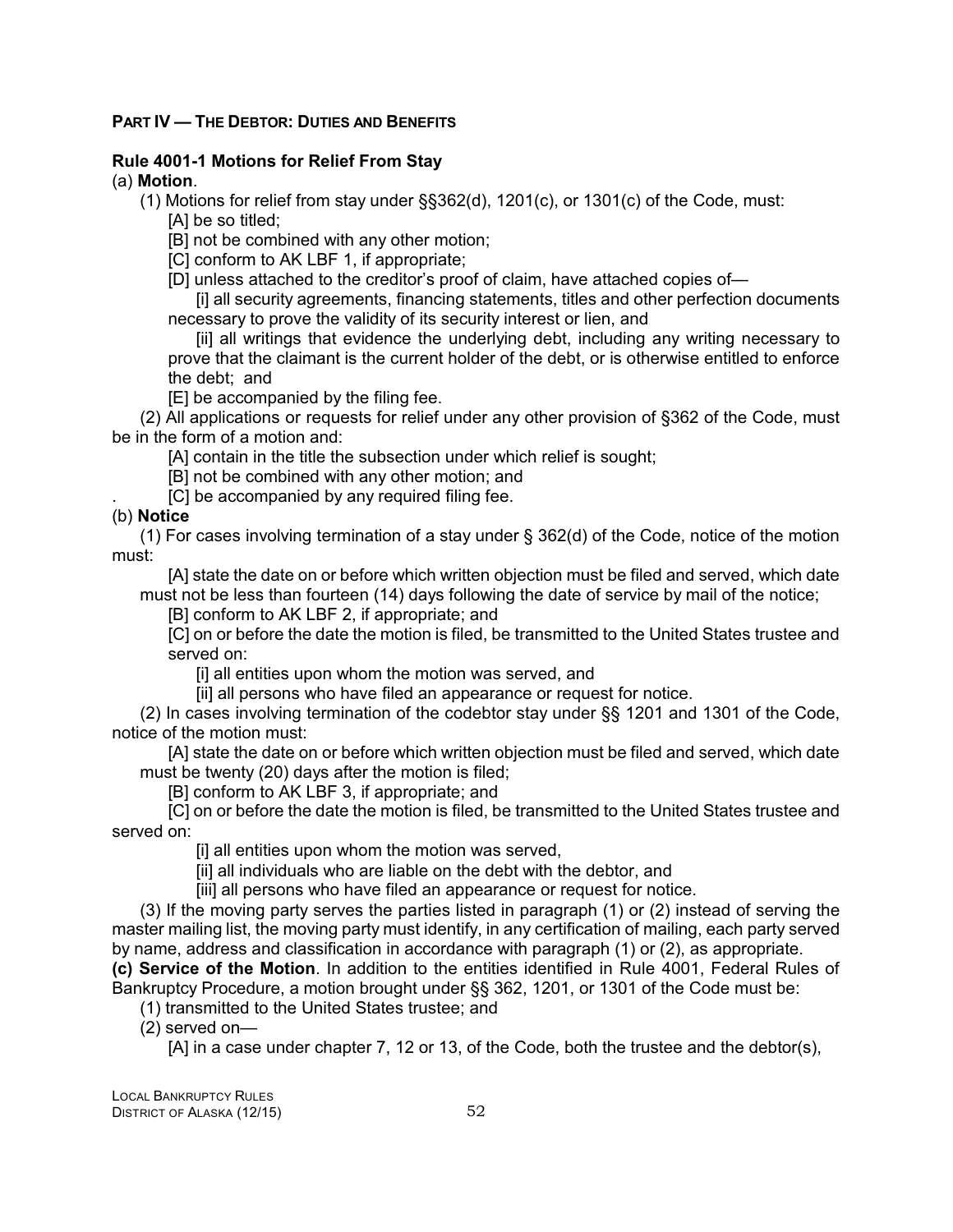[B] if the motion seeks relief from stay as to an act against property, to all entities who hold or claim an interest in the subject property, and

[C] if known, counsel for each entity served.

(d) **Uncontested Motion**. After expiration of the applicable time, if any, within which to object or otherwise respond, if no objection or other appropriate response has been filed, the moving party may:

(1) file a certificate of mailing conforming to AK LBF 4; and

(2) lodge a proposed order granting the relief requested.

# (e) **Contested Motion Under §§ 362(d), 1201, or 1301**.

(1) For motions brought under §362(d) of the Code, if an objection is timely filed and served: [A] either party may request a hearing, which request must include the date the motion for relief was filed;

[B] the court will schedule a preliminary hearing and advise the requesting party of the hearing date; and

[C] the requesting party must give notice of the date and time set for the hearing within 24 hours, both telephonically and in writing to:

(i) the adverse party,

(ii) trustee,

(iii) debtor, and

(iv) counsel for each.

(2) For motions brought under §362(d) of the Code:

[A] (i) if no hearing is held within thirty (30) days after the motion is filed, the automatic stay may be terminated or modified as requested without order of the court, consistent with § 362(e) of the Code; and

(ii) although any party may request a hearing on an objection to a motion for relief from stay, the party desiring the stay to remain in effect must request a hearing and be certain that a hearing is timely scheduled.

[B] (i) If desired, an order may be lodged *ex parte* thirty (30) days after filing of the motion. (ii) The moving party must file an affidavit of mailing.

(3) In cases involving termination of the codebtor stay under §§ 1201 and 1301 of the Code, any party may request a hearing by submitting a calendar request form (AK LBF 7).

# (f) **Preliminary Hearing**.

(1) Parties may present testimony at the preliminary hearing only on the request of a party and approval by the court.

(2) A request to present testimony at the preliminary hearing must be by motion:

[A] served and filed not less than five (5) days before the hearing; and

[B] set forth—

(i) the name and address of the witness,

(ii) a concise statement of the testimony to be offered, and

(iii) a concise statement of the necessity for the testimony.

(g) **Objection to Motion**. The objection to the motion brought under §§ 362(d), 1201, or 1301 of the Code must fairly and completely state the grounds for the objection, including:

(1) if value is placed at issue, the value placed on the property by the objecting party;

(2) if the amount claimed due by the moving party is disputed, the amount that the objecting party contends is due the moving party;

(3) if the objecting party contends the property is necessary to an effective reorganization, a concise statement of the nature of the necessity and when the expected reorganization will become effective; and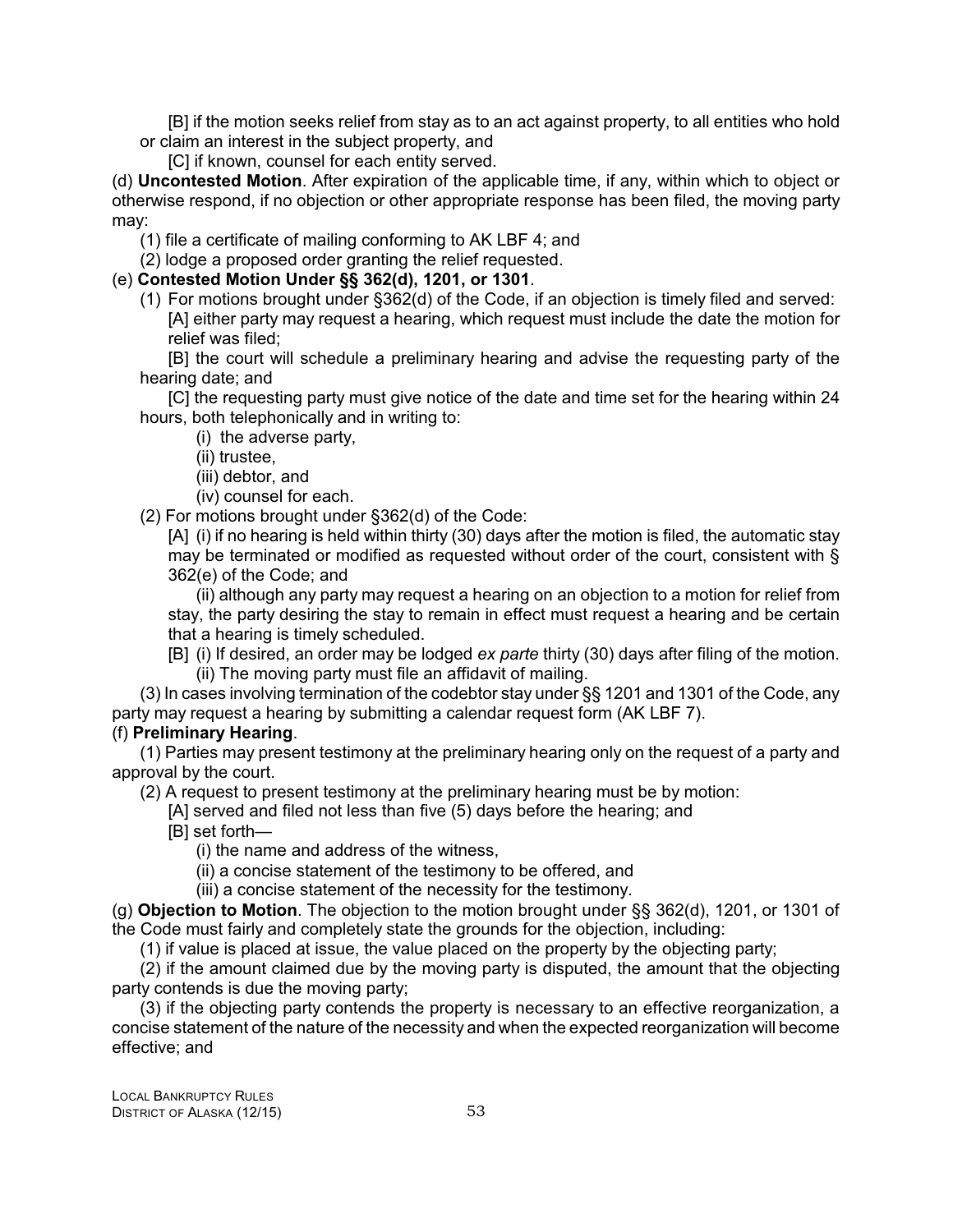(4) if the existence of equity or an equity cushion is placed at issue, an analysis of all liens and encumbrances on the property, including—

[A] the nature and amount of each lien, and

[B] whether the lien is senior or junior to the lien of the moving party.

#### (h) **Motions under §362(c)**.

(1) A motion to continue the stay under §362(c)(3) or to impose a stay under §362(c)(4) of the Code must:

[A] clearly state—

(i) the date, case number, and date of dismissal of all previous bankruptcy filings within the year prior to the filing of the current proceeding,

(ii) the reasons for dismissal of each previous case(s);

(iii) the date of the filing of the current case;

(iv) a statement as to why the present case is being filed in good faith, including all facts offered to rebut the presumption that the filing was made in bad faith,

(v) the identity of all creditors to whom the stay is requested to be continued, and

(vi) any other facts or circumstances that should be considered by the Court;

[B] be served on

(i) all parties to be affected by the motion,

(ii) the trustee, and

(iii) counsel for the above; and

[C] be transmitted to the United States trustee.

(2) Any objection to the motion must be filed not later than fourteen (14) days after the motion is served.

(3) Although any party may request a hearing on an objection to a motion under §362(c)(3), the party desiring the stay to remain in effect must request a hearing and be certain that a hearing is timely scheduled.

(4) If the motion is timely contested, the debtor must appear at the hearing of the matter and be available to be examined, under oath, by any affected party.

(5) Any objection will be considered a contested matter under Rule 9014, Federal Rules of Bankruptcy Procedure.

# (i) **Procedures Under §362(l)**.

(1) Unless otherwise ordered by the court, the Clerk of the Court will forward to the lessor the rental deposit made by the debtor as provided in AK LBR 1002-1(d) no later than seven (7) days after the deposit is received by the clerk.

(2) If the debtor files the second Certificate, as required in  $\S362(1)(2)$ , the deposit may be considered as part of any paid post-petition rent (not pre-petition rent), for purposes determining whether the monetary default has been cured, or whether the lease is current.

## (j) **Mandatory Discovery Exchange**.

(1) Unless the court orders otherwise, not later than seven (7) days after service of any objection or response to a motion or application brought under §§362, 1201, or 1301 of the Code, which motion is governed by Rule 9014, Federal Rules of Bankruptcy Procedure, the moving party and each objecting party must, to the extent relevant to the issues fairly raised by the motion and objection or objections thereto, comply with the requirements of Rule 26(a)(1) and (2), Federal Rules of Civil Procedure.

(2) The parties may stipulate, in writing, subject to approval by the court, for different times to comply with this subdivision.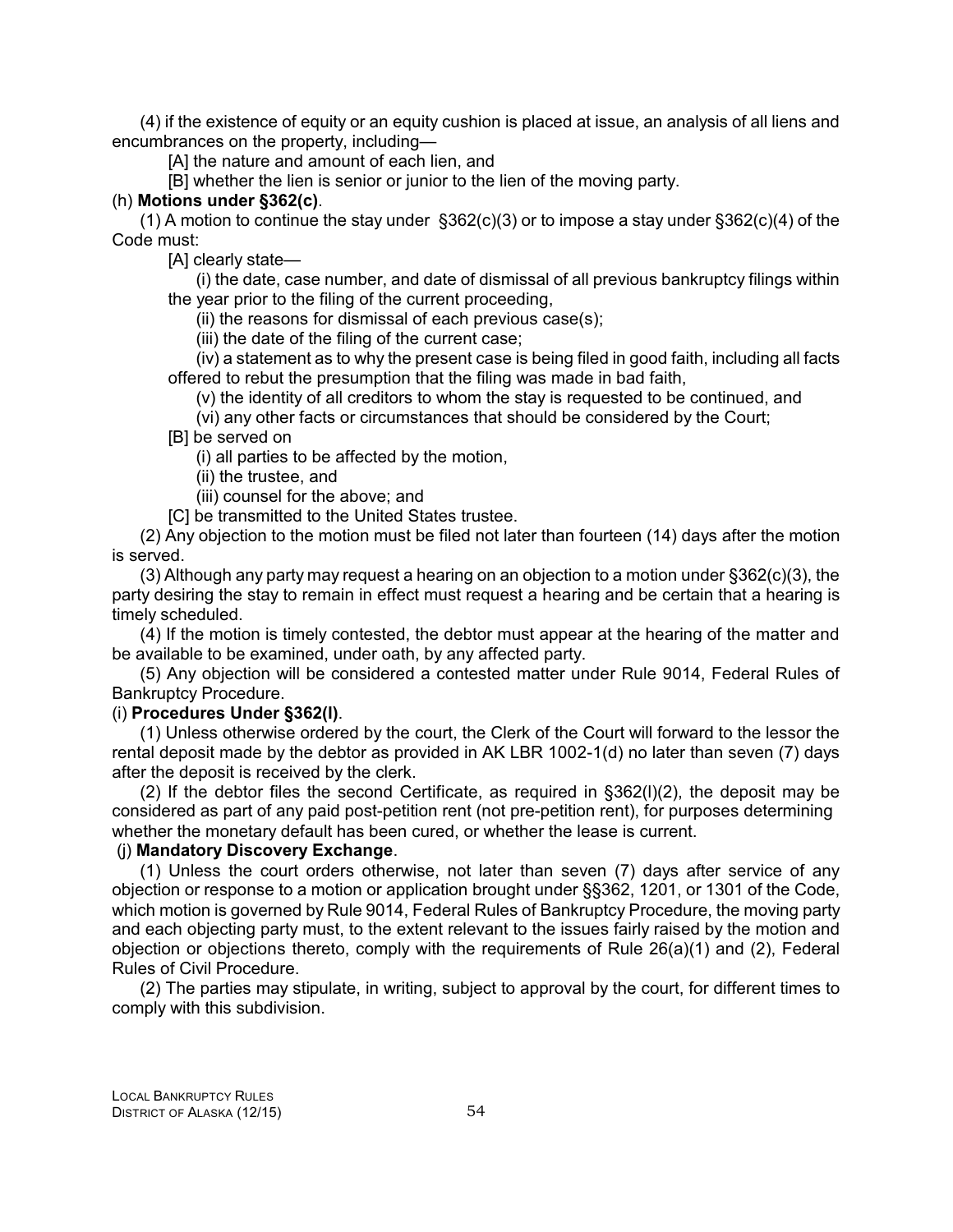(3) Any party refusing or failing to comply with this subdivision may be subjected to such sanctions as the court may deem appropriate under the circumstances, including the assessment of costs and attorney's fees or the exclusion of the evidentiary materials not produced.

#### **Related Provisions**:

| <b>Adequate Protection</b>                                            |
|-----------------------------------------------------------------------|
| <b>Automatic Stay</b>                                                 |
| <b>Stay of Action Against Codebtor</b>                                |
| <b>Stay of Action Against Codebtor</b>                                |
| General Provisions Governing Discovery; Duty of Disclosure            |
| Relief from Automatic Stay; Use of Cash Collateral; Obtaining Credit; |
| Agreements                                                            |
| Fed. R. Bank. P. 7001(2) Scope of Rules of Part VII                   |
| <b>Contested Matters</b>                                              |
| <b>Petitions</b>                                                      |
| <b>Discovery and Depositions</b>                                      |
| Briefs; Memoranda                                                     |
| Hearings; Trials                                                      |
| Motion for Relief From Stay                                           |
| Notice of Motion for Relief From Stay                                 |
| Notice of Motion for Relief From Stay (Codebtor)                      |
| Certificate of No Objections                                          |
| <b>Bankruptcy Court Calendar Request</b>                              |
|                                                                       |

## **Rule 4001-2 Use Of Cash Collateral and Obtaining Post Petition Credit**

(a) **Motions to Use Cash Collateral**. Motions by the debtor in possession or trustee for authorization to use cash collateral must, in addition to Fed. R. Bankr. P. 4001(b), contain:

(1) the relationship to the debtor, if any, of the creditor whose cash collateral is to be utilized;

(2) the nature or source of the cash collateral;

(3) the estimated amount of cash collateral to be used;

(4) a 90-day cash flow projection segregating cash receipts from cash collateral from all other sources of cash receipts;

(5)the balance owed to the creditor, as of the date the petition was filed, including any accrued, unpaid interest, cost or fees as provided in the agreement;

(6) an estimate of the amounts of any postpetition interest, costs and fees the creditor would be entitled to recover under § 506(b) of the Code;

(7) if the cash collateral is rent, the amount of the gross and net rent realized each month, and the fair market value of the property from which the rent emanates;

(8) if the collateral is receivables, an accounts receivable aging statement;

(9) if the collateral is inventory, current book or market value, whichever is lower, of the inventory;

(10) for any other collateral, the fair market value of the collateral;

(11) the method or means by which the interests of the creditor are to be adequately protected; and

(12) a statement of whether or not the debtor proposes to grant any provision contained in subsection (f) and, if so, identify the provision.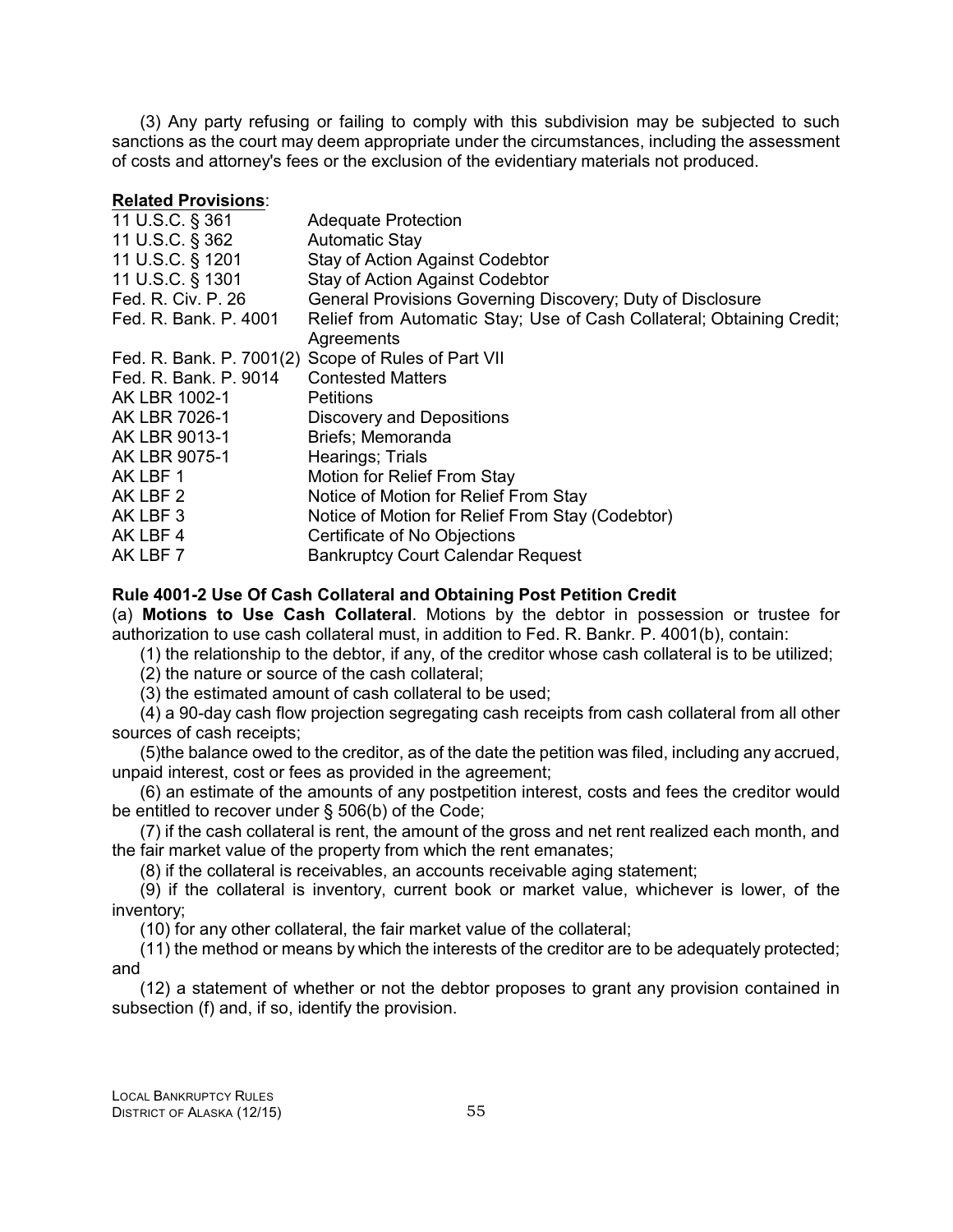(b) **Cash Collateral Utilization Agreements**. Motions or applications for the approval of an agreement for use of cash collateral must, in addition to complying with Fed. R. Bank. P. 4001(b), set forth in the body of the motion or application the information required by paragraphs (a)(1) through (a)(10), inclusive, and whether or not the agreement contains any provision contained in subsection (f) and, if so, identify the provision.

(c) **Postpetition Financing**. Motions by the debtor in possession or trustee for authorization to obtain postpetition credit or for approval of a postpetition financing agreement must contain, as a minimum:

(1) identity of the lender and relationship, if any, of the lender to the debtor;

(2) the amount of credit to be obtained or, in the case of line of credit financing, the maximum amount the lender is to advance;

(3) if funding is to be incremental, timing of funding or method by which funding is to be determined;

(4) a 90-day cash flow projection showing all sources of cash receipts other than the amounts to be borrowed;

(5) if the lender is a prepetition creditor the following information—

[A] the balance owed to the creditor, as of the date the petition was filed, including any accrued, unpaid interest, cost or fees as provided in the agreement,

[B] if the lender is secured by receivables, an accounts receivable aging statement,

[C] if the lender is secured by inventory, current book or market value, whichever is lower, of the inventory,

[D] if the lender is secured by real property, the current fair market value of the property and, if income producing, the gross and net rents produced by the property, and

[E] if the lender is secured by any other property, the fair market value of the property;

(6) a description of the collateral, if any, to secure the postpetition financing;

(7) the current fair market value of the collateral, if any, to secure the post petition financing;

(8) if any other entity has, or claims, a security interest in the collateral to secure the postpetition financing, set forth—

[A] identity of the entity, including any relationship to the debtor,

[B] the balance owed that entity,

[C] whether the interest of that entity is to be subordinated to the postpetition financing and if so—

(i) whether the subordinated entity has consented, or

(ii) in the absence of consent, how the interest of that entity is to be adequately protected; and

(9) whether or not the financing agreement contains any provision contained in subsection (f) and, if so, identify the provision.

# (d) **Motions Heard on Shortened Time**.

(1) Unless otherwise ordered by the court, emergency motions or applications for interim relief made under subsections (a), (b), and (c), may be heard upon twenty-four (24) hours notice by telephonic or personal delivery to the entities identified in the applicable provision of Rule 4001, Federal Rules of Bankruptcy Procedure.

(2) All requests for hearings on shortened time, must set forth with specificity:

[A] the immediate and irreparable harm the estate will suffer if relief is not immediately granted;

[B] the extent of the relief required to prevent such immediate and irreparable harm to the estate; and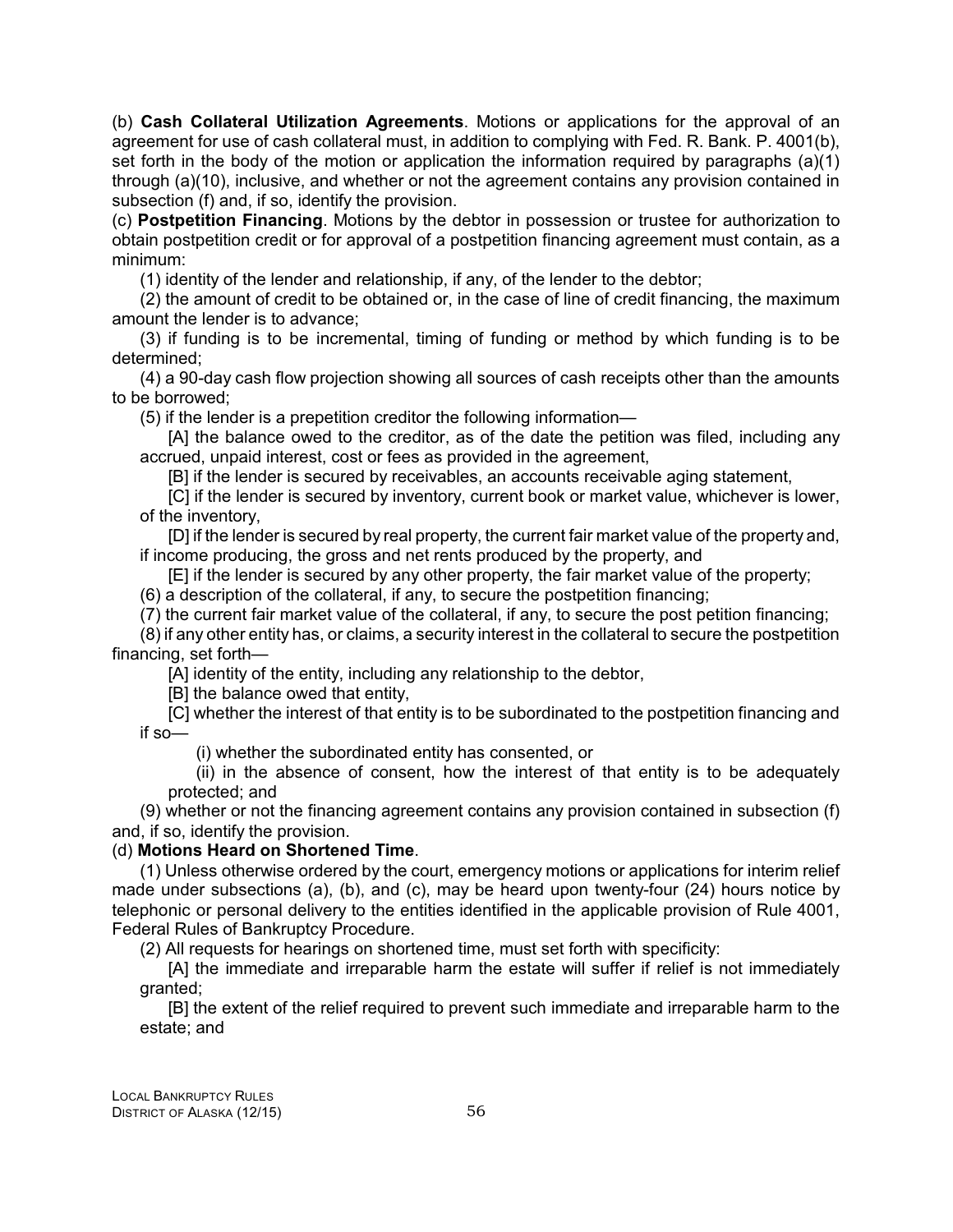[C] contain as much of the information required by subsection (a), (b), or (c), as applicable, as may be necessary to establish the necessity to avoid immediate and irreparable harm to the estate pending a final hearing.

(3) Unless otherwise specifically ordered by the court, any interim order entered under this subsection will expire not later than twenty-one (21) days after the motion under subsection (a), (b), or (c) is filed.

(4) [A] The court may, at its discretion, hold emergency hearings telephonically.

[B] The moving party is responsible for providing the court with the telephone numbers at which interested parties, or their representatives, may be reached.

(e) **Provisions Normally Approved**. The court will normally approve inclusion of the following provisions in any order or agreement for the use of cash collateral or any postpetition financing agreement:

(1) withdrawal of consent to use cash collateral or termination of further financing, upon occurrence of a default or conversion to chapter 7;

(2) securing any postpetition diminution in the value of the secured party's collateral with a lien on postpetition collateral of the same type as the secured party had prepetition, if such lien is subordinated to the compensation and expense reimbursement allowed to any trustee thereafter appointed in the case;

(3) securing new advances or value diminution with a lien on other assets of the estate, but only if the lien is subordinated to all the expenses of administration of a superseding chapter 7 case;

(4) reservation of rights under Bankruptcy Code § 507(b), unless the provision calls for modification of the Code's priorities in the event of conversion to chapter 7;

(5) reasonable reporting requirements;

(6) reasonable budgets and use restrictions; and

(7) expiration date for the stipulation.

(f) **Other Provisions**. Inclusion of any of the following provisions in any order or agreement for the use of cash collateral may be scrutinized by the court even in the absence of an objection by a party in interest:

(1) cross-collateralization clauses that secure prepetition debt by postpetition assets in which the secured party would not otherwise have a security interest by virtue of its prepetition security agreement;

(2) provisions or findings of fact that bind the estate or all parties in interest with respect to the validity, perfection or amount of the secured party's lien or debt;

(3) provisions or findings of fact that bind the estate or all parties in interest with respect to the relative priorities of the secured party's lien and liens held by persons who are not party to the agreement;

(4) clauses that prime the liens and/or security interests of secured creditors who are not parties to the agreement, unless consented to by the affected creditor;

(5) waivers of Bankruptcy Code § 506(c), except to the extent effective only during the period in which the debtor in possession or trustee is authorized to use cash collateral or borrow funds;

(6) provisions that preclude a future trustee with a duty to care for, preserve, and/or liquidate collateral from recovering the expenses of administration;

(7) provisions that characterize any postpetition payments as payments of interest, fees, or costs on prepetition obligations;

(8) provisions that operate specifically or as a practical matter to divest the debtor, or any other party in interest, of any discretion in the formulation of a plan or administration of the estate, or limit access to the court to seek any relief under applicable provisions of law;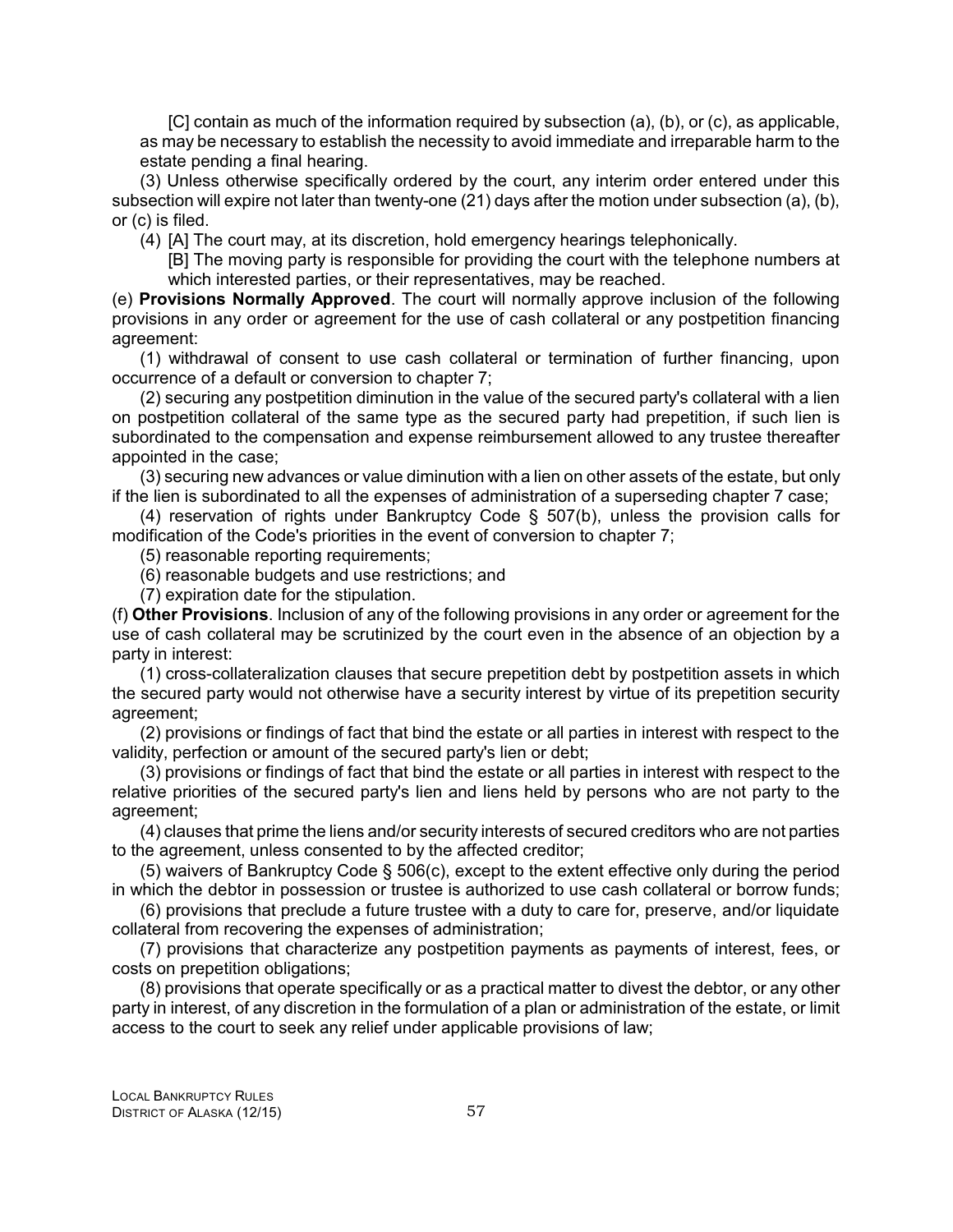(9) releases of liability for the creditor's prepetition torts, breaches of contract, or lender liability, as well as releases of prepetition or postpetition defenses and/or counterclaims;

(10) waivers of avoidance actions;

(11) provisions that would include the recovery from avoidance actions as adequate protection or part of the secured creditor's collateral;

(12) automatic relief from the automatic stay of Bankruptcy Code § 362(a) upon default, conversion to chapter 7, or the appointment of a trustee;

(13) adequate protection provisions that create liens on claims for relief arising under the Bankruptcy Code;

(14) waivers of the right to move for a court order under Bankruptcy Code § 363(c) (2) [B] authorizing the use of cash collateral in the absence of the secured party's consent;

(15) carve outs for administrative expenses that do not treat all professionals equally or on a pro rata basis;

(16) provisions that shorten the period of limitations any party in interest (including a successor trustee) for bringing claims or causes of action against the lender or secured creditor;

(17) a finding without testimony to the effect that in consenting to the use of cash collateral or postpetition financing, the secured creditor or lender is acting in good faith;

(18) waivers of the procedural requirements for foreclosure or repossession mandated under applicable nonbankruptcy law;

(19) provisions applicable in the event of a dispute under the agreement that place venue in a foreign jurisdiction:

(20) provisions applicable in the event of a dispute or default under the agreement wherein the debtor waives—

[A] service of process,

[B] the doctrine of *forum non conveniens*,

[C] notice and hearing, or

[D] the right to a jury trial; and

(21) Findings of fact on matters extraneous to the approval process.

#### (g) **Notice of Final Hearing**.

(1) In addition to service of the persons specified in Rule 4001, Federal Rules of Bankruptcy Procedure, a motion for the use of cash collateral under subsections (a) or (b), or to obtain credit under subsection (c), must be transmitted to the United States trustee.

(2) In addition to the persons specified in rule 4001, Federal Rules of Bankruptcy Procedure, notice of the final hearing on a motion for the use of cash collateral under subsections (a) or (b), or to obtain credit under subsection (c), must be given in form substantially conforming to AK LBF 35 or AK LBF 36, as applicable, to:

[A] the United States trustee;

- [B] any person having filed a request for special notice; and
- [C] such other persons as the court may direct.

## **Related Provisions**:

| 11 USC § 101(31) | <b>Insiders</b>                 |
|------------------|---------------------------------|
| 11 USC § 361     | <b>Adequate Protection</b>      |
| 11 USC § 362     | <b>Automatic Stay</b>           |
| 11 USC § 363     | Use, Sale or Lease of Property  |
| 11 USC § 364     | <b>Obtaining Credit</b>         |
| 11 USC § 506     | Determination of Secured Status |
| 11 USC § 507     | <b>Priorities</b>               |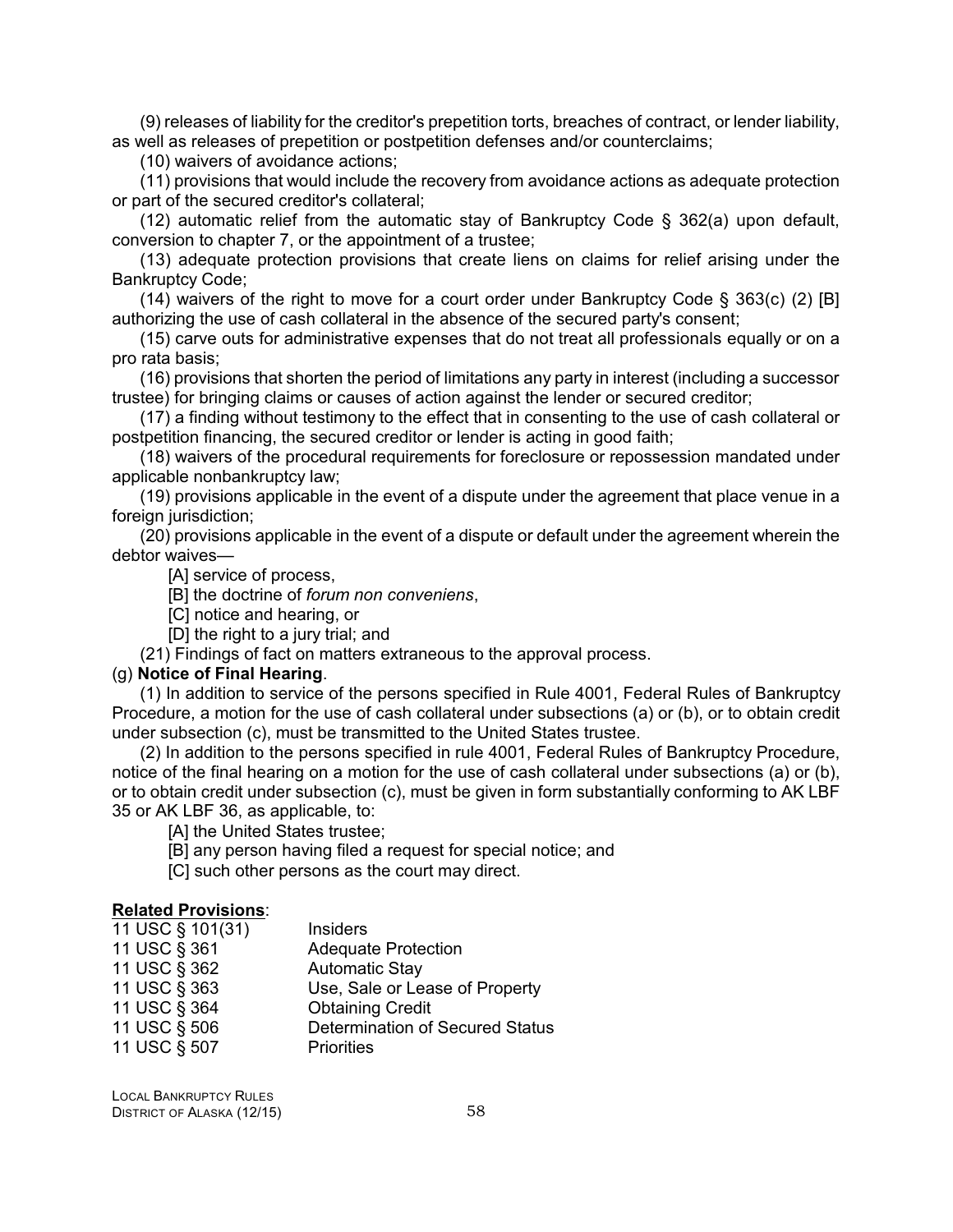| Relief From Automatic Stay; Prohibiting or Conditioning the Use, Sale,<br>or Lease of Property; Use of Cash Collateral; Obtaining Credit; |
|-------------------------------------------------------------------------------------------------------------------------------------------|
| Agreements                                                                                                                                |
| <b>Contested Matters</b>                                                                                                                  |
| Briefs; Memoranda                                                                                                                         |
| <b>Bankruptcy Court Calendar Request</b>                                                                                                  |
| Notice of Cash Collateral Hearing                                                                                                         |
| Notice of Hearing on Motion to Obtain Credit                                                                                              |
|                                                                                                                                           |

#### **Rule 4002-1 Debtor – Duties**

#### (a) **Property in Need of Attention or Protection**

(1) The debtor must promptly notify the trustee, or the United States trustee if a trustee has not yet been appointed, and any creditor having a security interest in the property telephonically and in writing if any property of the bankruptcy estate is:

[A] in an account not authorized by §345 of the Code or that exceeds the FDIC insured amount for funds on deposit;

[B] in jeopardy due to perishability, exposure to loss, damage or theft;

[C] is located in a place that requires that the property be moved promptly; or

[D] is otherwise in need of immediate attention.

(2) If the trustee cannot be reached telephonically, the debtor must telephonically advise the United States Trustee's Office in Anchorage.

(3) Certification of notice must be filed by the debtor with the court.

(b) **Domestic Support Obligations**. In all cases in which the debtor is an individual obligated to make payments on a domestic support obligation, subject to the provisions of AK LBR 2015-1(b), the debtor must, to the extent applicable:

(1) Within fourteen (14) days of filing the petition in all cases except chapter 11 and within seven (7) days of the appointment of a trustee in a case under chapter 11, provide the trustee with—

[A] the name, address, and telephone number of any person holding a domestic support obligation,

[B] the amount of domestic support payments required to be made and the dates of the month that any payments comes due,

[C] the amount of any domestic support payments that were due and unpaid at the time the petition was filed,

[D] a copy of the court decree, settlement agreement, or order of a governmental agency establishing the domestic support obligation,

[E] if the holder of the claim resides outside the State of Alaska, the name, address, and telephone number of the applicable child support agency in the state in which the holder of the claim resides, and

[F] the name, address, and telephone number of the debtor's employer;

(2) Within seven (7) days of making any domestic support payment first coming due after the petition is filed, provide the trustee with evidence that the payment has been made;

(3) Within fourteen (14) days of receiving notice of a change of address or telephone number of a holder of a domestic support obligation, provide the trustee with—

[A] the new address and/or telephone number of the holder of the domestic support obligation, and

[B] if applicable, the information required by subparagraph (1)[E];

(4) Within fourteen (14) days of the date of any change in employment, provide the trustee with the name, address, and telephone number of the debtor's new employer; and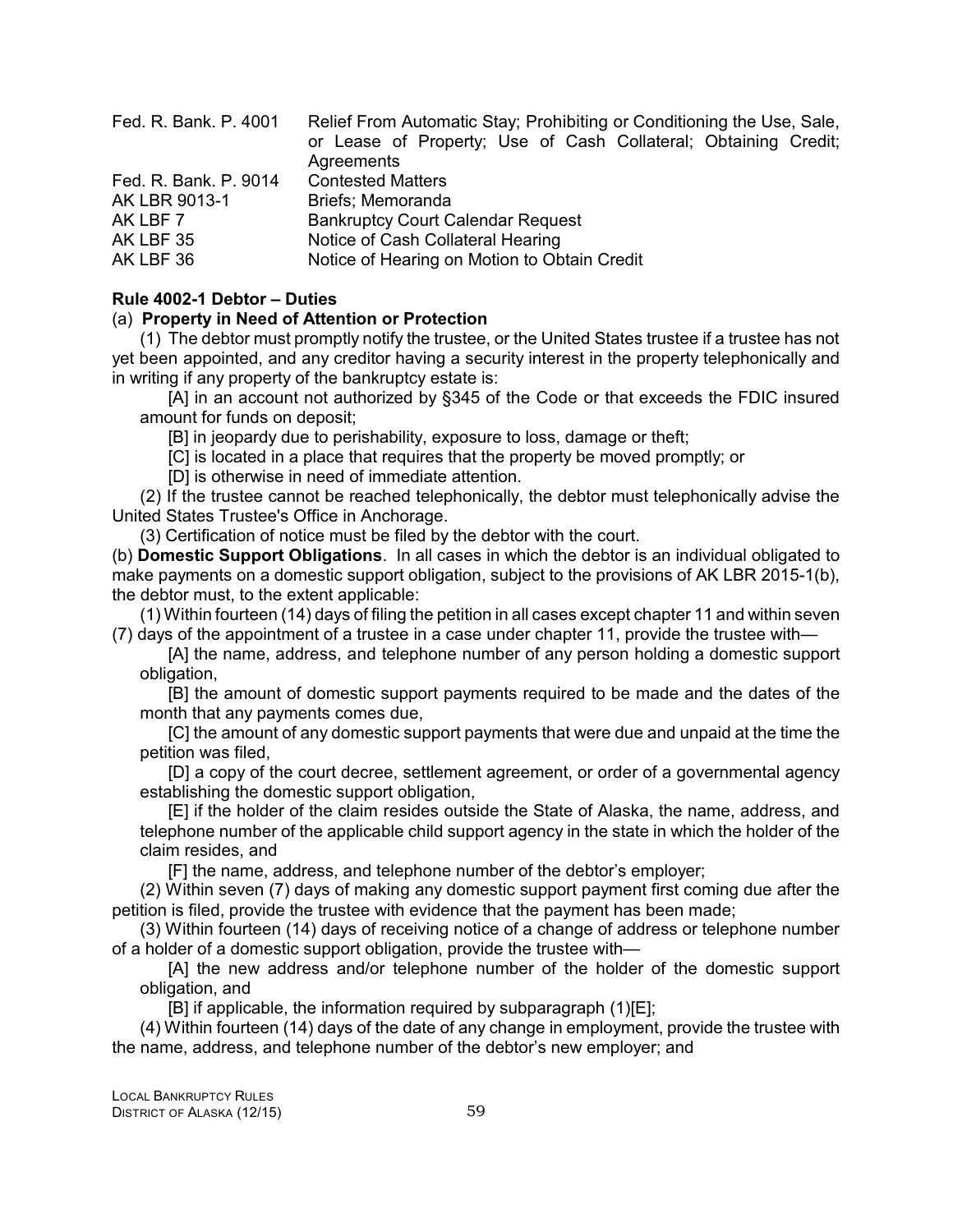(5) Within seven (7) days of the execution of any reaffirmation agreement, provide the trustee with a copy of the reaffirmation agreement.

#### **Related Provisions**:

| "domestic support obligation"                                      |
|--------------------------------------------------------------------|
| Prohibition on disclosure of name of minor children                |
| Debtor's Duties                                                    |
| Duties of trustee                                                  |
| Dismissal of a case or conversion to a case under chapter 11 or 13 |
| Duties of trustee and examiner                                     |
| Trustee                                                            |
| <b>Trustee</b>                                                     |
| Verification of Petitions and Accompanying Papers                  |
| <b>Duties of Debtor</b>                                            |
| Trustee - General                                                  |
| Statement Under Penalty of Perjury Concerning Payment Advices Due  |
| Pursuant to 11 U.S.C. $\S$ 521(a)(1)(B)(iv)                        |
|                                                                    |

# **Rule 4003-1 Objections to Claims of Exemption**

(a) **Hearing**. A party filing an objection to the claim of exemptions under Rule 4003(b), Federal Rules of Bankruptcy Procedure, must submit a calendar request requesting a hearing at the same time the objection is filed with the court.

(b) **Notice of Hearing**. Within seven (7) days of receiving the hearing date from the court, the party filing the objection to exemptions must give notice of the hearing date conforming to AK LBF 34 to the trustee and all parties on whom the objection to exemptions must be served in accordance with Rule 4003, Federal Rules of Bankruptcy Procedure.

#### **Related Provisions**:

Fed. R. Bank. P. 4003 Exemptions AK LBF 7 Bankruptcy Court Calendar Request AK LBF 34 Notice of Hearing on Objections to Claim of Exemptions

#### **Rule 4008-1 Reaffirmation Hearing**

## (a) **General**

(1) Reaffirmation agreements must follow the format of Directors Form B2400A, "Reaffirmation Agreement," and all applicable parts of the agreement must be must be completed in their entirety.

(2) Except in a case in which the presumption of undue hardship arises or the court otherwise orders, a reaffirmation hearing will not be required in individual chapter 7 cases where the debtor(s) is(are) represented by counsel.

(3) [A] The court will enter a discharge as soon as appropriate without regard to whether reaffirmation agreements have been entered into in accordance with §521(a)(2) of the Code.

[B] It is the duty of counsel for the debtor, the debtor, and the creditor whose obligation is to be reaffirmed to assure compliance with the requirements of §524(c) of the Code.

#### (b) **Delay of Entry of Discharge**.

(1) Entry of discharge may be delayed to accommodate entry into a reaffirmation agreement for a period not to exceed thirty (30) days upon *ex parte* motion filed by the debtor.

(2) On *ex parte* motion of the debtor within the 30-day period, the court may defer entry of discharge to a date certain.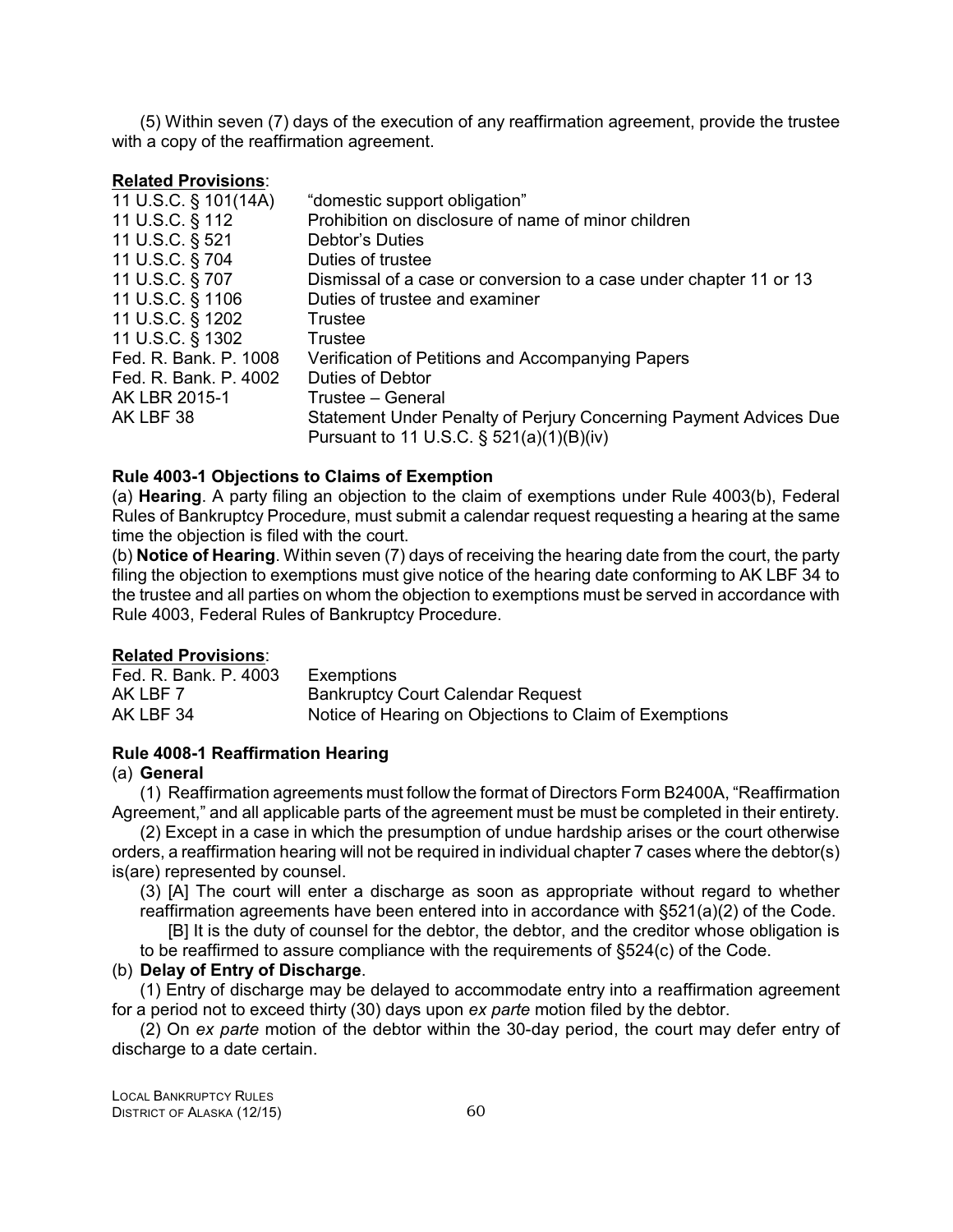#### (c) **Service of Reaffirmation Agreement**.

(1) If a reaffirmation agreement is filed conventionally, the party filing the reaffirmation agreement must serve a conformed copy of the agreement (showing the date filed stamp) on the other party or party's counsel.

(2) If a reaffirmation agreement is filed electronically, unless the other party or counsel for the other party is served electronically, the party filing the reaffirmation agreement must serve a true and correct copy of the agreement, together with a copy of the Notice of Electronic Filing generated by the CM/ECF System for the agreement, on the other party or party's counsel.

## **Related Provisions**:

| 11 U.S.C. § 521       | Debtor's duties                                                         |
|-----------------------|-------------------------------------------------------------------------|
| 11 U.S.C. § 524       | Effects of discharge                                                    |
| Fed. R. Bank. P. 4004 | <b>Grant or Denial of Discharge</b>                                     |
| Fed. R. Bank. P. 4008 | Reaffirmation and Discharge Hearing                                     |
| Fed. R. Bank. P. 9013 | Motions; Form and Service                                               |
|                       | Director's Form B2400A - Reaffirmation Documents                        |
|                       | Director's Form B2400B - Motion for Approval of Reaffirmation Agreement |
| AK LBR 5005-4         | <b>Electronic Case Filing</b>                                           |
| AK LBR 9075-1         | Hearings; Trials                                                        |
|                       |                                                                         |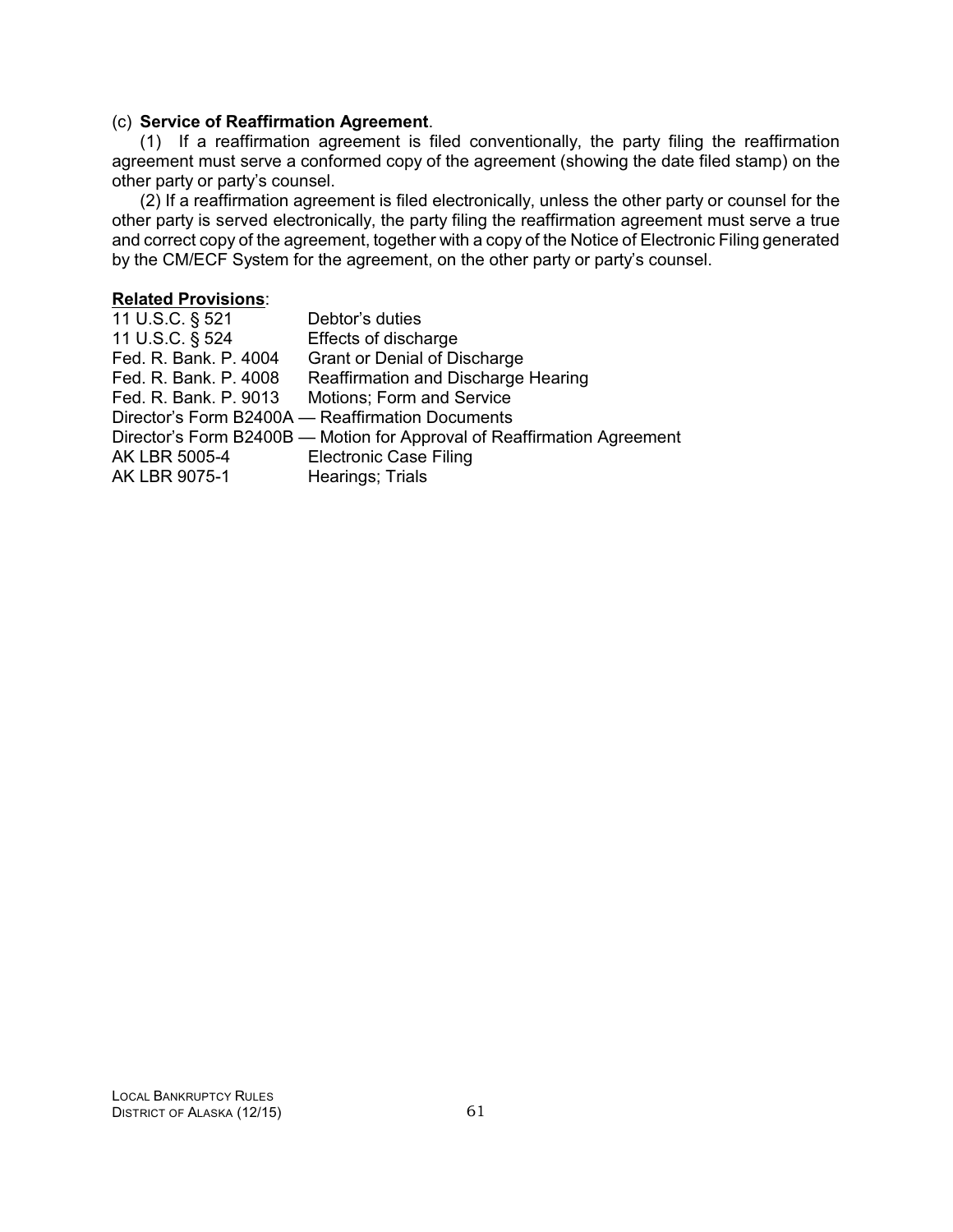#### **PART V — COURTS AND CLERKS**

#### **Rule 5001-2 Clerk's Office Locations and Hours**

(a) **Petitions**. Petitions and documents filed with the initial petition may be filed conventionally at the following locations:

Office of the Clerk, Bankruptcy Court Clerk of the State Court Anchorage, AK 99501-2296 Nome, AK 99762

Office of the Clerk, District Court Office of the Clerk, District Court Federal Building & U.S. Courthouse 648 Mission Street 101 12th Avenue, Room 370, Box 1 Ketchikan, AK 99901-6534 Fairbanks, AK 99701-6237 (Hours 8:00 to 11:00 a.m.)

Office of the Clerk, District Court 709 West Ninth Street, Room 979 Box 020349 Juneau, AK 99802-0349

605 West Fourth Avenue, Room 138 Federal Building, 113 Front St., Room 229

(b) **Subsequent Documents**. All subsequent documents may be filed conventionally only at the Anchorage or Fairbanks locations.

(c) **Filing by Mail or Special Delivery**. All documents filed by delivery utilizing the U.S. Postal Service, Fed-Ex, UPS, DHL, or similar services, are to be filed in the Anchorage office only.

(d) **Disposition of Conventionally Filed Documents**. Once digitally imaged ("scanned") into the CM/ECF system, the Clerk of the Court will retain, distribute, or otherwise dispose of the original of all conventionally filed pleadings, papers, and documents as may be otherwise provided by statute or court rule.

#### (e) **Business Hours**.

(1) Except as noted in subsection (a), regular business hours are from 9:00 a.m. to 12:00 p.m. and 1:00 p.m. to 4:30 p.m., Monday through Friday, except federal holidays, and days designated as holidays by the Chief Judge of the United States District Court or the Administrative Office of the United States Courts.

(2) Office locations and business hours may be adjusted or changed, with or without prior notice, as staffing and budgetary conditions dictate.

(f) **Replacing Papers Lost or Withheld**. If an original paper or pleading, other than a paper or pleading that has been electronically imaged ("scanned") and filed in the CM/ECF system, is lost or withheld by any person, the court may order a verified copy to be filed and used in lieu of the original.

#### **Related Provisions:**

28 U.S.C. § 152(b), (c), (d) Place of Holding Court Fed. R. Bank. P. 5005 Filing of Papers AK LBR 5003-2 Court Records AK LBR 5005-2 Number of Copies

LOCAL BANKRUPTCY RULES DISTRICT OF ALASKA (12/15) 62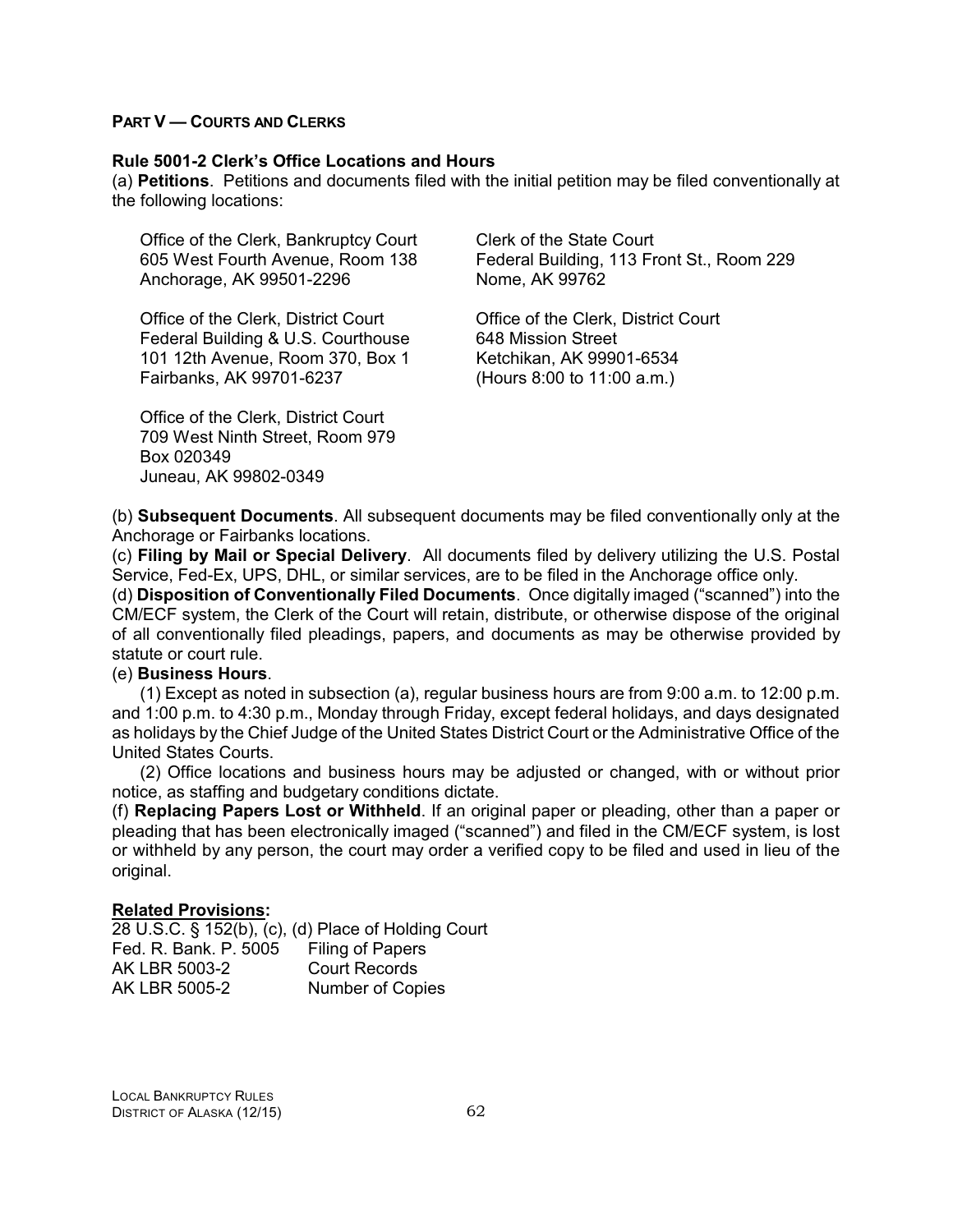#### **Rule 5003-2 Court Records**

(a) **Official Record**. The Case Management/Electronic Case Filing System constitutes the official record of the court.

# (b) **Records — Custody of the Clerk**.

(1) All records of the court will remain in the custody of the Clerk.

(2) [A] The record for any open case and any case in the Case Management/Electronic Case Filing System will be available for inspection by the public during regular business hours at the Office of the Clerk, 605 West Fourth Avenue, Room 138, Anchorage, Alaska without charge.

[B] The record for any case in the Case Management/Electronic Case Filing System will be available for inspection by the public during regular business hours at the Office of the Clerk in any satellite location without charge.

(3) Permission of the Clerk of the Court is required for removal of any record.

(c) **Research by Court Personnel**. Requests for research of any record by court personnel must be in writing and accompanied by the statutory fee.

#### **Related Provisions**:

| 11 U.S.C. § 107       | <b>Public Access to Papers</b>     |
|-----------------------|------------------------------------|
| 11 U.S.C. § 505       | Determination of tax liability     |
| 28 U.S.C. § 1930(b)   | <b>Bankruptcy Fees</b>             |
| <b>FRCP 77(c)</b>     | Clerk's Office and Orders by Clerk |
| Fed. R. Bank. P. 9006 | Time                               |
| Fed. R. Bank. P. 5001 | <b>Courts and Clerks' Offices</b>  |
| Fed. R. Bank. P. 5003 | Records Kept By the Clerk          |
| AK LBR 5001-2         | Clerk's Office Location and Hours  |

# **Rule 5005-2 Number of Copies**

#### (a) **Petitions, Schedules and Statements**.

(1) In cases filed under chapter 7, 12 or 13 of the Code, one (1) paper copy of each original petition, schedule, statement of financial affairs, and any amendments, supplements or addendum thereto, whether filed conventionally or electronically, must be submitted to the clerk.

(2) [A] In cases filed under chapter 9 or 11 of the Code, two (2) paper copies of each original petition, schedule, statement of financial affairs, and any amendments, supplements or addendum thereto, whether filed conventionally or electronically, must be submitted to the clerk.

[B] In chapter 11 cases, if the debtor is a publicly traded entity, each petition, schedule, statement of financial affairs and any amendments, supplements or addendums thereto, whether filed conventionally or electronically, must be accompanied by one copy in addition to the copies required under subparagraph (2)[A].

(3) [A] If the original documents are filed conventionally, the paper copy or copies required by paragraphs (1) and (2) must accompany the originals.

[B] If the original documents are filed electronically, the paper copy or copies required by paragraphs (1) and (2) must be hand delivered or placed in the mail to the clerk within one (1) business day of the date the originals are filed.

(b) **Chapters 9, 11, 12 and 13 Plans**. In addition to the original, each plan in cases under chapters 9, 11, 12 and 13 and the chapter 11 disclosure statement and any amendments, supplements or addendum thereto, must be accompanied by the same number of copies as is provided in subdivision (a) for petitions, schedules, and statements of affairs for the applicable chapter.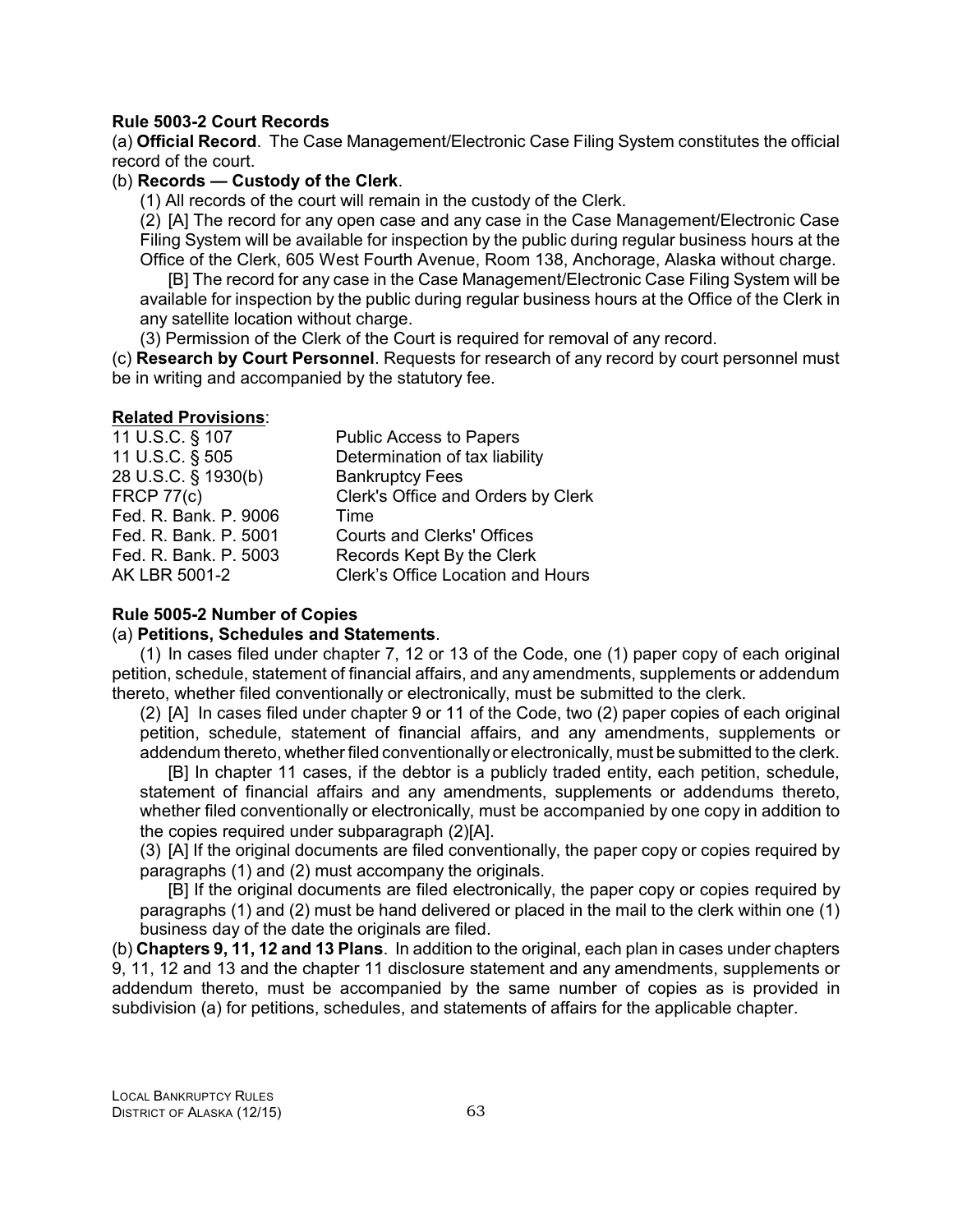#### (c) **Lengthy Pleadings**.

(1) Any pleading, motion, paper or other document filed with the court, conventionally or electronically, that exceeds twenty-five (25) pages in length, including all attachments and exhibits thereto, must be accompanied by one (1) paper copy for use by the court.

(2) Copies must be complete, including any attachments or exhibits made a part of the original pleading, motion, paper or document being filed.

(3) The paper copy must be submitted to the court as provided in subparagraph  $(a)(3)$ .

# Related Provisions:<br>AK LBR 5001-2

Clerk's Office Location and Hours

# **Rule 5005-4 Electronic Case Filing**

## (a) **Procedures**.

(1) The filing of documents in electronic format will be in accordance with this rule and the electronic filing procedures promulgated by the Clerk of the Court.

(2) Participants in the Case Management/Electronic Case Filing ("CM/ECF") System are responsible for ensuring that current filing procedures are followed.

# (b) **Registration.**

(1) *Password*.

[A] (i) Each attorney admitted to practice under AK LBR 2090-1(a) or appearing under AK LBR 2090-1(b), who files pleadings, documents, or papers in the court, must obtain a CM/ECF System password to permit the attorney to participate in the electronic retrieval and filing of pleadings and other papers in accordance with the CM/ECF System electronic filing procedures.

(ii) Exceptions to the requirements of subparagraph  $(1)[A](i)$  will be granted only upon motion for good cause shown.

(iii) Attorneys in outlying areas of the state that do not have access to high speed (256 kbs, or higher) internet access may be exempted from the requirements of subparagraph (1)[A](i) until such time as high speed (256 kbs, or higher) internet access becomes available in the area in which the attorney practices. Any request for exception under this provision must be accompanied by an affidavit showing the availability and cost of internet access in the area.

[B] Every trustee appointed in cases before this court must obtain a CM/ECF System password to permit the trustee to participate in the electronic retrieval and filing of pleadings and other papers in accordance with the CM/ECF System electronic filing procedures.

[C] Any individual who is a creditor or interested party, or the duly authorized officer or agent of a creditor or interested party that is not an individual, may be entitled to one CM/ECF System password to permit the individual to participate in the electronic retrieval and filing of pleadings and other papers in accordance with the CM/ECF System electronic filing procedures.

[D] (i) An individual may become registered to participate in the CM/ECF System upon completion of training and submission of a Certification for CM/ECF form to the court.

(ii) An individual who is the representative of a creditor or interested party that is not an individual must submit satisfactory evidence that the individual is duly authorized to act for and on behalf of the represented party.

(2) *Consent to Electronic Notice and Service*. Participation in the CM/ECF System by receipt of a password from the court, constitutes:

[A] a request for service of notice electronically under Rule 9036, Federal Rules of Bankruptcy Procedure; and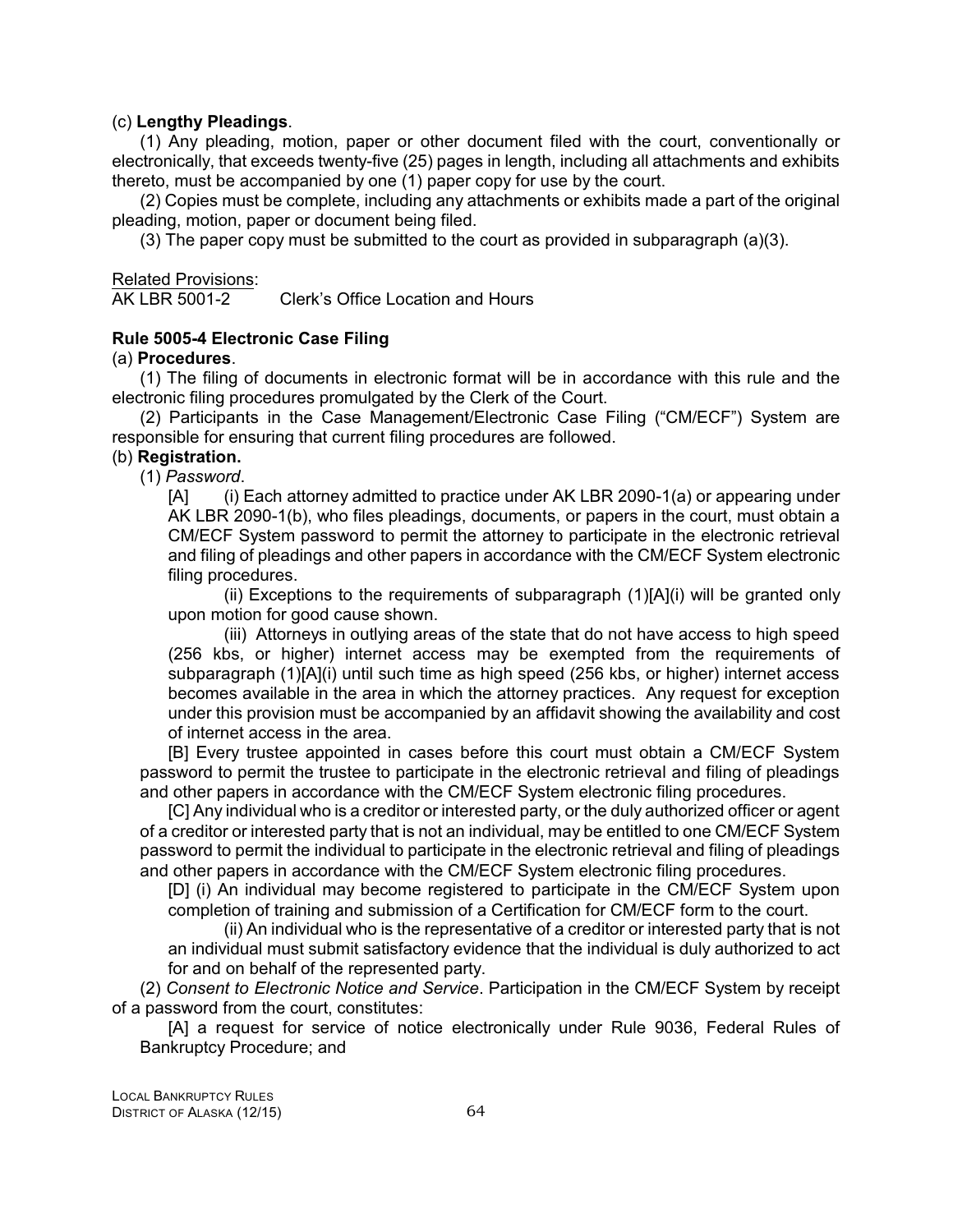[B] consent to receive notice and service by electronic means in each case in which a formal entry of appearance as a party or attorney for a party has been made.

(3) *Unauthorized Use of Passwords*.

[A] No registered participant may knowingly permit or cause to permit the participant's password to be utilized by anyone other than an authorized employee of the participant or the participant's firm.

[B] No person may knowingly utilize or cause another person to utilize the password of a registered participant unless the person is an authorized employee of the participant or the participant's firm.

(4) *Compromised Password*.

[A] Each registered participant in the CM/ECF System is responsible for maintaining the integrity of the participant's password.

[B] In the event a registered participant has reason to believe that the password issued to the participant has been compromised or otherwise may be subject to use by an unauthorized person, the participant must immediately:

(i) cancel the existing password and issue a new password; and

(ii) notify the Clerk of the Court in writing of the change.

(5) *Withdrawal*.

[A] (i) A registered participant may withdraw from participation in the CM/ECF System by providing the Clerk of Court with written notice of withdrawal.

(ii) A registered participant who is the representative of a creditor or interested party that is not an individual must, immediately upon termination of the individual's authority to act for or on behalf of the represented party, withdraw from participation and notify the Clerk of the Court with written notice of the withdrawal.

[B] Upon receipt of a written notice of withdrawal, the Office of the Clerk will immediately cancel the participant's password and delete the participant from any applicable electronic service list.

#### (c) **Signatures.**

(1) *Registered Participant*. The electronic filing of a petition, pleading, motion or other paper by a registered participant in the CM/ECF System constitutes the signature of that participant under Rule 9011, Federal Rules of Bankruptcy Procedure.

(2) *Debtors*.

[A] For all petitions, lists, schedules and statements requiring the signature of the debtor(s) that are filed electronically, a Declaration Re: Electronic Filing, AK LBF 37A or 37B, as applicable, must be prepared by the participant, bearing the original signatures of the debtor(s) and the attorney for debtor(s).

[B] The declaration constitutes the debtor(s) original signatures for filing purposes.

[C] The original declaration must be:

(i) signed before the petition is filed; and

(ii) filed conventionally with the Bankruptcy Court within fourteen (14) days of the date the petition is electronically filed.

(3) *Verified Documents.*

[A] Verified documents (affidavits or declarations under penalty of perjury as provided in 28 U.S.C. § 1746) are to be filed electronically.

 $[B]$  Except for documents covered by paragraphs  $(c)(1)$  and  $(c)(2)$ , the signature page of the verified document filed electronically must be an imaged (scanned) document bearing a digital copy of the original signature.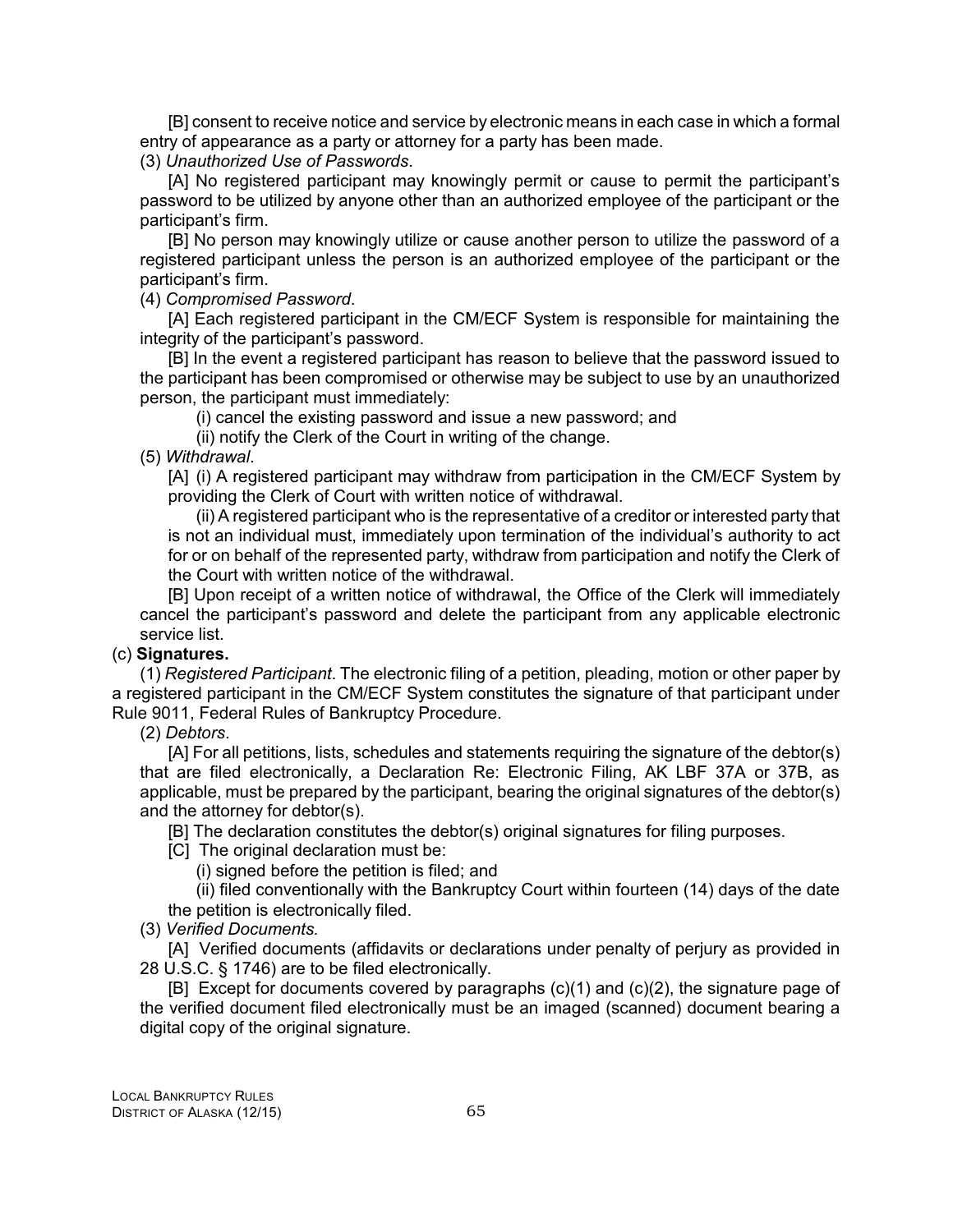(4) *Other Documents*. For documents not otherwise governed by this subsection, unless the pleading or paper being electronically filed is an imaged (scanned) document bearing a digital copy of the original signature, it must indicate that it has been signed by means of a signature designation: *e.g.,* "/s/ Jane Doe."

## (d) **Electronic Filing**.

#### (1) *Mandatory Electronic Filing*.

[A] Except as expressly otherwise provided in this Rule or in exceptional circumstances that prevent a participant from filing electronically, all petitions, motions, pleadings, memoranda of law, or other documents required to be filed with the court in connection with a case assigned to the CM/ECF System must be electronically filed by participants in the CM/ECF System.

[B] Parties and attorneys who are not participants in the CM/ECF System will continue to file all pleadings and papers conventionally.

(2) *Related Documents*. All documents must be filed separately, except that exhibits to a document must be filed as attachments to that document under the same docket number.

[A] Where documents related to a motion or other pleading are being filed concurrently with the motion or other pleading, *e.g.*, a motion, memorandum of law and a supporting affidavit, the related documents must be filed separately and shown as being a document related to the motion or other pleading.

[B] If documents being submitted electronically have lengthy exhibits, the filing of relevant excerpts of the exhibits is preferred and permitted without prejudice to the right of any party to file additional excerpts or the complete exhibit with the court at any time.

(3) *Emergency Motions*.

[A] Emergency motions, supporting pleadings and objections are to be filed electronically as provided in this rule.

[B] The party filing the motion must promptly advise the judge's law clerk or secretary of the filing telephonically.

(4) *Proposed Orders, Findings and Judgments*. Unless otherwise ordered by the court, participants in the CM/ECF System must submit all proposed orders, findings of fact and conclusions of law and judgments electronically, in accordance with the CM/ECF Administrative Procedures Guide.

(5) *Calendar Requests.* Unless otherwise ordered by the court, participants in the CM/ECF System must submit all Bankruptcy Court Calendar Requests, AK LBF 7, electronically, in accordance with the CM/ECF Administrative Procedures Guide.

# (e) **Service**.

(1) The filing party must serve the pleading or other paper being electronically filed upon all persons entitled to notice or service in accordance with otherwise applicable rules.

(2) Except as otherwise provided by these rules, if a person entitled to notice or service is a registered participant in the CM/ECF System in the case in which the pleading or other paper is being filed, service by electronic means of the Notice of Electronic Filing is deemed the equivalent of service of the pleading or other paper by first class mail, postage prepaid.

(3) Notwithstanding the foregoing, service of a summons and complaint in an adversary proceeding or an involuntary bankruptcy proceeding and a motion under Rule 9014 must continue to be made under Rule 7004, Federal Rules of Bankruptcy Procedure.

#### (f) **Docketing**.

(1) *Entry on Docket*. The electronic filing of a pleading or other paper in accordance with CM/ECF System Procedures constitutes entry of that pleading or other paper on the docket kept by the clerk under Rule 5003, Federal Rules of Bankruptcy Procedure.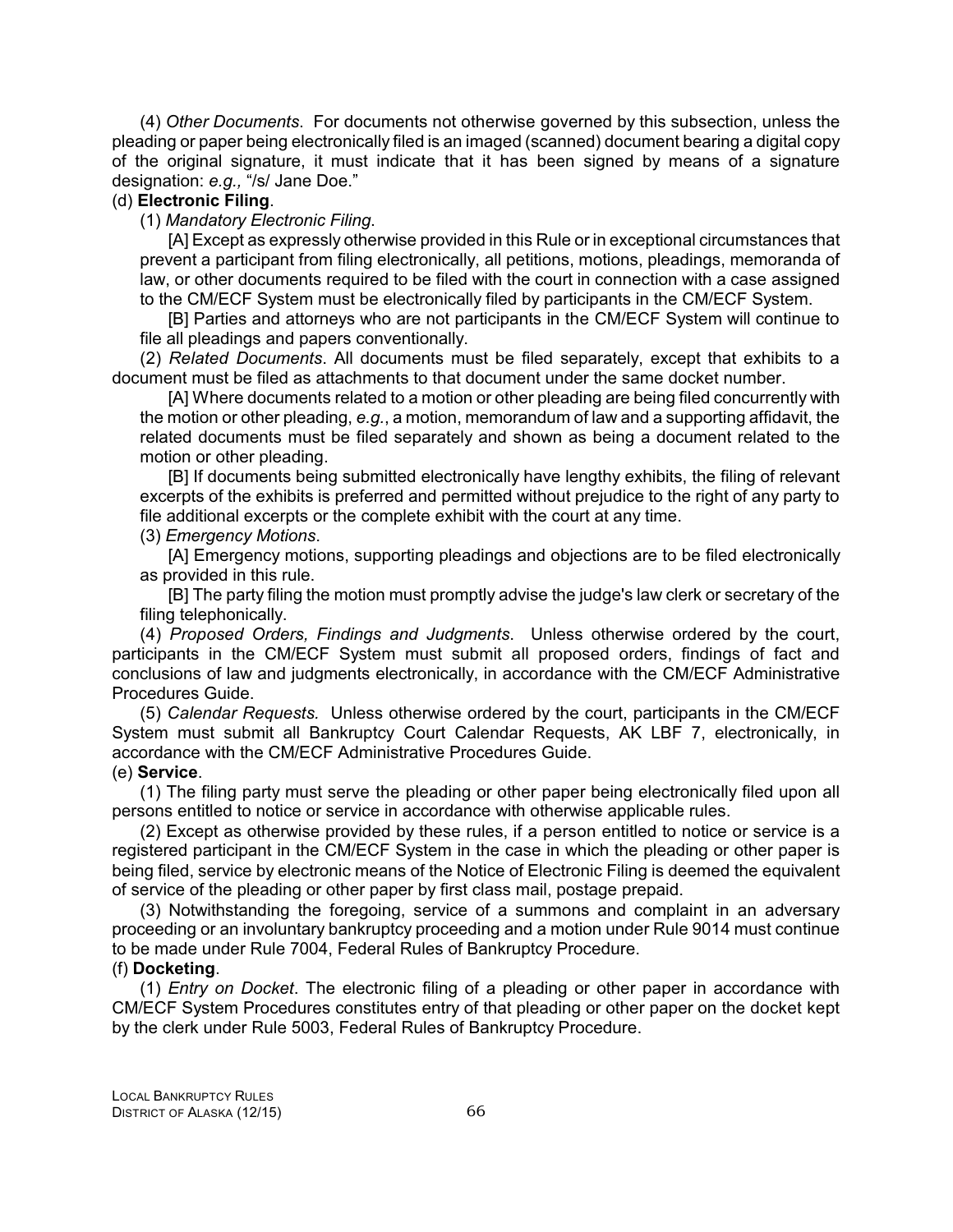(2) *Notice to Filing Party*. Whenever a pleading or other paper is filed electronically in accordance with CM/ECF System Procedures, the System will automatically generate a "Notice of Electronic Filing" by electronic means at the time of docketing.

(3) *Entry of Orders and Judgments*.

[A] The Office of the Clerk will enter all orders, decrees, judgments, and proceedings of the court in accordance with CM/ECF System Procedures, which constitutes entry of the order, decree, judgment, or proceeding on the docket kept by the clerk under Rule 9021, Federal Rules of Bankruptcy Procedure.

[B] On all orders submitted electronically, the Office of the Clerk will place the notation "FILED ON" on the first page of the order, and will insert the date that the order is " on the first page of the order, and will insert the date that the order is entered on the docket. The date so inserted will be the equivalent of the conventional "date filed" stamp for all purposes.

(4) *Titles*. The person electronically filing a pleading or other document is responsible for designating a title for the document by using one of the categories contained in the CM/ECF System.

(g) **Special Filing Requirements**. Electronic or conventional filing of the following documents is governed by the provisions of this subsection:

(1) *Documents to be Filed under Seal*.

[A] A motion to file document(s) under seal must be filed electronically, and a proposed order authorizing filing under seal must be submitted to the court in accordance with this rule.

[B] After the entry of an order authorizing documents to be filed under seal, the documents to be filed under seal must also be filed electronically, in accordance with the CM/ECF Administrative Procedures Guide.

(2) *Exhibits to Pleadings*.

[A] Wherever possible, documents being filed as exhibits, including but not limited to leases, notes, and the like, should be electronically imaged (*i.e.*, "scanned") and filed as part of the document referring to the exhibit using Portable Document Format (pdf).

[B] Exhibits that are not available in electronic form are to be filed conventionally, attached to a copy of the Notice of Electronic Filing for the electronically filed document to which the exhibit(s) relate.

(3) *Proofs of Claim*. [*Abrogated*]

(4) *Summons to be Issued by the Clerk.* Summonses to be issued by the Clerk may be submitted electronically, in the same manner as specified in subsection (d)(4) for proposed orders, findings and judgments, or may be submitted conventionally.

(5) *Trial and Hearing Exhibits*.

[A] Exhibit lists, to the extent that the filing thereof is otherwise required by applicable rules of bankruptcy procedure, are to be filed electronically.

[B] The actual exhibits are to be submitted conventionally as provided by otherwise applicable rules of bankruptcy procedure.

(6) *Transcripts*.

[A] Whenever possible, transcripts, or the relevant portions thereof, should be electronically imaged (*i.e.*, "scanned") and filed as part of the document referring to the transcript using Portable Document Format (pdf).

[B] Transcripts that are not available in electronic form are to be filed conventionally, attached to a copy of the Notice of Electronic Filing for the electronically filed document to which the transcript(s) relate.

(7) *Report of Balloting.* [*Abrogated*]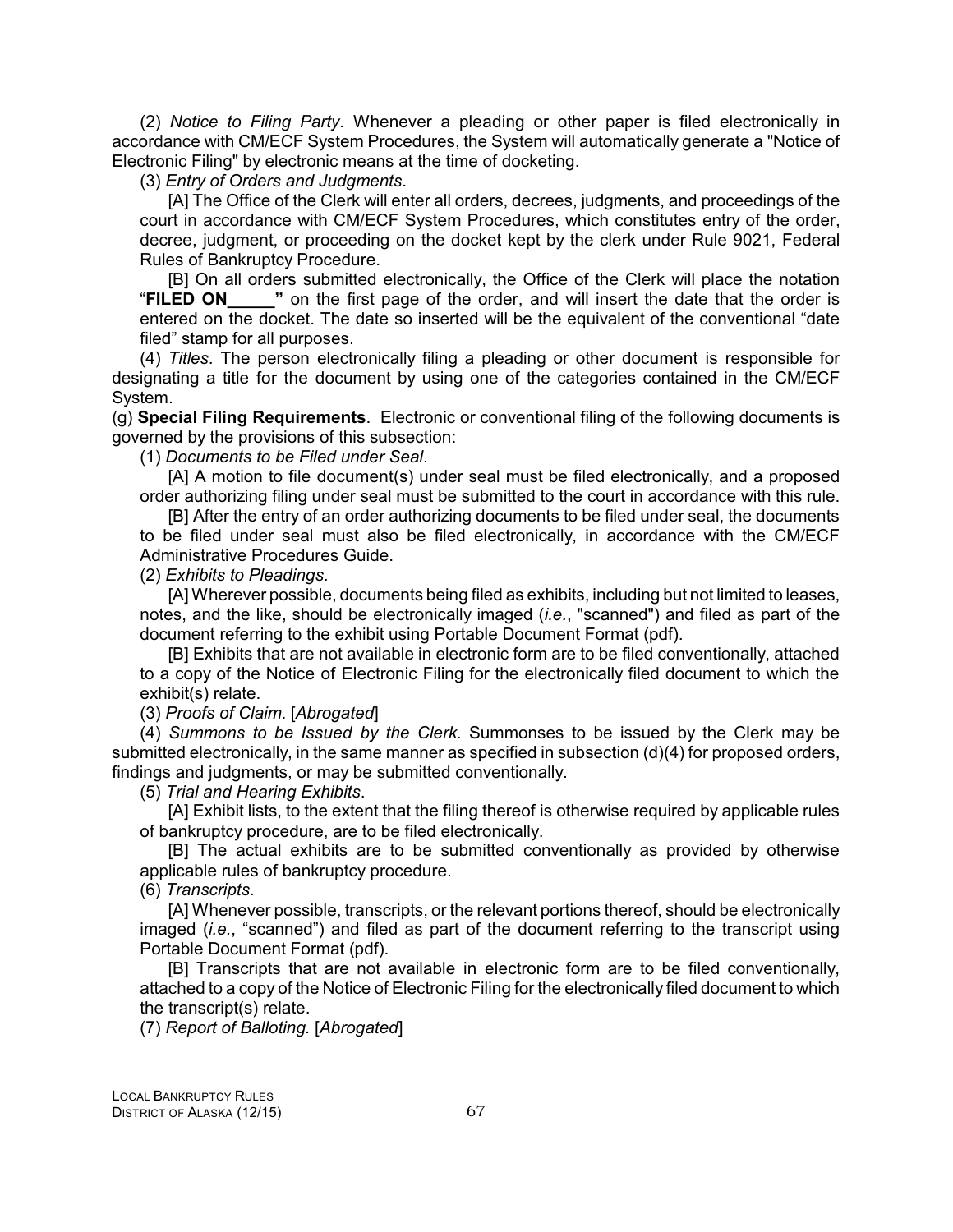(8) *Statement of Social Security Number*. The Statement of Social Security Number submitted in accordance with Rule 1007(f), Federal Rules of Bankruptcy Procedure, is to be submitted immediately after the electronic filing of a petition, in the same manner as specified in (d)(4) for proposed orders.

(9) *Service of Conventionally Filed Documents.* Pleadings or other documents filed conventionally under this subsection must be served in the manner provided for in, and on those parties entitled to notice in accordance with, the Federal Rules of Bankruptcy Procedure and Local Bankruptcy Rules except as otherwise provided by order of the court.

#### (h) **Fees.**

(1) Any required fee may be paid by authorized credit card as provided in the CM/ECF Administrative Procedures Guide.

(2) Unless other arrangements are made with the Clerk of Court, any required fee for a document filed electronically not paid as provided in paragraph (1) must be mailed to the Clerk of the Court not later than the next business day or hand delivered to the Clerk of the Court not later than the second business day next immediately following the filing.

(i) **Copies and Certified Copies.** Conventional copies and certified copies of electronically filed documents may be obtained at the Office of the Clerk, 605 West Fourth Avenue, Room 138, Anchorage, Alaska 99501-2296. A fee for copying and certification will be charged and collected in accordance with 28 U.S.C. § 1930.

## (j) **Technical Failures.**

(1) If a participant in the CM/ECF System is unable to transmit a time-critical document for electronic filing, due to technical failure of either the CM/ECF System or the participant's system, or due to internet congestion or internet service provider problems, the participant must promptly contact the Clerk of the Court and make arrangements for conventional filing of the document.

(2) Unless exceptional circumstances exist that prevent the document from being transmitted during regular business hours, as defined in AK LBR 5003-2(e), the participant must make every effort to transmit any time-critical document during regular business hours on the date the document is due.

#### (k) **Consequences for Noncompliance.**

(1) *Effect of Failure to Make Payment*.

[A] In the event of nonpayment of the fee for filing a petition, the petition may be dismissed by the court after a hearing on shortened time of not less than seven (7) days notice.

[B] In all other matters, if the required fee is not paid as provided in subsection (h), the motion or application for which the fee is required will be deemed withdrawn by the party making the motion or application and, except as may be otherwise ordered by the court for cause, no further proceedings on the motion or application will take place.

(i) Notice of the deemed withdrawal will be given electronically by the Clerk of the Court to all interested parties in the case who have requested notice by electronic means.

(ii) The party who filed the motion or application must, no later than two (2) business days thereafter, give notice of the deemed withdrawal to all parties in interest to whom notice of the motion or application was given.

(2) *Effect of Failure to Timely Execute or File Declaration Re: Electronic Filing.* In the event that a participant fails to obtain the signature on or timely file the Declaration Re: Electronic Filing, AK LBF 37A or AK LBF 37B, as applicable, as provided in paragraph (c)(2), the court may after a hearing on shortened time of not less than seven (7) days notice:

[A] Dismiss the petition; and/or

[B] impose on the participant such other sanctions as may be appropriate in the circumstances.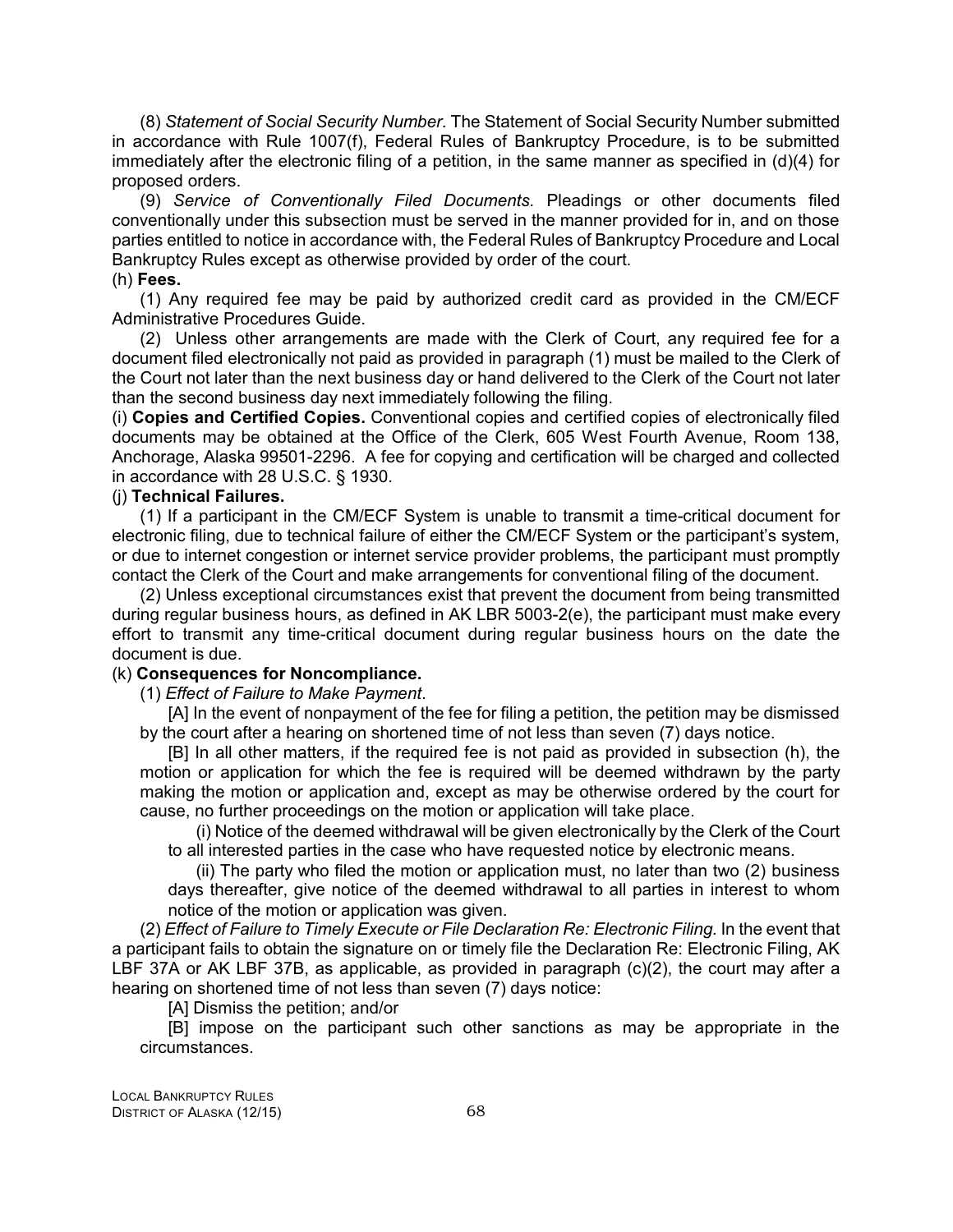(3) *Other Consequences.* In addition to the foregoing, any misuse of the CM/ECF System, or intentional noncompliance with its requirements, may result in revocation of the participant's login and password privileges and/or the imposition of sanctions as provided in District of Alaska Local Rule 1.3.

### **Related Provisions**:

| Fed. R. Bank. P. 1007 | Lists, Schedules, and Statements; Time Limits                   |
|-----------------------|-----------------------------------------------------------------|
| Fed. R. Bank. P. 5005 | Filing and Transmittal of Papers                                |
| Fed. R. Bank. P. 7005 | Service and Filing of Pleadings and Other Papers                |
| AK LBR 1002-1         | <b>Petitions</b>                                                |
| AK LBR 1005-1         | <b>Caption of Petitions</b>                                     |
| AK LBR 1007-1         | Matrix                                                          |
| AK LBR 1007-2         | Form of Schedules and Statements                                |
| AK LBR 1009-1         | Amendment of Schedules and Matrix                               |
| AK LBR 2002-1         | <b>Notices</b>                                                  |
| AK LBR 3002-1         | Claims                                                          |
| AK LBR 5005-2         | <b>Number of Copies</b>                                         |
| AK LBR 7005-1         | Electronic Service                                              |
| AK LBR 9004-1         | Form of Pleadings and Other Papers                              |
| AK LBR 9013-1         | Briefs; Memoranda                                               |
| AK LBR 9021-1         | Orders, Findings, Conclusions, Judgments                        |
| AK LBR 9036-1         | Request for Notice by Electronic Transmission                   |
| AK LBF 37A            | Declaration re: Electronic Filing (Individual)                  |
| AK LBF 37B            | Declaration re: Electronic Filing (Corporation/Partnership/LLC) |

# **Rule 5011-1 Withdrawal of Reference**

(a) **Filing** . A motion to withdraw the reference to the bankruptcy court must be filed with the clerk of the bankruptcy court.

### (b) **Service and Notice**.

- (1) A party filing a motion to withdraw the reference of the case in its entirety must:
	- [A] transmit the motion to the United States trustee;
		- [B] serve it on—
			- (i) the trustee,
			- (ii) debtor,
			- (iii) any committee appointed under the Code, and
			- (iv) any party having filed a request for special notice; and
		- [C] give notice of the motion to all parties in interest.

(2) A party filing a motion to withdraw the reference as to a proceeding but not the entire case, must:

[A] transmit the motion to the United States trustee; and

- [B]serve it on—
	- (i) the trustee,
	- (ii) debtor, and

(iii) any other party to the proceeding.

# (c) **Objection to Withdrawal of Reference**.

(1) A party objecting to the motion for withdrawal of reference may, within twenty-one (21) days of the date the motion is served or notice is mailed, whichever is later, file a written objection to withdrawal of the reference.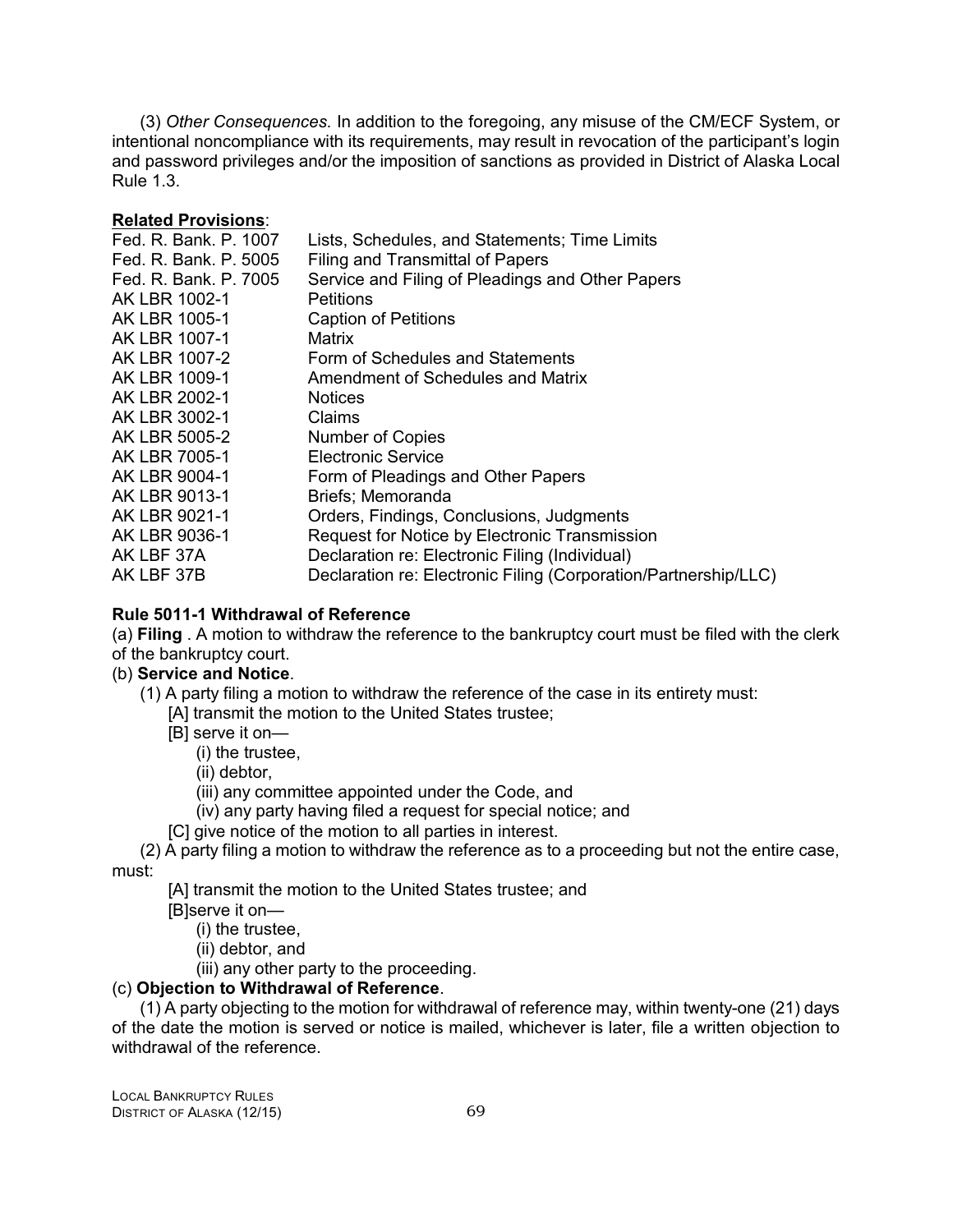- (2) A party filing an objection to the motion for withdrawal of the reference must:
	- [A] transmit it to the United States trustee; and

[B] serve it on the moving party and those entities upon whom the motion was served. (d) **Determination of Motion**. A motion for withdrawal of the reference is governed by Rule 9033, Federal Rules of Bankruptcy Procedure.

# **Related Provisions**:

| Procedures                                                         |
|--------------------------------------------------------------------|
| Withdrawal and Abstention from Hearing a Proceeding                |
| Review of Proposed Findings of Fact and Conclusions of Law in Non- |
| <b>Core Proceedings</b>                                            |
| <b>Notices</b>                                                     |
| Briefs: Memoranda                                                  |
| Notice of Application For Order                                    |
|                                                                    |

# **Rule 5071-1 Continuances**

Any party requesting the continuance of a trial, hearing or conference must:

(1) file a motion seeking the continuance at least three (3) business days prior to the scheduled trial, hearing or conference;

(2) advise the court of the affected party's response to the request or what attempts have been made to gain each party's consent; and

(3) [A] give telephonic notice to all affected parties of the—

- (i) date,
- (ii) time,
- (iii) location of, and
- (iv) reason for, the continued hearing; and

[B] file written confirmation of the notice with the clerk within two (2) business days of receiving the continuance from the court, but in any event, not later than the business day next immediately preceding the date of the hearing, trial, or conference to be continued.

# **Related Provisions**:

Fed. R. Bank. P. 9006(a) Time — Computation AK LBR 9075-1 Hearings; Trials

# **Rule 5074-1 Facsimile Filing**

(a) **Acceptance of Facsimile Pleadings**. A pleading, complaint or petition may be accepted as timely filed by transmission to the court facsimile machine on time critical matters under the following criteria:

(1) prior authorization must be received from one of the following court personnel: Judge, law clerk, clerk of court, or chief deputy;

(2) p cover sheet with a brief statement of time critical status;

(3) a fee as established by the clerk of court; and

(4) original pleading must be filed within seven (7) days of facsimile authorization, together with the required fees.

(b) **Service by Facsimile**. [*Abrogated*]

(c) **Notice**. A facsimile copy of any document filed with the clerk of court across the counter must be accompanied by a notice stating:

(1) that the document is a facsimile;

LOCAL BANKRUPTCY RULES DISTRICT OF ALASKA (12/15) 70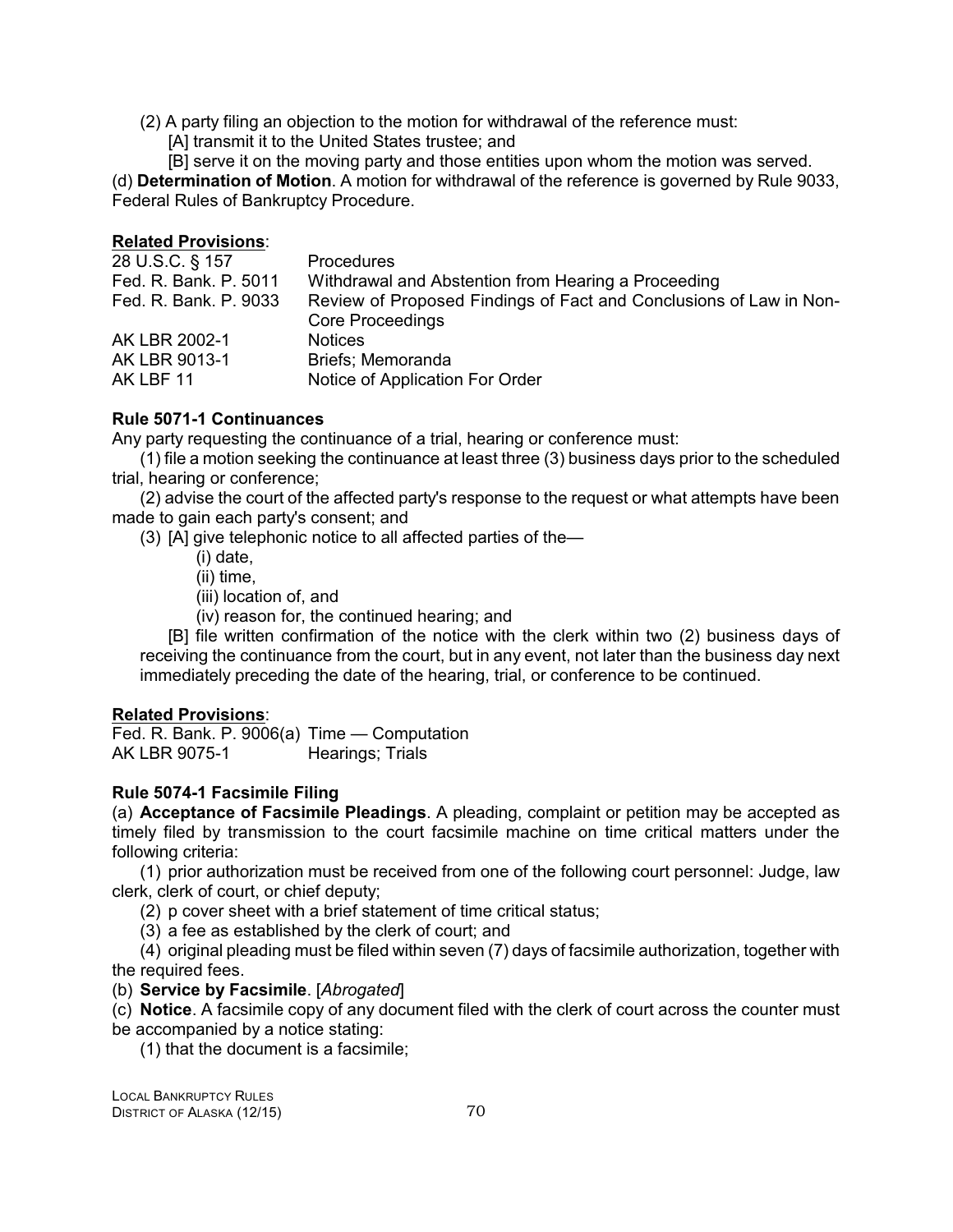(2) explaining why the original document cannot be filed; and

(3) indicating when the original will be filed with the court.

**(d) Petitions with Facsimile Signatures**. A petition bearing a facsimile signature of the debtor(s), filed with the Clerk of Court across the counter on a time critical basis, will be treated as a facsimile pleading subject to the fee provided in paragraph (a)(3).

### **Related Provisions**:

Fed. R. Bank. P. 9006(a) Time — Computation

# **Rule 5075-1 Delegation of Ministerial Orders and Notices**

(a) **Delegation**. The Clerk of the Court and those deputies as the Clerk may designate are authorized to sign and enter without further direction the following ministerial orders and notices:

(1) Orders and notices that establish meeting and hearing dates required or requested by a party in interest under the Code, including orders which fix the last dates for the filing of pleadings by parties in interest as to various matters, including objections to discharge and confirmations of plans, complaints to determine dischargeability of debts, and proofs of claim.

(2) Final decrees closing cases and discharging the trustees in all cases for which the trustee has reported that there is no estate to administer or for which an order has been entered by a Judge approving the final report and account of the trustee.

(3) All motions and applications in the clerk's office for issuing summonses, subpoenas, or other mesne process, for issuing final process to enforce and execute judgments, and for other proceedings which do not require allowance or order of the court, are grantable as a matter of course by the clerk; but the action of the clerk may be suspended or altered or rescinded by the court upon cause shown.

(4) *[Deleted]*

(5) Form notices concerning: the entry of an order for relief, the dismissal of a case, the revocation of the discharge of a debtor, the filing of amended schedules, conversion of the case, asset determination and the need to file proofs of claim, and form notice for fees due.

(6) Orders permitting the payment of filing fees in installments and fixing the number, amount, and date of payment of each installment.

(7) Orders on consent for the substitution of attorneys.

(8) Orders on consent satisfying a judgment.

(9) Orders entering default for failure to plead or otherwise defend (as provided in Rule 55(a), Federal Rules of Civil Procedure).

(10) Judgments by default in the circumstances and upon the proof specified in Rule 55(b)(1), Federal Rules of Civil Procedure, including an affidavit that the person against whom judgment is sought is not an infant or incompetent person, and an affidavit under the Soldiers' and Sailors' Civil Relief Act of 1940 (as amended) that the defendant is not in the armed forces.

(11) Routine orders authorizing the appointment of attorneys, accountants, and auctioneers in Chapter 7 cases, provided the allowance of compensation is left for later determination by the court, and provided the pleadings or application to employ do not indicate a potential conflict of interest.

(12) Orders substituting a transfer of a proof of claim for the original claimant pursuant to Bankruptcy Rule 3001(e)(2) upon notice to the original claimant of the filing of the evidence of transfer and a failure by the original claimant to object.

(13) Orders for compliance requiring timely filing of schedules and statements and Orders for compliance with filing requirements and notices of intent to dismiss for failure to comply.

(14) Discharge orders in Chapter 7 cases.

(b) **Service**. [*Abrogated*]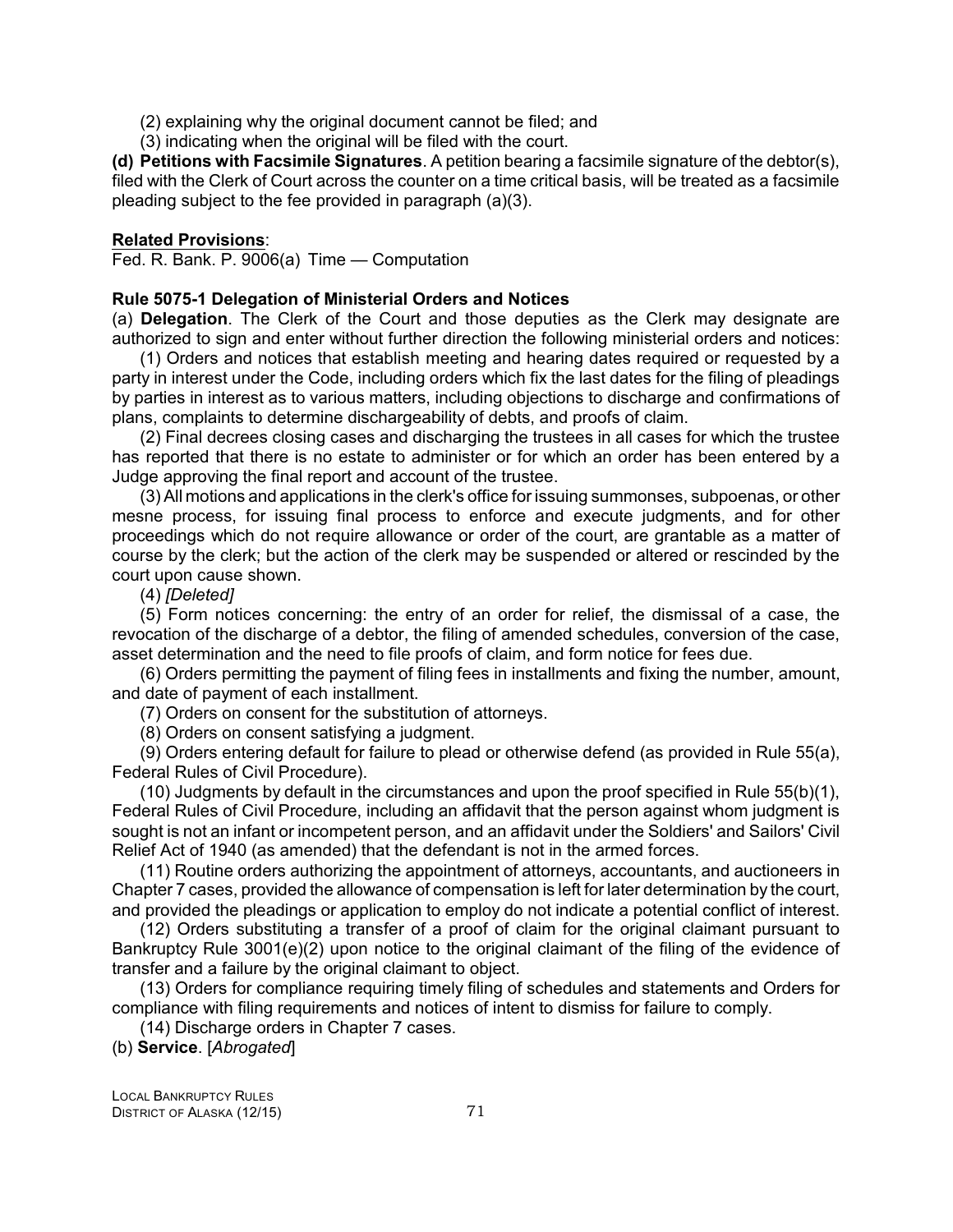**Related Provisions**:

Electronic Case Filing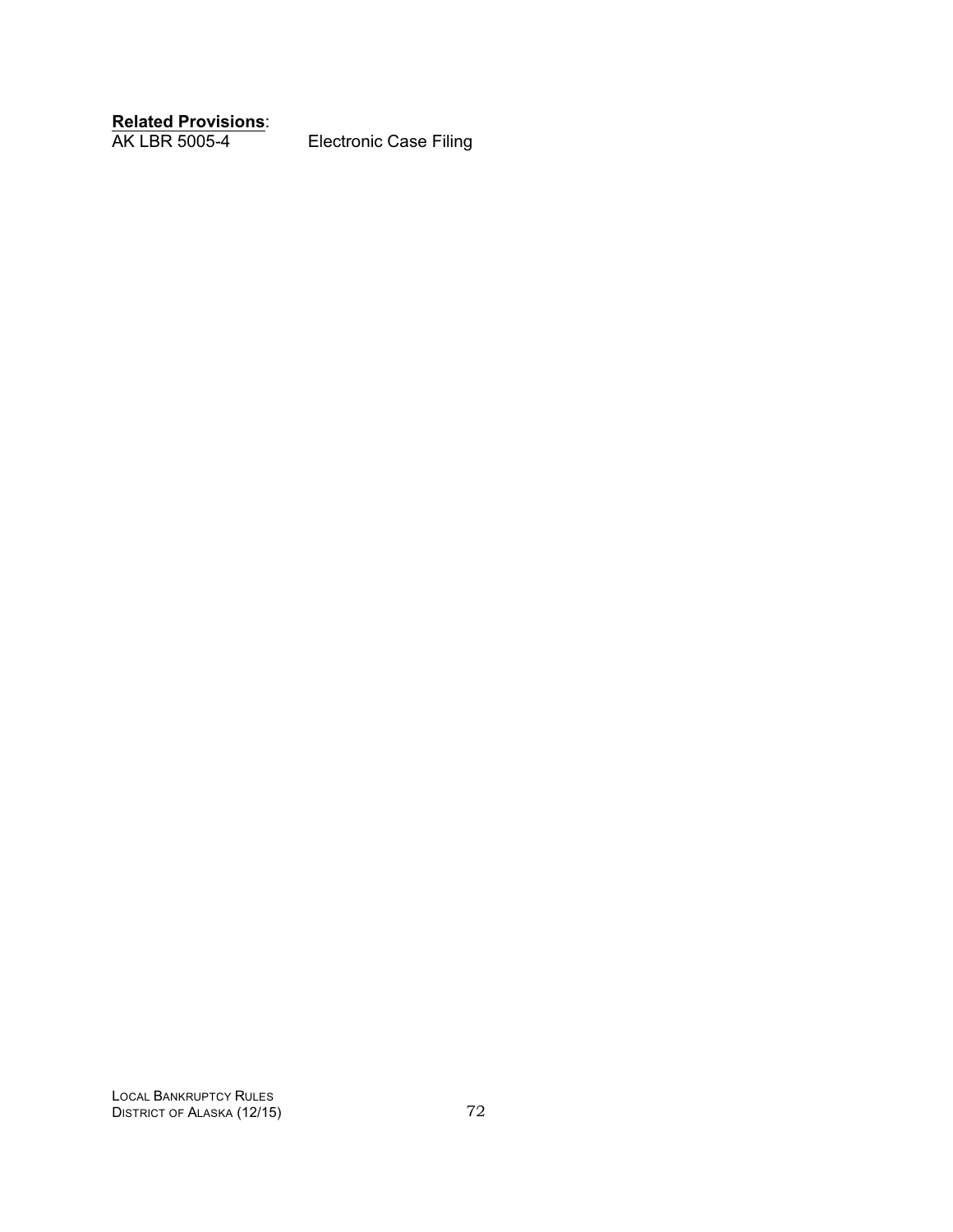### **PART VI — COLLECTION AND LIQUIDATION OF THE ESTATE**

### **Rule 6004-1 Sale of Estate Property**

(a) **Notice of Sale**.

(1) Other than a sale free and clear of interests, a sale under § 363(b) of the Code is initiated by notice under Rules 2002(a)(2) and 6004, Federal Rules of Bankruptcy Procedure.

(2) The notice must include:

[A] the terms of the sale;

[B] name of the purchaser;

[C] relationship, if any, of the purchaser to the debtor or trustee;

[D] the fair market value of the property;

[E] the anticipated professional fees and expenses related to the sale;

[F] indicate whether the sale includes personally identifying data; and

[F] in a chapter 11 case, whether or not the assets proposed to be sold comprise a major part of debtor's estate or if their sale will affect debtor's ability to continue operating as a going concern.

### (b) **Sale Free and Clear of Interests** .

(1) A motion for authority to sell property free and clear of liens or other interests is governed by Rule 9014, Federal Rules of Bankruptcy Procedure and must be served on the parties who have liens or other interests in the property to be sold.

(2) Unless waived by the court, a hearing must be held before a sale free and clear of liens or encumbrances is granted, even if no objections are filed in response to the notice.

(3) In addition to the information required under subdivision (a), the notice must include:

[A] the date of the hearing on the motion:

[B] the time within which objections may be filed;

[C] notice that the property is to be sold free and clear of liens or encumbrances;

[D] the amount of each lien or encumbrance claimed against the property;

[E] the sub-paragraph of § 363(f) of the Code under which the sale is authorized; and

[F] if the proceeds of the sale appear to be insufficient to pay all the liens and encumbrances claimed against the property, then the notice must further state—

(i) the liens and encumbrances that may not be paid from the sale proceeds, and

(ii) the necessity for the sale.

(4) Unless otherwise provided in the notice, all interests in property sold free and clear of liens and encumbrances attach to the proceeds of sale.

(c) **Mandatory Discovery Exchange**. Not later than fourteen (14) days after service of any objection to the sale of property, the parties must comply with the requirements of Rule 26(a), Federal Rules of Civil Procedure.

### (d) **Handling Proceeds**.

(1) Unless the liquidation proceeds are remitted to the case trustee, if one is appointed, at the time of the sale, the auctioneer must deposit all liquidation proceeds in a trust account at a depository approved by the United States trustee.

(2) All liquidation proceeds must be remitted to the case trustee within fourteen (14) days after the sale.

(e) **Report of Sale**. Within thirty (30) days after a sale, auctioneers must submit a report of sale required by Rule 6004, Federal Rules of Bankruptcy Procedure to the trustee. The report of sale must include:

(1) the date of the sale;

(2) the price obtained for each item sold together with:

LOCAL BANKRUPTCY RULES DISTRICT OF ALASKA (12/15) 73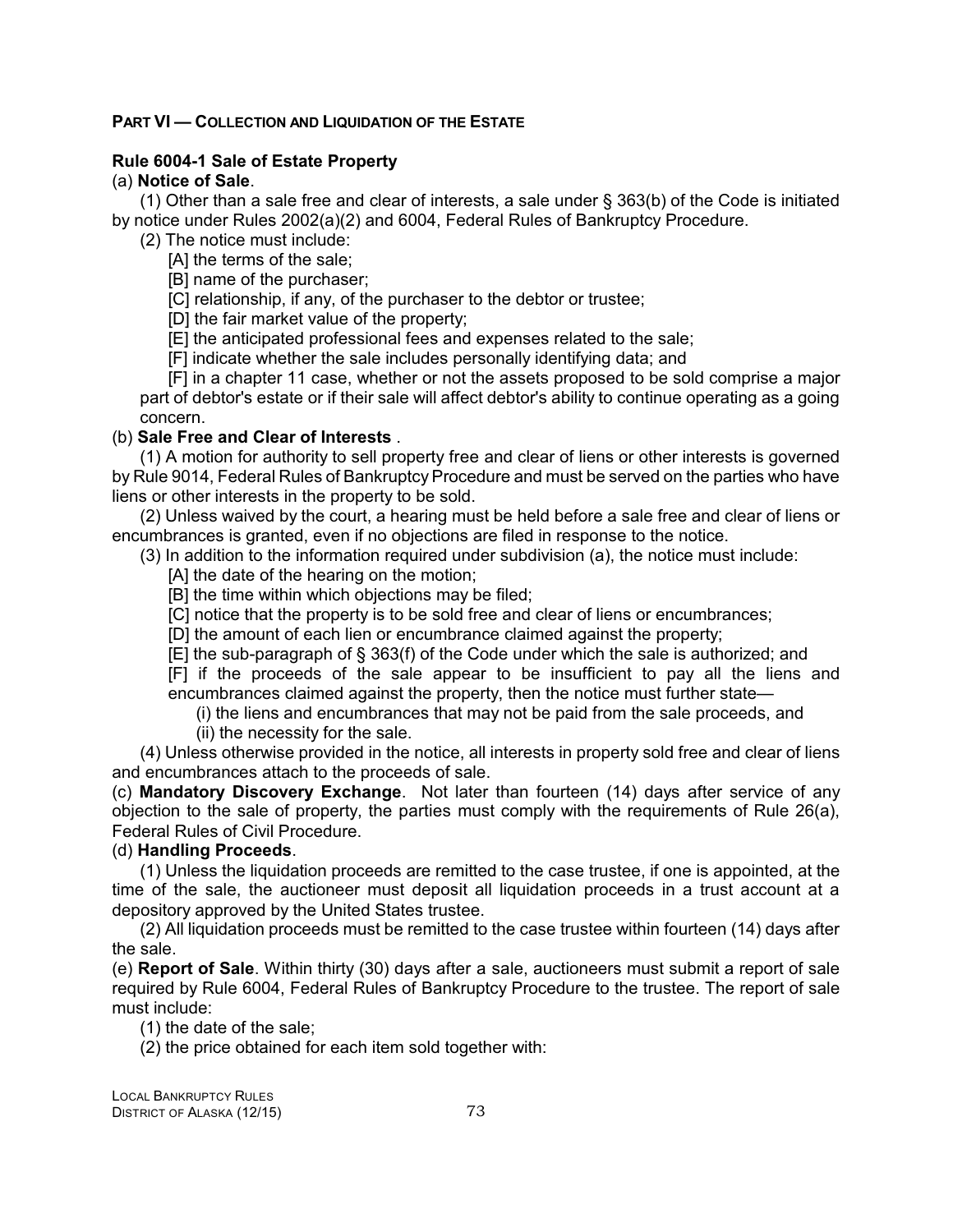[A] the name and address of each purchaser in the case of an auction; or

[B] cash register tapes or appropriate documentation in the case of other types of sales;

(3) the total amount of funds received and the amount transferred to the trustee;

(4) the compensation and expenses sought by the auctioneer [expense requests must be documented by appropriate receipts or explanation];

(5) a statement that the auctioneer or insider did not directly or indirectly acquire an interest in any of the estate property sold; and

(6) an explanation and sample of advertising efforts.

(f) **Bond**. An auctioneer must file a bond with the United States trustee that meets the requirements of the United States trustee.

### **(g) Section 506(b) Claims.**

(1) Unless the claim was previously noticed to the parties in interest in connection with the notice of the proposed sale of the property, a creditor having or claiming to have an interest in the property to be sold who claims post-petition fees, costs or charges under §506(b) of the Code, must, not later than thirty (30) days after the order approving the sale is entered:

[A] file with the court an application for allowance of the claim, setting forth the amount of post-petition fees, costs, and charges claimed to be due;

[B] transmit the application to the United States trustee, and

[C] serve it on—

(i) the debtor or trustee, if one has been appointed,

(ii) any committee appointed in the case or, if no committee has been appointed, the five (5) largest unsecured creditors, and

(iii) any party having or claiming to have an interest in the property being sold.

(2) A party objecting to the application for allowance of post-petition fees, costs and charges may serve and file an objection, in writing, not later than fourteen (14) days after service of the application.

(3) If no objection is filed as specified in paragraph (g) (2), the application for allowance will be deemed allowed or approved without further order of the court.

### **Related Provisions**:

| Consumer privacy ombudsman                                             |
|------------------------------------------------------------------------|
| Money of estates                                                       |
| Use, sale or lease of property                                         |
| General Provisions Governing Discovery; Duty of Disclosure             |
| Fed. R. Bank. P. 2002(a) Twenty-one Day Notices to Parties in Interest |
| <b>Employment of Professional Persons</b>                              |
| Compensation for Services Rendered and Reimbursement of Expenses       |
| Use, Sale or Lease of Property                                         |
| <b>Contested Matters</b>                                               |
| <b>Funds of the Estate</b>                                             |
| Property in Need of Attention or Protection                            |
| <b>Discovery and Depositions</b>                                       |
| Briefs; Memoranda                                                      |
| <b>Contested Matters</b>                                               |
| Hearings; Trials                                                       |
| Notice of Proposed Sale of Property                                    |
| Notice of Proposed Sale, Use or Lease of Property                      |
|                                                                        |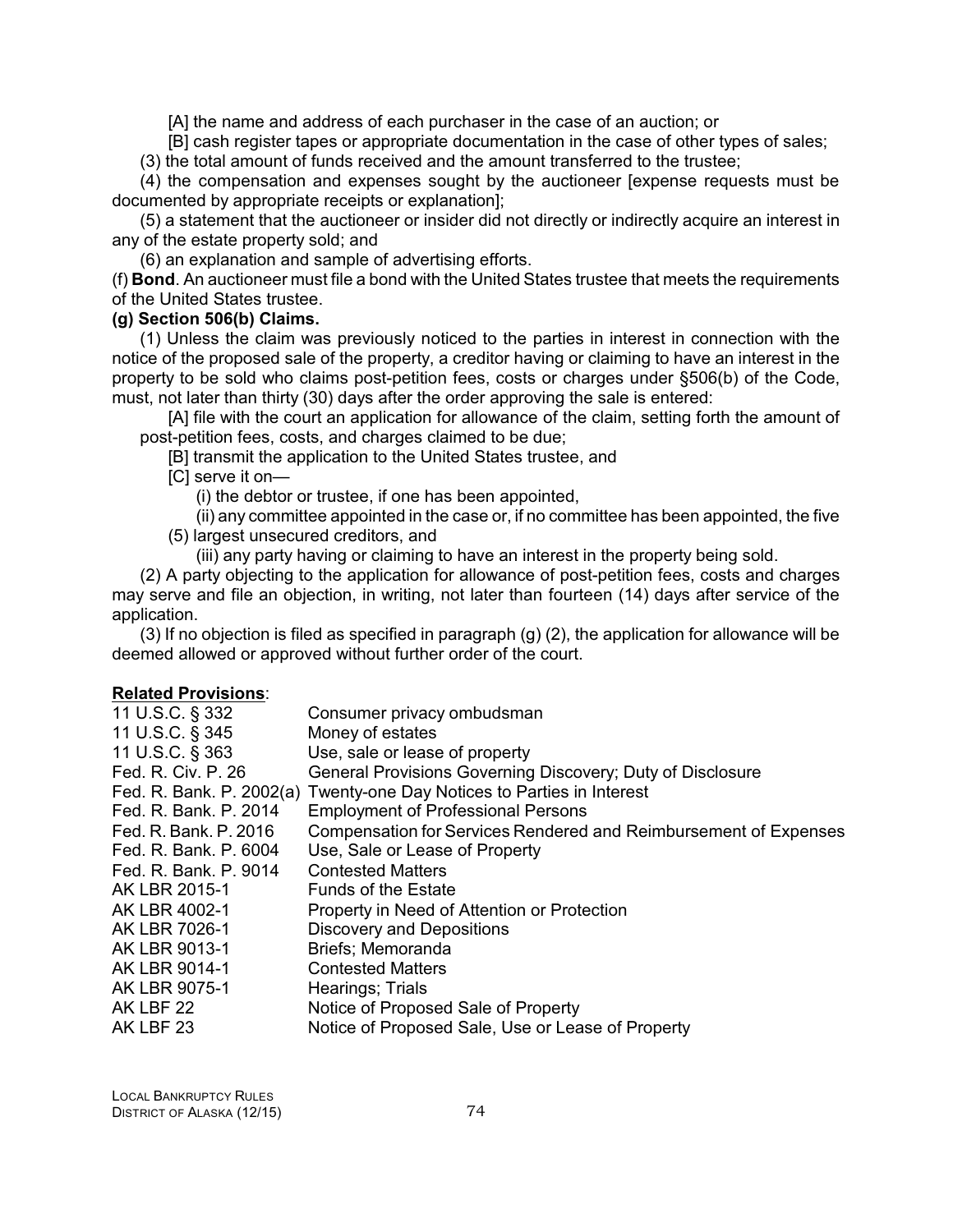# **Rule 6006-1 Notice of Motion to Assume, Reject or Assign Executory Contracts or Unexpired Leases**

# (a) **Service of Notice**.

(1) Twenty-one (21) days notice of a motion by a party in interest requesting that the court direct the trustee or debtor in possession to assume or reject an executory contract or unexpired lease, or a notice of a motion by the trustee or debtor-in-possession to assume, reject or assign an executory contract or unexpired lease, must be served on:

[A] all parties to the lease or contract;

[B] all parties who hold or claim any interest in the lease or contract;

[C] the debtor;

[D] the trustee;

[E] any committee appointed under the Code;

[F] any attorney or creditor who has filed an appearance or demand for notice; and

[G] transmitted to the United States trustee in chapter 11 cases.

(2) If an insider has interests or obligations described in paragraph (b)(2), notice must be given to all parties on the master mailing list.

# (b) **Contents of Notice**.

(1) Notice of the motion must include a brief summary of the significant terms of the contract or lease, and assignment, if any.

(2) Notice of the motion must disclose whether any insider—

[A] is a party to the lease or contract or has any other interest in the lease or contract;

[B] has any obligations arising under the lease or contract, whether contingent, liquidated or unliquidated, fixed, or otherwise; and

[C] the nature of the insider's interests and obligations.

- (3) If assumption is desired and the contract or lease is in default, the notice must specify:
	- [A] the manner in which the default will be cured;
	- [B] compensation for damages provided; and
	- [C] adequate assurance of future performance provided.

(c) **Mandatory Discovery Exchange**. Not later than fourteen (14) days after any objection to the motion to assume, reject or assign an executory contract or unexpired lease is filed, the parties will comply with the requirements of Rule 26(a), Federal Rules of Civil Procedure.

### **Related Provisions**:

| 11 U.S.C. § 365          | <b>Executory Contracts and Unexpired Leases</b>                                                            |
|--------------------------|------------------------------------------------------------------------------------------------------------|
| 11 U.S.C. § 1113(d)(1)   | Rejection of Collective Bargaining Agreements                                                              |
| Fed. R. Civ. P. 26       | General Provisions Governing Discovery; Duty of Disclosure                                                 |
| Fed. R. Bank. P. 2002(a) | Twenty-one-Day Notices to Parties in Interest                                                              |
| Fed. R. Bank. P. 6006    | Assumption, Rejection, and Assignment of Executory Contracts                                               |
| AK LBR 9013-1            | Briefs; Memoranda                                                                                          |
| AK LBR 9075-1            | Hearings; Trials                                                                                           |
| <b>AK LBF 25-1</b>       | Notice of Motion to (Assume/Reject) Executory Contract or<br><b>Unexpired Lease</b>                        |
| <b>AKLBF 25-2</b>        | Notice of Motion to Compel (Trustee/Debtor in Posession) to<br>(Assume/Reject) Executory Contract or Lease |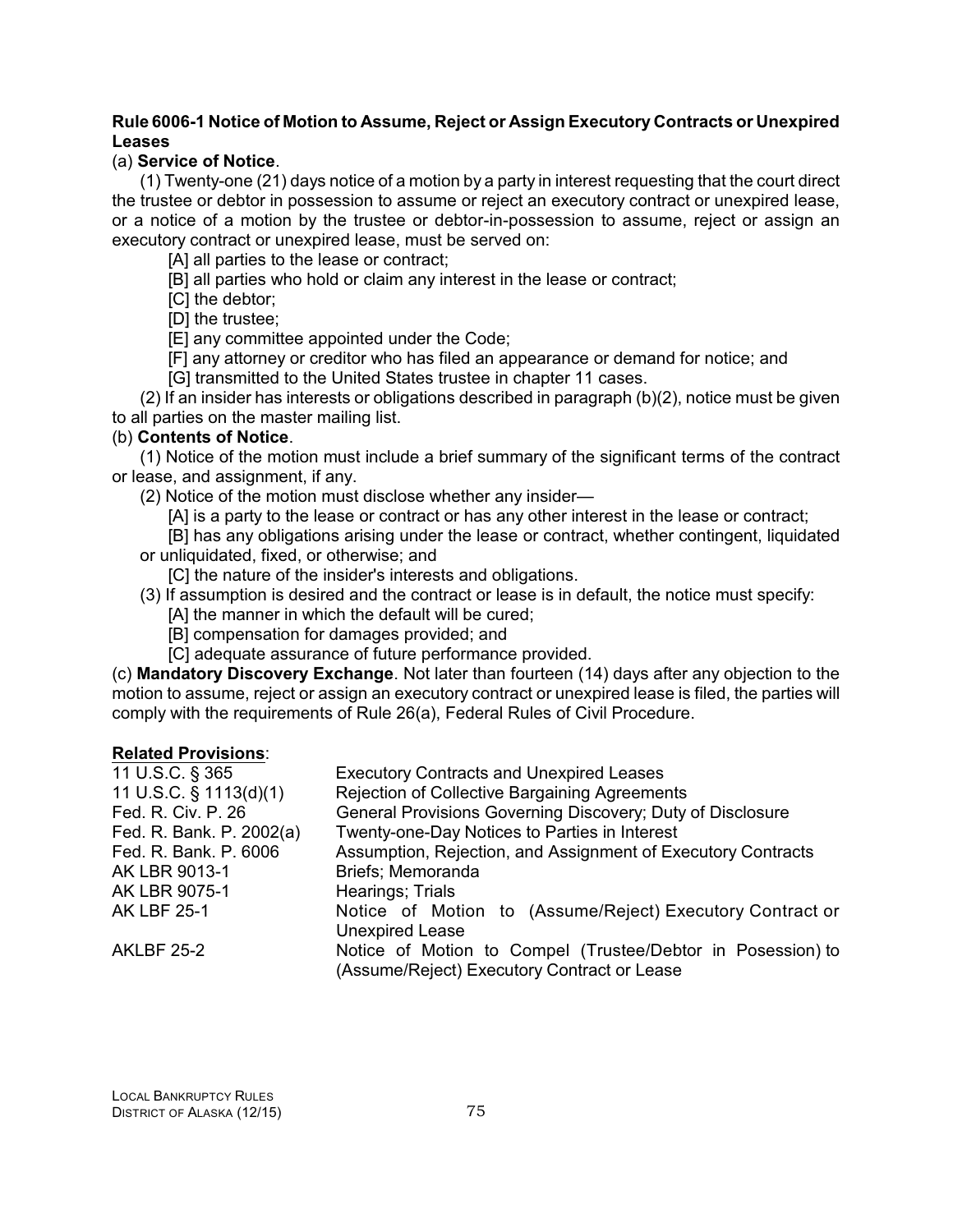# **Rule 6007-1 Abandonment of Property of the Estate**

(a) **Notice Period**. A motion to abandon specific property brought by a party in interest, or a notice of proposed abandonment brought by a trustee or debtor in possession, must provide a fourteen- (14-) day notice period and be served on all parties on the master mailing list, unless the court orders otherwise.

(b) **Content of Notice**. The notice must include:

- (1) A description of the property or interest involved;
- (2) The fair market value of the property or interest; and
- (3) A description of any encumbrances against the property or interest.

(c) **Unscheduled Property**. Any property not scheduled under § 521(1) of the Code or otherwise administered at the time of the closing of a case is not abandoned to the debtor or administered for purposes of § 350 of the Code.

# **Related Provisions**:

| 11 U.S.C. § 554       | Abandonment of Property of the Estate  |
|-----------------------|----------------------------------------|
| Fed. R. Bank. P. 6007 | Abandonment or Disposition of Property |
| AK LBR 9013-1         | Briefs: Memoranda                      |
| AK LBR 9075-1         | Hearings; Trials                       |

# **Rule 6008-1 Redemption of Property in Chapter 7 Cases**

(a) **General**. Approval of redemption agreements under § 722 of the Code is by motion filed by the debtor and governed by Rule 9013, Federal Rules of Bankruptcy Procedure.

(b) **Motion**. A motion for approval of a redemption agreement must contain the following:

- (1) a complete description of the article to be redeemed;
- (2) have attached—

[A] a copy of the security agreement, and

[B] evidence of perfection of the security interest, if perfection is required under otherwise applicable law;

(3) the redemption price;

(4) [A] fair market value of the property to be redeemed, and

[B] method by which the fair market value was determined; and

(5) if the fair market value of the property exceeds the redemption price, a certification that the excess of the fair market value over the redemption price is exempt under § 522 of the Code. (c) **Service of the Motion**. The motion must be:

- (1) transmitted to the United States trustee; and
- (2) served on—
	- [A] the trustee, and

[B] any creditor affected by the redemption.

# (d) **Objection**.

(1) An objection to a motion to redeem property must be served and filed not later than twentyone (21) days after the motion is transmitted and served as provided in subsection (c).

(2) If an objection is filed, either party may submit a Bankruptcy Court Calendar Request form (AK LBF 7) as provided in AK LBR 9075-1(c).

(3) Except as provided in subsection (e), if no objection is served and filed within the time provided in paragraph (1), the motion will be deemed approved without further order of the court. (e) **Hearing**.

(1) *Represented Debtor*. Unless otherwise ordered by the court, if the debtor is represented by counsel, in the absence of an objection to the motion, no hearing on the motion is required.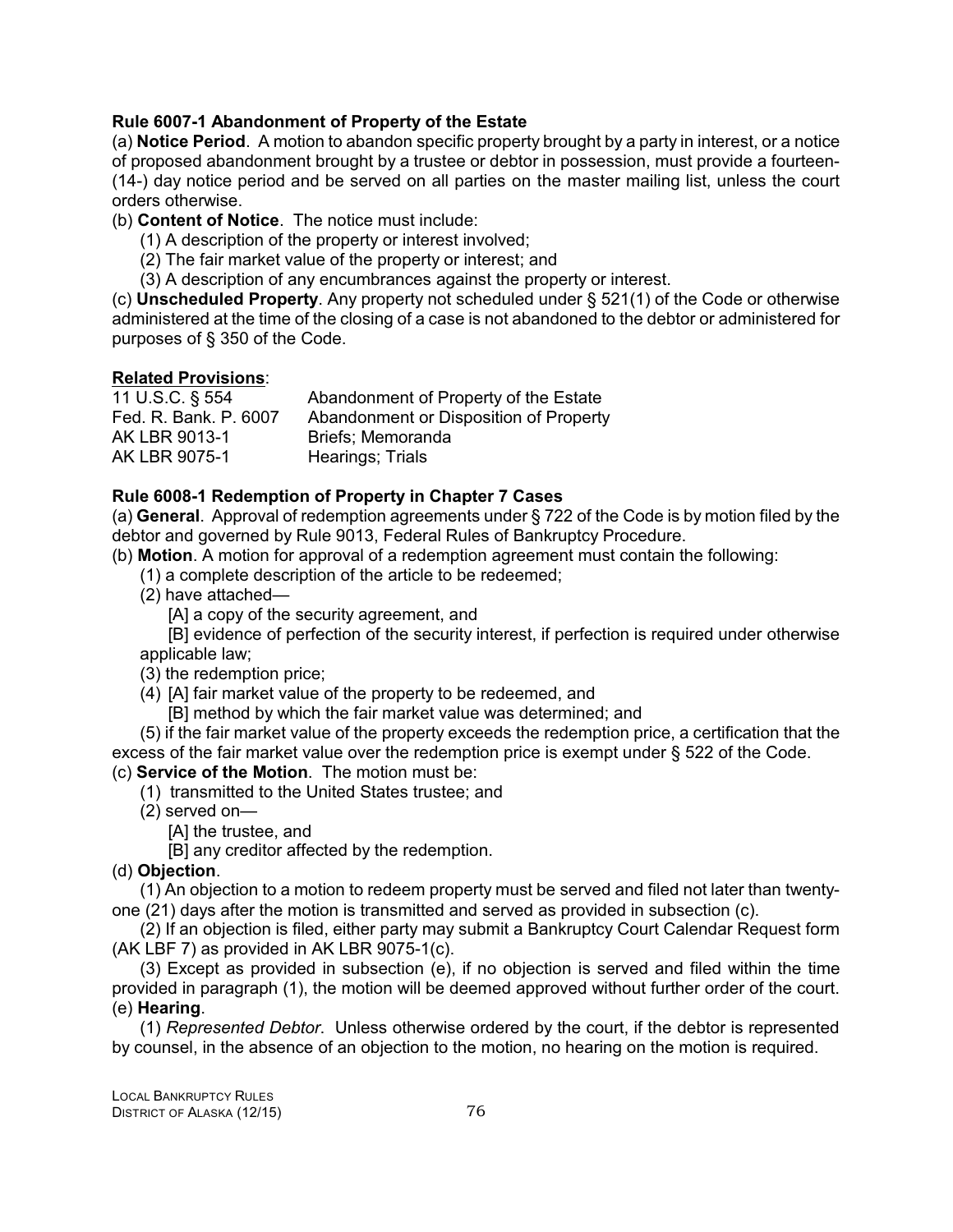(2) *Unrepresented Debtor*. In a case in which the debtor is not represented by counsel, the party filing the motion must, at the same time the motion is filed, submit a Bankruptcy Court Calendar Request form (AK LBF 7) as provided in AK LBR 9075-1(c).

# **Related Provisions**:

| Redemption                               |
|------------------------------------------|
| Redemption of Property From Lien or Sale |
| <b>Motions: Form and Service</b>         |
| Briefs: Memoranda                        |
| Hearings; Trials                         |
| <b>Bankruptcy Court Calendar Request</b> |
|                                          |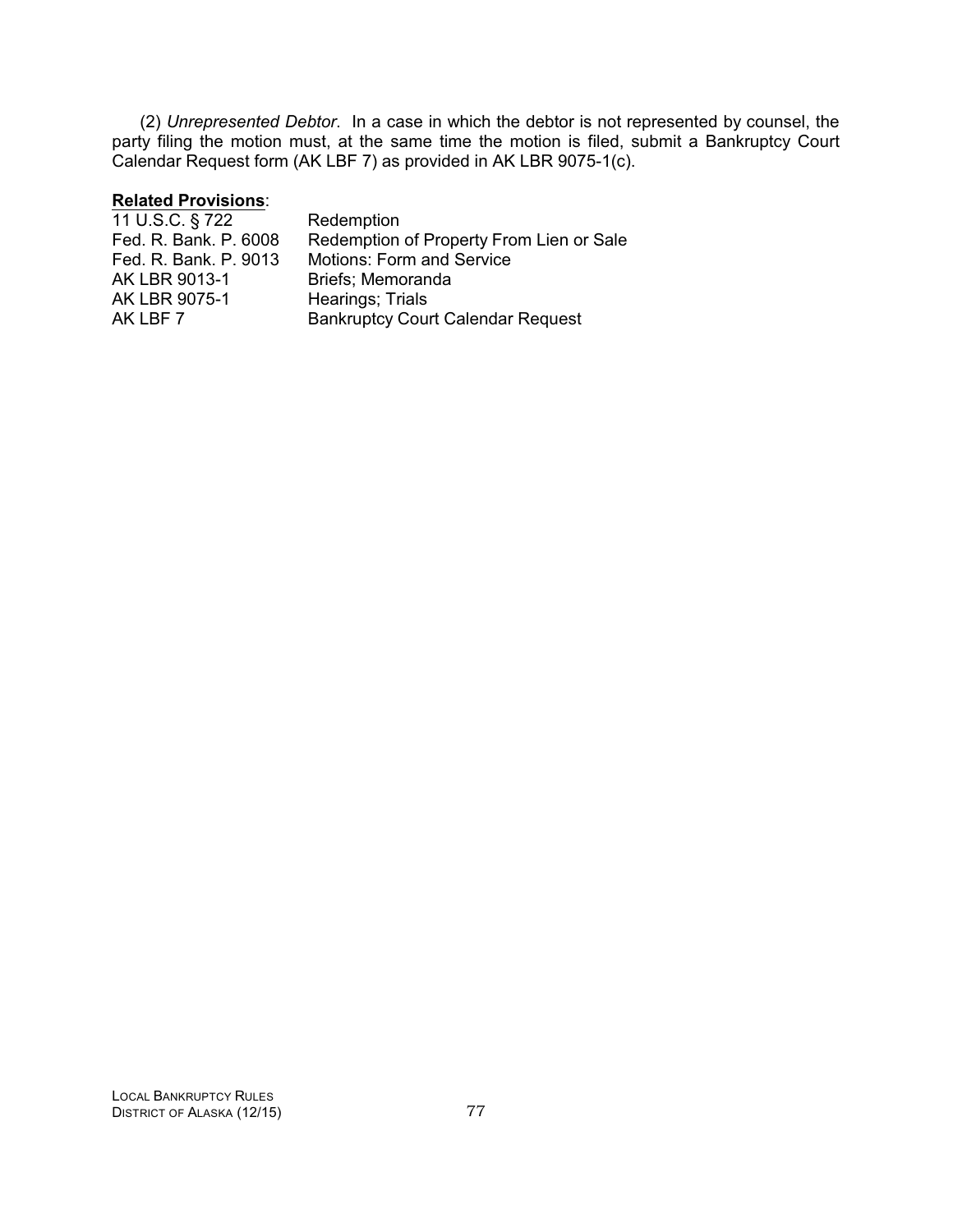# **PART VII — ADVERSARY PROCEEDINGS**

### **Rule 7001-1 Local District Rules Adopted in Adversary Proceedings**

In addition to the rules adopted in Rule 1001-1(f), District Alaska Local Rules 7.1 [except 7.1(i), (j)], 15.1, and 41.1 apply to adversary proceedings under Rule 7001, Federal Rules of Bankruptcy Procedure.

### **Related Provisions**:

| 28 U.S.C. § 1930(b)         | Fees                                          |
|-----------------------------|-----------------------------------------------|
| Fed. R. Bank, P. 7001       | Scope of Rules of Part VII                    |
| Fed. R. Bank. P. 7004(b)(9) | Service by First Class Mail Upon Debtor       |
| Fed. R. Bank. P. 7004(f)    | <b>Summons: Time Limit for Service</b>        |
| Fed. R. Bank, P. 7010       | Form of Pleadings                             |
| Fed. R. Bank. P. 9025       | <b>Security: Proceedings Against Sureties</b> |
| <b>D.AK LR 7.1</b>          | <b>Motion Practice</b>                        |
| <b>D.AK LR 15.1</b>         | Motions to Amend                              |
| D.AK LR 41.1                | Dismissal of Actions                          |
| AK LBR 1001-1(f)            | U.S. District Court Rules Adopted             |
| AK LBR 7003-1               | <b>Commencement of Action</b>                 |
| AK LBR 7026-1               | Discovery and Depositions                     |
| AK LBR 9004-2               | Form of Pleadings and Other Papers            |
| AK LBR 9015-1               | <b>Jury Trials</b>                            |

### **Rule 7003-1 Commencement Of Action**

An adversary complaint must be accompanied by:

- (1) a Bankruptcy Cover Sheet;
- (2) a completed summons for each named defendant; and
- (3) filing fee, if required.

### **Related Provisions**:

| Fed. R. Bank. P. 7003 | Commencement of an Adversary Proceeding                              |
|-----------------------|----------------------------------------------------------------------|
| Fed. R. Bank. P. 7004 | Process; Service of Summons, Complaint                               |
| AK LBR 5005-4         | <b>Electronic Filing</b>                                             |
| AK LBR 7001-1         | <b>Adversary Proceedings</b>                                         |
| Admin. Form B250A     | Summons in an Adversary Proceeding                                   |
| Admin. Form B250B     | Summons and Notice of Pretrial Conference in an Adversary Proceeding |
| Admin. Form B250C     | Summons and Notice of Trial in an Adversary Proceeding               |
| Admin. Form B250D     | <b>Third-Party Summons</b>                                           |
| Admin. Form B250E     | Summons to Debtor in Involuntary Case                                |
|                       |                                                                      |

### **Rule 7005-1 Electronic Service**

### (a) **Method for Signifying Consent**.

(1) Consent to service by electronic transmission is given by filing with the court and serving on the adverse party(ies) notice that substantially complies with the appropriate version of AK LBF 32. (2) The consent to service by electronic transmission should indicate:

[A] the method of electronic service acceptable;

[B] whether the party consents to service by facsimile of pleadings and documents in excess of twenty-five (25) pages;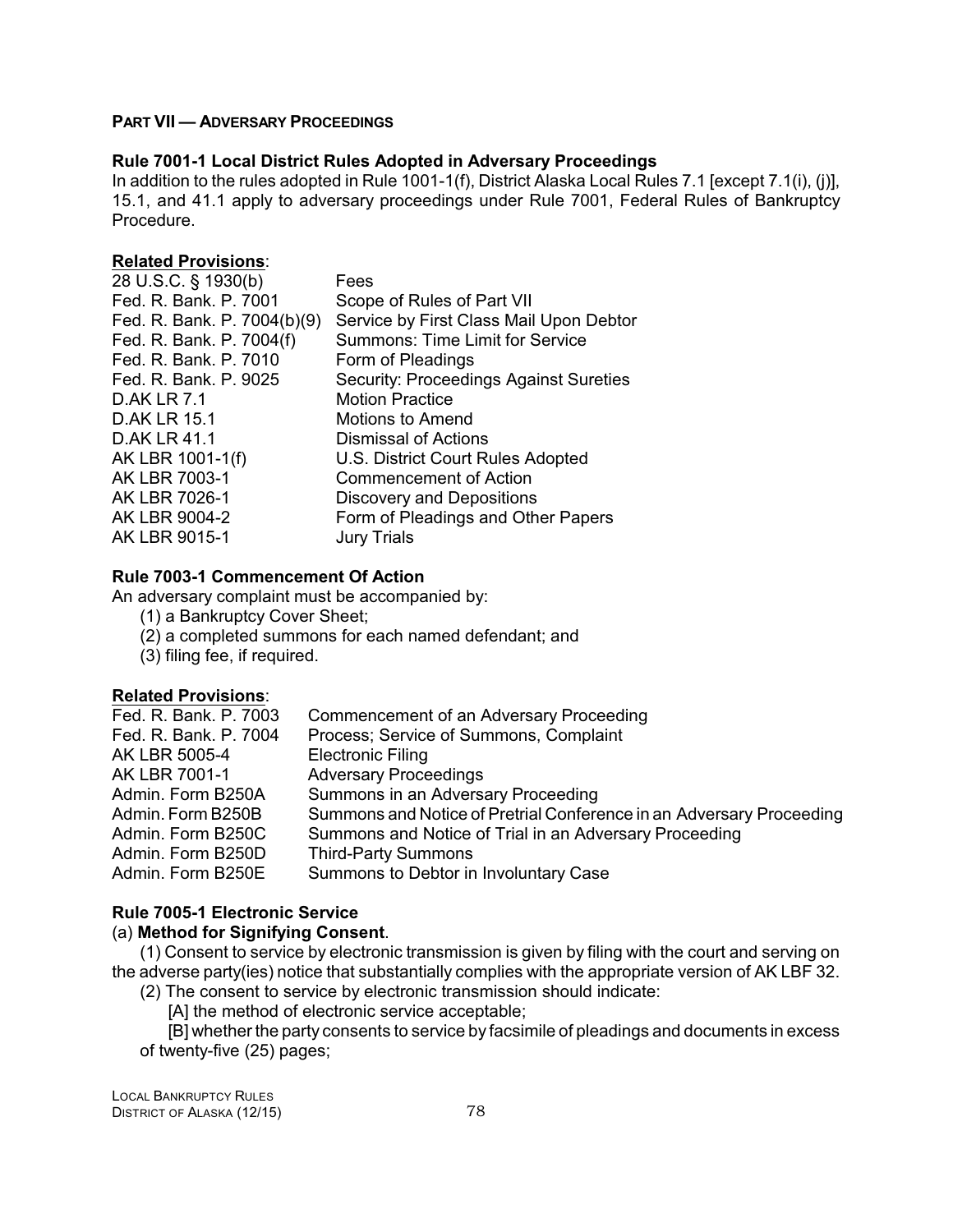[C] whether the party will accept service of pleadings by e-mail in a format other than Adobe Acrobat portable document format ("pdf"), and, if so, the alternative format that is acceptable;

[D] the number of the party's facsimile machine; and

[E] the party's e-mail address.

# (b) **Special Conditions**.

(1) Any pleading, motion, paper or other document that exceeds twenty-five (25) pages in length, including all attachments and exhibits thereto, may not be served by facsimile unless the party to be served has expressly consented to receive documents in excess of twenty-five (25) pages by facsimile.

(2) Consent to service by e-mail constitutes consent to service of pleadings and documents in Adobe Acrobat portable document format ("pdf").

### Related Provisions:

| Fed. R. Civ. P. 5     | Serving and Filing Pleadings and Other Papers |
|-----------------------|-----------------------------------------------|
| Fed .R. Bank .P. 7005 | Serving and Filing Pleadings and Other Papers |
| Fed. R. Bank. P. 9036 | Notice by Electronic Transmission             |
| AK LBR 5005-4         | <b>Electronic Case Filing</b>                 |
| AK LBR 9036-1         | <b>Electronic Notices</b>                     |

# **Rule 7008-1 Pleadings**

In an adversary proceeding before the bankruptcy court, the complaint, counterclaim, crossclaim, or third-party complaint must contain a statement that the pleader does or does not consent to entry of final orders or judgment by the bankruptcy court.

### **Rule 7012-1 Responsive Pleadings**

In an adversary proceeding before the bankruptcy court, a responsive pleading must contain a statement that the pleader does or does not consent to entry of final orders or judgment by the bankruptcy court.

### **Rule 7016-1 Pretrial Procedure**

(a) **Pretrial Conference**. A pretrial conference may be set by the court in a contested matter or adversary proceeding. At the pretrial conference the attorneys for the parties will be prepared to:

(1) consider those matters specified in Rule 16, Federal Rules of Civil Procedure;

- (2) determine the dates for—
	- [A] closing of witness lists,
	- [B] closing or limiting discovery,
	- [C] settlement conferences,
	- [D] exchanging and filing exhibits, and
	- [E] trial; and

(3) review any materials or reports ordered by the court to be filed in a pretrial or status conference order.

(b) **Appearance by Responsible Attorney**. The attorneys who will be in charge of each party's case must:

(1) attend personally; and

- (2) be prepared to discuss in detail and in good faith—
	- [A] the issues of fact and law remaining,
	- [B] the evidence to be presented, and
	- [C] the respective positions of the various parties.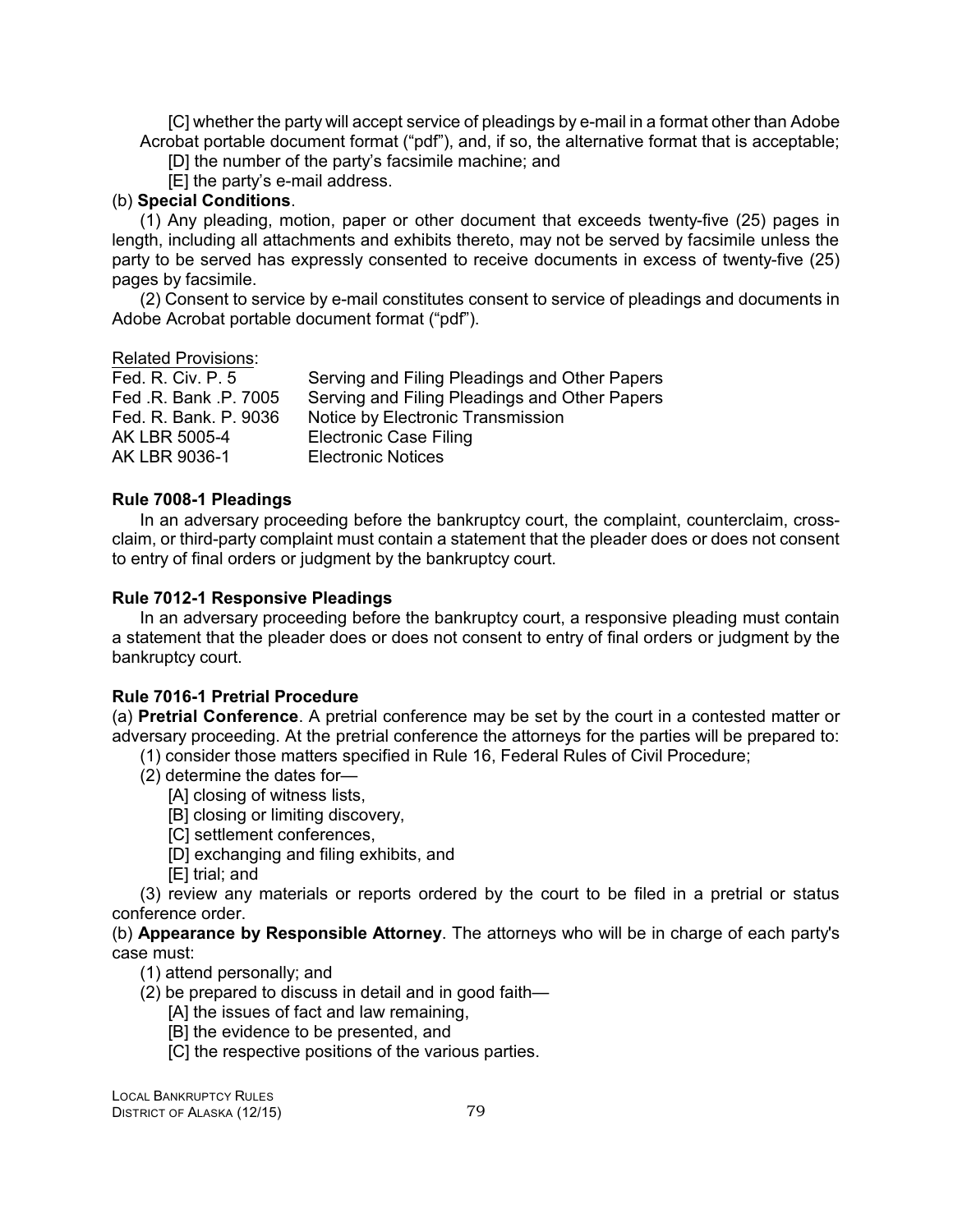### (c) **Pretrial or Status Conference Report**.

(1) If the court so orders, the parties will meet and in good faith attempt to file a report indicating the contested and uncontested facts and issues of law.

(2) The parties must meet and discuss the case before the pretrial conference to eliminate the need to litigate uncontested matters.

### (d) **Status and Settlement Conferences**.

(1) At the request of any party or on its own motion, the court may order additional status conferences to be held before the court, the law clerk, or a clerk with respect to any adversary proceeding or contested matter.

(2) Settlement conferences may be scheduled when the parties or the court believes it would be productive.

(3) A status or settlement conference may be requested by any party in interest by submitting a Bankruptcy Court Calendar Request form (AK LBF 7) as provided in AK LBR 9075-1(c).

# (e) **Notice of Pretrial, Status or Settlement Conference**.

(1) Notice of a pretrial, status or settlement conference must be given to all parties who have appeared in the adversary proceeding not less than fourteen (14) days prior to the conference date.

(2) Unless otherwise ordered by the court,

[A] notice of a status or settlement conference scheduled by the court at the request of a party in interest will be given by the party requesting the status or settlement conference, and

[B] notice of a pretrial, status or settlement conference scheduled by the court on its own motion will be given by the plaintiff(s).

### **Related Provisions**:

Fed. R. Bank. P. 7016 (Adopting Fed. R. Civ. P. 16) Pretrial Procedure AK LBR 9075-1(c) Hearings; Trials<br>AK LBF 7 Bankruptcy Cour **Bankruptcy Court Calendar Request** 

### **Rule 7016-2 Pre-trial Procedures**

The bankruptcy court must decide, on its own motion or a timely motion by a party, whether— (1) to hear and determine the proceeding;

(2) to hear the proceeding and issue proposed findings of fact and conclusions of law; or

(3) to take some other action.

# **Rule 7037-1 Failure to Make Discovery; Sanctions**

### (a) **Discovery Motions**.

(1) If a matter arises under Rules 7026 through 7037, inclusive, Federal Rules of Bankruptcy Procedure, and if the matter is opposed, counsel must prepare and file a certificate that they have conferred with respect to the pending matter and enumerate therein the matters remaining for determination by the court.

[A] The court will not consider a motion, objection, order to show cause, petition or similar matter arising under the cited rules until the certificate of compliance is filed.

[B] Counsel for the moving party will arrange for such conferences.

[C] Should opposing counsel fail or refuse to confer with counsel for the moving party when requested to do so, this fact will be reported promptly in writing to the court.

(2) If the motion or other matter is heard and the court finds the motion or opposition thereto to be without substantial justification, or that counsel for any party refused to meet and confer, or having met, refused or failed to confer in good faith, the court may assess costs, including attorney's fees, if appropriate, against the offending party.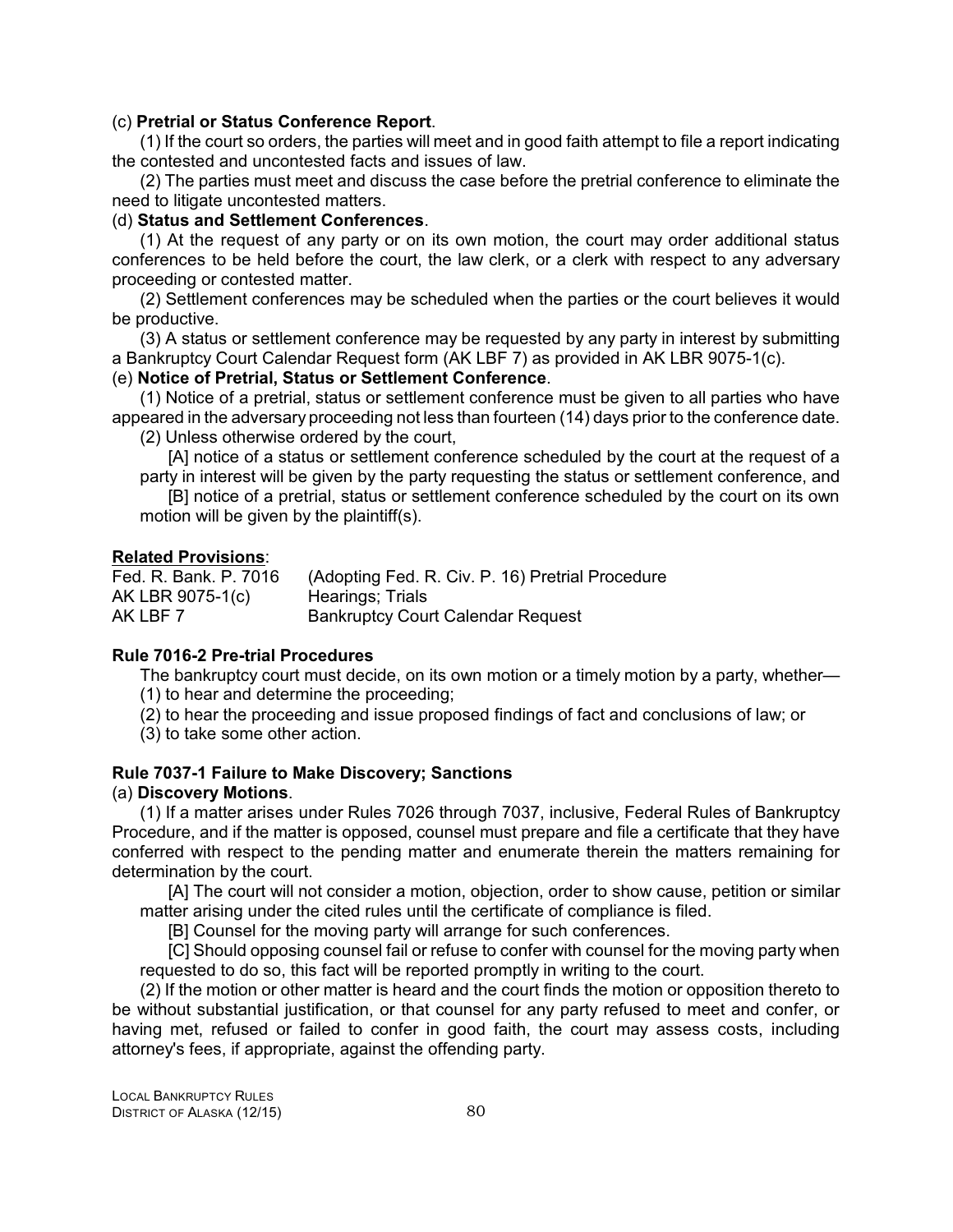(b) **Local District Rules Adopted**. District Alaska Local Rule 37.1 applies to discovery matters.

# **Related Provisions**:

Fed. R. Civ. P. 26 –37 (Discovery Rules) Fed. R. Bank. P. 7026–7037 (Discovery Rules) D.Ak. LR 37.1 Failure to Make Disclosure or Cooperate in Discovery; Sanctions

# **Rule 7041-1 Dismissal of Discharge Actions**

(a) **Required Information**. Unless it is contained in the stipulation or settlement agreement, a stipulation or request by the plaintiff to dismiss a complaint brought to bar discharge of a debtor must be accompanied by a separate statement, signed by counsel (or by the party if not represented by counsel) for all parties to the stipulation or settlement agreement, setting forth:

(1) any consideration, monetary or otherwise, to be received by the plaintiff;

(2) the basis and source of that consideration; or

(3) that the plaintiff is not to receive any consideration.

# (b) **Notice**.

(1) Notice of the stipulation or settlement must contain a clear and concise statement of the consideration, if any, to be received by the plaintiff.

(2) In addition to the persons specified in Rule 7041, Federal Rules of Bankruptcy Procedure, notice of the stipulated dismissal must be given to:

[A] any party in interest having filed a special request for notice; and

[B] (i) any creditor having filed a proof of claim, or

(ii) in a case in which no claims are to be filed, the five (5) largest unsecured creditors

other than those creditors whose claims are nondischargeable under § 523 of the Code.

# (c) **Opposition**.

(1) A party in interest opposing dismissal of the § 727 complaint may file a written opposition thereto within twenty-one (21) days of the date the notice is served and:

[A] serve a copy on—

(i) the parties to the adversary action, and

(ii) the case trustee; and

[B] transmit a copy to the United States trustee.

(2) Any opposition to the dismissal must set forth:

[A] specifically the basis for the objection;

[B] any terms or conditions the objecting party requests be imposed on the dismissal; and

[C] a statement of whether or not the objecting party is agreeable to substituting as party plaintiff in the action.

# (d) **Hearing**.

(1) In any case in which the plaintiff is to receive consideration in any form in exchange for dismissal, unless the court, for cause, otherwise orders, a hearing must be held before a discharge action is dismissed by stipulation or agreement of the parties, even if no objection is filed in response to the notice.

(2) [A] In any case where the plaintiff is not to receive consideration in any form in exchange for the dismissal, the court may deny, grant, or impose terms and conditions on dismissal of the action without a hearing.

[B] If an objection or opposition to dismissal is timely filed, ordinarily the court will not grant dismissal without a hearing.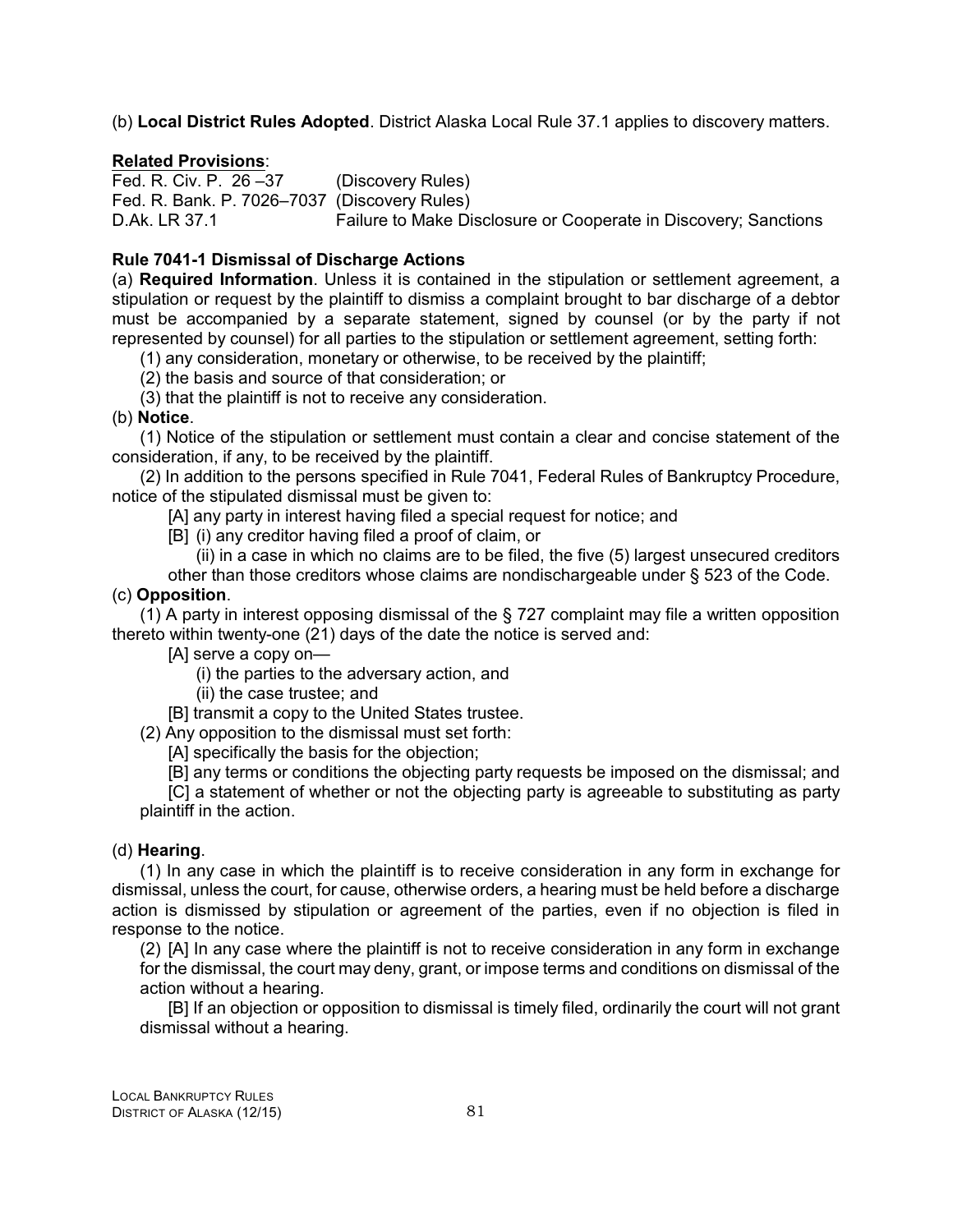# **Related Provisions**:

| 11 USC § 523          | <b>Exceptions to Discharge</b>                                            |
|-----------------------|---------------------------------------------------------------------------|
| 11 USC § 727          | Discharge                                                                 |
| Fed. R. Bank. P. 7041 | Dismissal of Adversary Proceedings                                        |
| AK LBR 9075-1         | Hearings; Trials                                                          |
| AK LBF 7              | <b>Bankruptcy Court Calendar Request</b>                                  |
| AKLBF17               | Notice of Application for Approval of Stipulation or Settlement Agreement |
| AK LBF 24             | Notice of Hearing                                                         |

# **Rule 7056-1 Summary Judgment**

A party opposing a motion for summary judgment must serve and file simultaneously with the brief in opposition to the motion a statement of genuine issues setting forth clearly, concisely, completely and candidly those issues of material fact that must be tried.

### **Related Provisions**:

| Fed. R. Civ. P 56     | <b>Summary Judgment</b> |
|-----------------------|-------------------------|
| Fed. R. Bank. P. 7056 | <b>Summary Judgment</b> |
| AK LBR 9013-1         | Briefs, Memoranda       |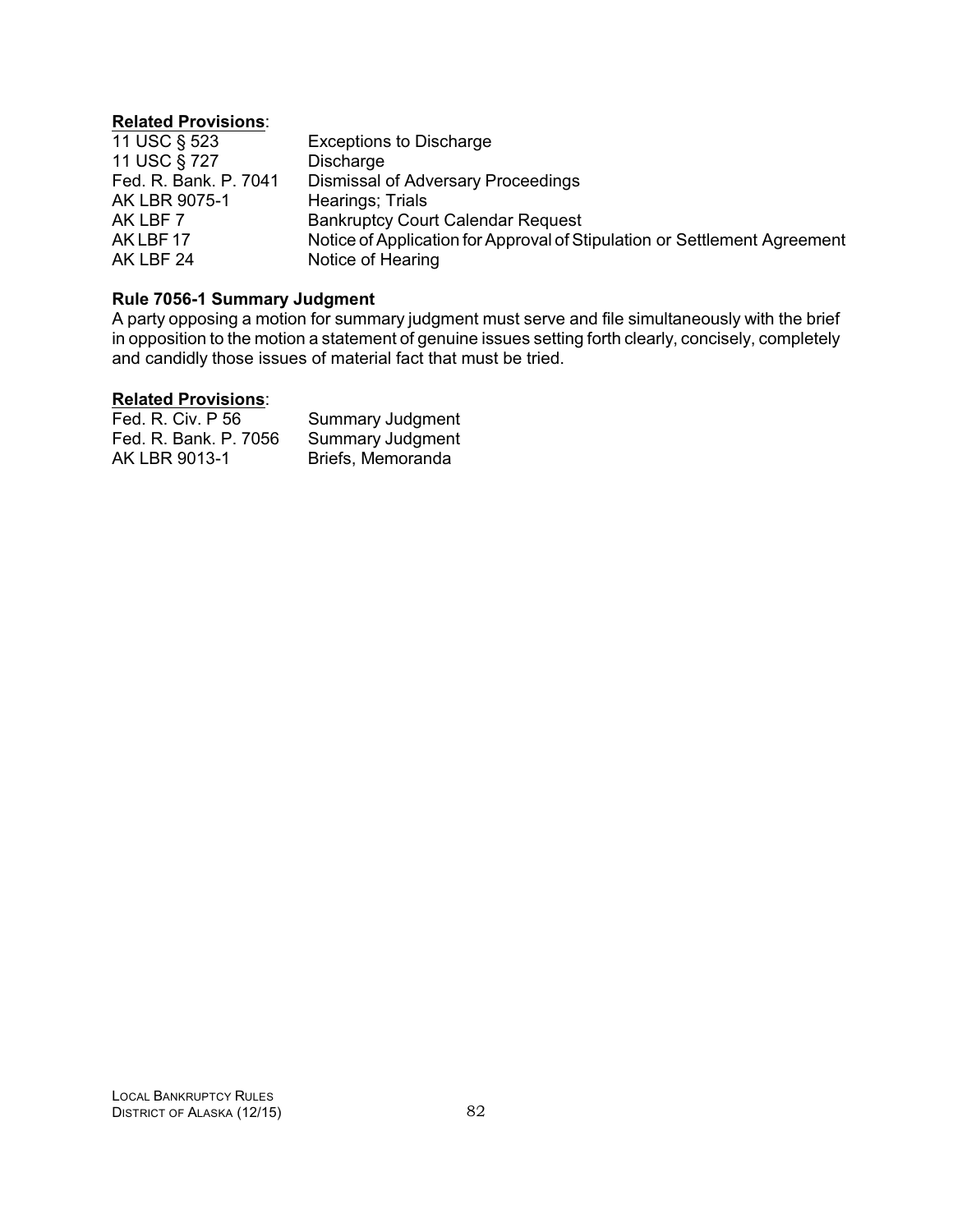### **PART VIIII — APPEALS TO DISTRICT COURT OR BANKRUPTCY APPELLATE PANEL**

### **Rule 8001-1 Appeals**

(a) **Bankruptcy Appellate Panel**. Unless otherwise provided by statute or the Federal Rules of Bankruptcy Procedure, appeals from the United States Bankruptcy Court for the District of Alaska will be heard by the Bankruptcy Appellate Panel of the Ninth Circuit.

### (b) **District Court**.

(1) Unless otherwise specifically provided in these rules, the provisions of Part VIII (Rule 8001, *et seq*), Federal Rules of Bankruptcy Procedure, apply to appeals from the U.S. Bankruptcy Court heard by the U.S. District Court for the District of Alaska.

(2) In the event of any conflict between these Rules and the Federal Rules of Bankruptcy Procedure, the Federal Rules of Bankruptcy Procedure prevail.

### **Related Provisions**:

| 28 U.S.C. § 158             | Appeals                                                                                                                                                                    |
|-----------------------------|----------------------------------------------------------------------------------------------------------------------------------------------------------------------------|
| Misc. General Order 503     | Order Referring Bankruptcy Cases and Proceedings to Bankruptcy<br>Judges and Authorizing Bankruptcy Appeals to be Decided by the<br>9th Circuit Bankruptcy Appellate Panel |
| Fed. R. Bank. P., Part VIII | Appeals to District Court or Bankruptcy Appellate Panel                                                                                                                    |
| Fed. R. Bank. P. 8001       | Scope of Part VIII Rules; Definition of "BAP"; Method of<br>Transmission                                                                                                   |
|                             |                                                                                                                                                                            |
| Fed. R. Bank, P. 8002       | Time for Filing Notice of Appeal                                                                                                                                           |
| Fed. R. Bank. P. 8003       | Appeal as of Right-How Taken; Docketing the Appeal                                                                                                                         |
| Fed. R. Bank, P. 8004       | Appeal by Leave—How Taken; Docketing the Appeal                                                                                                                            |
| Fed. R. Bank. P. 8005       | Election to Have an Appeal Heard by the District Court Instead of the<br><b>BAP</b>                                                                                        |
| Fed. R. Bank. P. 8006       | Certifying a Direct Appeal to the Court of Appeals                                                                                                                         |
|                             | Official Form B417A — Notice of Appeal and Statement of Election                                                                                                           |

Official Form B417B — Appellee Statement of Election to Proceed in District Court Federal Rules of Appellate Procedure

Rules of the United States Bankruptcy Appellate Panel of the Ninth Circuit

### **Rule 8015-1 Form and Length of Briefs; Form of Appendices and Other Papers** (a) **Form of Briefs**.

(1) Briefs must conform to Rule 8015, Federal Rules of BankruptcyProcedure *or* District Alaska Local Rule 10.1(a).

(2) References to the record on appeal must be made to:

(A) the docket entry number and page of the pleading; or

(B) the volume and page of the transcript of any oral proceedings.

# (b) **Request to File Overlength Brief**.

(1) A request to file an overlength brief must be made by motion not later than the date the brief is due and set forth with particularity the reason(s) it is necessary to file an overlength brief.

(2) Unless otherwise ordered by the court, no opposition to a motion to file an overlength brief may be filed.

(3) A motion to file an overlength brief extends the time to file the brief for the time the motion is pending before the district judge plus seven (7) days after the motion is granted or denied.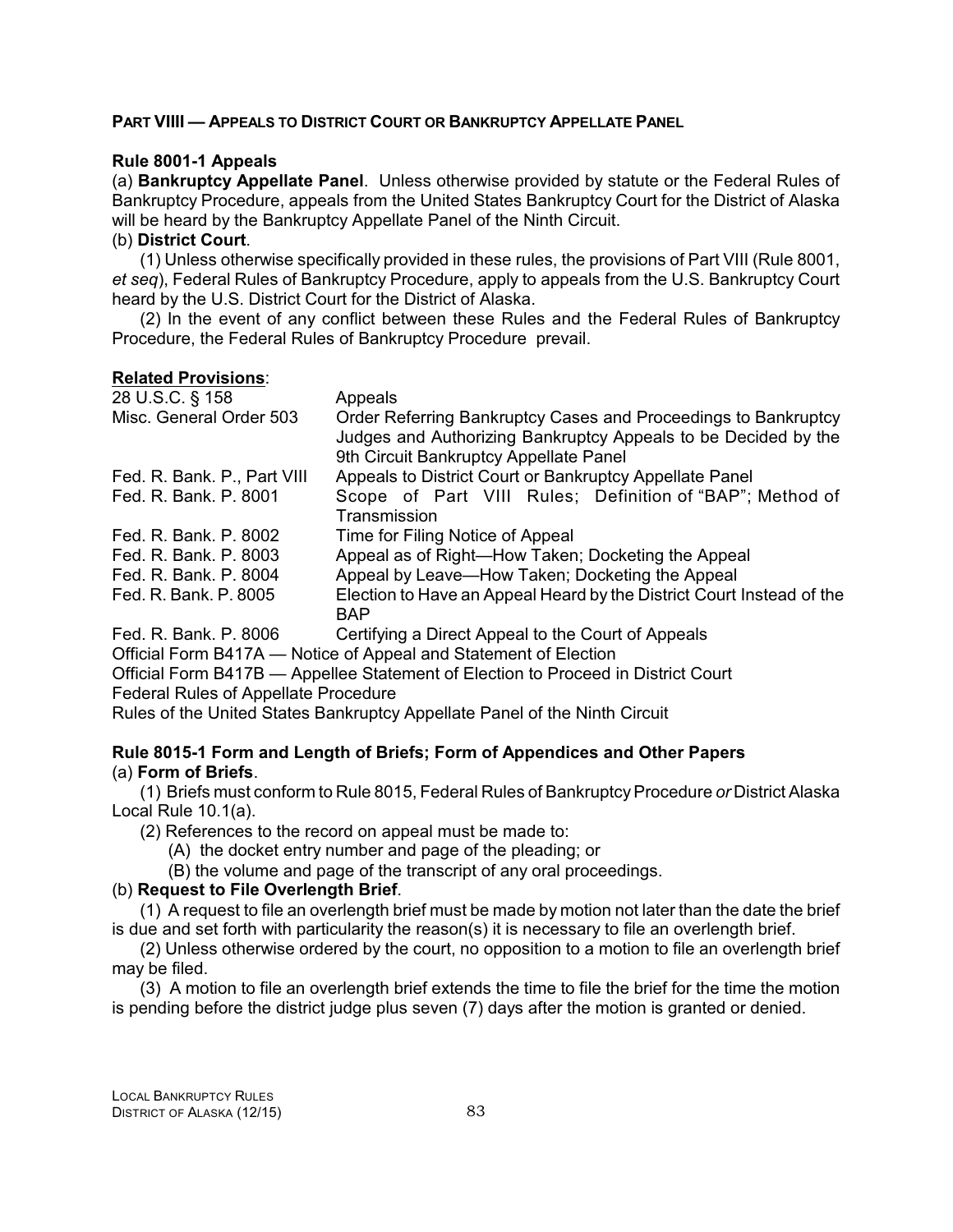(4) A motion to file an overlength brief not acted upon by the district judge within fourteen (14) days after the date the motion is filed will be deemed denied and the brief conforming to the rules must be filed within seven (7) days thereafter.

# **Related Provisions**:

Fed. R. Bank. P. 8014 Briefs Fed. R. Bank. P. 8015 Form and Length of Briefs; Form of Appendices and Other Papers Fed. R. Bank. P. 8016 Cross-Appeals Fed. R. Bank. P. 8017 Brief of an Amicus Curiae D.Ak. LR 10.1 Form of Pleadings, Motions and other Papers

# **Rule 8018-1 Extension of Time to File Briefs**

(a) **By Stipulation**. The parties may, by written stipulation filed with the court, extend the time for filing any brief for a period not to exceed fourteen (14) days, which stipulation does not require approval by the court.

# (b) **By Motion**.

(1) A party requesting an extension of time within which to file a brief, other than as provided in subdivision (a), must do so by motion.

(2) A motion to extend the time for filing a brief must be served and filed on or before the date the brief is due.

(3) The moving party must set forth in the motion:

(A) that the moving party has conferred with the other party(ies) to the appeal and advise the court whether the motion is opposed or unopposed;

- (B) the date the brief is due;
- (C) whether any other extensions have been granted;
- (D) the reason(s) the extension is requested; and
- (E) the amount of time requested.

(4) A party opposing the motion for an extension may serve and file a written opposition within seven (7) days after the motion is served.

### **Related Provisions**:

| Fed. R. Bank. P. 8016 | Cross-Appeals                         |
|-----------------------|---------------------------------------|
| Fed. R. Bank. P. 8018 | Serving and Filing Briefs; Appendices |
| Fed. R. Bank. P. 9006 | Time                                  |
| AK LBR 8018-2         | <b>Failure to Timely File Briefs</b>  |
|                       |                                       |

# **Rule 8018-2 Failure to Timely File Briefs**

### (a) **Leave to File Late Brief**.

(1) A brief may be filed after the time for filing a brief, including any extensions of time for filing, has lapsed only by leave of the court.

(2) Leave of court must be obtained by motion and, unless otherwise ordered by the court, no opposition to the motion may be served and filed.

(3) The moving party must set forth in the motion:

(A) that the moving party has conferred with the other party(ies) to the appeal and must advise the court whether the motion is opposed or unopposed;

- (B) the date the brief was due;
- (C) whether any extensions were given to file the brief; and
- (4) The motion must be accompanied by: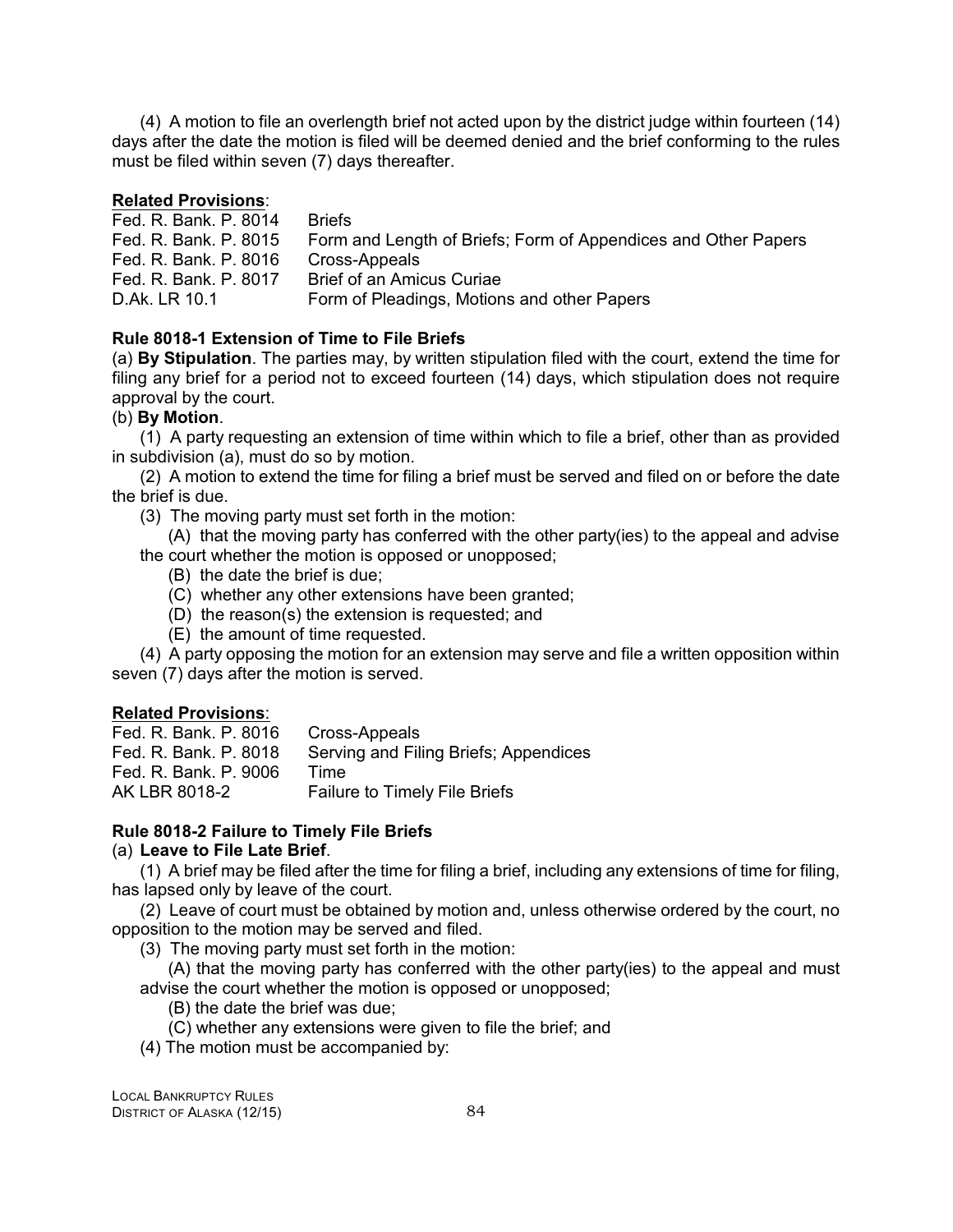(A) an affidavit or declaration under penalty of perjury stating the reason for seeking leave to file the brief late; and

(B) a copy of the brief proposed to be filed.

(b) **Failure by Appellant to File Brief**. In the event the appellant fails to file appellant's principal brief by the time the principal brief is due, including any extensions of time for filing, the clerk will issue a notice that unless, within ten (10) days after notice is sent, the brief, together with a motion under subsection (a) is filed, or good cause for the failure to file the brief be shown, the clerk will enter an order dismissing the appeal.

(c) **Failure By Appellee to File Brief**. Failure by an appellee to file appellee's principal brief may be deemed by the court as an admission that the appeal is well-taken.

# **Related Provisions**:

AK LBR 8018-1 Extension of Time to File Briefs

# **Rule 8019-1 Oral Argument**

# (a) **Setting of Oral Argument**.

(1) Unless the court determines oral argument is not needed, the court will set the matter for oral argument on not less than twenty-eight (28) days notice to the parties.

(2) In the event the court deems oral argument is not needed, the court will give the parties notice of the determination and, unless a request for oral argument is made under subdivision (b) and granted by the court, the matter will be submitted on the briefs without oral argument.

(b) **Request for Oral Argument**. Any party desiring oral argument on all, or any part of, the issues presented on appeal must, within seven (7) days of the date notice is given under paragraph (a)(2), serve and file a request for oral argument, specifying the reason(s) oral argument is deemed necessary.

# **Related Provisions**:

Fed. R. Bank. P. 8019 Oral Argument

### **Rule 8025-1 Stay Pending Appeal to a Court of Appeals** (a) **Motion**.

(1) A party filing a motion for stay pending further appeal to the court of appeals must set forth in the motion:

(A) the date that the notice of appeal to court of appeals was filed or is expected to be filed;

(B) whether a stay pending appeal to the district court was requested and the ruling thereon;

(C) that the moving party has conferred with the other party(ies) to the appeal and advise the court whether the stay is opposed or unopposed;

(D) with particularity the irreparable injury or harm that will result to the moving party in the event the stay is not granted;

(E) any known or anticipated harm or injury to any other party to the appeal or the public interest: and

(F) the moving party's suggestion regarding any condition, bond or security to be imposed as a condition of granting a stay.

(2) Any evidentiary matter referred to in the motion that is not a matter of record must be presented by affidavit or declaration under penalty of perjury.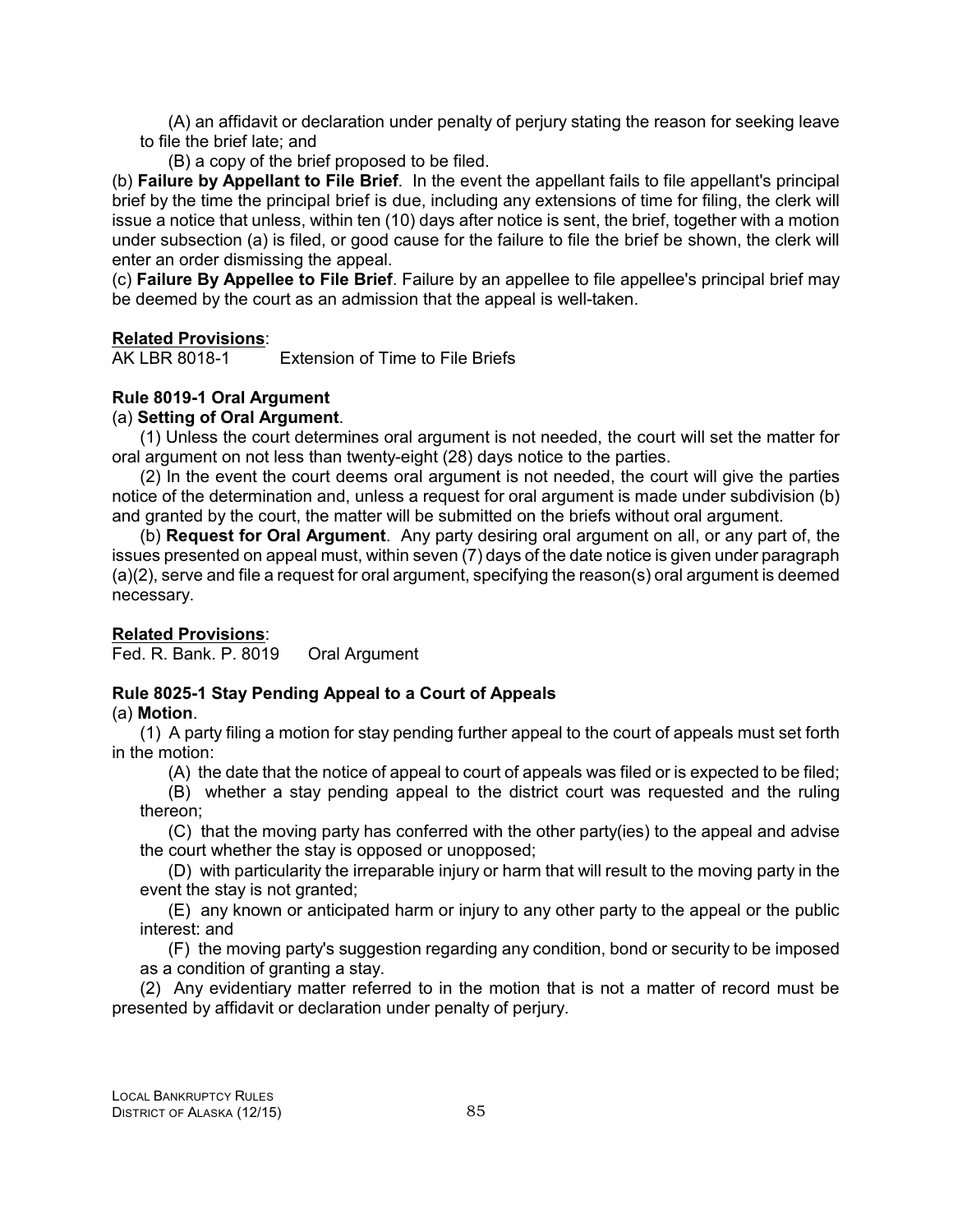### (b) **Opposition to Motion for Stay**.

(1) A party opposing the motion for a stay pending further appeal may file a written opposition to the motion within fourteen (14) days after the date of service of the motion.

(2) The opposition to a motion for stay must set forth:

(A) with particularity the reasons for the opposition; and

(B) the opposing party's suggestion of any conditions, bond or security to be imposed as a condition of granting a stay.

(c) **Hearing**. Unless otherwise ordered by the court, a motion for a stay pending further appeal to the court of appeals will be submitted for decision without oral argument.

### Related Provisions:

| Fed. R. App. P. 8     | Stay or Injunction Pending Appeal                                |
|-----------------------|------------------------------------------------------------------|
| Fed. R. Bank. P. 7062 | Stay of Proceedings to Enforce a Judgment                        |
| Fed. R. Bank. P. 8025 | Stay of Judgment of District Court or Bankruptcy Appellate Panel |
| Fed. R. Bank. P. 9006 | Time                                                             |
| D.Ak. LR 10.1         | Form of Pleadings and Other Papers                               |

### **Rule 8026-1 Local District Court Rules Adopted**

To the extent not inconsistent with the Federal Rules of Bankruptcy Procedure and these rules, the Local Rules for the United States District Court for the District of Alaska apply to bankruptcy appeals to this court.

### **Related Provisions**:

| Rules by Circuit Councils and District Courts; Procedure When There is  |
|-------------------------------------------------------------------------|
| No Controlling Law                                                      |
| Scope and Purpose of the Rules                                          |
| Sanctions                                                               |
| Venue and Place of Trial                                                |
| Filing and Proof of Service When Service is Required by Rule 5, Federal |
| Rules of Civil Procedure                                                |
| Service on Parties by the Court                                         |
| <b>Motion Practice</b>                                                  |
| <b>Telephonic Participation in Civil Cases</b>                          |
| <b>Proposed Orders</b>                                                  |
| Form of Pleadings and Other Papers                                      |
| Courtroom Conduct                                                       |
| <b>Judicial Assignments</b>                                             |
| Notice of Related Cases                                                 |
| <b>Record of Proceedings</b>                                            |
| Photographs, Video or Audio Recorders, Broadcasts Prohibited            |
| Attorneys                                                               |
| <b>Student Practice Rule</b>                                            |
|                                                                         |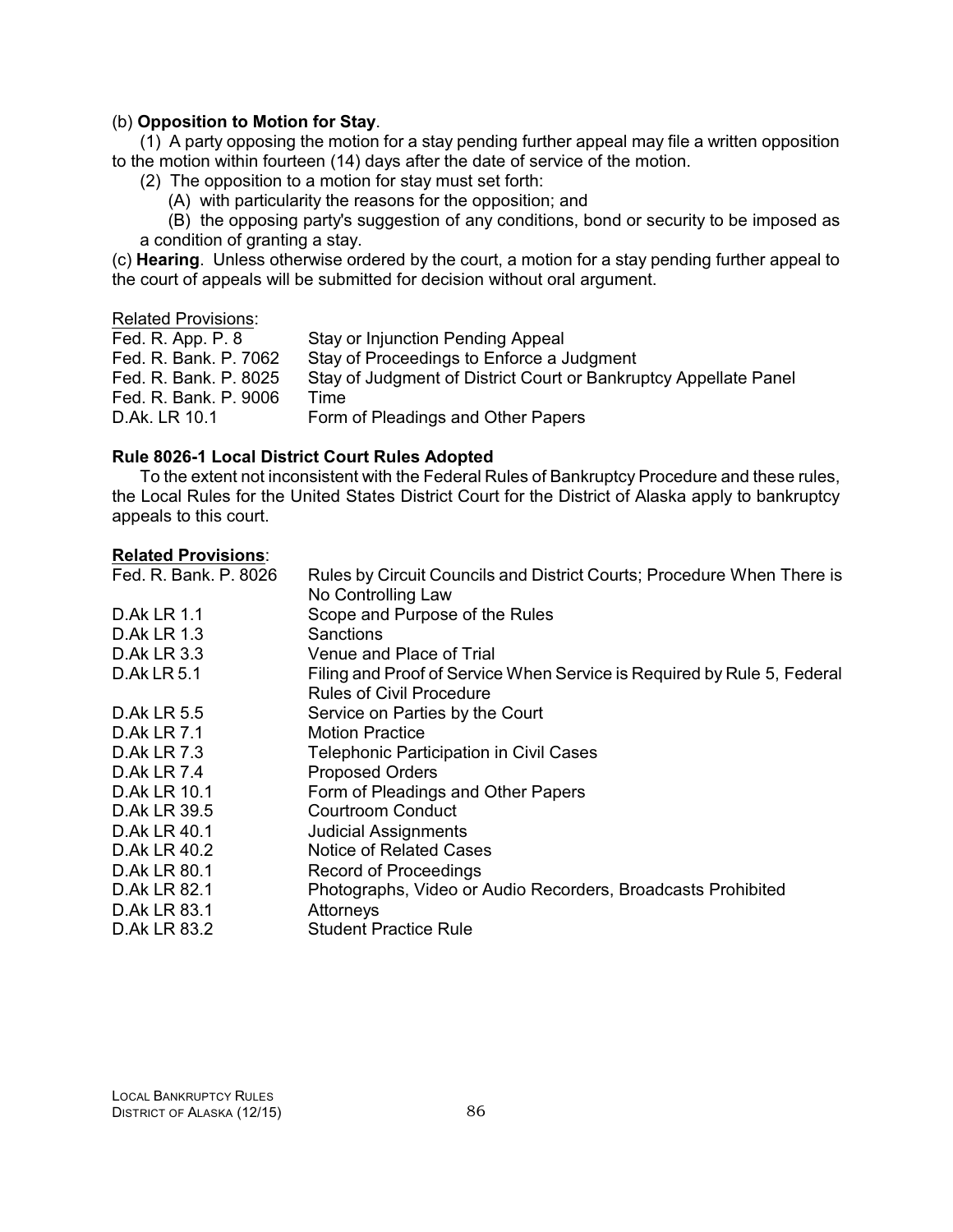### **PART IX — GENERAL PROVISIONS**

### **Rule 9001-1 Meaning of Words and Phrases**

(a) **General**. The definition and construction of words and phrases in the Bankruptcy Code and Federal Rules of Bankruptcy Procedure govern the use of those words and phrases in these rules.

# (b) **"Business Days" and "Manager."**

(1) "Business days" means days that the clerk's office is normally open.

(2) "Manager" when used in conjunction with a limited liability company includes any member of a member managed limited liability company.

(c) **"Conventional Filing."** As used in these rules, the term "conventional filing" means the physical filing of the paper original of a pleading or other document by delivery to the Clerk of the Court.

(d) **"CM/ECF System."** As used in these rules, the term "CM/ECF System" means the Case Management and Electronic Case Management System established and maintained by the Clerk of the Court.

### **Related Provisions**:

| 11 U.S.C. § 101       | <b>Definitions</b>                                        |
|-----------------------|-----------------------------------------------------------|
| 11 U.S.C. § 102       | <b>Rules of Construction</b>                              |
| 11 U.S.C. § 1101      | <b>Chapter 11 Definitions</b>                             |
| 11 U.S.C. § 741       | Definitions of Stockbroker Liquidation                    |
| Fed. R. Bank. P. 1001 | Scope of Rules                                            |
| Fed. R. Bank. P. 9001 | <b>General Definitions</b>                                |
| Fed. R. Bank. P. 9002 | Meaning of Words in Federal Rules of Bankruptcy Procedure |
| Fed. R. Bank. P. 9006 | Time                                                      |
| AK LBR 5003-2         | <b>Court Records</b>                                      |
| AK LBR 5005-4         | <b>Electronic Case Filing</b>                             |

### **Rule 9003-1 Reminders to Court**

(1) In the event a Judge has under advisement any matter, including, but not limited to, a motion or decision in a bench trial, for a period of more than sixty (60) days, each party affected by the undecided matter should send to the judge a letter particularly describing the matter under advisement and stating the date the matter was taken under advisement.

(2) As long as the matter remains under advisement, at intervals of forty-five (45) days thereafter, each affected party should send a similar letter to the judge.

# **Related Provisions**:

Fed. R. Bank. P. 9003 Prohibition of *Ex Parte* Contacts

### **Rule 9004-1 Form of Pleadings and Other Papers**

(a) **Form in General**. Except as otherwise provided in these rules, all documents, including exhibits, other than forms prescribed elsewhere, presented for filing with the clerk or intended for use of the judge must:

(1) be upon letter size (8½ inches X 11 inches) white paper of good quality, reasonably opaque and not onionskin;

- (2) have a margin of not less than one inch (1") on all four sides of each page;
- (3) if filed conventionally, be two-hole punched at the center of the top of each page;
- (4) be either in original clear and legible typewriting, or in clear and legible printing;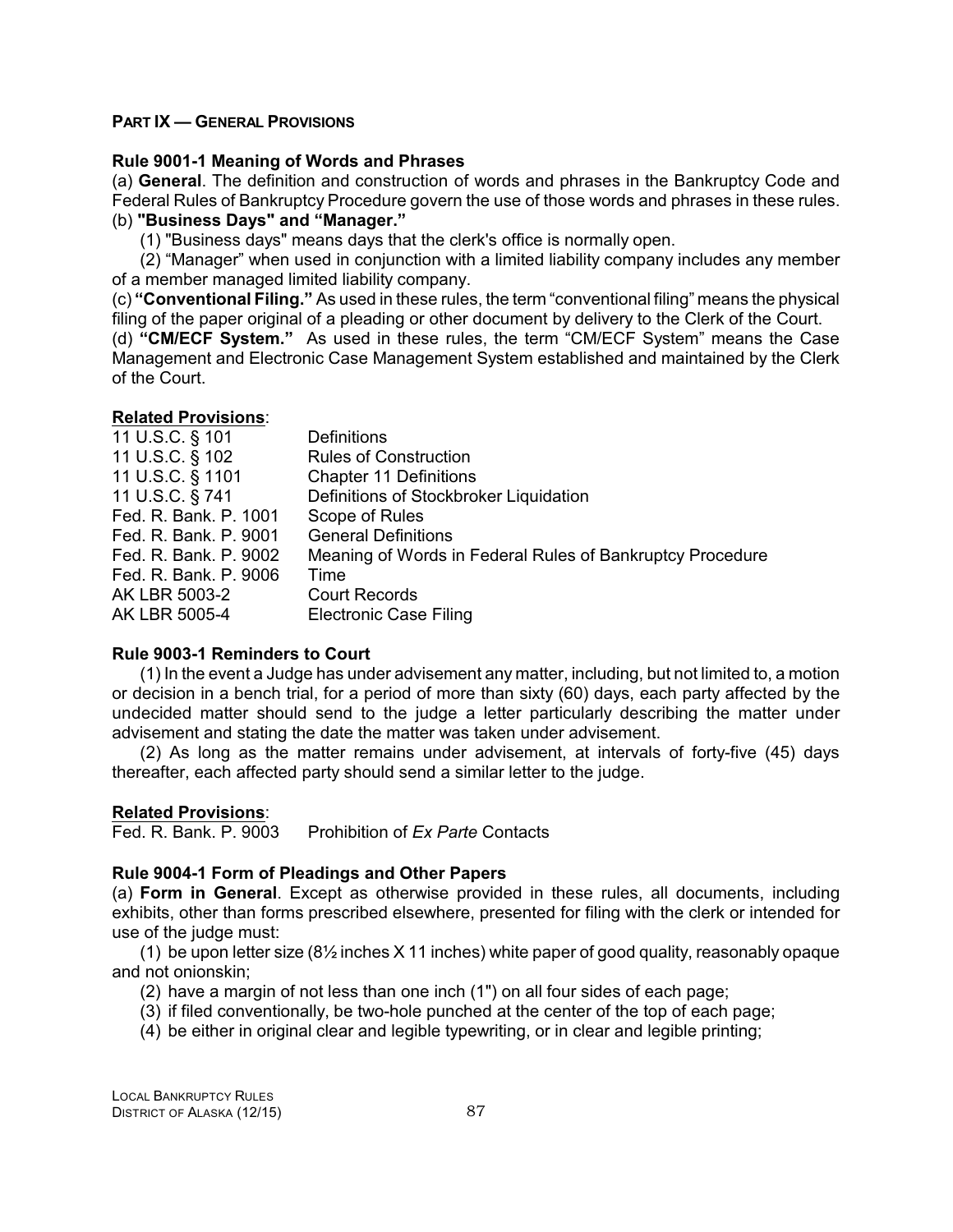(5) be in either double-spaced or one-and-one-half-spaced typewriting or printing, except that quotations exceeding fifty (50) words are to be single-spaced and indented;

(6) if consisting of more than one page, have each consecutive page numbered at the bottom of each page;

(7) be printed or written upon only one side of the paper;

(8) utilize twelve (12) point or ten (10) pitch type; and

(9) each pleading filed as a separate document and, if filed conventionally, all pages of each document securely clipped but not stapled together.

### (b) **Notices**.

(1) Notices served upon creditors and parties in interest may be doubled-sided and singlespaced to conserve paper.

(2) Original notices filed with the court must be single-sided.

(c) **Information to be Placed on First Page**. The first page of each document must be prepared as follows:

(1) [A] The name, address, telephone number and facsimile/telecopier number of the attorney appearing for a party to an action or proceeding and the name of the party, or of a person appearing without an attorney, typewritten or printed in the space to the left of center of the paper and beginning at least one inch (1") below the top edge.

[B] Following the name, address and telephone number, indicate the party represented, *e.g.*, Attorney for Creditor John Doe, Attorney for Trustee, as appropriate.

(2) The title of the court is to be centered on the paper and commence not less than one-half  $(½)$  inch below the name, address and telephone number of the attorney or person appearing without an attorney.

(3) [A] A space not less than two (2) inches in length above the title of the court and to the right of center on the page to be reserved for the filing marks of the clerk.

[B] The file number of the action or proceeding is to be placed below this space.

[C] For a main case filing, the main case number only is placed in this space; for an adversary filing, the adversary number is placed in this space (*see* Official Form 16C).

(4) The title of the action or proceeding is inserted below the title of the court in the space to the left of the center of the paper.

(5) A brief designation of the nature of the document and the relief sought, if any, is to be placed below the title of the court and file number, and either centered or to the right of center of the page; and

(6) Names are to be typed or printed beneath signatures on all documents.

### (d) **Reference to Other Parts of Pleading**.

(1)[A] In any action brought upon or any proceeding involving serial notes, bonds, coupons, or obligations for the payment of money that are of the same form, tenor and effect, and are issued under the same law, or by the same authority, and differing only in number, date of maturity or amount, it will be sufficient for the plaintiff to set forth, in one claim of the complaint, one note, bond, coupon, or obligation, either verbatim or according to legal effect.

[B] The remaining notes, bonds, coupons or obligations may be pleaded, in the same or another claim of the complaint, by a general reference or description sufficient to identify them with like effect as if they had been set forth verbatim.

(2)[A] A similar practice may be followed in any pleading where any two or more documents of similar form, tenor or effect are set forth.

[B] Any similar document referred to in any pleading may be set forth either in the body of the pleading or in an exhibit attached thereto.

(e) **Exclusion of Personal Identifying Data**. [*Abrogated*. See AK LBR 9037-1]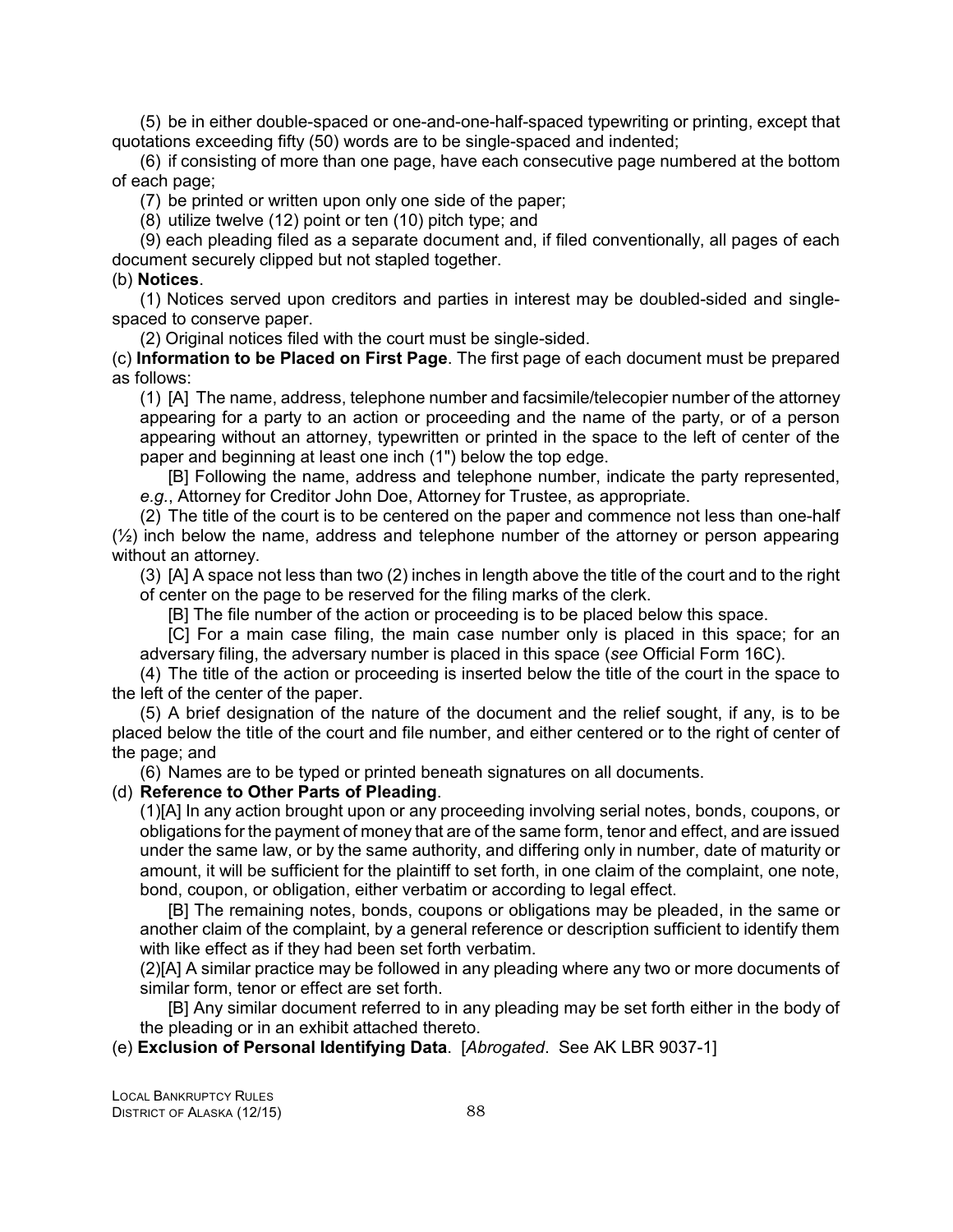### **Related Provisions**:

11 U.S.C. § 342 Notice Fed. R. Bank. P. 1005 Caption of Petition<br>Fed. R. Bank. P. 1007 Lists, Schedules, a Lists, Schedules, and Statements; Time Limits Official Form B416A — Caption Official Form B416B — Caption (Short Title) Official Form B416D — Caption for Use in Adversary Proceeding other than for a Complaint Filed by a Debtor

# **Rule 9006-1 Motion to Shorten Time**

A motion for shortened time must conform to Rule 9006(c), Federal Rules of Bankruptcy Procedure, and the party making the motion must serve the motion on all parties affected by the motion, and such other parties as the court may direct.

# **Related Provisions**:

| <b>Rule 9006</b> | Time              |
|------------------|-------------------|
| LBR 9013-1       | Briefs; Memoranda |

# **Rule 9009-1 Local Forms**

(1) The local bankruptcy forms contained in the appendix to these rules should be observed and used with alterations as may be appropriate.

(2) Forms may be rearranged to permit economies in their use.

(3) All local bankruptcy forms will be construed to be consistent with the Bankruptcy Code, Federal Rules of Bankruptcy Procedure, and these rules.

# **Related Provisions**:

Fed. R. Bank. P. 9009 Forms Appendix Local Bankruptcy Forms

# **Rule 9010-1 Appearances**

# (a) **Appearances**.

(1) [A] The filing of any document in a bankruptcy case or adversary proceeding constitutes an appearance by the attorney who signs the document, but

[B] an attorney who wishes the appearance noted on the docket and the matrix must separately file an entry of appearance.

(2) Whenever a party is represented by counsel, the party may not appear or act on his, her, or its own behalf.

(3) When a party is not an individual:

[A] A debtor who is not an individual must be represented by an attorney; and

[B] A party, other than a debtor, that is not an individual will not be allowed to represent itself except:

(i) with respect to contested matters where its claim or interest does not exceed the jurisdictional limit on small claims actions brought in the Alaska Court System,

(ii) for the purpose of executing a proof of claim in a bankruptcy case, or

(iii) at the meeting of creditors held under § 341 of the Code.

(4) [A] In a case to which subparagraph (3)[B] applies, the corporation, partnership, limited liability company, or unincorporated association may appear through a corporate officer,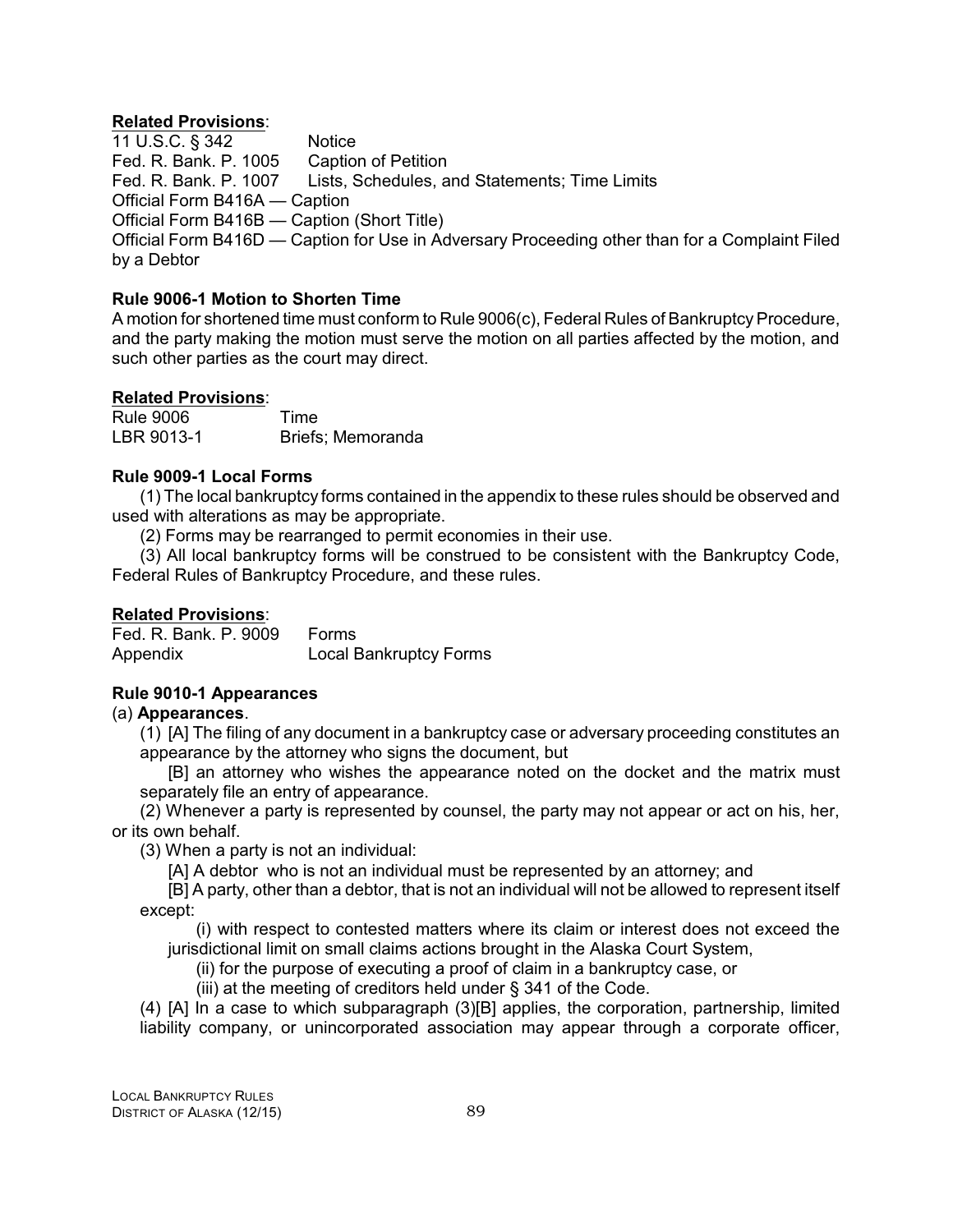general partner, manager of a limited liability company, association officer, or a designated employee.

[B] If the representative is not a corporate officer, general partner, manager of a limited liability company, or association officer, the designated employee representative must file with the court prior to participation written authorization signed by a corporate officer, general partner, manager of a limited liability company, or association officer designating such person as the representative and acknowledging that the corporation, partnership, limited liability company, or unincorporated association will be bound by the actions of the designated employee.

(b) **Limited Appearance By Counsel in Adversary Proceedings and Contested Matters.** A party in an adversary proceeding or contested matter may appear through an attorney for limited purposes during the course of an action, including, but not limited to, depositions, hearings, discovery, and motion practice, if the following conditions are satisfied:

(1) The attorney files and serves an entry of appearance with the court before or during the initial action or proceeding that expressly states that the appearance is limited, and all parties of record are served with the limited entry of appearance; and

(2) The entry of appearance specifically identifies the limitation by date, time period, or subject matter.

### (c) **Limited Appearance by Debtor's Counsel in Individual Cases**.

(1) An attorney appearing for an individual debtor in a case under chapter 7 of the Code:

[A] is conclusively presumed to have entered an appearance as counsel for the debtor in all matters or proceedings in the case, except—

[i] adversary proceedings, whether or nor initiated in connection with the case, and

[ii] those matters and proceedings specifically designated as excluded on the statement filed under § 329 of the Code and Rule 2016(b), Federal Rules of Bankruptcy Procedure; and

[B] the attorney filing the petition and/or the schedules may not exclude from representation appearance at the meeting of creditors held under § 341 of the Code and all continuances thereof until the meeting is concluded.

(2) An attorney who provides counsel or assistance to an individual debtor in the preparation of the schedules and statements required under § 521(a) of the Code and Rule1007(b), Federal Rules of Bankruptcy Procedure, or a plan under § 1221 or § 1321 of the Code, must enter an appearance as counsel for the debtor and comply with § 329 of the Code and Rule 2016(b) before or at the time the schedules and statements, or plan, are filed by the debtor.

(3) Except as otherwise provided in this subsection, an attorney may provide limited representation of a debtor under subsection (b).

### (d) **Withdrawal by Attorney**.

(1) Except as provided in paragraph (d)(5), an attorney who wishes to withdraw must file a motion, which motion must set forth:

[A] the reason(s) for the request;

[B] the names and last known addresses and telephone numbers of the persons represented by the withdrawing attorney; and

[C] any significant events that are set, *e.g*., a trial or pretrial conference, hearings, *etc*., and the date and time of the events.

(2) A notice of the motion to withdraw must be given, which must include:

[A] the names and last known addresses and telephone numbers of the persons represented by the withdrawing attorney;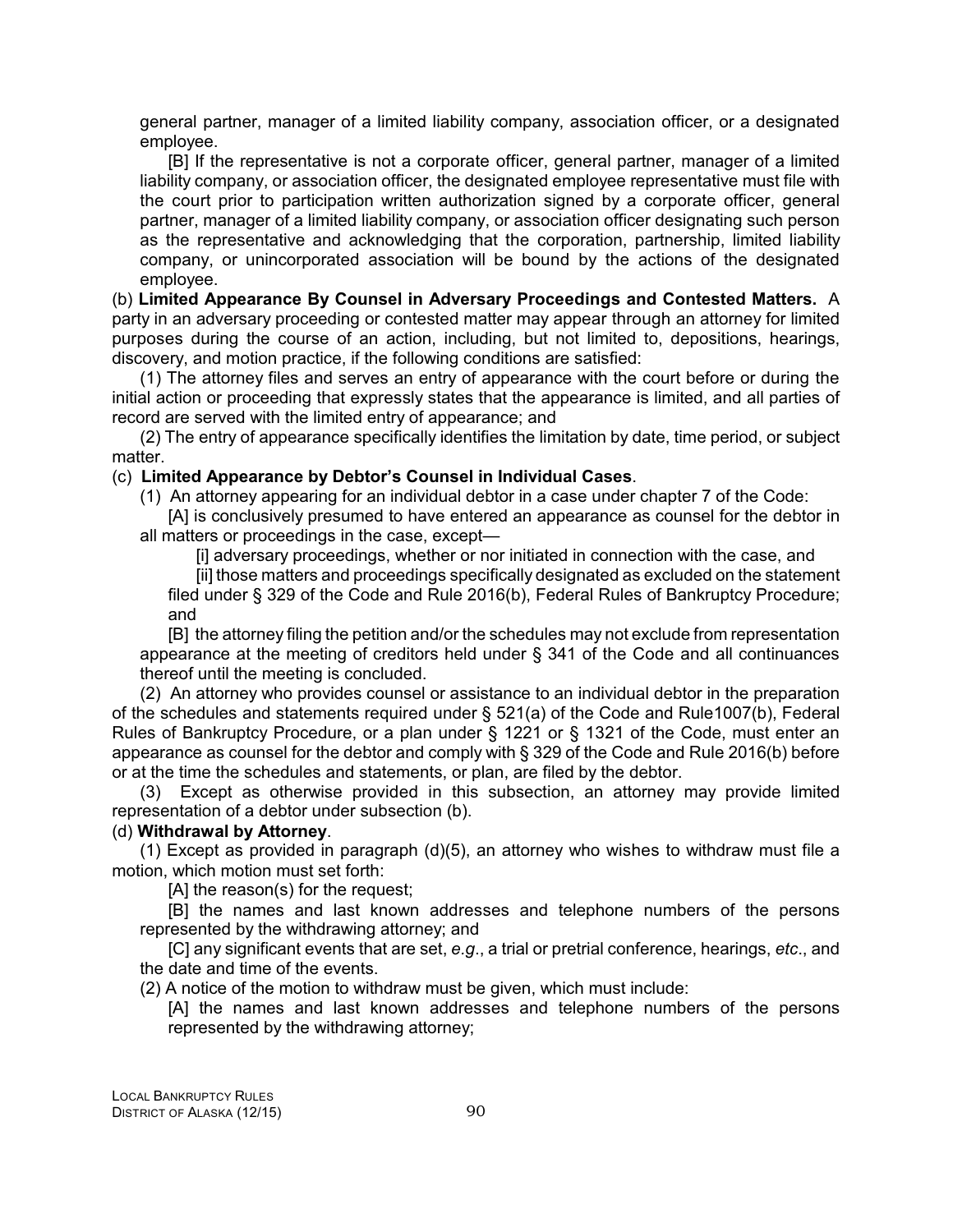[B] the date when the attorney intends to withdraw, not less than twenty-one (21) days after the service of the notice; and

( C) a statement that an order permitting the withdrawal may be entered unless an objection to the withdrawal is filed within the time set forth in the notice.

(3) Notice must be given to the following:

[A] In the case of an attorney for debtor, trustee, or debtor in possession—all those listed on the master mailing list.

[B] In the case of an attorney representing a party to an adversary proceeding or contested matter—

(i) the attorney's client, and

(ii) all other parties to the adversary proceeding or contested matter; and

[C] In the case of all other attorneys —

(i) the attorney's client,

(ii) the debtor or debtor in possession,

(iv) any trustee, and

(v) transmit a copy to the United States trustee.

[D] The client may be served at the client's last known address, but service upon the client is unnecessary if the client's written consent to withdraw has been filed.

(4)[A] If an attorney for a non-individual debtor withdraws, the debtor or debtor in possession must obtain new counsel in order to proceed with the case.

[B] The court may refuse to permit withdrawal of an attorney or may provide that the case will be dismissed if a new attorney does not appear within fourteen (14) days of the withdrawal. (5) [A] An attorney may withdraw without further leave of court in accordance with the limitations set forth in any limited entry of appearance filed in accordance with subsection (b) or limitation enumerated as provided in subsection (c).

[B] Withdrawal under this paragraph is accomplished by filing a notice with the court, served as provided in paragraph (d)(3), stating that:

[i] the attorney's limited representation has concluded;

[ii] certifying that the attorney has taken all actions necessitated by the limited representation; and

[iii] providing a current service address and telephone number of the represented party.

[C] Upon the filing of the notice prescribed herein, the withdrawal will be effective without further court action or approval.

(e) **Substitution of Attorneys**. Substitution of attorneys is accomplished by the filing of a document that must include the effective date of substitution.

(1) The document must be:

[A] signed by both attorneys; or

[B] signed by the new attorney and the client with notice to the original attorney.

(2) Court approval of substitution of attorneys is required only where a provision of the Bankruptcy Code or Federal Rules of Bankruptcy Procedure requires approval of the employment of an attorney in the first instance.

(3) Notice of substitution must be filed and served on the parties set forth in paragraph (d)(3). (f) **New Attorneys**. If the original attorney dies, withdraws without substitution, or otherwise ceases to act, notice of the retention of a new attorney must be filed and served on the parties set forth in paragraph (d)(3).

### **Related Provisions**:

11 U.S.C. § 105 Power of the Court

LOCAL BANKRUPTCY RULES DISTRICT OF ALASKA (12/15) 91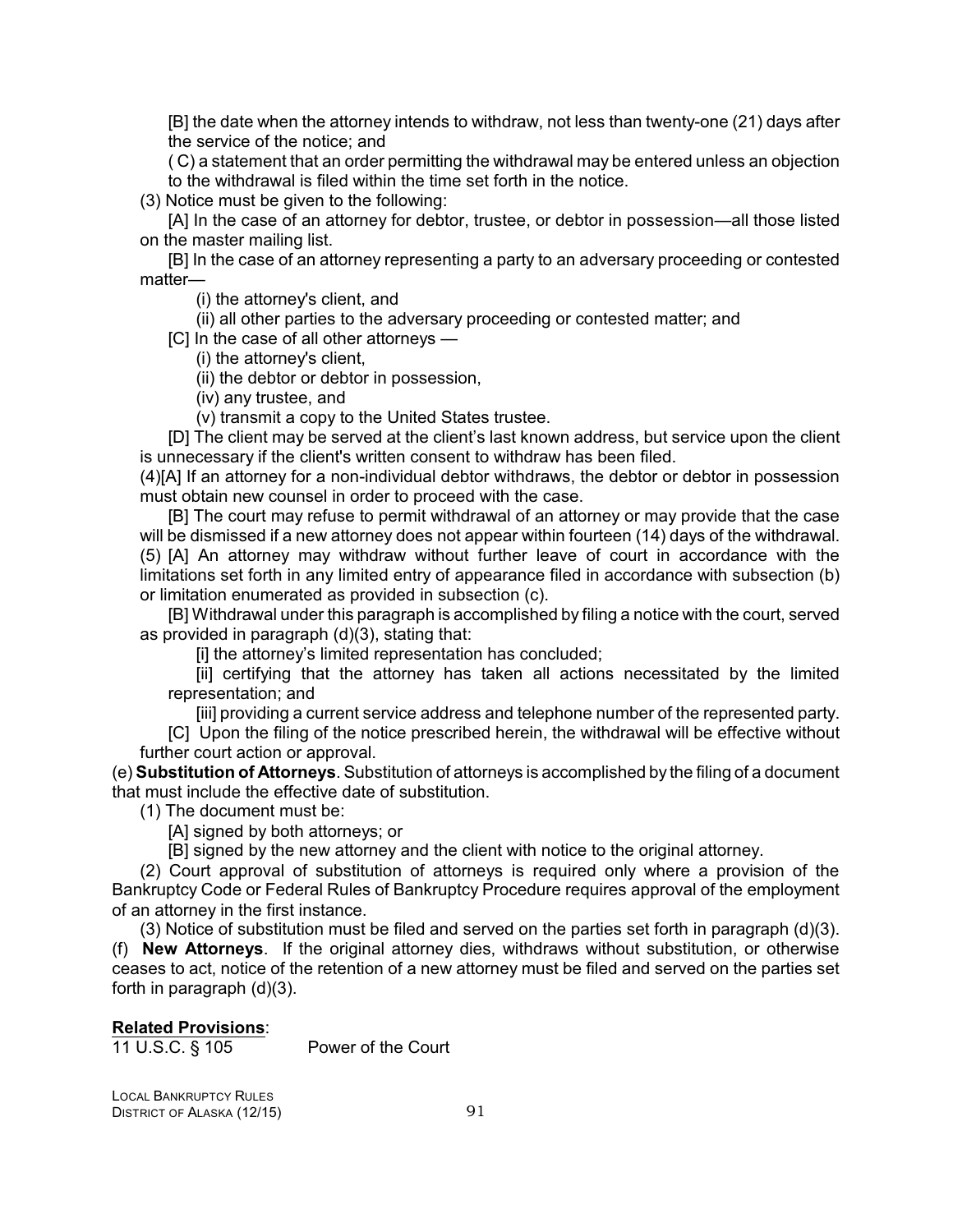| 11 U.S.C. § 329       | Debtor's Transactions with Attorneys                             |
|-----------------------|------------------------------------------------------------------|
| 11 U.S.C. § 341       | Meetings of Creditors and Equity Security Holders                |
| 11 U.S.C. § 526       | Restrictions on debt relief agencies                             |
| 11 U.S.C. § 527       | <b>Disclosures</b>                                               |
| 11 U.S.C. § 707       | Dismissal or conversion to a case under chapter 11 or 13         |
| 28 U.S.C. § 1927      | <b>Counsel's Liability for Excessive Costs</b>                   |
| <b>ARPC 1.2</b>       | Scope of Representation                                          |
| Fed. R. Bank. P. 2016 | Compensation for Services Rendered and Reimbursement of Expenses |
| Fed. R. Bank. P. 9011 | Signing and Verification of Papers                               |
| AK LBR 9011-3         | Sanctions                                                        |
|                       |                                                                  |

### **Rule 9011-3 Sanctions**

### (a) **Motions under § 707(b)(4)**.

(1) A motion brought under § 707(b)(4) of the Code must:

[A] be served and filed no later than fourteen (14) days after the order dismissing the case is entered, unless the court, for cause extends the time; and

[B] set forth with specificity and detail the basis for the motion.

(2) Any opposition to the motion is to be filed not later than fourteen (14) days after the motion is served.

(3) The moving party may file a reply seven (7) days after the opposition to the motion is served and filed.

# (b) **Motions under § 707(b)(5)**.

(1) A motion brought under  $\S$  707(b)(5) of the Code must-

[A] be served and filed no later than twenty-one (21) days after the order denying the motion to dismiss is entered, unless the court extends the time for cause, and

[B] set forth with specificity and detail the basis for the motion.

(2) Any opposition to the motion is to be filed not later than fourteen (14) days after the motion is served.

(3) The moving party may file a reply seven (7) days after the opposition to the motion is served and filed.

### Related Provisions:

11 U.S.C. § 707 Dismissal of a case or conversion to a case under chapter 11 or 13 Fed. R. Bank. P. 9011 Signing of Papers; Representations to the Court; Sanctions; Verification and Copies of Papers

### **Rule 9013-1 Briefs; Memoranda**

(a) **In Support of Motion or Application**. A motion or other application governed by Rule 9014, Federal Rules of Bankruptcy Procedure must be accompanied by:

(1) Legible copies of all documentary evidence that the moving party intends to submit in support of the motion or application; and

(2) A clear, concise, complete and candid written statement of the reasons in support thereof, together with an adequate brief of the points and authorities upon which the moving party relies.

(b) **Opposition to Motion or Application**. Unless another time is specified in the Notice of Motion, the Federal Rules of Bankruptcy Procedure or these rules, each party opposing a motion or other application must, within twenty-one (21) days of service of the motion or other application upon that party serve and file:

(1) legible copies of all documentary evidence upon which the party intends to rely; and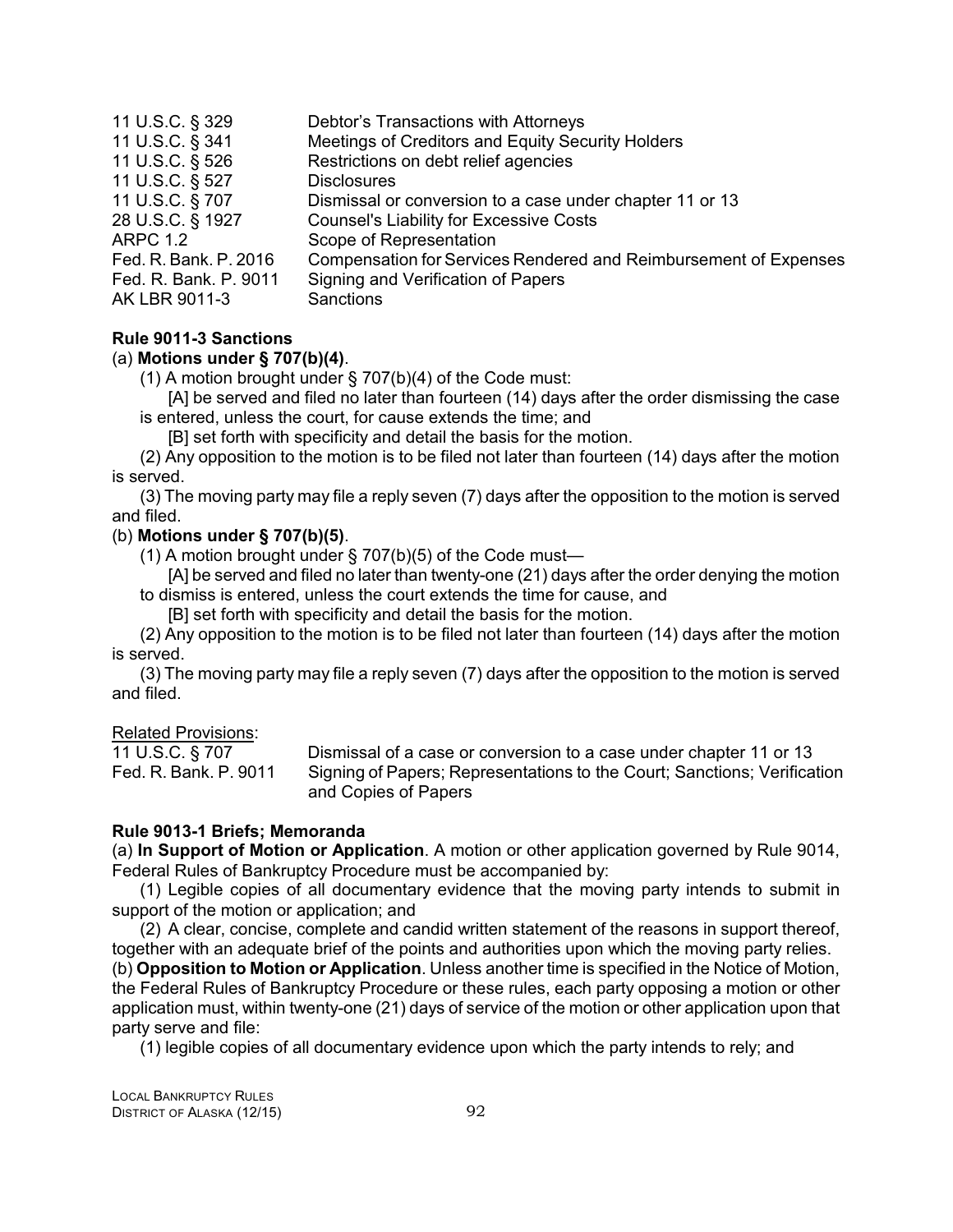(2) a clear, concise, complete and candid written statement of the reasons in opposition thereto and an adequate opposing brief of points and authorities.

(c) **Reply by Moving Party**. If desired, the moving party, within seven (7) days after the service of the opposition to the motion or other application by the opposing party, may serve and file a reply brief.

(d) **Failure to File Briefs**. Failure to file briefs within the time prescribed (or within any extension granted by the court or stipulated to by the parties) will subject the motion or application to summary ruling by the court.

(1) Failure to file a brief by the moving party may be deemed an admission that, in the opinion of counsel, the motion or application is without merit.

(2) Failure to file a brief by the adverse party may be deemed an admission that, in the opinion of counsel, the motion or application is well taken.

(e) **Stipulations Extending Time**. The parties may stipulate, in writing filed with the court, for different times for filing any opposition or reply to the opposition.

(1) Any stipulation for an extension of time as provided in this subdivision for a period of ten (10) days or less, does not require express approval by the court.

(2) Any stipulation for an extension of time to file an opposition or reply in excess of ten (10) days requires court approval.

# (f) **Affidavits/Exhibits**.

(1) Unless otherwise ordered by the court, if a motion or opposition is supported by affidavit, the affidavits must be served with the motion.

(2) If exhibits to a motion or opposition are lengthy, the moving or opposing party may file only the relevant excerpts of the exhibits, without prejudice to the right of any party to file additional excerpts or the complete exhibit with the court at any time.

### **Related Provisions**:

| Fed. R. Bank. P. 9006 | Time                               |
|-----------------------|------------------------------------|
| Fed. R. Bank. P. 9014 | <b>Contested Matters</b>           |
| AK LBR 5005-2         | <b>Number of Copies</b>            |
| AK LBR 5005-4         | <b>Electronic Filing</b>           |
| AK LBR 7026-1         | <b>Discovery and Depositions</b>   |
| AK LBR 9004-2         | Form of Pleadings and Other Papers |
| AK LBR 9075-1         | Hearings; Trials                   |
|                       |                                    |

### **Rule 9013-2 Motion Practice**

#### (a) *Ex Parte* **Motions**.

(1) All *ex parte* motions must:

[A] be served on all parties affected by the motion, or the party's representative, at or before the time the motion is filed with the court, or contain a statement as to why it should not be so served;

[B] contain a statement of the authority for the court to grant the motion without notice and hearing;

[C] if applicable, contain a statement of whether the moving party has conferred with the party(ies) affected by the motion and whether or not the motion is opposed; and

[D] be accompanied by a proposed order.

(2) The court may, in its discretion, require a hearing, which may be telephonic sitting in chambers, before ruling on the motion.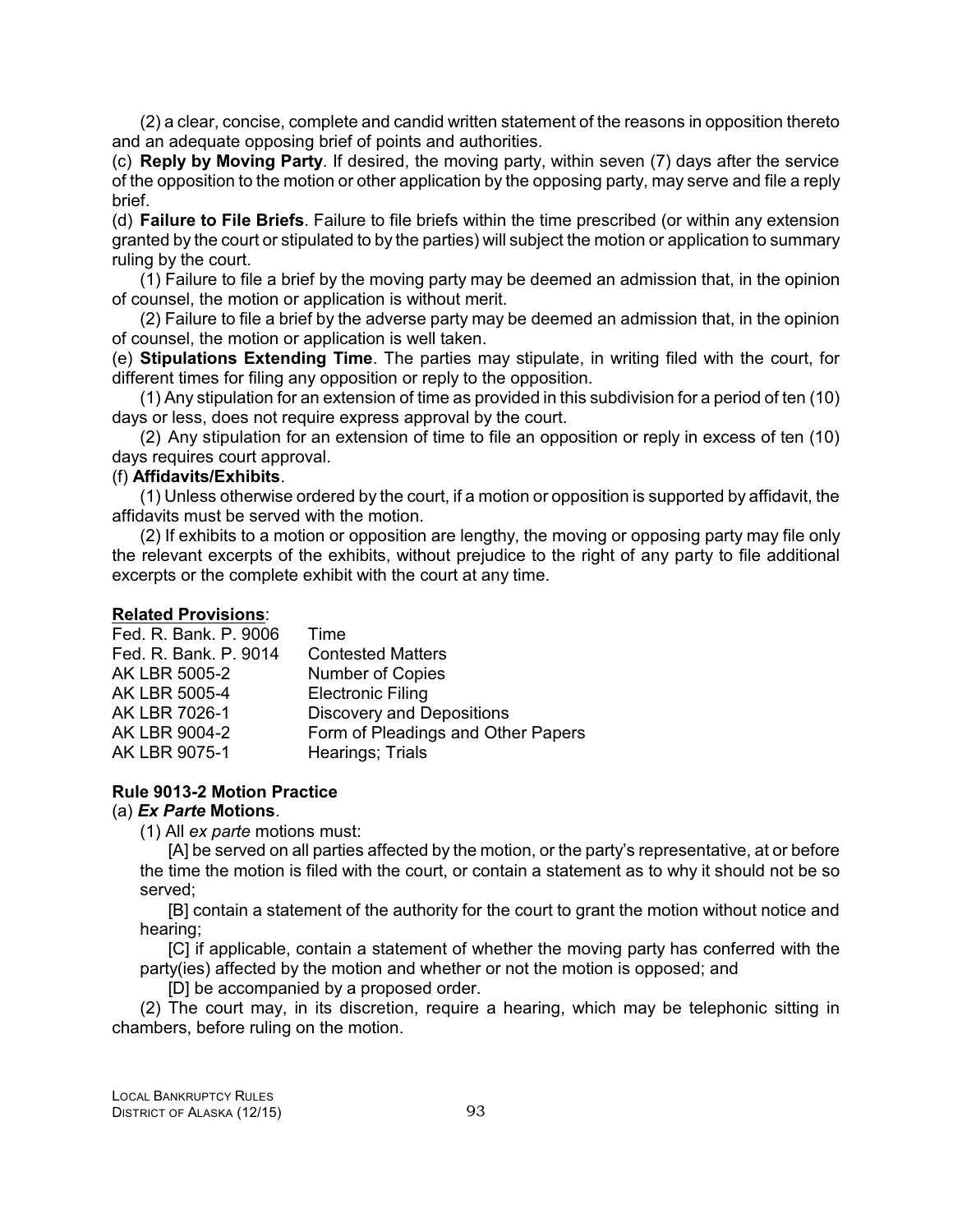(b) **Non-noticed Motions**. In all matters in which a separate notice stating the last day by which a response is required is not otherwise given under these rules or the Federal Rules of Bankruptcy Procedure, the body of the motion must contain a statement of the last day to respond under applicable rule, in substantially the following form:

"NOTICE: If you oppose this motion, you must file a written opposition with the Clerk of the Bankruptcy Court, 605 West Fourth Avenue, Room 138, Anchorage, Alaska 99501-2296 and serve a copy on the undersigned on or before (insert date)."

# **Related Provisions**:

AK LBR 9013-1 Briefs; Memoranda

# **Rule 9013-3 Motions Under 11 U.S.C. § 110(i)**

# (a) **Motion**.

(1) A matter brought by a debtor, trustee, or creditor against a bankruptcy petition preparer under 11 U.S.C. § 110(i) is commenced by filing a motion with the Clerk of the Bankruptcy Court.

- (2) The motion must specify:
	- [A] Those provisions of § 110 alleged to have been violated;
	- [B] The acts alleged to be fraudulent, unfair, or deceptive; and
	- [C] The damages claimed.

(3) A motion brought under this rule is a contested matter governed by Rule 9014, Federal Rules of Bankruptcy Procedure.

(b) **Response**. Unless otherwise ordered by the court, the bankruptcy petition preparer against whom the matter is brought must serve and file a response within twenty-eight (28) days after the motion is served and filed.

### (c) **Denial by Bankruptcy Court**.

- (1) The bankruptcy court must deny the motion if the bankruptcy court finds that:
	- [A] Section 110(i) is not applicable; or

[B] There is insufficient factual basis to support a finding that the bankruptcy petition preparer committed any act proscribed by § 110(i).

(2) Denial of the motion under this subsection constitutes a final order.

# **Related Provisions**:

| 11 U.S.C. § 110                | Penalty for persons who negligently or fraudulently prepare bankruptcy<br>petitions           |
|--------------------------------|-----------------------------------------------------------------------------------------------|
| Fed. R. Bank. P. 9014          | <b>Contested Matters</b>                                                                      |
| Fed. R. Bank. P. 9033          | Review of Proposed Findings of Fact and Conclusions of Law in Non-<br><b>Core Proceedings</b> |
| D.Ak. LR 7.2                   | Hearings                                                                                      |
| D.Ak. LR 54.1<br>AK LBR 9013-2 | Award of Attorney's Fees<br><b>Motion Practice</b>                                            |

### **Rule 9014-1 Service and Filing of Pleadings and Documents in Contested Matters**

(a) **Electronic**. AK LBR 7005-1 applies in contested matters.

(b) **Discovery Documents**. Unless otherwise ordered by the court, disclosures under F.R.Civ.P 26(a), depositions, interrogatories, requests for production, and requests for admission are not to be filed with the court until used in the proceeding.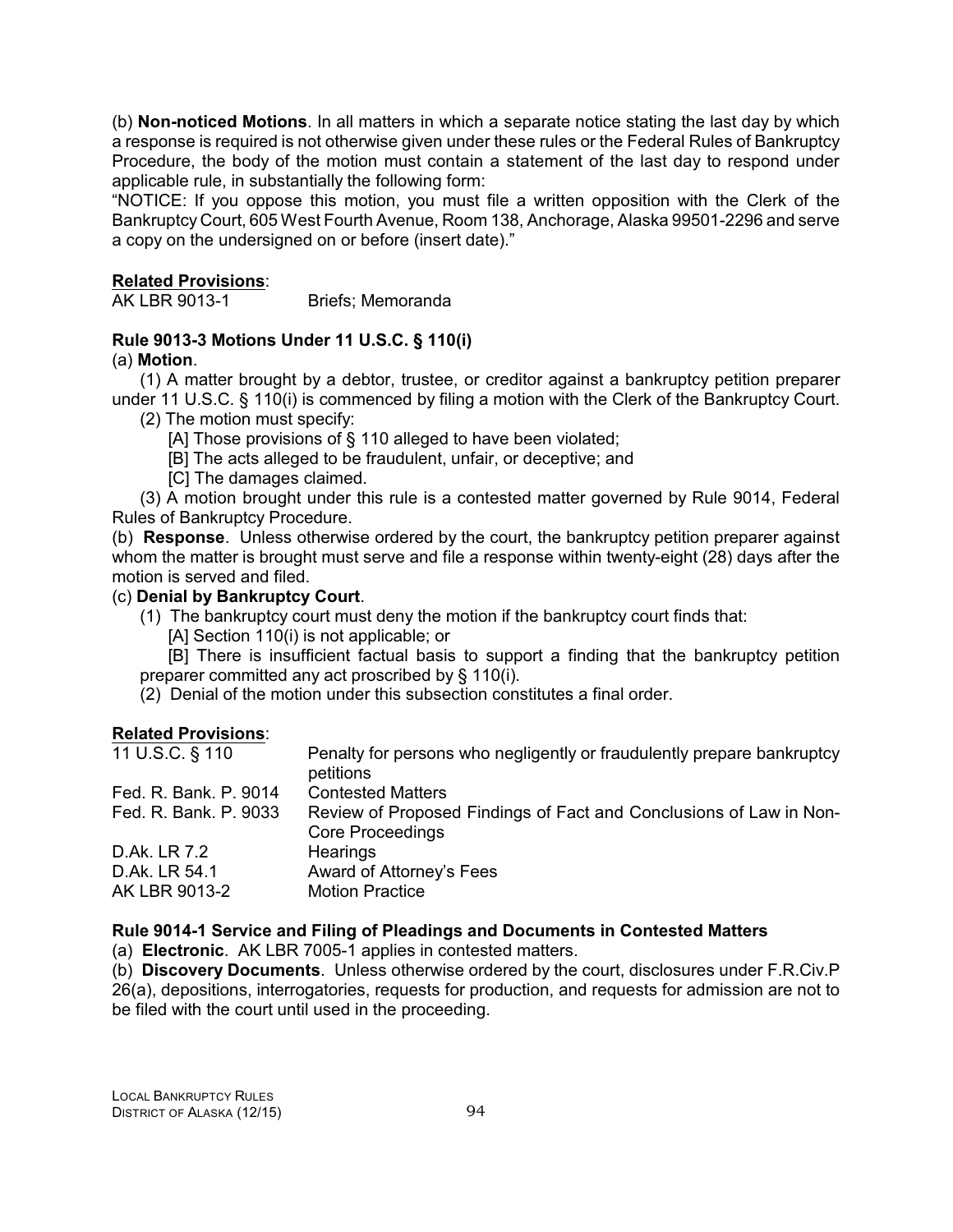### **Related Provisions**:

| Fed. R. Civ. P. 5     | Serving and Filing Pleadings and Other Papers    |
|-----------------------|--------------------------------------------------|
| Fed. R. Civ. P. 26-36 | Depositions and Discovery                        |
| Fed. R. Bank. P. 7005 | Service and Filing of Pleadings and Other Papers |
| Fed. R. Bank, P. 9014 | <b>Contested Matters</b>                         |
| AK LBR 7005-1         | <b>Electronic Service</b>                        |

# **Rule 9015-1 Jury Trials — Bankruptcy Court**

(a) [*Abrogated*]

(b) **Applicability of Certain Local U.S. District Court Rules**. District of Alaska Local Rules 47.1 and 51.1 apply when a jury trial is demanded.

### (c) **Consent to Jury Trial Before Bankruptcy Judge**.

(1) The statement of consent to have a jury trial by a bankruptcy judge under Rule 9015, Federal Rules of Bankruptcy Procedure, must be filed not later than sixty (60) days after the demand or the last answer is filed, whichever is later.

(2) Consent to the entry of final orders or judgments made under Rules 7008(a) and 7012(b), Federal Rules of Bankruptcy Procedure, will be deemed a consent to have a jury trial conducted by a bankruptcy judge under 28 U.S.C. § 157(e).

(3) The filing of a consent to a jury trial being conducted by the bankruptcy court under Rule 9015, Federal Rules of Bankruptcy Procedure, will be deemed to revoke any earlier nonconsent to the jurisdiction of the bankruptcy court made under Rules 7008(a) or 7012(b), Federal Rules of Bankruptcy Procedure, and as consent to the jurisdiction of the bankruptcy court under 28 U.S.C.  $§ 157(c)(2).$ 

### **Related Provisions**:

| 28 U.S.C. § 157(e)    | Procedures                                                               |
|-----------------------|--------------------------------------------------------------------------|
| 28 U.S.C. § 1411      | <b>Jury Trials</b>                                                       |
| Fed. R. Civ. P. 38    | Jury Trial of Right                                                      |
| Fed. R. Civ. P. 39    | Trial by Jury or by the Court                                            |
| Fed. R. Civ. P. 47    | Selection of Jurors                                                      |
| Fed. R. Civ. P. 48    | Number of Jurors — Participation in Verdict                              |
| Fed. R. Civ. P. 49    | Special Verdicts and Interrogatories                                     |
| Fed. R. Civ. P. 50    | Judgment as a Matter of Law in Actions Tried by Jury; Alternative Motion |
|                       | for New Trial; Conditional Rulings                                       |
| Fed. R. Civ. P. 51    | Instructions to Jury: Objection                                          |
| Fed. R. Civ. P. 81(c) | <b>Removed Actions</b>                                                   |
| Fed. R. Bank, P. 7005 | Service and Filing of Pleadings and Other Papers                         |
| Fed. R. Bank. P. 9015 | <b>Jury Trials</b>                                                       |
| D.AK LR 47.1          | <b>Voir Dire</b>                                                         |
| <b>D.AK LR 51.1</b>   | Instructions to Jury                                                     |
| AK LBR 5001-2         | Clerk's Office Location and Hours                                        |
| AK LBR 9075-1         | Hearings; Trials                                                         |

### **Rule 9015-2 District Court Jury Trials — Pretrial Procedures**

(a) **Core Proceedings**. In any core proceeding as defined in 28 U.S.C. § 157(b)(2), if no timely consent to have a jury trial conducted by a bankruptcy judge is made under LBR 9015-1(c), or any party files a notice of nonconsent, the proceeding will not be transferred to the district court except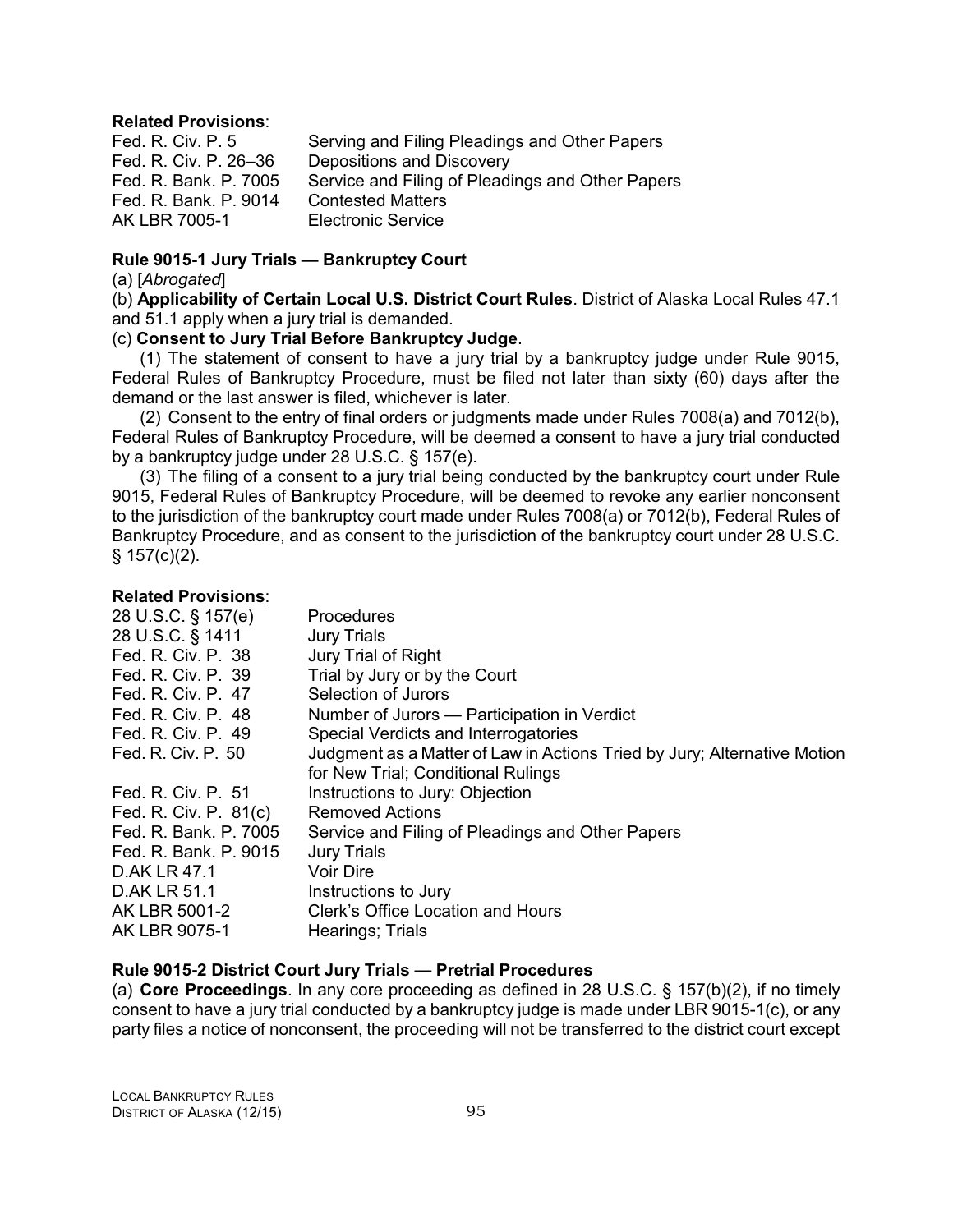upon the granting of a motion to withdraw the reference under Rule 5011, Federal Rules of Bankruptcy Procedure or as provided in subsection (d).

(b) **Non-Core Proceedings** In any proceeding that is not a core proceeding as defined in 28 U.S.C. § 157(b) where the parties have not consented to the entry of final orders under 28 U.S.C. § 157(c)(2) or (e), unless the reference is withdrawn or as otherwise ordered by the district court, on its own motion or on the motion of any party, all pretrial matters remain referred to the bankruptcy court for hearing and determination as provided in AK LBR 9033-1.

# (c) **Status Report to District Court**

(1) Unless otherwise ordered by the district court, not later than one hundred twenty (120) days after the last responsive pleading is filed, the parties must prepare and lodge with the bankruptcy court a joint status report, setting forth:

[A] that the matter is ready for trial or the date by which the parties expect to be ready for trial;

[B] the current status of discovery and, if discovery has not been completed, the date by which it is expected discovery will be completed;

[C] the current status of any pending motions; and

[D] any motions expected to be filed and the date by which such motions are to be filed.

(2) Within fourteen (14) days after the status report is lodged, the bankruptcy court will, by endorsement thereon, indicate either:

[A] all matters submitted for determination have been determined by the bankruptcy court; or

[B] the date by which all matters under submission are expected to be determined.

(3) Upon entry of the endorsement by the bankruptcy court, the clerk of the bankruptcy court will forthwith transmit the status report to the clerk of the district court.

### (d) **Certificate of Readiness for Trial and Transfer to District Court**.

(1) Unless the reference has been earlier withdrawn, when all pre-trial matters have been completed and the proceeding is ready for trial, the bankruptcy court will certify that fact to the district court in writing.

(2) Upon certification of readiness for trial by the bankruptcy court, the clerk of the bankruptcy court will forthwith transmit the certificate of readiness together with the proceeding files to the clerk of the district court.

### **Related Provisions**:

| 28 U.S.C. § 157       | <b>Procedures</b>                                                  |
|-----------------------|--------------------------------------------------------------------|
| Fed. R. Bank. P. 7008 | <b>General Rules of Pleading</b>                                   |
| Fed. R. Bank. P. 7012 | Defenses and Objections-When and How Presented-By Pleading or      |
|                       | Motion-Motion for Judgment on the Pleadings                        |
| Fed. R. Bank. P. 9033 | Review of Proposed Findings of Fact and Conclusions of Law in Non- |
|                       | <b>Core Proceedings</b>                                            |
| AK LBR 9015-1         | <b>Jury Trials</b>                                                 |
| AK LBR 9033-1         | Non-Core Proceedings                                               |
|                       |                                                                    |

### **Rule 9021-1 Orders, Findings, Conclusions, Judgments**

(a) **Time for Submission; Prohibition Against Premature Submission**. When dealing with motions, no order or findings should be submitted until after the court has ruled, unless the time for opposition has passed and either:

(1) no opposition has been filed and served;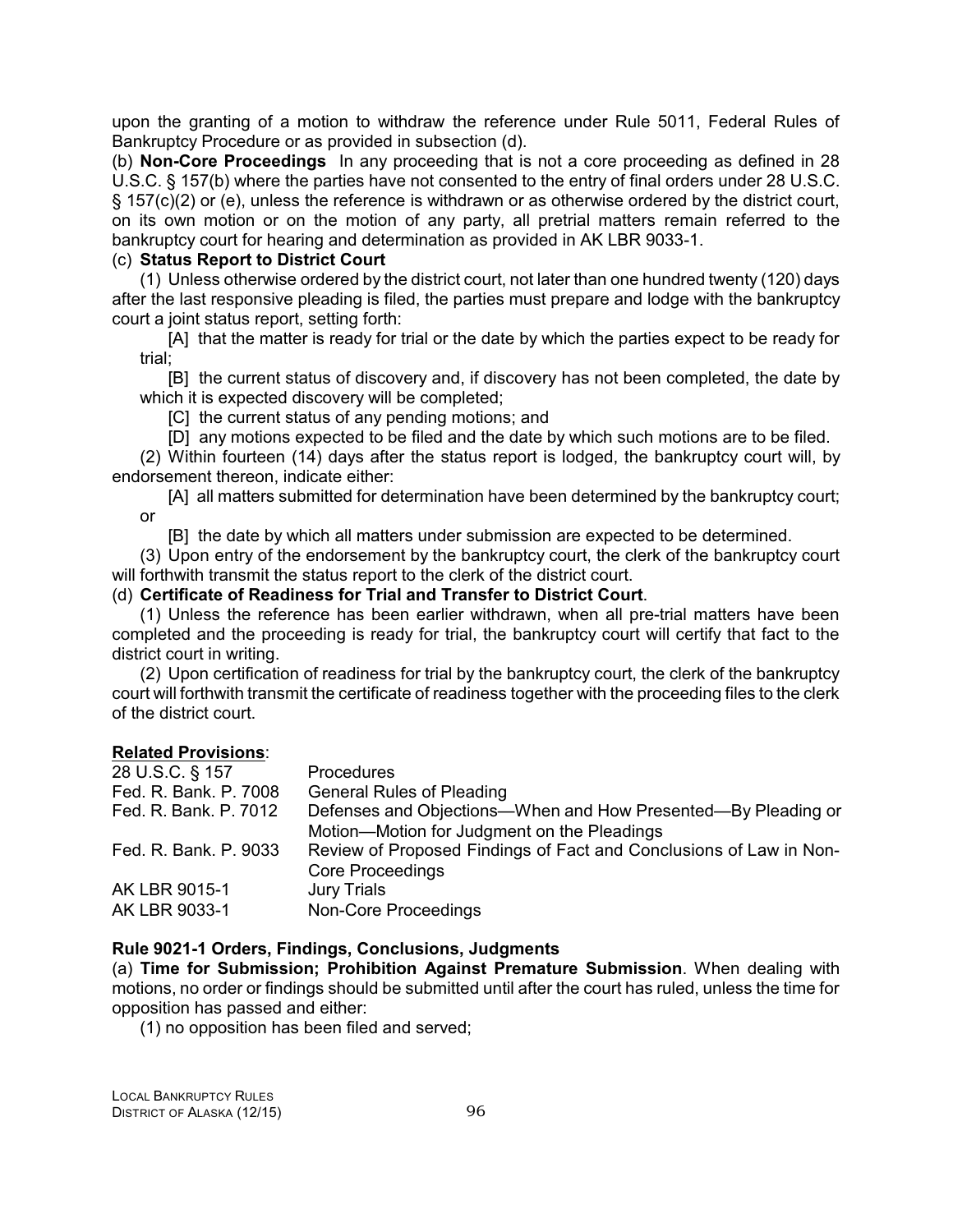(2) neither party has asked for a hearing on the opposed matter and seven (7) days have passed after the date objections were due to be filed; or

(3) the order is submitted in conjunction with an *ex parte* motion.

(4) In instances where no opposition has been filed or where neither party has requested a hearing, it is the responsibility of the moving party to submit an appropriate order or findings for the court's consideration no later than fourteen (14) days after the date objections were due to be filed. (b) **Form and Content**.

(1) All orders, findings of fact and conclusions of law, judgments, and decrees, unless otherwise directed by the court are required to be in writing, and, when not entered by the clerk as provided in Rule 58, Federal Rules of Civil Procedure, will be prepared by the attorney obtaining the order, judgment or decree, or the attorney representing the prevailing party.

(2) Every judgment or order, including stipulated matters, must be set forth on a separate document from the motion or other request for the order, and must set forth with particularity the terms of the order.

(3) Unless otherwise ordered, the prevailing party will submit a judgment following entry of any dispositive order.

(4) When ordered by the court:

[A] proposed findings of fact must list the name of the witness and/or the number of the exhibit supporting the finding; and

[B] proposed conclusions of law must cite legal authority supporting the conclusion.

(5) On all orders, judgments or decrees prepared for signature, the name of the ordering judge, if known, must be typed immediately under the signature line prior to presentation for signature.

(6) All orders, judgments or decrees must include, at the end of the order, judgment or decree following the signature of the ordering judge, or the clerk, if appropriate, a "Service List" of the parties, or the party's attorney, to be served with a copy of the order, judgment or decree.

# (c) **Filing, Service and Comment**.

(1) The attorney preparing the order, findings of fact and conclusions of law, judgment or decree must file the original document with the clerk with a certificate of service that copies have been served on any party who opposed the order and all parties who participated in the hearing from which the order arose.

(2) [A] Upon receipt of an order, findings and conclusions, judgment or decree, the court may enter the pleading.

[B] The opposing party, if not satisfied with the document, may move for amendment, alteration or other modification in accordance with Rules 52(b) or 59(e), Federal Rules of Civil Procedure, made applicable through Rules 7052 and 9023, Federal Rules of Bankruptcy Procedure.

(3) The court may allow parties to submit proposed findings, orders and judgments on a computer disk in a computer language that is compatible with the court's computer system.

### (d) **Orders Lodged After a Hearing**.

(1) If an order is submitted after a hearing, the hearing date must be set forth in the first paragraph of the proposed order.

(2) The lodging of the order constitutes counsel's representation that the form of the order fairly reiterates the substance of the ruling.

(e) *Ex-Parte* **Order**. An order submitted upon *ex-parte* application must be clearly labeled "*exparte*."

### (f) **Orders Prepared by the Court**. [*Abrogated*]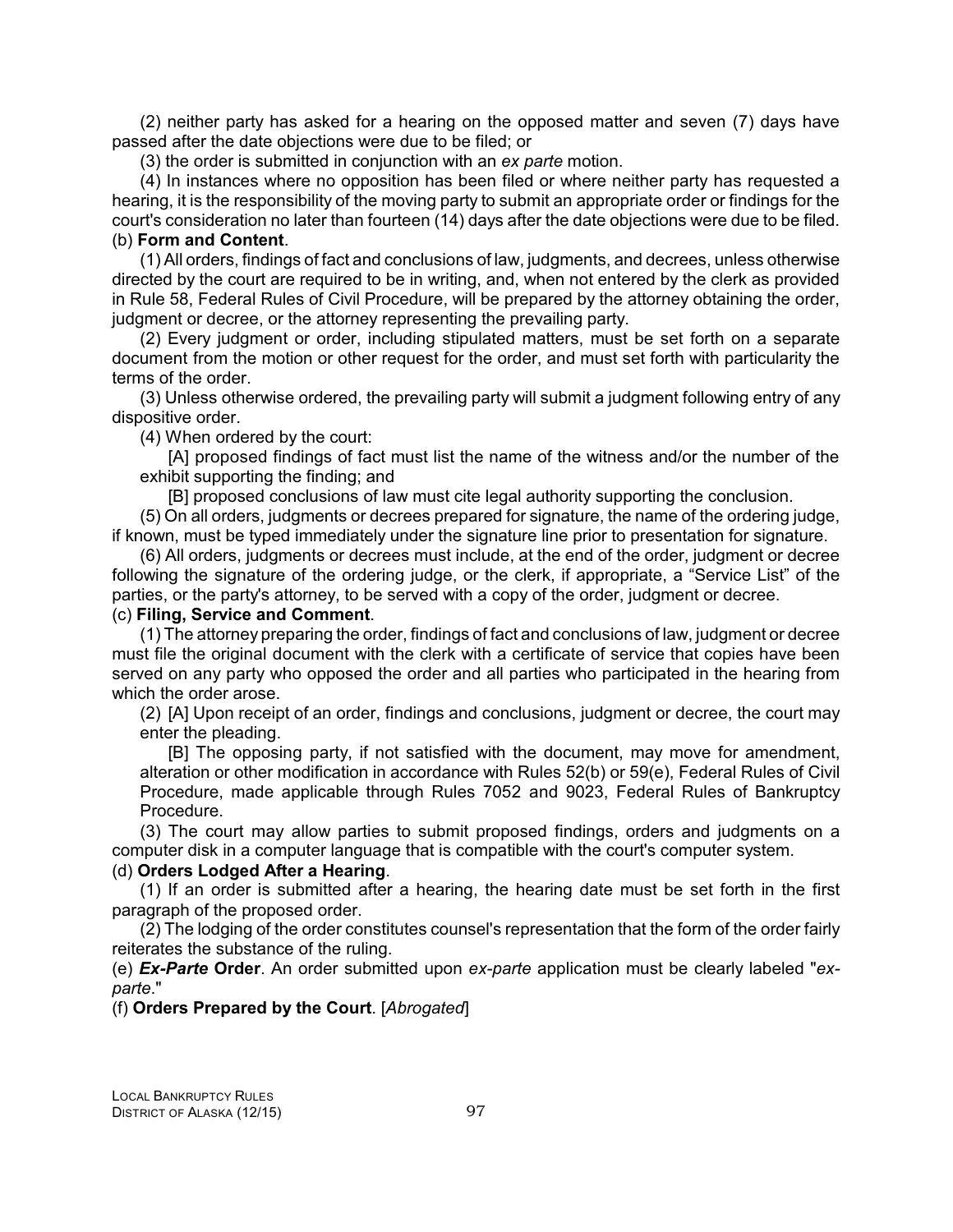#### **Related Provisions**:

| Fed. R. Bank. P. 7052 | Findings by the Court                                                   |
|-----------------------|-------------------------------------------------------------------------|
| Fed. R. Bank. P. 8002 | Time for Filing Notice of Appeal                                        |
| Fed. R. Bank. P. 9021 | Judgment                                                                |
| Fed. R. Bank. P. 9022 | Notice of Judgment or Order                                             |
| Fed. R. Bank. P. 9023 | New Trials; Amendment of Judgments                                      |
| AK LBR 5005-4         | <b>Electronic Filing</b>                                                |
| AK LBR 5075-1(b)      | Delegation of Ministerial Orders and Notices                            |
| AK LBR 9023-1         | Motion to Amend Findings or for New Trial, Rehearing or Reconsideration |

### **Rule 9023-1 Motion to Amend Findings or for New Trial, Rehearing, or Reconsideration**

(a) **Time for Filing**. A party filing a motion for rehearing or reconsideration must do so within the time specified in Rule 9023, Federal Rules of Bankruptcy Procedure.

### (b) **Opposition**.

(1) Unless otherwise provided by the Code or Federal Rules of Bankruptcy Procedure or ordered by the court, no opposition to a motion to amend or make additional findings, for new trial, rehearing or reconsideration may be filed.

(2) The court generally will not amend or make additional findings, or grant a new trial, rehearing, or reconsideration without first requesting opposition be filed.

(3) No reply to an opposition to a motion to amend or make additional findings or for new trial, rehearing, or reconsideration may be filed unless requested by the court.

(c) **Submission Without Argument**. Unless the court otherwise orders, a motion to amend or make additional findings, for new trial, rehearing, or reconsideration will be submitted to the court for decision on the briefs without oral argument.

(d) **Deemed Denial**. Unless the court by order extends the time, if a motion to amend or make additional findings, for new trial, rehearing, or reconsideration has been pending before the court without decision for a period of thirty (30) days after the motion was filed, the last brief requested by the court has been filed, or oral argument on the motion is heard, whichever is later, the motion will be deemed denied without further order of the court.

(e) **Applicability to Rule 9024 Motions**. This rule applies to motions for relief from judgment or order under Rule 9024, Federal Rules of Bankruptcy Procedure, if the motion is made within the time specified in Rule 8002(b), Federal Rules of Bankruptcy Procedure.

(f) **Non-Appealable Orders**. The provisions of subsection (a) notwithstanding, a motion for reconsideration of a non-appealable order based upon an intervening change in controlling law may be made at any time prior to entry of an appealable order or judgment.

### **Related Provisions**:

| Fed. R. Bank. P. 7052 | Findings by the Court              |
|-----------------------|------------------------------------|
| Fed. R. Bank. P. 8002 | Time for Filing Notice of Appeal   |
| Fed. R. Bank, P. 9006 | Time                               |
| Fed. R. Bank. P. 9023 | New Trials; Amendment of Judgments |
| Fed. R. Bank. P. 9024 | Relief from Judgment or Order      |
| AK LBR 9013-1         | Briefs: Memoranda                  |
|                       |                                    |

### **Rule 9027-1 Notice of Removal**

A notice of removal must in all cases include a statement that the party does or does not consent to entry of final orders or judgments by the bankruptcy court.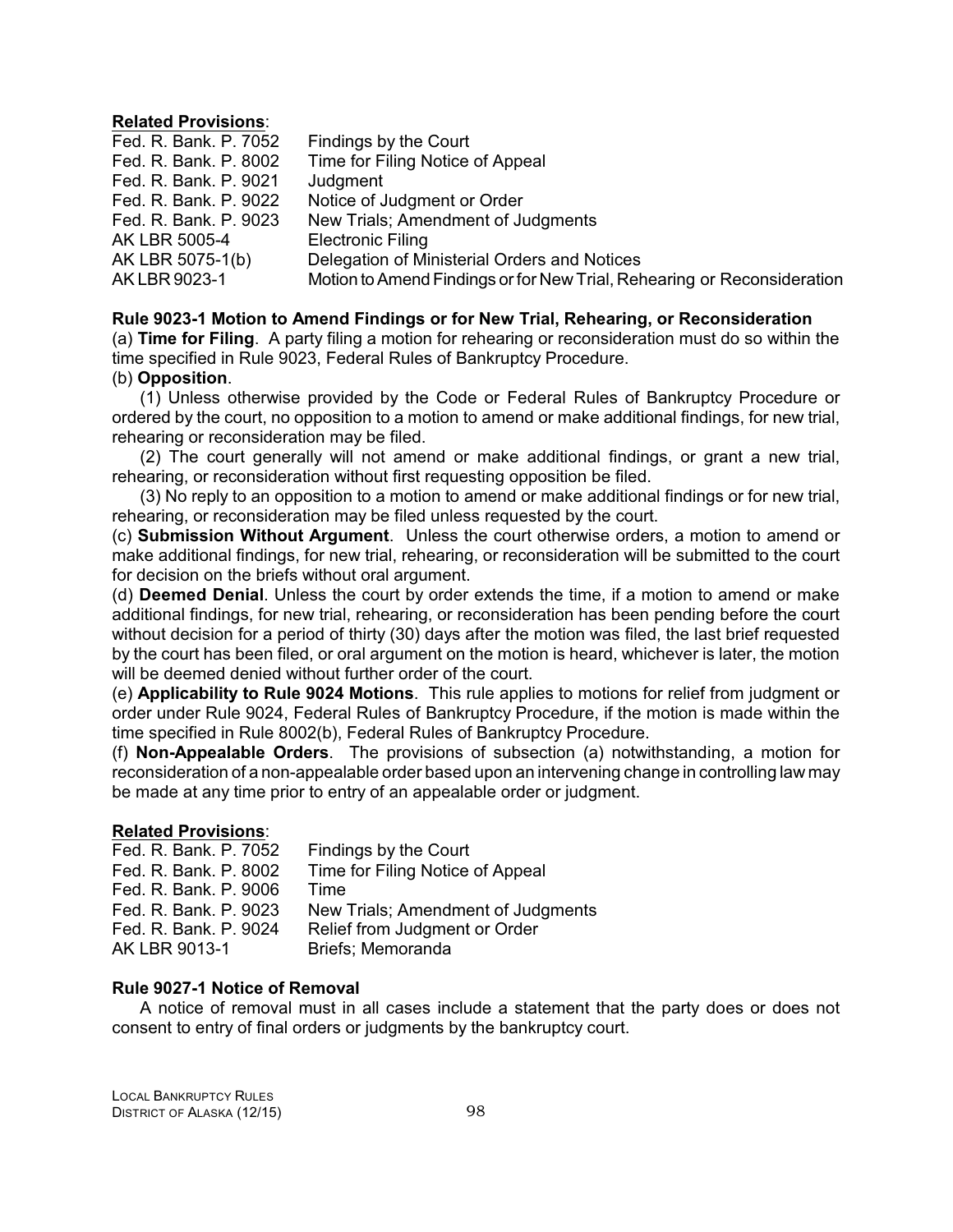# **Rule 9033-1 Proceedings in Which the Bankruptcy Court May Not Enter Final Orders**

(a) **General** In any proceeding in which the bankruptcy court may not enter a final order or judgment, the proceeding will not be transferred to the district court except upon the granting of a motion to withdraw the reference under Rule 5011, Federal Rules of Bankruptcy Procedure or as provided in AK LBR 9015-2.

(b) **Dispositive Matters**. Except as otherwise provided by statute or the Federal Rules of Bankruptcy Procedure, in any proceeding referred to the bankruptcy court in matters otherwise governed by this rule, motions made under Rules 12(b), 12(c), 12 (f), and 56, Federal Rules of Civil Procedure, are governed by Rule 9033, Federal Rules of Bankruptcy Procedure; provided, however, that the bankruptcy court may rule on any Rule 12(b) motion if the defect may be cured by amendment of the pleading and leave to amend is granted.

### (c) **Nondispositive Matters**.

(1) Except as otherwise provided by statute, the Federal Rules of Bankruptcy Procedure, or ordered by the district court, nondispositive matters in proceeding referred to the bankruptcy court will be heard and determined by the bankruptcy court; provided, however, that any order imposing dismissal or the striking of a claim or defense as a sanction is deemed a dispositive matter.

(2) [A] Within fourteen (14) days after being served with a copy of the order of the bankruptcy judge, a party may serve and file objections to the order; a party may not thereafter assign as error a defect in the bankruptcy judge's order to which objection was not timely made.

[B] The district judge to whom the matter is assigned will consider the objection and must modify or set aside any portion of the bankruptcy judge's order found to be clearly erroneous or contrary to law.

### **Related Provisions**:

| <b>Procedures</b>                                             |
|---------------------------------------------------------------|
| Defenses and Objections—When and How Presented—By Pleading or |
| Motion-Motion for Judgment on the Pleadings                   |
| Determination of Foreign Law                                  |
| <b>Summary Judgment</b>                                       |
| Magistrate Judges; Pretrial Orders                            |
| <b>General Rules of Pleading</b>                              |
| Defenses and Objections—When and How Presented—By Pleading or |
| Motion-Motion for Judgment on the Pleading                    |
| Proposed Findings of Fact and Conclusions of Law              |
| <b>Jury Trials</b>                                            |
| <b>District Court Jury Trials-Pretrial Procedures</b>         |
|                                                               |

### **Rule 9033-2 Proposed Findings of Fact and Conclusions of Law**

In any proceeding in which the bankruptcy court lacks jurisdiction to enter final orders or judgments, the provisions of AK LBR 9033-1 apply.

### **Rule 9036-1 Request For Notice By Electronic Transmission**

(a) **Written Request for Notice**. In all instances where notice is authorized to be given electronically under the Federal Rules of Bankruptcy Procedure, or by order of the court, notice may be given electronically provided the intended recipient of notice has filed with the clerk or served upon the party giving notice a written request for notice by electronic transmission that substantially complies with AK LBF 32.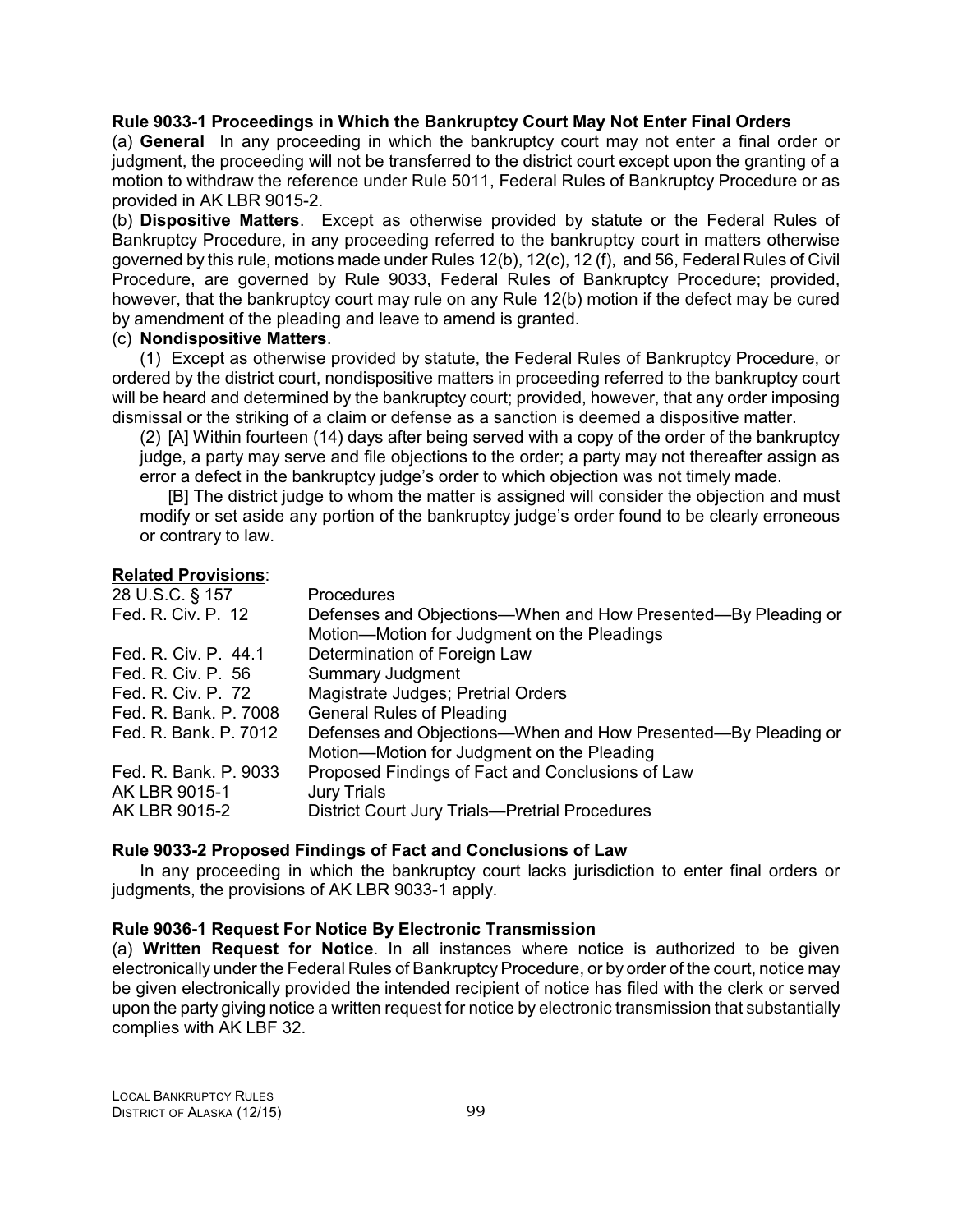(b) **Certificate of Service**. In instances where service is effected electronically, the noticing party must file the notice and an affidavit of service, consistent with the provisions of AK LBR 2002-1(e).

### **Related Provisions**:

| Fed. R. Bank. P. 9006 | Time                                  |
|-----------------------|---------------------------------------|
| Fed. R. Bank. P. 9036 | Notice by Electronic Transmission     |
| AK LBR 2002-1(e)      | <b>Certificate of Service</b>         |
| AK LBR 5005-4         | <b>Electronic Filing</b>              |
| <b>AK LBF 32-1</b>    | <b>Request for Electronic Service</b> |

### **Related Provisions**:

E-Government Act of 2002, PL 107-347, § 205 "Federal courts" 11 U.S.C. § 101(41A) "personally identifiable information" 11 U.S.C. § 112 Prohibition on disclosure of name of minor children Fed. R. Bank. P. 9037 Privacy Protection for Filings Made with the Court AK LBR 9004-1 Form of Pleadings and Other Papers

# **Rule 9075-1 Hearings; Trials**

### (a) **Places of Holding Court**.

(1) The Bankruptcy Court is located in Anchorage. Hearings and trials are scheduled as needed in Anchorage, Fairbanks, Juneau, Ketchikan, and Nome.

(2) Satellite offices are maintained in the United States District Court Office of the Clerk in Fairbanks and Ketchikan. Operation of these satellite offices is subject to budgetary constraints that may require their closure without notice.

# (b) **No Hearing Required**.

(1) Absent objection, an actual hearing is not required for any "notice and hearing" matter except as otherwise required by the Bankruptcy Code or Federal Rules of Bankruptcy Procedure.

(2) Among the matters that require actual hearing are motions:

[A] to obtain conversion or dismissal of a case where the Code requires a hearing;

- [B] objections to claims; and
- [C] motions to sell free and clear of liens.
- (3) [A] The moving party must, *ex parte*
	- (i) lodge a proposed order consistent with AK LBR 9021-1, and

(ii) file a certificate that no objections were made, conforming to AK LBF 4.

[B] If the court determines a hearing is necessary, the court will inform the moving party of the date of the hearing.

### (c) **Hearings and Calendar Requests**.

(1) In a matter in which a hearing is required the moving party must request a hearing date from the court; in all other matters either party may request a hearing date be set.

[A] Hearing dates are obtained from the office of the judge by submitting a completed Bankruptcy Court Calendar Request Form (AK LBF 7) available from the clerk's office.

[B] [*Abrogated*]

[C] The matter may not be promptly scheduled unless a hearing date has been requested from the court in accordance with this paragraph.

(2) [A] Unless one of the parties files a calendar request or unless a hearing is required by a rule or order of the court, a matter is deemed submitted for the court's consideration seven (7) days after the time for filing objections has passed.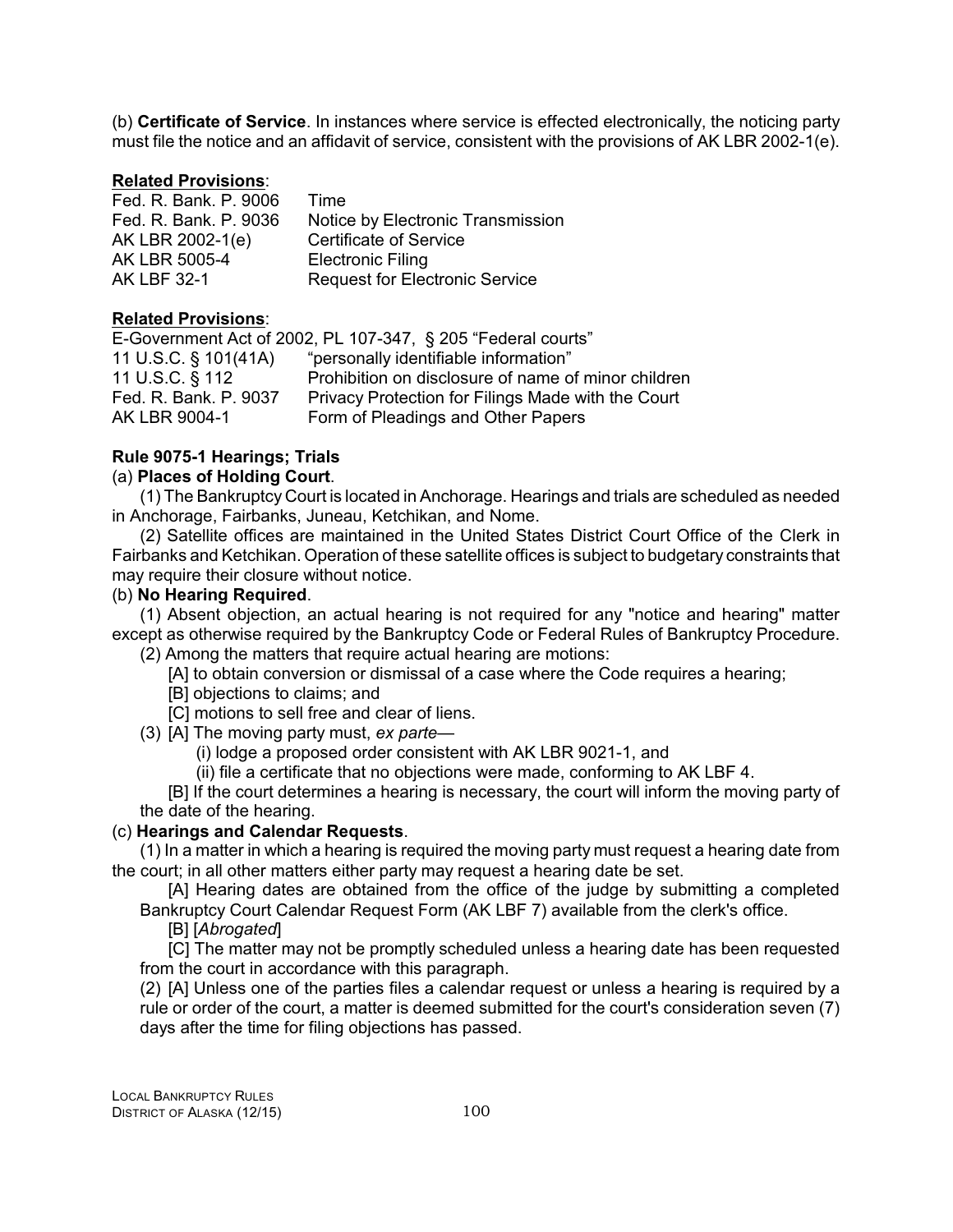[B] Once a matter is deemed submitted, it is the responsibility of the moving party to submit a proposed order to the court, consistent with AK LBR 9021-1.

(3) [A] Unless otherwise provided by court order or rule, written notice of the hearing must be filed and served on the opposing party, trustee, debtor, or debtor's attorney no later than seven (7) days prior to the date of the hearing.

[B] The matter may not be heard, or may be decided adversely to the non-complying party if the notice is not filed and served.

(4) [A] Unless otherwise ordered by the court, in any matter requiring less than seven (7) days notice the initiating party must, in addition to written notice, give telephonic notice of the hearing on or before the same day as written notice is given, to the opposing party, debtor and trustee, or their attorneys, if they are represented.

[B] Telephonic notice is not required if the party upon whom it should otherwise be made has not provided and maintained a current telephone number in the appropriate manner in the official Bankruptcy Court file.

[C] An affidavit or declaration of telephonic notice must be filed with the court at the same time written notice of hearing is filed.

(d) **Nonappearance by Requesting Party**. Whenever a party who has requested a hearing does not appear in person or by attorney at the hearing, the court may award the opposing party attorney fees occasioned by the non-appearance.

### (e) **Affidavits/Declarations, Witnesses, and Expected Testimony**.

(1) Unless otherwise ordered by the court, to the extent not earlier served and filed, not later than seven (7) days before the hearing, each party must comply with the requirements of Rule 26(a)(3), Federal Rules of Civil Procedure, and serve and file with the court:

[A] all affidavits or declarations under penalty of perjury upon which the propounding party intends to rely; and

[B] a listing of all exhibits intended to be introduced into evidence.

[C] Objections as provided in Rule 26(a)(3), Federal Rules of Civil Procedure must be served and filed not less than three (3) business days before the hearing.

(2) Service under this subsection must be made by personal delivery or by other means that ensures that the recipient thereof receives the materials on or before the due date.

(3) Unless otherwise agreed to by stipulation of the parties or order of the court, no affidavit or declaration under penalty of perjury will be admitted unless the affiant or declarant is made available for cross-examination by the opposing party.

#### **Related Provisions**:

| 11 U.S.C. $\S$ 102(1) | Construction of "Notice and Hearing"                       |
|-----------------------|------------------------------------------------------------|
| Fed. R. Civ. P. 26    | General Provisions Governing Discovery; Duty of Disclosure |
| AK LBR 2002-1         | <b>Notices</b>                                             |
| AK LBR 5071-1         | Continuances                                               |
| AK LBR 9013-2         | <b>Motion Practice</b>                                     |
| AK LBR 9015-1         | <b>Jury Trials</b>                                         |
| AK LBR 9021-1         | Orders, Findings, Conclusions, Judgments                   |
| AK LBR 9036-1         | Request for Notice by Electronic Transmission              |
| AK LBR 9076-1         | Telephonic Participation by Parties in Interest            |
| AK LBF 4              | Certificate of No Objection                                |
| AK LBF 7              | <b>Bankruptcy Court Calendar Request</b>                   |
| AK LBF 10             | Notice of Hearing on Application for                       |
| AK LBF 12             | Certificate of Mailing of Notice of Hearing                |
|                       |                                                            |